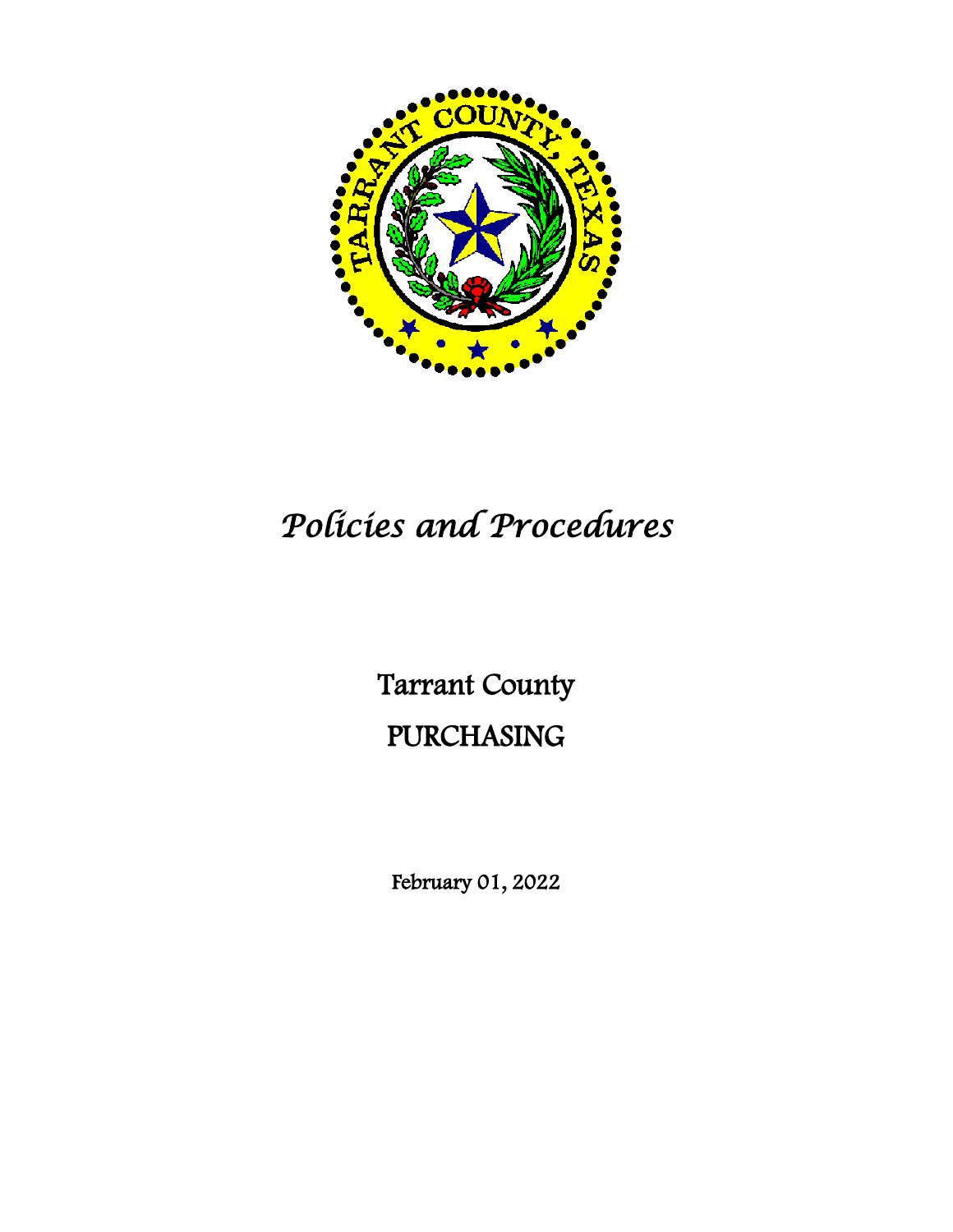# **TABLE OF CONTENTS**

| SECTION 4Authority and Responsibilities of Purchasing Agent  6                                                                 |  |
|--------------------------------------------------------------------------------------------------------------------------------|--|
|                                                                                                                                |  |
|                                                                                                                                |  |
|                                                                                                                                |  |
|                                                                                                                                |  |
| SECTION 9Competitive Bidding Requirements for                                                                                  |  |
| SECTION 10Competitive Proposals for Insurance, High Technology                                                                 |  |
| SECTION 11State Contract and TXMAS Catalog Purchases 48                                                                        |  |
|                                                                                                                                |  |
|                                                                                                                                |  |
| SECTION 14Sheriff's Office Procedure for Purchase of Goods,<br>Materials, and Services with State/Federal Forfeiture Funds  70 |  |
| SECTION 15 Sheriff's Office Interim Procedure for Purchase of                                                                  |  |
| SECTION 16 Procedures for Purchase of Parts and Services                                                                       |  |
|                                                                                                                                |  |
| SECTION 18Renewal of Leases and Equipment Maintenance Contracts  79                                                            |  |
|                                                                                                                                |  |
|                                                                                                                                |  |
|                                                                                                                                |  |
|                                                                                                                                |  |
|                                                                                                                                |  |
|                                                                                                                                |  |
|                                                                                                                                |  |
|                                                                                                                                |  |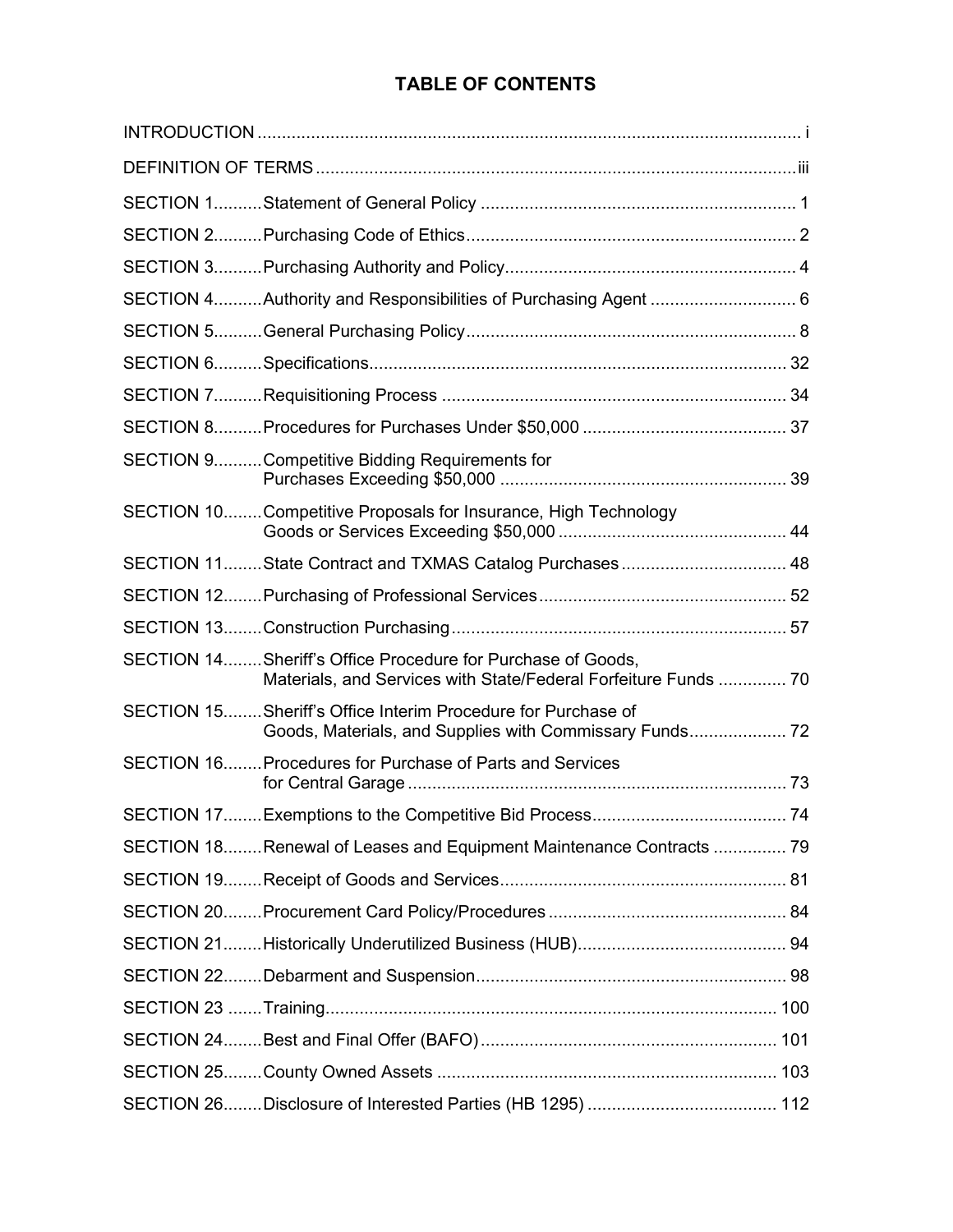## **INTRODUCTION**

The Tarrant County Purchasing Department is a member of the administrative services team of Tarrant County. The County Purchasing Agent is charged with the responsibility of assuring fair and equitable treatment to all vendors without regard to political pressure or discrimination based on race, color, religion, national origin, handicap, or sex.

It is the duty of this department to furnish supplies, equipment, and services to the various departments and elected officials in the required quality and quantity, at the best possible price. Tarrant County Purchasing also holds the responsibility of providing County taxpayers with concise information about methods by which their money is expended.

These tasks are accomplished by standardization and competitive bidding based on adequate specifications, whenever practicable.

In addition, the Purchasing Agent serves as the County's Disadvantaged Business Enterprise (DBE) Officer and is active in certification efforts locally.

To assist the Purchasing Agent, an assistant and a professional staff that includes Senior Contracts Administrators, Senior Buyers, Buyers, a Purchasing Software Specialist, and a top-notch Administrative staff has been assembled. In addition to solicitation of formal sealed bids, requests for proposals, requests for offers, requests for qualifications, and quotations, this team is responsible for the following:

- 1. Auctions of Surplus Property
- 2. Cooperative Purchasing Agreements
- 3. Physical Inventory of Fixed Assets
- 4. Maintaining Surplus Property Warehouse
- 5. Maintaining all vehicle/equipment titles
- 6. DBE Program
- 7. Maintaining current insurance and coordinate with Risk Management

This manual contains the authorized procedures for purchasing by County officials and employees. These procedures are adopted by the Tarrant County Commissioners Court, and changes in the contents of this manual shall be made only by the Commissioners Court.

Texas Local Government Code Chapter 262 governs county purchasing procedures and these statutes, including interpretations of them made by Texas Courts, are the ultimate authority on the validity of purchasing procedures. Because the procedures described in this manual are based on State law, this manual, in many instances, contains language taken directly from statutes. Paraphrases of and broad generalizations about Texas statutory law have been included where appropriate to assist in applying the law in routine situations. This manual cannot address every situation and, when an unusual situation occurs or a difficult legal problem arises, the exact statutory language must be reviewed and analyzed. In every situation, the final authority for County purchasing procedures is the Commissioners Court.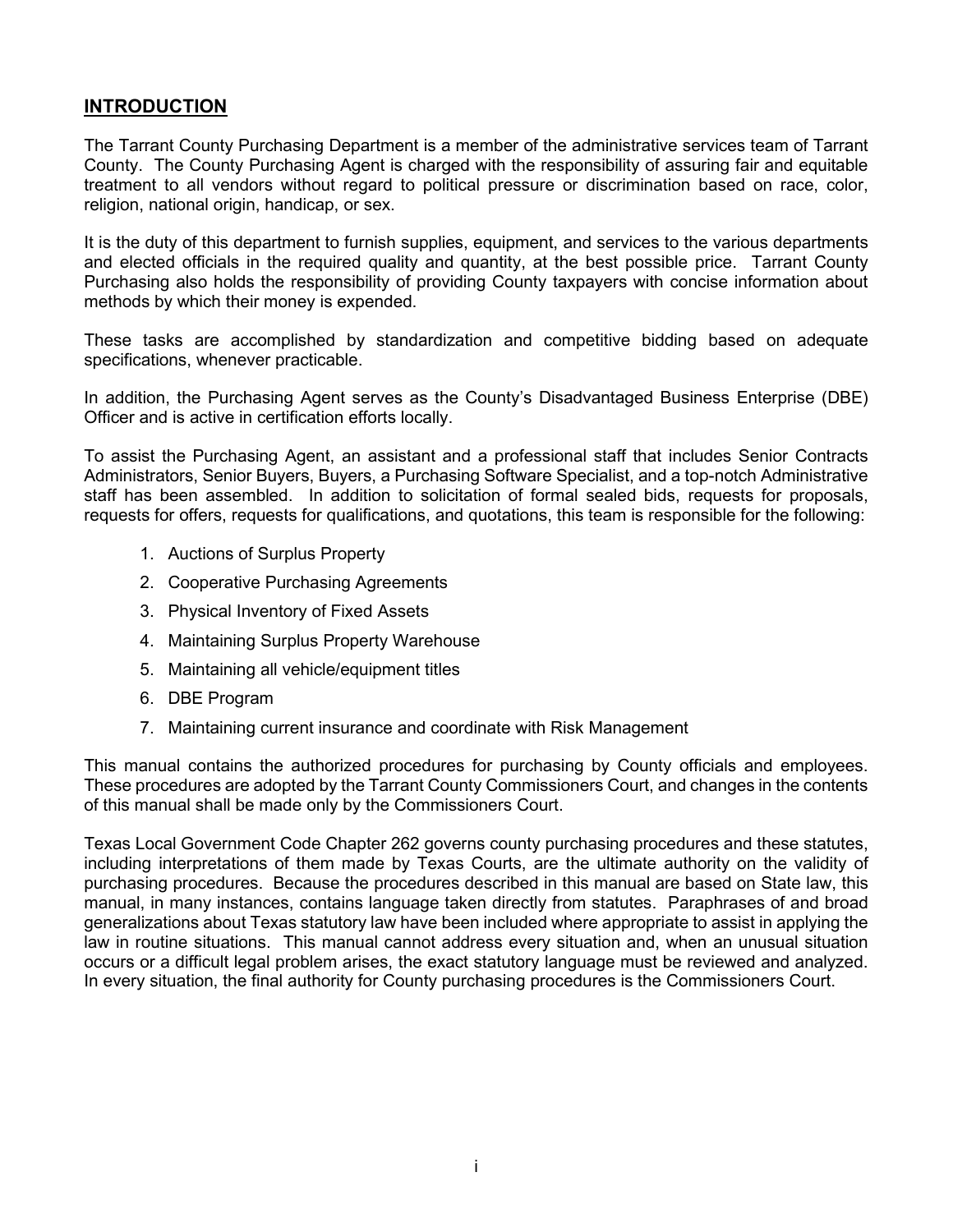This manual has been adopted by the Commissioners Court for the use of Tarrant County employees and officials and is designed to assist them in complying with the laws governing County purchasing procedures.

The Purchasing Department is committed to promoting effective, professional, and consistent procurement in Tarrant County as well as supporting the public precept that tax dollars be wisely spent.

A purchasing manual should not be viewed as static since purchasing procedures in Tarrant County will change as needed.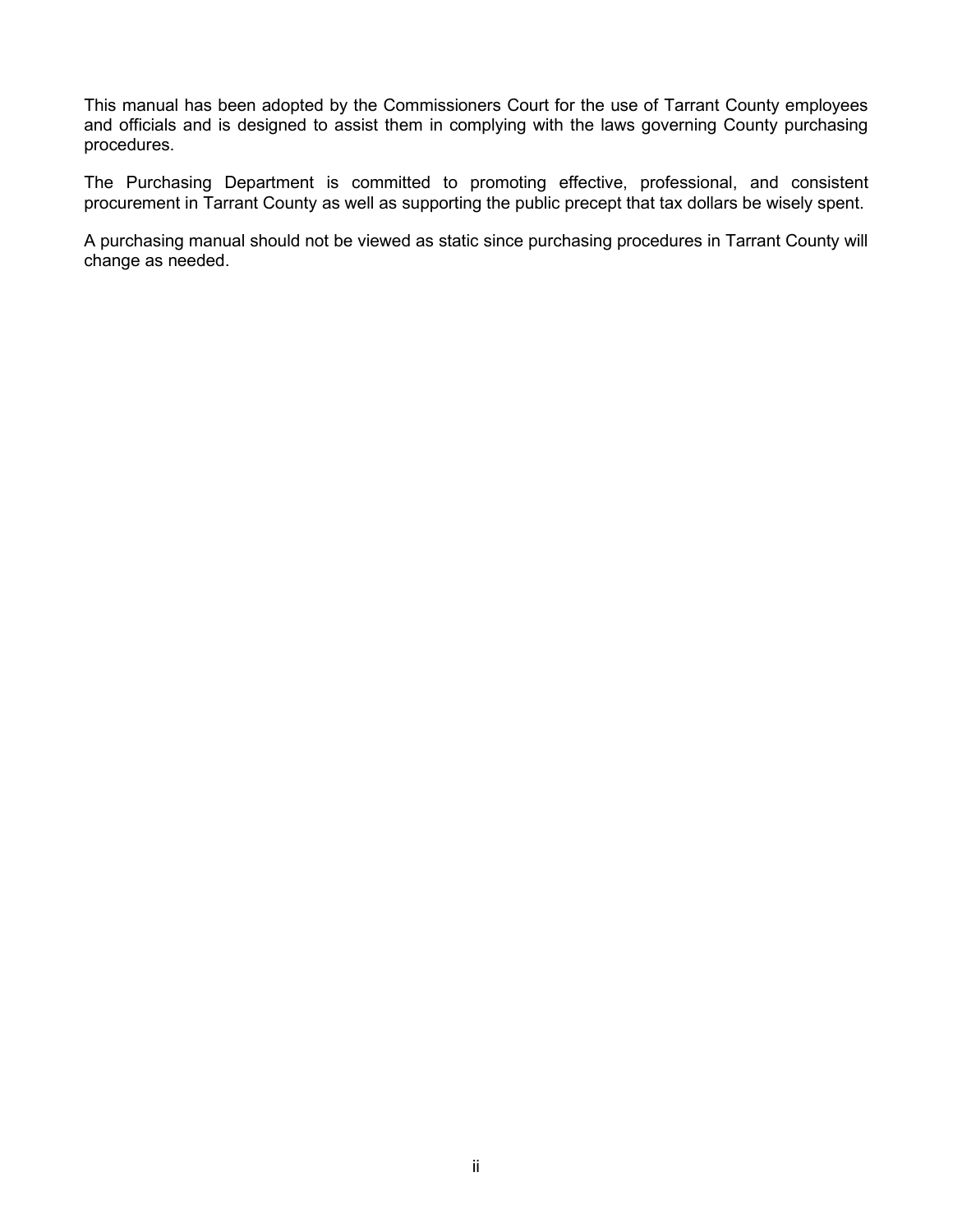## **DEFINITIONS OF TERMS**

Advertisement or Advertise – A public legal notice put in a newspaper of general circulation containing information about a Request for Bid or a Request for Proposal as described in Texas Local Government Code 262.025.

Addendum – A document used to change the terms or conditions of a Solicitation.

Annual Term Contract – A recurring contract for goods or services, usually in effect for a 12-month period.

Auditor – Tarrant County Auditor and the designated representatives.

BAFO – Best and Final Offer.

Debarment – Based on conviction, civil judgments or fact base cases involving environmental crimes, contract fraud, embezzlement, theft, forgery, bribery, poor performance, non-performance or false statements as well as other causes. The imposition of a debarment period is for a set period of time decided on a case-by-case basis.

Bidders List – A computerized database of vendors who have signified in writing an interest in submitting bids for particular categories of goods and services.

BONDS Bid Bond – A guarantee that promises the bid will not be withdrawn prior to contract award. Normally it is five percent (5%) of the highest amount bid and is in the form of a financial guarantee provided by a surety; however, it can be cashiers or certified checks. Bonds of unsuccessful bids are returned after award. Bond of successful bidder is retained until the contract is executed and any necessary payment/performance bonds are submitted and accepted. If the successful bidder refuses to execute the contract or submit proper payment and performance bonds, then the bid bond is "called" for the difference between their bid and that of the next low responsive responsible bidder, up to the penal amount of five percent (5%) of the bond.

> Payment Bond – A guarantee that promises payment to subcontractors and suppliers on a contract during performance. It must be submitted prior to any work. It is normally one hundred percent (100%) of the contract price and is in the form of a financial guarantee provided by a surety but can be cashiers or certified check. It is normally maintained until expiration of any required warranty. If the contractor fails to pay subcontractors and suppliers, then the payment bond is "called" for the amount of non-payment.

> Performance Bond – A guarantee that promises that the contract will be performed as required. It must be submitted prior to any work. Normally it is one hundred percent (100%) of the contract price and is in the form of a financial guarantee provided by a surety but can be cashiers or certified checks. It is normally maintained until expiration of any required warranty. If the contractor fails to perform and complete the contract as required, then the performance bond is "called" for the amount required to complete the contract. A surety that provides a bond may be permitted to "take over" a failed or defaulted contract.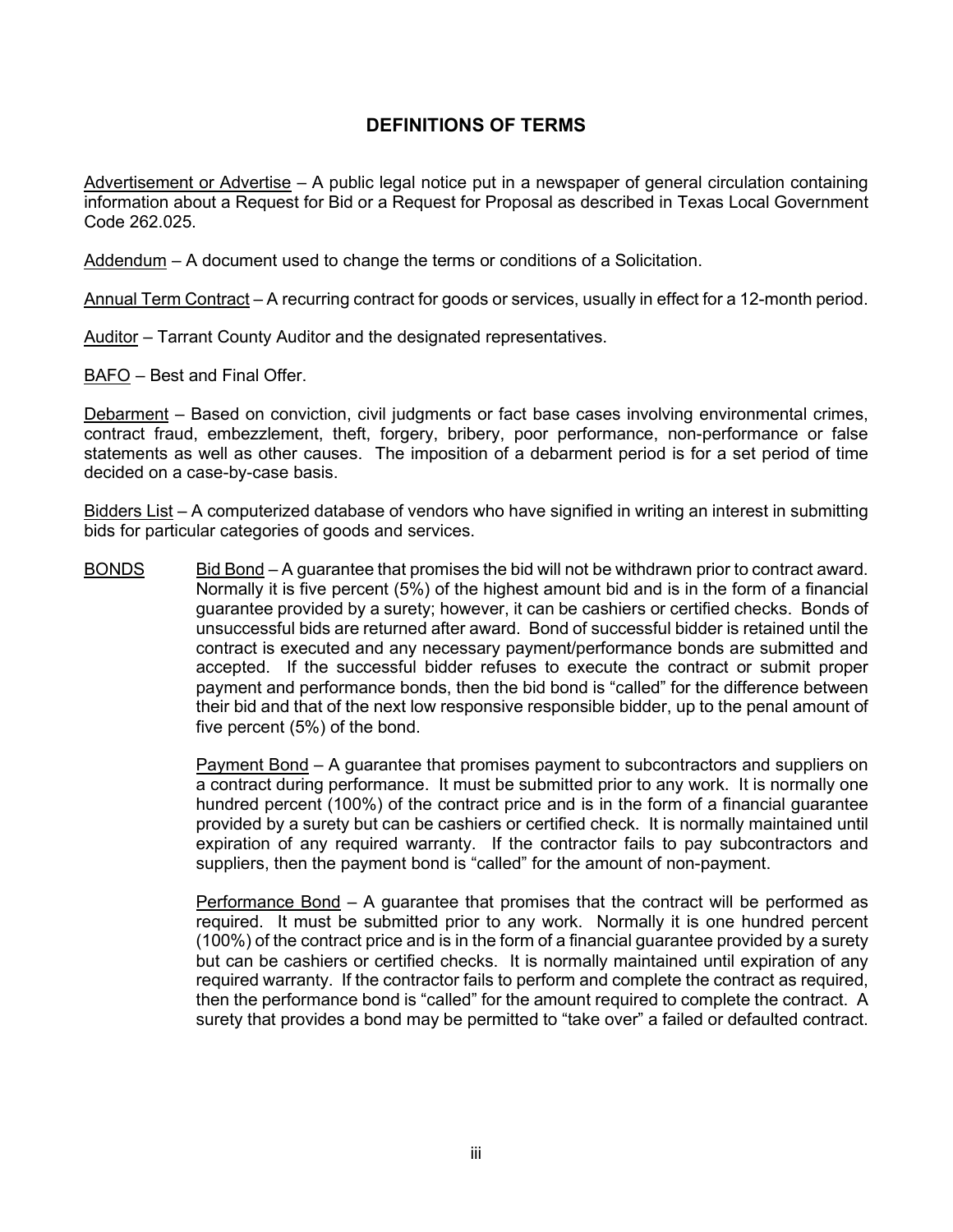Change Order – A written alternation that is used to modify or amend a contract or purchase order.

Commissioners Court – Tarrant County Commissioners Court.

Competitive Bidding – The process of inviting and obtaining bids from competing suppliers, by which an award is made to the lowest responsive bid from a responsible bidder meeting written specifications.

Competitive Proposal Process – Allowing available vendors compete with each other to provide goods and services in compliance with Texas Local Government Code Chapter 262.

Component Purchases – Purchases of the component parts of an item that in normal purchasing practices would be purchased in one purchase.

Contract – A formal written agreement executed by the County and a vendor containing the terms and conditions under which goods and services are to be furnished to the County. A contract, when properly signed by the authorized County representatives, is a commitment for County funds.

Cooperative Purchasing Program – A program providing interlocal agreements that allow other government jurisdictions and districts to obtain goods at competitive prices

County – Tarrant County, Texas.

Customers – The County departments.

Department – All district, County, and precinct offices and subdivisions of them, when the purchases are funded even partially with County funds.

Designee – Individual Purchasing Department employee given the authority as an additional agent to the Purchasing Agent to perform County business.

Disadvantaged Business Enterprise (DBE) – A business enterprise of which at least fifty-one percent (51%) is owned, and the management and daily business operations are controlled by one or more persons who are socially and economically disadvantaged because of his or her identification as a member of certain groups, including women, Black Americans, Mexican Americans and other Americans of Hispanic origin, Asian Americans, and American Indians.

Emergency Purchase – A purchase that is needed because of an emergency condition as described in Texas Local Government Code Section 262.024(a)(1).

Employee – Any County, precinct elected official, appointed official, or employee and any district elected official, appointed official, or employee when the purchase will be partially funded with County money.

Executive Manager – Any person authorized to act on behalf of a County department.

Fixed Assets – Physical assets such as property (i.e., public, or real), plant and equipment.

Formal Competitive Bidding – The bidding process in compliance with Texas Local Government Code Section 262.023, which requires approval by the Commissioners Court.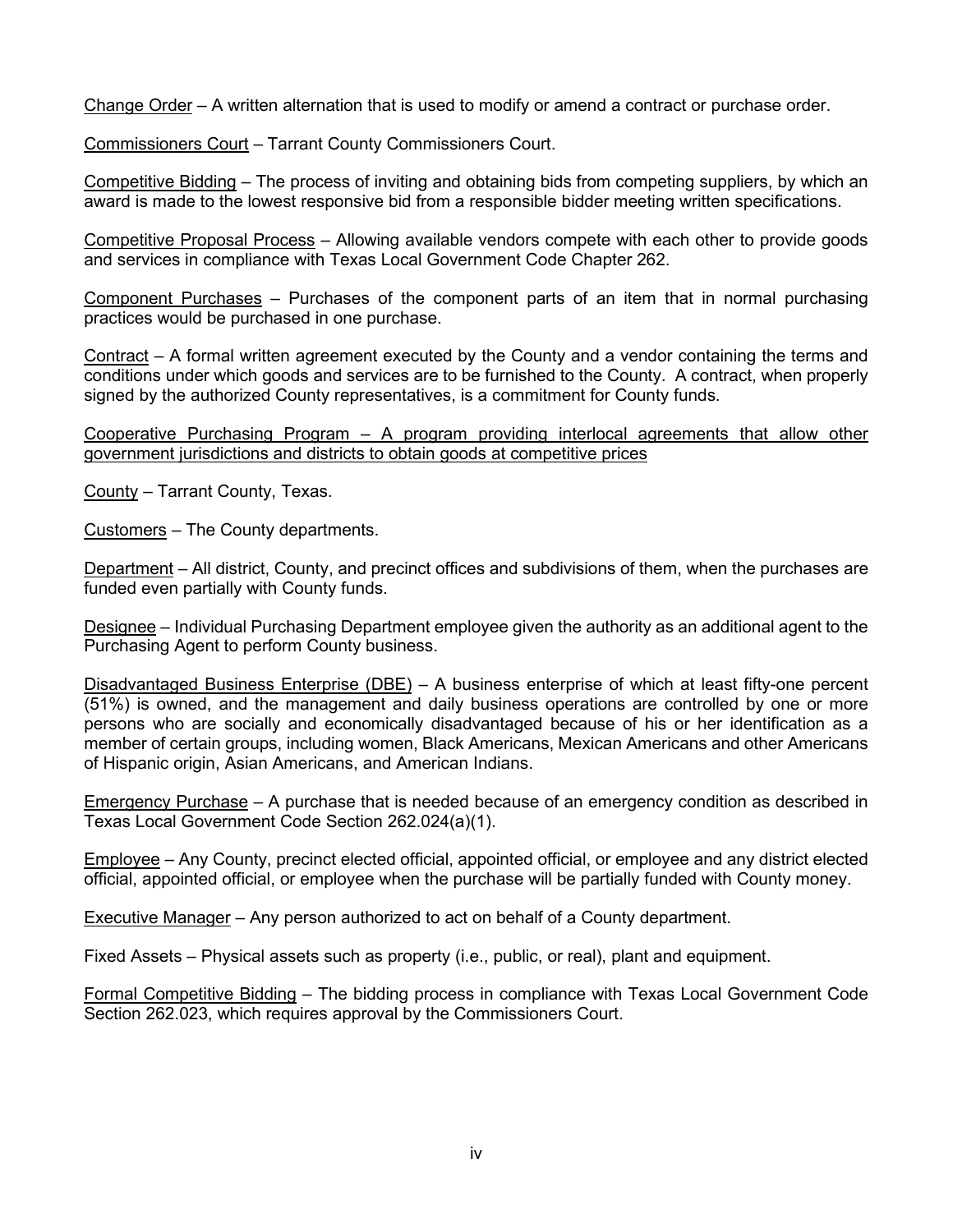Goods – Anything purchased other than services or real property. Objects that can satisfy people's needs.

Items Less Than \$50,000 – Purchases of goods and services that are accounted for in the County Commodity Code Inquiry listing, and purchases of goods and services from a single vendor in a single purchase as defined in the County Purchasing Act.

Lease – A contract for the use of personal property for a period of time for a specified compensation.

Lowest Responsible Bid – The offer from the responsible bidder who submits the lowest and best bid meeting all requirements of the specifications, terms, and conditions of the request for bid. It expressly is understood that the lowest responsible bid includes any related costs to the County in a total cost concept. The term "responsible" refers to the financial and practical ability of the bidder to perform the contract and takes into consideration the past performance of the vendor.

Material Group – A means of classifying goods and services with a unique group number assigned to each description.

Material Master Record – Provides a unique number for each material maintained in the SAP database (not all ordered materials are maintained in SAP).

Modification – A written alternation to a provision of any contract accomplished by mutual agreement of the parties to the contract.

Occupant Department – The department that will use the goods and services when the purchase or construction is completed, which may be different from the user department.

Official – Any elected or appointed official and any person authorized to act on their behalf.

Pre-Bid/Proposal Conference – A conference conducted by the Purchasing Department for the benefit of those wishing to submit a bid or proposal for services/supplies required by the County. This is held in order to allow bidders/proposers to ask questions about the proposed contract and particularly the contract specifications.

Professional Services – Services rendered by members of a recognized profession or possessing a special skill. Such services are generally acquired to obtain information, advice, training, or direct assistance as described under Texas Government Code 2254.002.

Prompt Payment Act – Texas Government Code 2251.021(b) TIME FOR PAYMENT BY GOVERNMENTAL ENTITY, states a payment by a governmental entity under a contract executed on or after September 1, 1987, is overdue on the 31<sup>st</sup> day after the later of: (1) the date the governmental entity receives the goods under the contract; (2) the date the performance of the services under the contract is completed; or (3) the date the governmental entity receives an invoice for the goods or services.

Proprietary Information – Information in bids or proposals to which the vendor claims ownership or exclusive rights and which is protected from disclosure under the Texas Public Information Act (Texas Local Government Code, Chapter 552).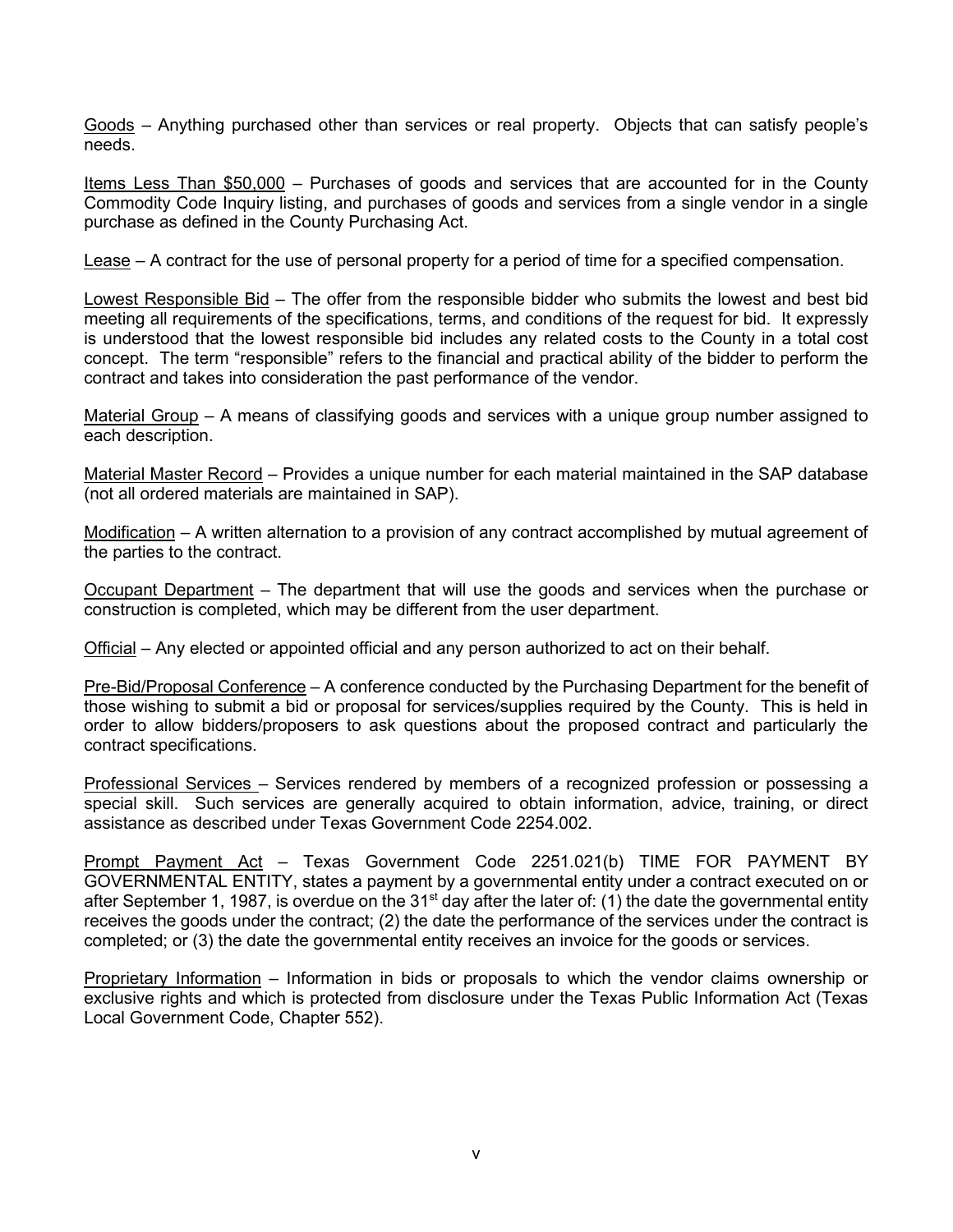Purchase Order – A purchaser's written document to a supplier formalizing all the terms and conditions of a proposed transaction, such as a description of the requested items, cost of items being purchased, delivery schedule, terms of payment, and transportation.

Purchasing – The act, function, and responsibility for the acquisition of goods or services, including construction and professional services.

Purchasing Agent – **County purchasing agents** are appointed officials who hold a two-year term of appointment that is made by a board **defined** by State law and responsible for all purchases of the County as authorized by State law.

Purchase Requisition – A department request authorizing the Purchasing Department to enter into a contract to purchase goods or services and charge the expenditure to the appropriate department budget. This automated form is for internal use and cannot be used by a department to order material directly from a vendor.

Purchasing Act – Chapter 262, Subchapter C of the Texas Local Government Code that governs the conduct of purchasing activity for counties.

Purchasing Agent – An appointed official for the County responsible for all purchases of the County as authorized by State law.

Purchasing Board – A board comprised of three (3) District Judges and two (2) County Commissioners who are responsible for appointing the Purchasing Agent and approving the department's budget.

Purchasing Department – Tarrant County Purchasing Department and its staff.

Quote – An informal purchasing process which solicits pricing information from several sources.

Request for Bid or RFB – Specifications and formal bidding documents requesting pricing for a specified good and service that has been advertised for bid in a newspaper.

Request for Information or RFI – A general request to contractors for information for a potential future solicitation which is used as a research and information gathering tool for preparation of specifications and requirements. Must be issued by the Purchasing Department.

Request for Offer or RFO – A process for soliciting offers from three (3) catalog vendors authorized by the General Services Commission pursuant to Texas Government Code, Chapter 2157, and negotiating with them for the best value and purchase in the best interests of Tarrant County.

Request for Proposals or RFP – A document requesting an offer be made by a vendor, which allows for negotiation after a proposal has been received, but before the award of the contract for goods or services procured in compliance with Texas Local Government Code, Section 262.0295 or 262.030.

Request for Qualifications or RFQ  $-$  A document that requests details about the qualifications of professionals whose services must be obtained in compliance with the Professional Services Procurement Act in compliance with Texas Local Government Code 2254.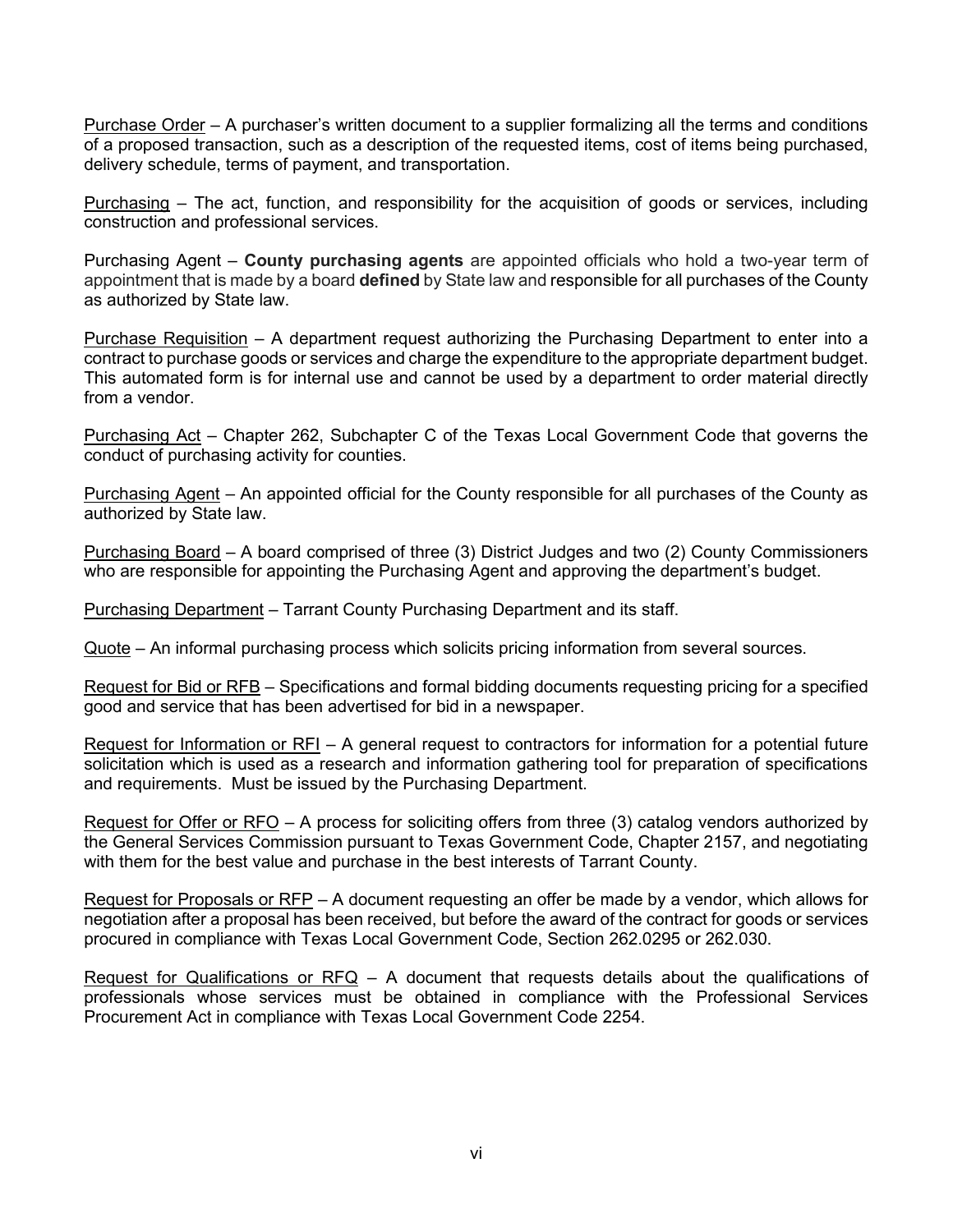**Request for Quotation (RFQ) -** Purchasing method generally used for small orders under a certain dollar threshold. A request is sent to suppliers along with a description of the commodity or services needed and the supplier is asked to respond with price and other information by a predetermined date. Evaluation and recommendation for the award should be based on the quotation that best meets price, quality, delivery, service, past performance, and reliability.

Request for Services or RFS – A document that requests information about qualifications and details of service to be provided, and costs for services that the Commissioners Court orders exempt in compliance with Texas Local Government Code, Section 262.024(a)(4).

Requisition – An internal document by which a using agency sends details of supplies, services, or materials required to the purchasing department.

Requisitioner – Anyone who initiates a request for goods or services.

SAP - Tarrant County Enterprise Management System that includes the Purchasing module. Sealed Bids – Competitive bids required to be advertised in a newspaper and submitted to the Purchasing Department in a sealed envelope.

Separate Purchases – Purchases, made separately, of items that in normal purchasing practices would be purchased in one purchase.

Sequential Purchases - Purchases, made over a period, of items that in normal purchasing practices would be purchased in one purchase.

Services – Includes all work or labor performed for the County on an independent contractor basis, including maintenance, construction, manual, clerical, personal, or professional services.

Sole Source– A good or service that can be obtained from only one (1) source that is purchased in compliance with the Texas Local Government Code, Section 262.024(a)(7).

Solicitation – A document—such as an invitation to bid, request for proposal, request for offers, or request for qualifications—issued by the Purchasing Department. This document contains terms and conditions for a contract, and it seeks (solicits) a bid or proposal for goods and services needed by the County.

Specifications – A precise description of the physical characteristics, quality, or desired outcomes of a commodity to be procured, which a supplier must be able to produce or deliver to be considered for award of a contract.

Suspension – May be based on indictments, information or adequate evidence involving environmental crimes, contract fraud, embezzlement, theft, forgery, bribery, poor performance, non-performance, or false statements. This is a temporary action which may last up to one (1) year and is effective immediately.

User Department – The department from whose budget line item from which the contract is paid.

Vendor – A person or entity that provides good and services.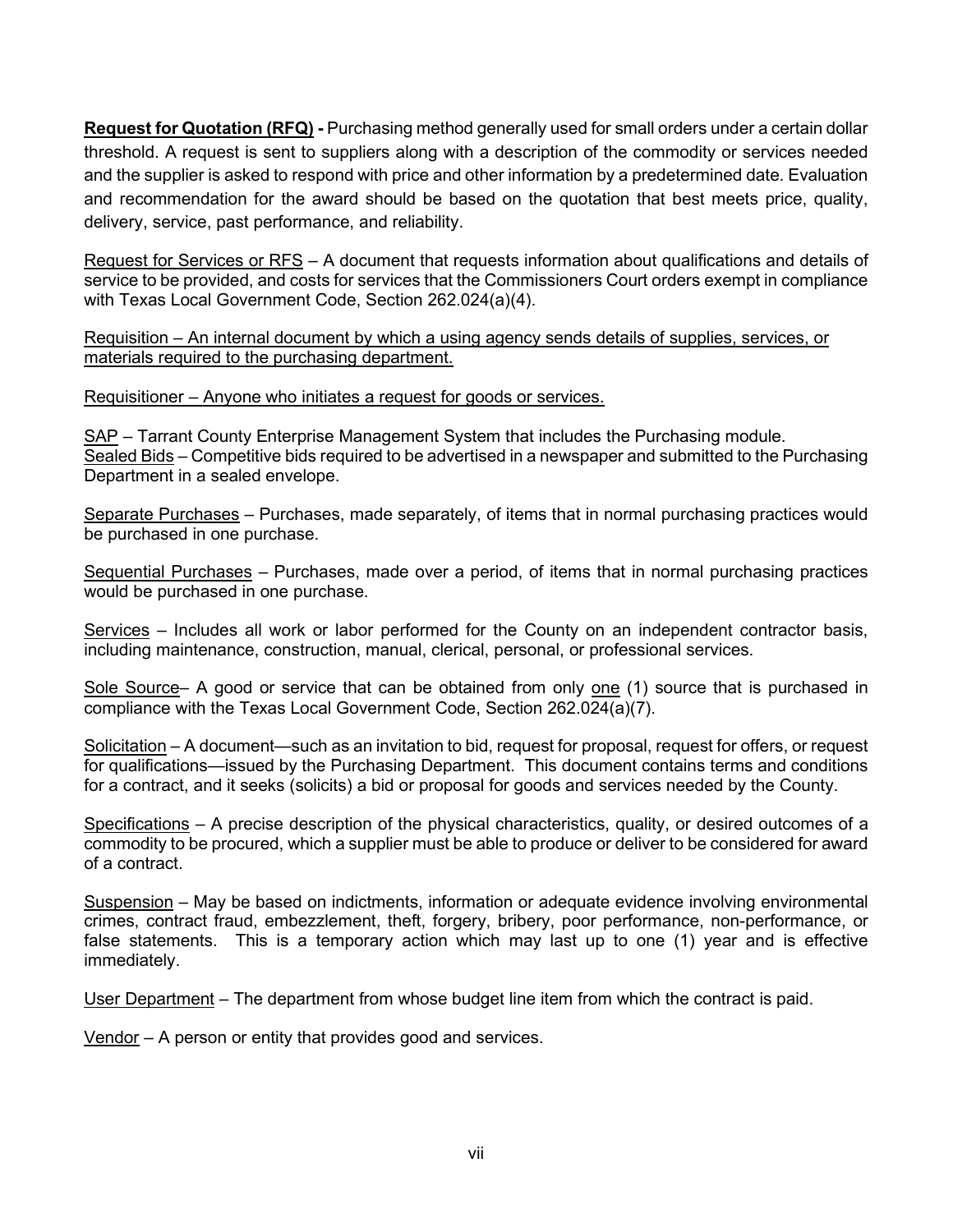## **Section 1**

# **STATEMENT OF GENERAL POLICY**

It is the policy of Tarrant County that all purchasing shall be conducted strictly based on economic and business merit in accordance with both State and Federal law. The Purchasing Department will:

- 1. Provide the best service possible to all County departments in a fair and equitable manner.
- 2. Ensure an atmosphere of equality to all vendors without regard to undue influence or political pressure.
- 3. Protect the interests of the Tarrant County taxpayers in all expenditures.

Tarrant County intends to maintain a cost-effective purchasing system conforming to good management practices. The establishment and maintenance of a good purchasing system are possible only through a cooperative effort.

The responsibility of purchasing ultimately rests with the Commissioners Court. The Purchasing Agent, as an agent of the Commissioners Court, aids in the purchasing process, but is subject to the Court's direction as to reasonable specifications and maximum prices on the items to be purchased. The Purchasing Agent, as authorized by the Commissioners Court, shall instruct departments and agencies as to the various rules and procedures needed to fulfill the Purchasing Agent's duties.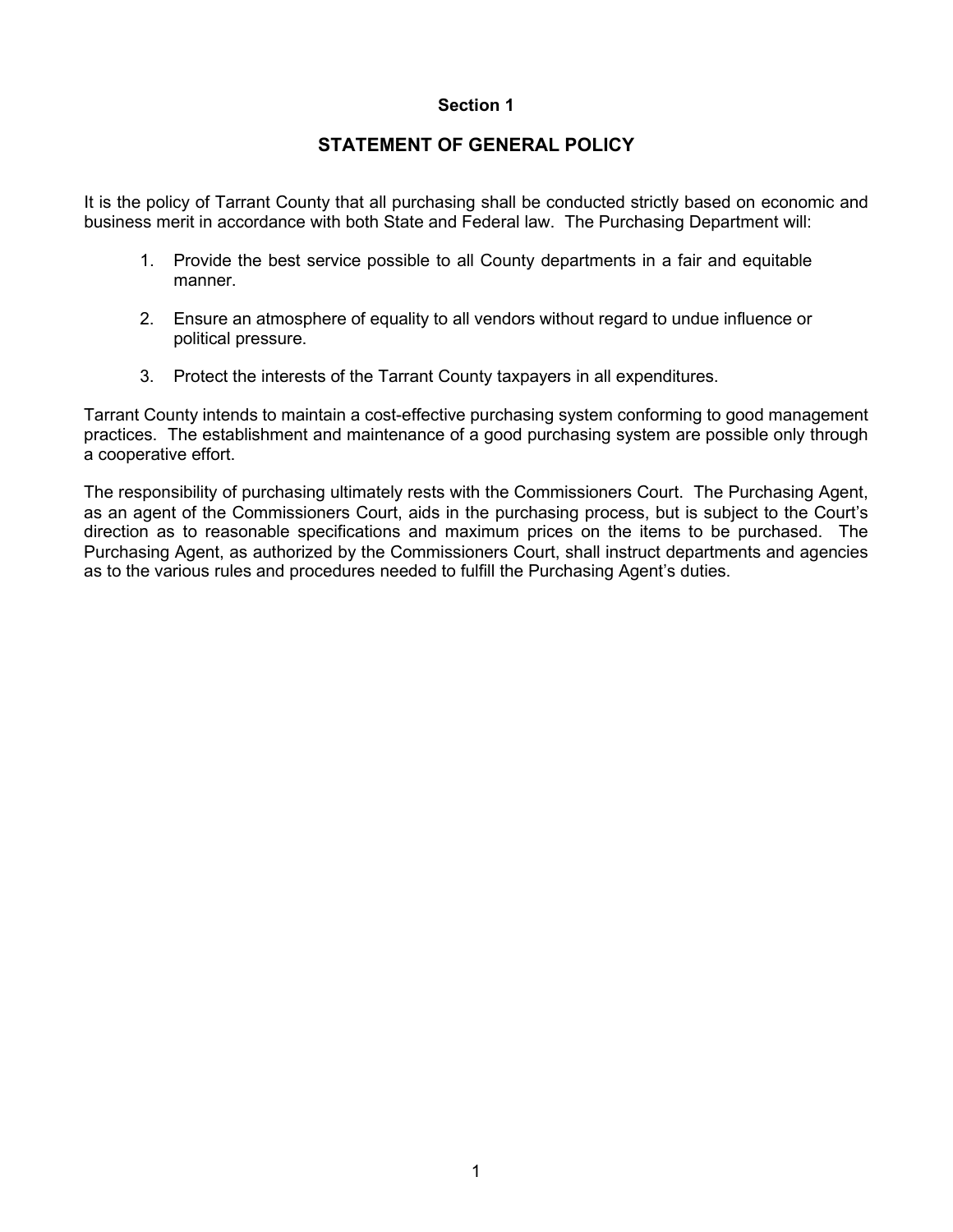# **Section 2**

# **PURCHASING CODE OF ETHICS POLICY**

It is the policy of Tarrant County that the following ethical principles will govern the conduct of every employee involved directly or indirectly in the County procurement process.

# **RESPONSIBILITY TO COUNTY**

Employees will avoid any activities that would compromise or give the perception of compromising the best interests of Tarrant County. Employees will not use confidential proprietary information for actual or anticipated personal gain.

# **CONFLICT OF INTEREST**

Employees will avoid any activity that would create a conflict between personal interests and the interests of Tarrant County. Conflicts exist in any relationship where an employee is not acting in the County's best interest and may be acting in their own best interests or the interests of someone associated with them. Such conflicts of interest would include being involved in any procurement activity in which:

- 1. the employee or any member of the employee's family has any financial interest pertaining to the Tarrant County procurement process.
- 2. a business or organization in which the employee, or any member of the employee's family, has a financial interest pertaining to the Tarrant County procurement process.
- 3. any other person, business, or organization with whom the employee or a member of the employee's family is negotiating or has any arrangement concerning prospective employment.

All Tarrant County Policies and Procedures should be followed at all times, but in particular, Civil Service Rules, Section 5.10, *Disclosure of Interest*, should be considered before moving forward.

If any such conflicts of interest exist, the employee will immediately notify the Purchasing Agent in writing and will remove himself/herself from the Tarrant County procurement process.

## **PERCEPTION**

Employees will avoid any appearance of unethical or compromising practices in all relationships, actions, and communications.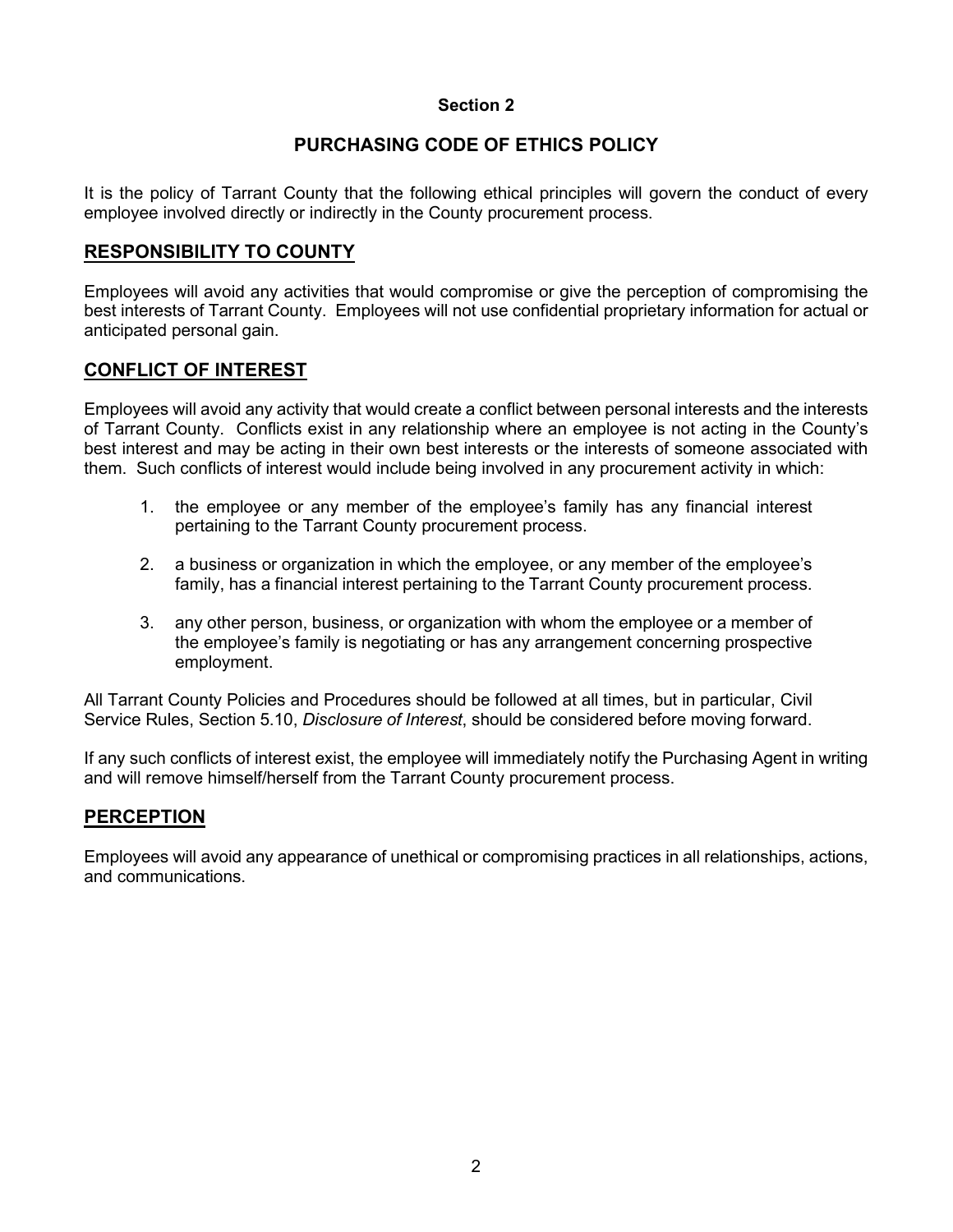# **GRATUITIES**

Employees will never solicit or accept money, loans, gifts, favors, or anything of value, from present or potential vendors that might influence or appear to influence any purchasing decision. Generally, edible goods with a value of \$50.00 or less are acceptable if shared with the entire staff and will not offend this prohibition unless it appears to influence a purchasing decision. If anyone is in doubt whether a transaction complies with this policy, the individual should disclose the transaction to the Purchasing Agent for interpretation.

## **CONFIDENTIAL INFORMATION**

Employees will keep all proponents and vendors' proprietary information confidential. Employees will keep Tarrant County procurement information obtained from a solicitation confidential as long as that vendor information is retained by Tarrant County to the extent allowed by State and Federal law.

Tarrant County's policy regarding confidentiality is found in Civil Service Rules, Section 5.05, *Confidentiality*.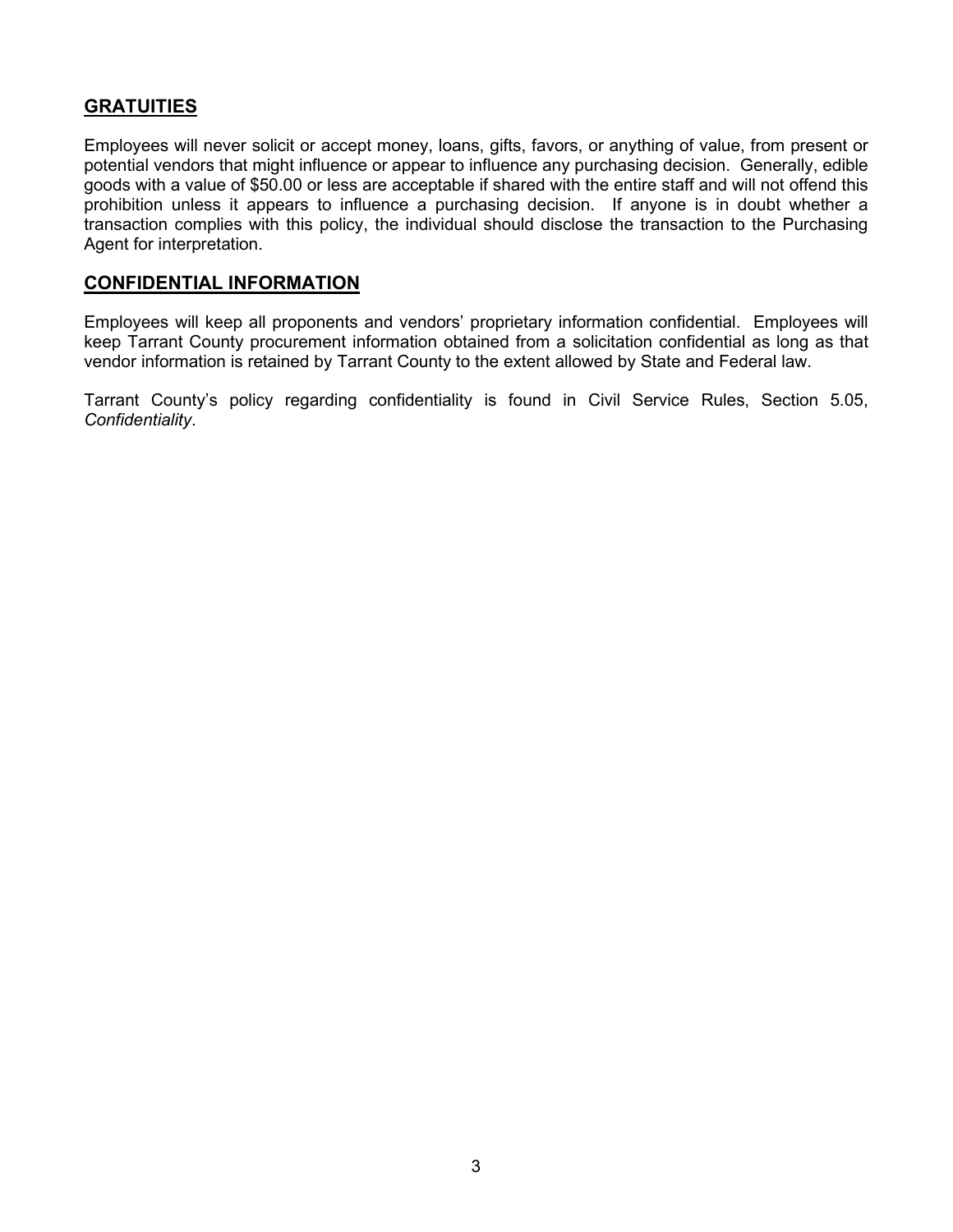## **Section 3**

# **PURCHASING AUTHORITY AND POLICY**

## **PURCHASING LAWS**

It is the policy of Tarrant County, acting through its duly appointed Purchasing Agent, to comply fully with all purchasing laws and amendments passed by the Texas State Legislature.

## **PURCHASING POLICY**

The Commissioners Court has directed the Purchasing Agent to provide a centralized purchasing structure.

The Purchasing Department as well as officials, managers, and employees will provide to all responsible vendors equitable and competitive access to the County procurement process. Further, County purchasing will be conducted in a manner that will promote and foster public confidence in the integrity of the County procurement process.

The County Purchasing Policy is to:

- 1. Seek the best quality, lowest priced goods, and services available that meet the needs and delivery requirements of Tarrant County personnel;
- 2. Provide all responsible vendors and contractors, including DBE's, with equitable access to servicing the needs of Tarrant County and its personnel through the competitive bidding of goods and services;
- 3. Comply with all State and Federal laws that apply to County purchasing and with the policies and procedures in this manual;
- 4. Manage all County assets and inventory so that replacement costs are minimized and Tarrant County can account for those assets; and
- 5. Dispose of all surplus, salvage, seized, and abandoned property in a manner that provides the most benefit to the taxpayers of the County and complies with the law.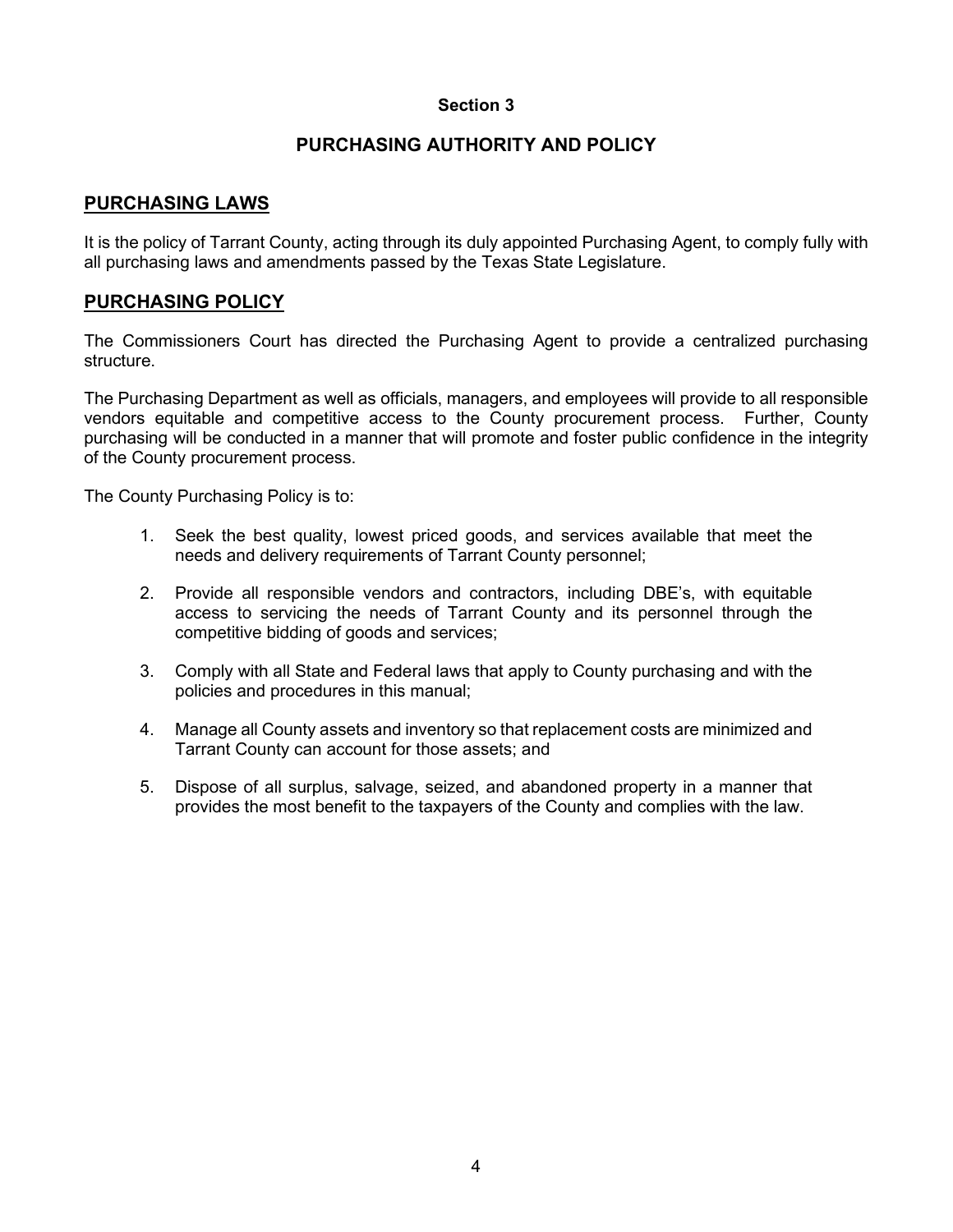# **APPLICATION**

The Purchasing Act applies to all District, County, and Precinct employees and officials, and any subdivisions of these departments. The Purchasing Agent must purchase or lease all goods and services, including maintenance and repair, for all departments.

## **AUTHORITY**

These policies and procedures are adopted by the County Purchasing Agent and approved by the Commissioners Court acting in its capacity as the governing body of Tarrant County, Texas.

Tarrant County adopts these policies and procedures under the authority of Texas Local Government Code, Chapter 262.

## **EFFECTIVE DATE**

These policies and procedures will become effective upon approval by the Commissioners Court.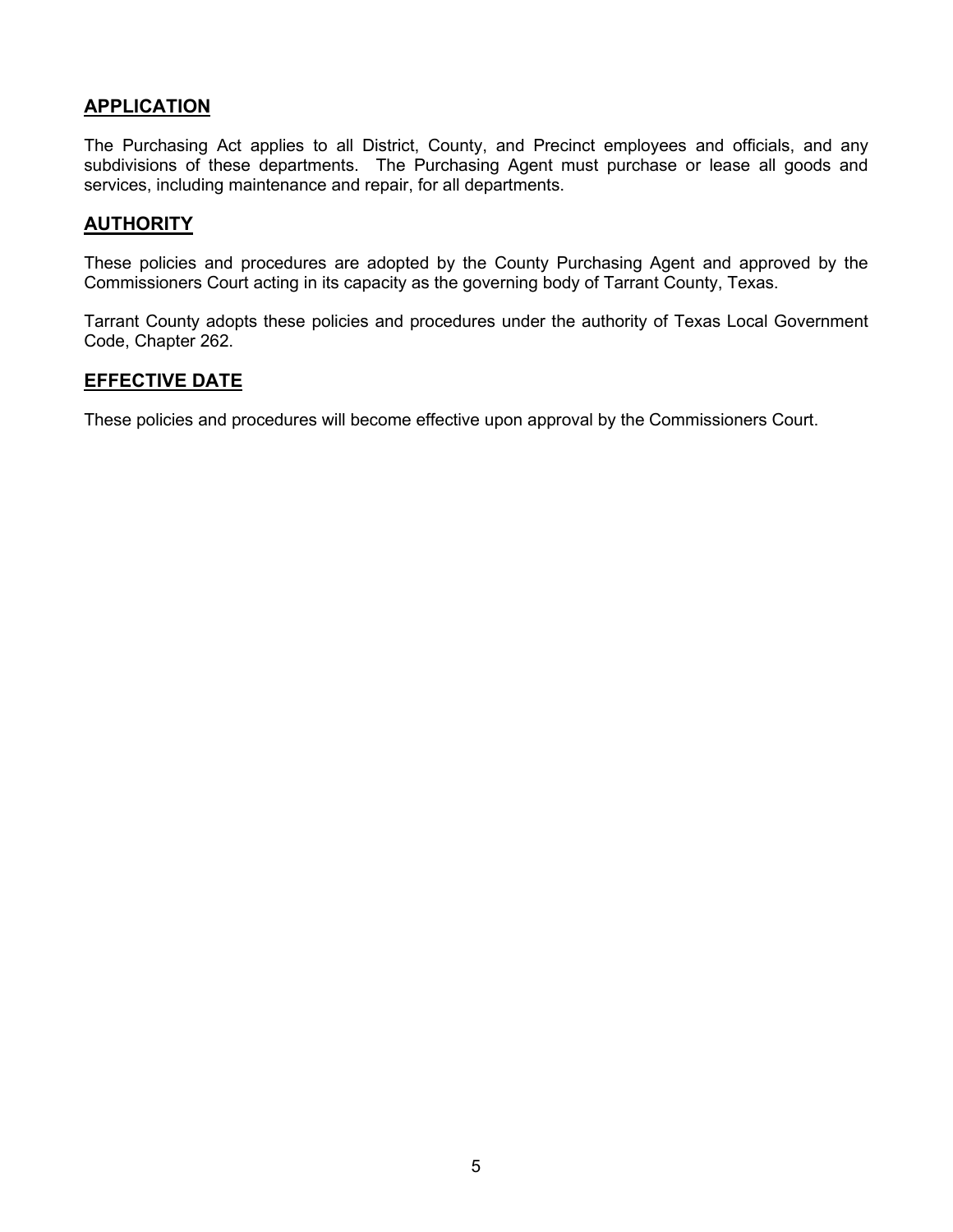## **Section 4**

## **AUTHORITY AND RESPONSIBILITIES OF THE PURCHASING AGENT**

## **APPOINTMENT**

The Legislature created a Purchasing Board to oversee a centralized purchasing structure and has given the Purchasing Department that mission. The Purchasing Board is composed of three (3) District Judges and two (2) County Commissioners. The Purchasing Board appoints the Purchasing Agent for Tarrant County for a two-year term and has the authority to approve the budget for this office as defined in the Texas Local Government Code 262.011.

## **AUTHORITY**

Authority to make County purchases required by law to be competitively bid resides in the Commissioners Court. The Purchasing Agent merely facilitates that process and makes a recommendation to the Court for actual award and purchase.

*The county purchasing agent shall purchase all supplies, materials, and equipment required or used, and contract for all repairs to property used, by the county or a subdivision, officer, or employee of the county, except purchases and contracts required by law to be made on competitive bid. A person other than the county purchasing agent may not make the purchase of the supplies, materials, or equipment or make the contract for repairs* (Texas Local Government Code 262, Subchapter B, 262.011 (d)).

*The county purchasing agent shall supervise all purchases made on competitive bid and shall see that all purchased supplies, materials, and equipment are delivered to the proper county officer or department in accordance with the purchase contract* (Texas Local Government Code 262, Subchapter B, 262.011 (e).

*A purchase made by the county purchasing agent shall be paid for by an electronic transfer, check, or warrant drawn by the county auditor on funds in the county treasury in the manner provided by law. The county auditor may not draw, and the county treasurer may not honor an electronic transfer, check, or warrant for a purchase unless the purchase is made by the county purchasing agent or on competitive bid as provided by law* (Texas Local Government Code 262, Subchapter B, 262.011 (f)).

## **INVENTORY**

On July 1 of each year, the Purchasing Agent shall file an inventory of all property on hand belonging to the County and in use by each department and employee. The Auditor shall examine the inventory and make an accounting for all property purchased or previously inventoried and not appearing on the inventory.

## **TRANSFER OF ASSETS**

Subject to the Commissioners Court approval, to prevent unnecessary purchases, the Purchasing Agent shall recommend the transfer of County property or goods that are not needed from a department or employee, to another department or employee requiring the goods or use of them. The Purchasing Agent will furnish to the Auditor a list of transferred goods.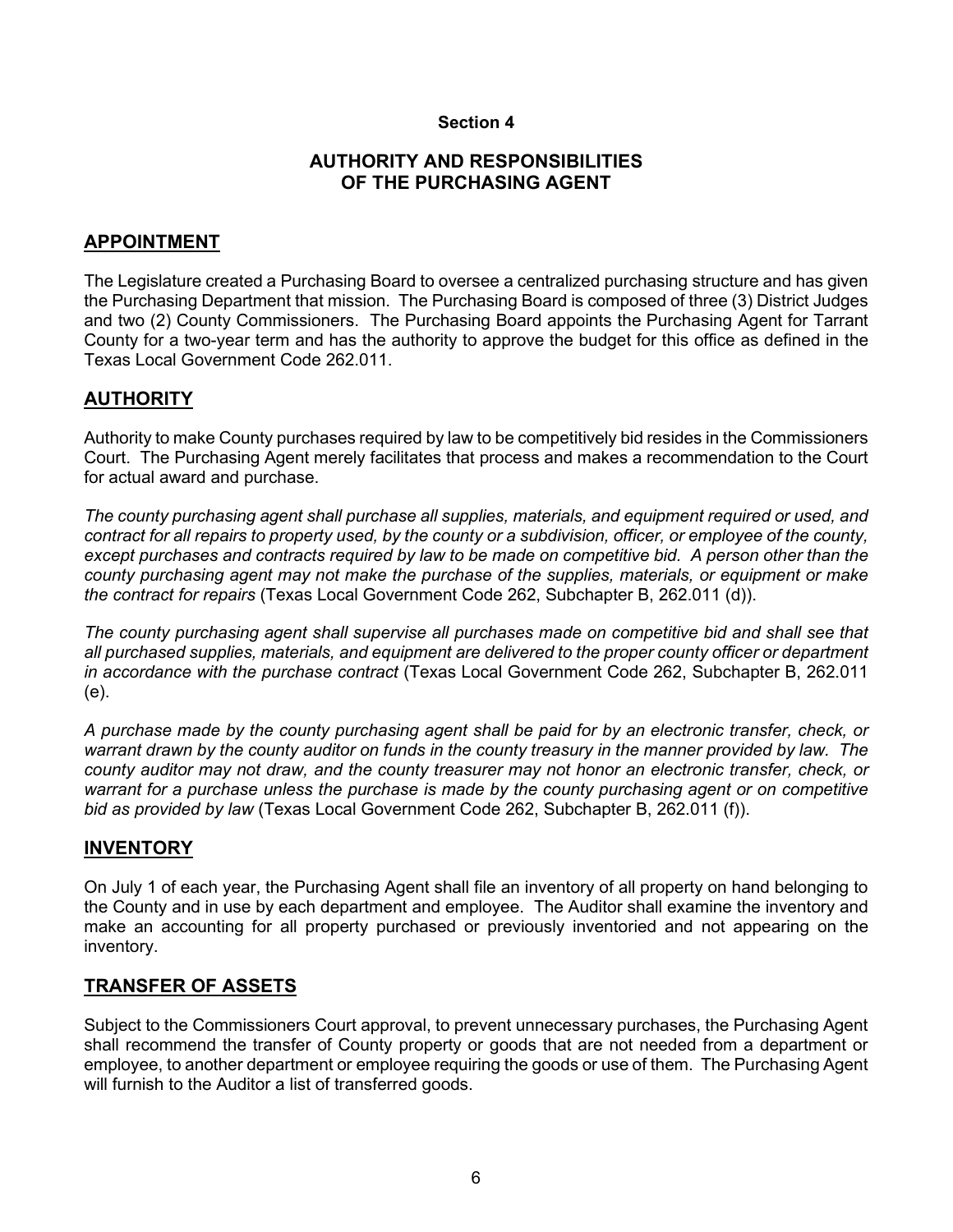# **VIOLATION AND PENALTY**

Any person who knowingly violates or authorizes the violation of the Purchasing Act, and any County or precinct employees failing to use the Purchasing Agent for purchases—including an agent or employee of the County or of a department of the County—commits a crime punishable under Chapter 262.034, Texas Local Government Code.

# **ADDITIONAL RESPONSIBILITIES**

In addition, the responsibilities of the Purchasing Agent shall be to:

- 1. Develop, implement, and manage the DBE program for Tarrant County;
- 2. Develop, implement, and maintain a Fixed Asset Management System;
- 3. Develop, implement, and maintain the Cooperative Purchasing Program;
- 4. Encourage and support compliance with Texas purchasing laws;
- 5. Work in conjunction with the Auditor and other County officials in the development of efficient financial processes;
- 6. Promote local business participation in Tarrant County procurement processes; and
- 7. Provide the business community a central professional link to County business.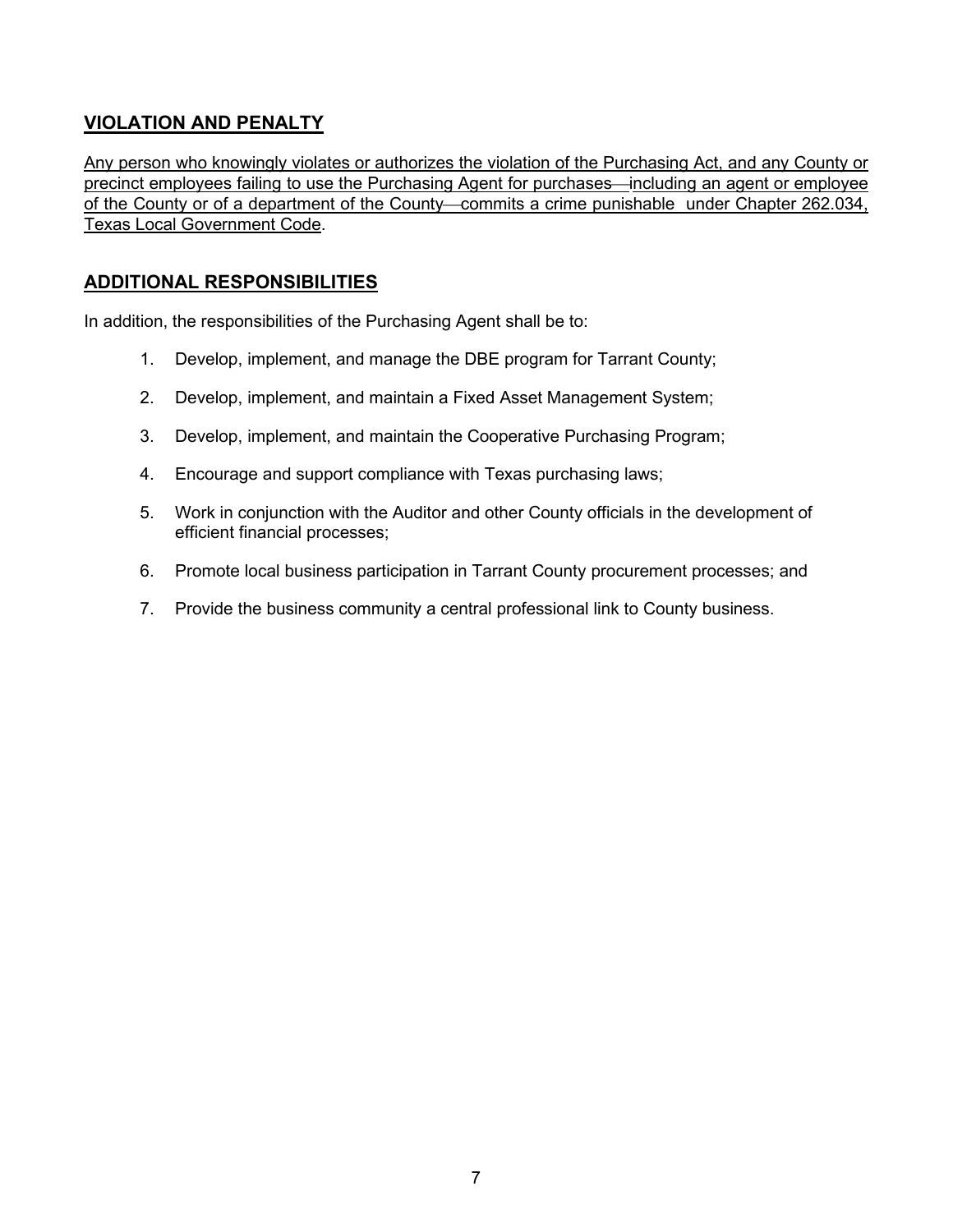## **Section 5**

## **GENERAL PURCHASING POLICY**

## **GENERAL INFORMATION**

Tarrant County will not be obligated to purchase goods that are delivered for use on a trial basis or not purchased by the Purchasing Department.

The following strategies, as defined in Texas Local Government Code 262.022, that are employed with the intention of avoiding formal competitive bidding are in violation of Texas Local Government Code 262.023:

- 1. "Component purchases" means purchases of the component parts of an item that in normal purchasing practices would be purchased in one purchase.
- 2. "Separate purchases" means purchases, made separately, of items that in normal purchasing practices would be purchased in one purchase.
- 3. "Sequential purchases" means purchases, made over a period, of items that in normal purchasing practices would be purchased in one purchase.

Texas Local Government Code 262.034 details the specific criminal penalties for using component, separate or sequential purchases to avoid formal competitive bidding.

Any commitment to acquire goods or services without an authorized purchase order is prohibited. Anyone obligating an expenditure of funds for goods or services prior to securing a purchase order may be held personally responsible for the payment. All such purchases may be considered a *donation* to Tarrant County.

Employees must never purchase goods or services for their own personal benefit.

## **ADDITIONAL RESPONSIBILITIES**

Departments must be cognizant of budget balances and refrain from trying to process requisitions in excess of their balances unless the proper transfer of funds has been accomplished. Purchase requisitions for which there is not adequate funding will not be processed.

Departments should plan purchases in order to keep emergency purchase requisitions to a minimum. Tarrant County seldom realizes any economic benefits from hastily processed requisitions. In most cases, vendors attempt to charge premium prices for goods or services when the Purchasing Department is not allowed the proper time to explore all sources.

The Purchasing Department is totally committed to processing all purchase requisitions within a reasonable time frame.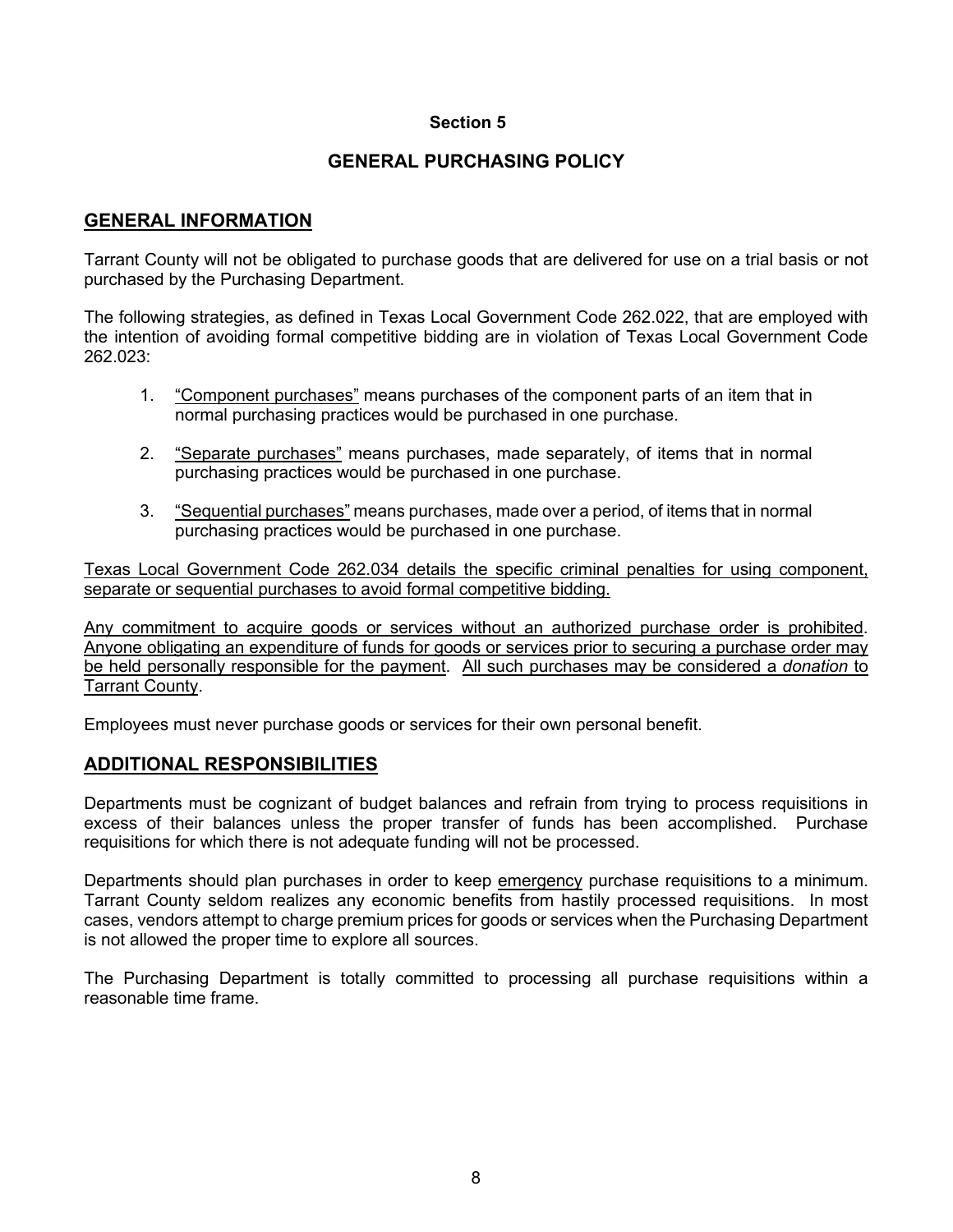Departments must provide the Purchasing Department ample time to process any purchase requests:

- 1. On typical purchases that are less than \$50,000, departments should allow a two to three (2-3) week time frame;
- 2. On typical purchases that are over \$50,000, departments should allow eight to twelve (8-12) weeks' time frame.

Departments must assure that all employees involved in making departmental purchase requests have read and understood the procedures in this manual.

The Purchasing Department must review all purchase requests and ensure they are descriptive and specific, but do not prevent competitive bidding for comparable goods.

Since there is no central receiving location in the County, each department is responsible for receiving goods and services. Departments should promptly alert Purchasing of any shortage, late delivery, damaged merchandise, or any other problem relating to the vendor's performance. A simple written explanation, if possible, can be placed in the bid file for future consideration at the time contracts are brought to the Commissioners Court for award.

It is hoped that departments understand and appreciate that the nature of public purchasing is to review and consider all purchase requests in order to promote competitive bidding.

# **CONSIDERATION OF SAFETY RECORDS**

In determining who is a responsible bidder, the Commissioners Court may take into account the safety record of the bidder, of the firm, corporation, partnership, or institution represented by the bidder, or of anyone acting for such a firm, corporation, partnership, or institution as defined in Texas Local Government Code 262.0275. This consideration can only occur if:

- 1. the Commissioners Court has adopted a written definition and criteria for accurately determining the safety record of a bidder;
- 2. the governing body has given notice to prospective bidders in the bid specifications that the safety record of a bidder may be considered in determining the responsibility of the bidder; and
- 3. the determinations are not arbitrary and capricious.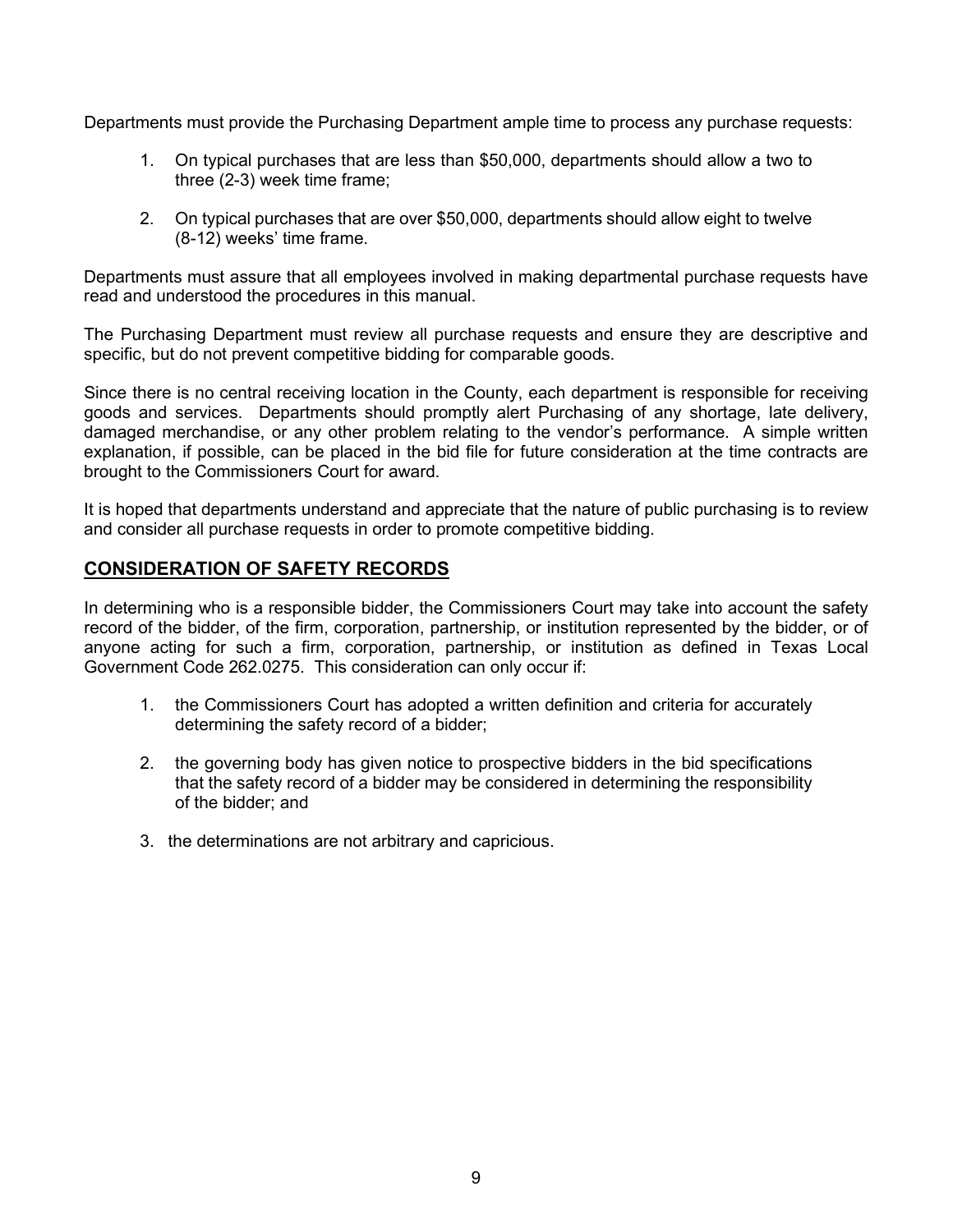## **STANDARD CONTRACT TERMS AND CONDITIONS (***EXAMPLE***)**

The text of the specifications document for Request for Bid is as follows:

Tarrant County is requesting bids for the **ANNUAL CONTRACT FOR \_\_\_\_\_\_\_\_\_\_\_\_\_\_** the **DEPARTMENT.** All bids must be submitted on the attached Price Forms. Tarrant County will not enter into any contract where the cost is provisional upon such clauses as "escalator" or "cost-plus" clauses.

| BY MAIL VIA US POSTAL SERVICE               | BY COURIER, FEDERAL EXPRESS, UPS            |  |
|---------------------------------------------|---------------------------------------------|--|
| <b>ORIGINAL AND ONE (1) COPY</b>            | <b>ORIGINAL AND ONE (1) COPY</b>            |  |
| ΟF                                          | ΟF                                          |  |
| <b>COMPLETED BID</b>                        | <b>COMPLETED BID</b>                        |  |
| <b>MUST BE RECEIVED IN THE</b>              | <b>MUST BE RECEIVED IN THE</b>              |  |
| <b>TARRANT COUNTY PURCHASING DEPARTMENT</b> | <b>TARRANT COUNTY PURCHASING DEPARTMENT</b> |  |
| AT 100 E. WEATHERFORD, SUITE 303            | AT 100 E. WEATHERFORD, SUITE 303            |  |
| FORT WORTH, TEXAS 76196-0104                | FORT WORTH, TEXAS 76196-0104                |  |
| ON OR BEFORE , 2019 AT 2:00 P.M.            | ON OR BEFORE , 2019 AT 2:00 P.M.            |  |

**All bids are due in the Tarrant County Purchasing Department by the due date in sealed envelopes or boxes. All bids must be clearly marked with the Bid Number, the name of the company submitting the bid, and date and time of opening on the outside of the envelope/box and/or Air Bill/Delivery Receipt.** The original bid must be clearly marked **"ORIGINAL"** and contain all original signatures. "No-Bid" Response to be returned on the form included in the section under Forms.

**Any bid received after the date and/or hour set for bid opening will not be accepted. The Bidder will be notified and will advise Tarrant County Purchasing as to the disposition by either pick up, return at Bidder's expense, or destroyed with written authorization of the Bidder.** If bids are sent by mail to the Tarrant County Purchasing Department, the Bidder shall be responsible for actual delivery of the bid to the Tarrant County Purchasing Department before the advertised date and hour for opening of bids. If mail is delayed either in the postal service or in the internal mail system of Tarrant County beyond the date and hour set for the bid opening, bids thus delayed will not be considered and will be disposed of as authorized.

Bids may be withdrawn at any time prior to the official opening. Alterations made before opening time must be initialed by Bidder guaranteeing authenticity. After the official opening, bids become the property of Tarrant County and may not be amended, altered or withdrawn without the recommendation of the Tarrant County Purchasing Agent and the approval of Tarrant County Commissioners' Court.

Tarrant County is exempt from Federal Excise and State Sales Tax; therefore, tax must not be included in this bid. Tarrant County is not exempt from Surplus Lines Tax or Texas Stamping Tax.

Tarrant County reserves the right to accept or reject in part or in whole any bids submitted and to waive any technicalities for the best interest of Tarrant County.

**No oral explanation or instructions will be given by Tarrant County officials or employees in regard to the meaning of the proposal specifications before the award of the contract unless authorized by the Tarrant County Purchasing Agent or their designee. Requests from interested bidders for additional information or interpretation of the information included in the specifications should be directed in writing, via facsimile, to:**

**BUYER NAME, CERTIFICATIONS, TITLE, ETC. FAX: (817) 884-2629**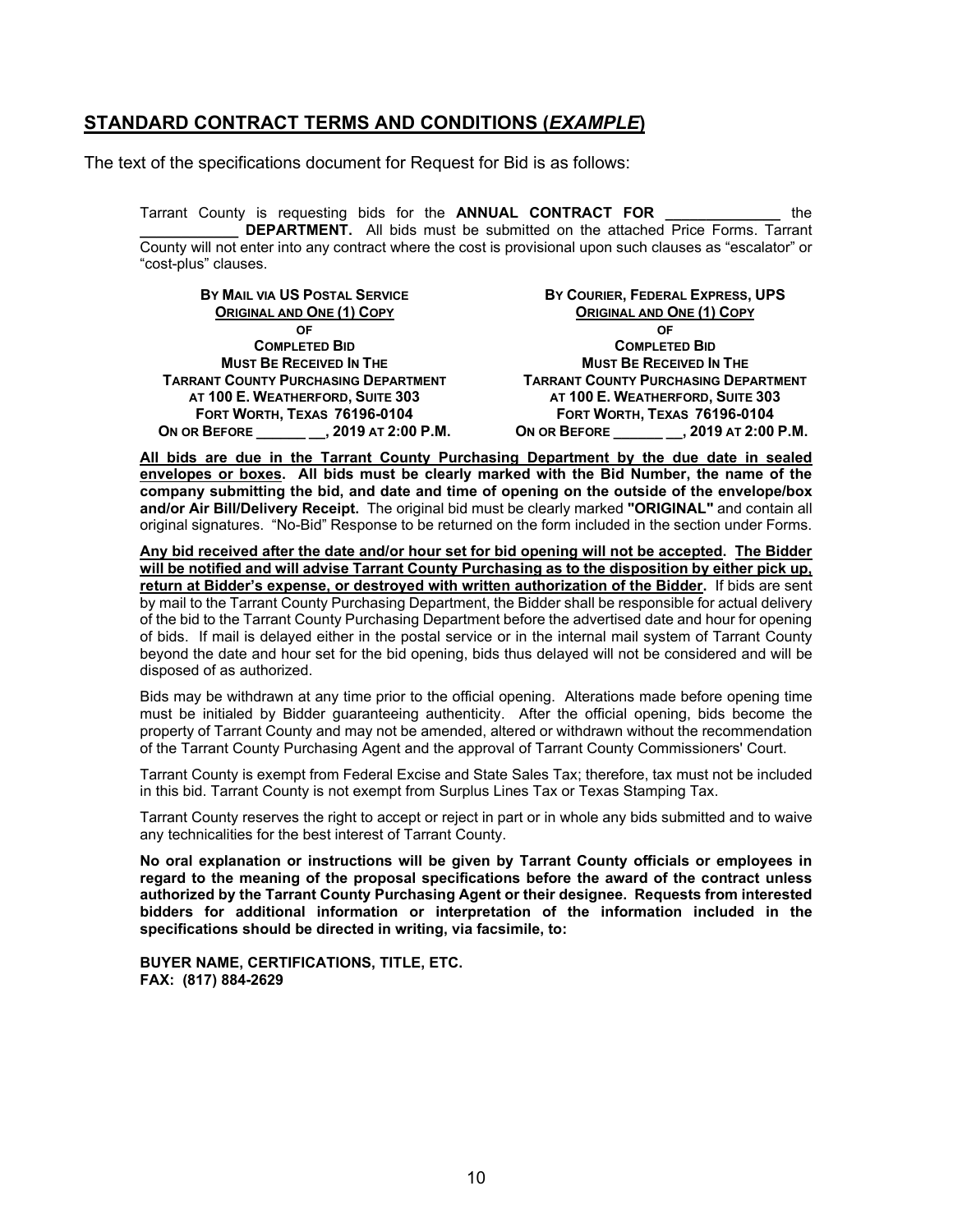**All documents relating to the Bid, including but not limited to, the bid document, questions and responses, addenda and special notices will be posted under the Bid number on the Tarrant County website and available for download by Bidders and other interested parties. No documents will be faxed or emailed after the initial Notice of Intent prior to award. It is the Bidder's sole responsibility to review this site and retrieve all related documents up to the Bid due date.**

The deadline for receipt of all questions is 12:00 (Noon), Fort Worth, Texas time, **which allow**, **\_\_\_\_\_\_\_\_\_\_\_\_ \_\_, 2018. After the question deadline, all questions and their responses will be posted on the website and available for download by interested parties.**

All bids shall specify terms and conditions of payment, which will be considered as part of, but not control, the award of bid. County review, inspection, and processing procedures ordinarily require thirty (30) days after receipt of invoice, materials, or service. Bids which call for payment before thirty (30) days from receipt of invoice, or cash discounts given on such payment, will be considered only if, in the opinion of the Tarrant County Purchasing Agent, the review, inspection, and processing procedures can be completed as specified.

**Invoices** shall be sent directly to the Tarrant County Auditor's Office, Attention: Accounts Payable, 100 East Weatherford, Room 506, Fort Worth, Texas 76196, or email to [SAP-invoices@tarrantcounty.com.](mailto:SAPinvoices@tarrantcounty.com) In accordance with the Prompt Payment Act, it is the intention of Tarrant County to make payment on completed orders within thirty (30) days after receipt of invoice or items; whichever is later, unless unusual circumstances arise. **Invoices must be fully documented as to labor, materials, and equipment provided and must reference the Tarrant County Purchase Order Number in order to be processed. No payments shall be made on invoices not listing a Purchase Order Number.**

**Continuing non-performance** of the Vendor in terms of Specifications shall be a basis for the termination of the contract by Tarrant County. Tarrant County shall not pay for work, equipment, or supplies which are unsatisfactory. The Vendor will be given a reasonable opportunity before termination to correct the deficiencies. This, however, shall in no way be construed as negating the basis for termination for non-performance.

The **contract may be terminated** by either party upon written thirty (30) day notice prior to cancellation.

Bids will be considered non-responsive if they show any omissions, alteration of form, additions or conditions not called for, or inconsistencies of any kind. However, Tarrant County reserves the right to waive any inconsistencies and to make an award in the best interest of Tarrant County.

Bids may be rejected, among other reasons, for any of the following specific reasons:

- 1. Bids containing any inconsistencies.
- 2. Unbalanced value of any items.

Bidders may be disqualified and their bids not considered, among other reasons, for any of the following specific reasons:

- 1. Reason for believing collusion exists among the Bidders.
- 2. Reasonable grounds for believing that any Bidder is interested in more than one (1) Bid for the work contemplated.
- 3. Bidder being interested in any litigation against Tarrant County.
- 4. Bidder being in arrears on any existing contract or having defaulted on a previous contract
- 5. Lack of competency as revealed, including but not limited to, by a financial statement, experience and equipment, and questionnaires.
- 6. Uncompleted work, which in the judgment of Tarrant County, will prevent or hinder the prompt completion of additional work, if awarded.
- 7. Bidders shall not owe delinquent property tax in Tarrant County.
- 8. Limited competition.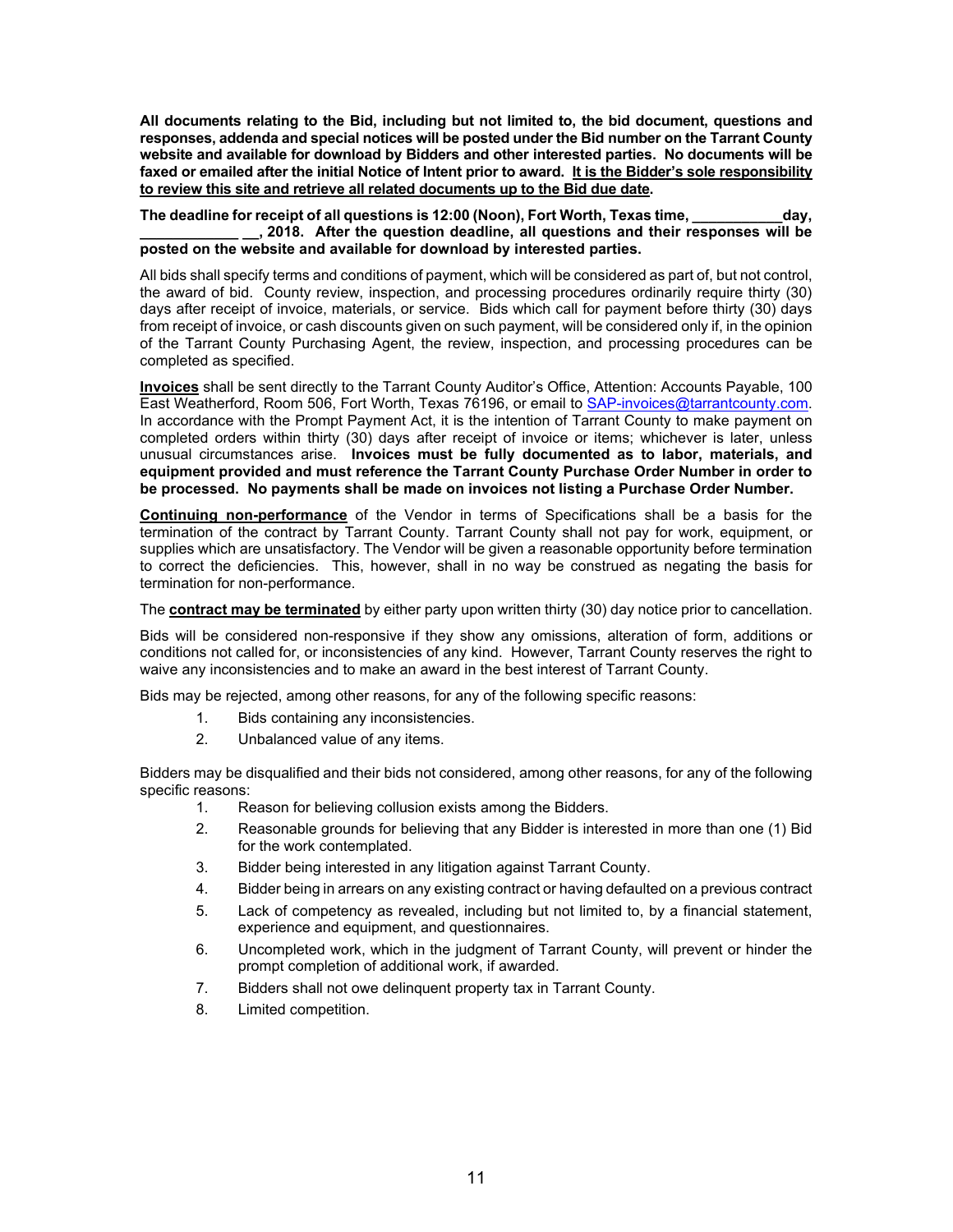**It is the Bidders' sole responsibility to print and review all pages of the bid document, attachments, questions and responses, addenda and special notices. The Signature Form must be signed and returned. Failure to provide a signature on the form renders bid non-responsive.** Failure to complete and submit all required forms, including but not limited to References, Compliance With State Laws Form, Questionnaires (when applicable), Addenda (including revised forms), and any other specified forms or documents will be grounds for rejection of the entire bid.

**CONFIDENTIALITY:** Any material that is to be considered confidential must be clearly marked as such and shall be treated as confidential to the extent allowable under Section 552.136, Texas Government Code. Notice will be sent to you pursuant to Section 552.305 of the Texas Government Code should Tarrant County receive an open records request to inspect your bid. This notice will allow you to assert any objections to the release of confidential information in response to an open records request. It is your responsibility to assert any objections to the release of your bid in response to an open records request. Tarrant County cannot argue on your behalf that the information contained in your bid is exempt from public release. Trade secrets or confidential information **MUST** be placed in a separate envelope marked "**CONFIDENTIAL INFORMATION.**" Note: **PRICING INFORMATION IS NOT CONSIDERED CONFIDENTIAL AND IF MARKED AS SUCH, WILL RESULT IN REJECTION OF YOUR BID.**

Due care and diligence have been used in the preparation of this information, and it is believed to be substantially correct. However, the responsibility for determining the full extent of the exposure and the verification of all information presented herein shall rest solely with the Bidder. Tarrant County and its representatives will not be responsible for any errors or omissions in these specifications, nor for the failure on the part of the Bidder to determine the full extent of the exposures.

A vendor may not assign their rights and duties under an award without the written consent of the Tarrant County Purchasing Agent. Such consent shall not relieve the assignor of liability in the event of default by the assignee.

TO THE EXTENT PERMITTED BY LAW, VENDOR AGREES TO DEFEND, INDEMNIFY AND HOLD TARRANT COUNTY, ITS OFFICIALS, AGENTS, SERVANTS, AND EMPLOYEES, HARMLESS AGAINST ANY AND ALL CLAIMS, LAWSUITS, ACTIONS, COSTS AND EXPENSES OF ANY KIND, INCLUDING BUT NOT LIMITED TO, THOSE FOR PROPERTY DAMAGE OR LOSS (INCLUDING ALLEGED DAMAGE OR LOSS TO OWNER'S BUSINESS AND ANY RESULTING LOST PROFITS), EMPLOYMENT MATTERS, AND/OR PERSONAL INJURY, INCLUDING DEATH, THAT MAY RELATE TO OR ARISE OUT OF OR BE OCCASIONED BY (I) VENDOR'S BREACH OF ANY OF THE TERMS OF PROVISIONS OF THIS AGREEMENT OR (II) ANY NEGLIGENT ACT OR OMISSION OR INTENTIONAL MISCONDUCT OF VENDORS, ITS OFFICERS, AGENTS, ASSOCIATES, EMPLOYEES, CONTRACTORS OR SUBCONTRACTORS, RELATED TO THE PERFORMANCE OF THIS AGREEMENT.

VENDOR(S) WILL COMPLY WITH ALL STATE, FEDERAL, AND LOCAL LAWS INCLUDING BUT NOT LIMITED TO THE AMERICANS WITH DISABILITIES ACT, TITLE VII OF THE CIVIL RIGHTS OF 1964, AGE DISCRIMINATION IN EMPLOYMENT ACT, CIVIL RIGHTS ACT OF 1991, FEDERAL INSURANCE CONTRIBUTIONS ACT (FICA), FAIR LABOR STANDARDS ACT, EQUAL PAY ACT OF 1963 AND THE AFFORDABLE HEALTH CARE ACT, AS TO TREATMENT AND COMPENSATION OF ITS EMPLOYEES.

VENDOR(S) WILL PREPARE PAYROLL CHECKS, MAKE ALL NECESSARY DEDUCTIONS, AND PAY ALL TAXES, AND MAINTAIN INSURANCE REQUIRED BY STATE, FEDERAL, AND LOCAL LAWS. THE SUCCESSFUL VENDOR ACCEPTS FULL RESPONSIBILITY FOR THE PAYMENT OF WAGES, COMPENSATION, OVERTIME AND BENEFITS TO PERSONNEL. VENDOR ACCEPTS RESPONSIBILITY FOR PAYMENT OF ALL TAXES, ASSESSMENTS, FEES, AND FINES THAT MAY BE DUE AND OWING TO ANY STATE, FEDERAL, OR LOCAL GOVERNMENT AGENCIES.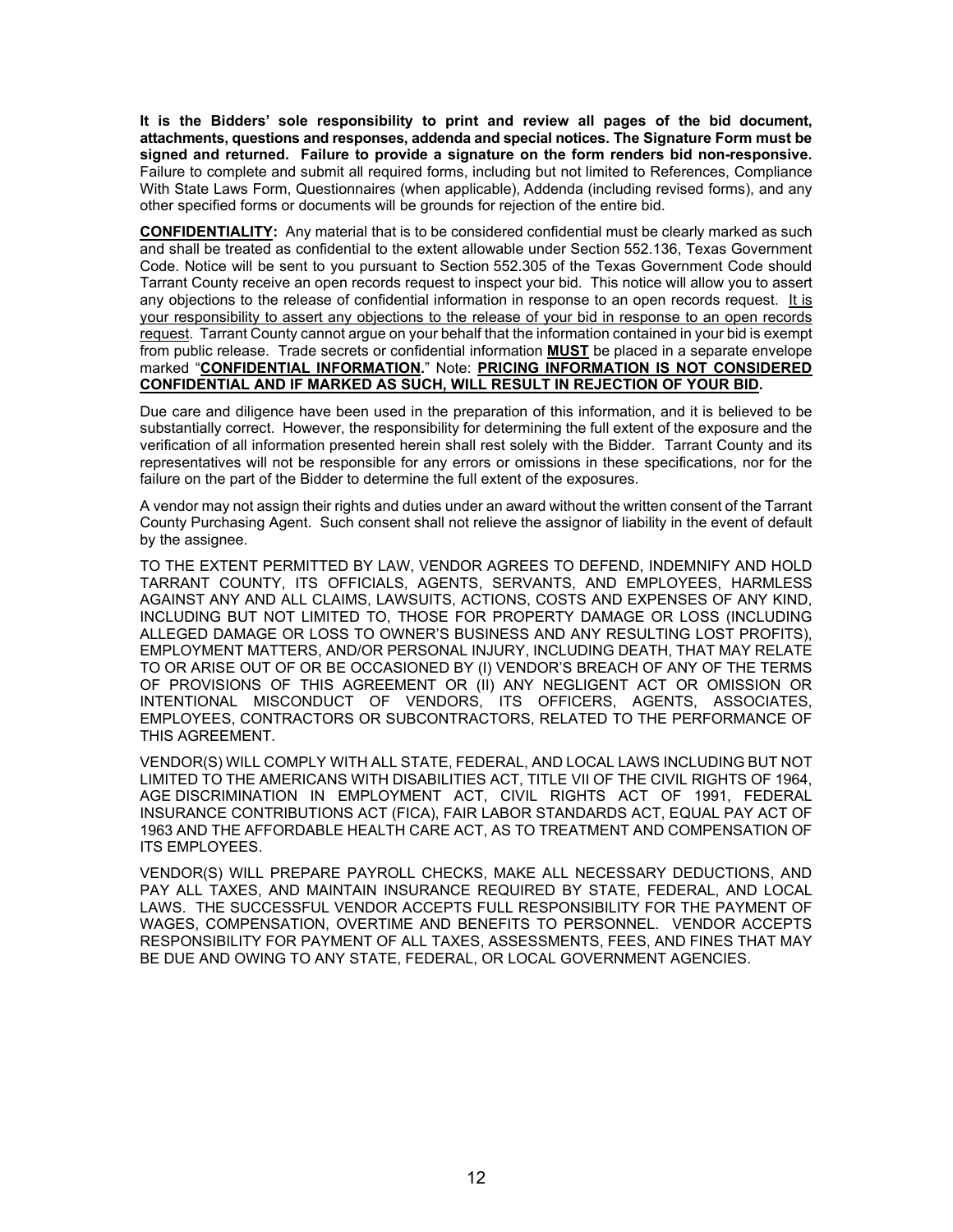**Prices** shall include all charges for freight, F.O.B. destination inside delivered to:

#### **INSERT LOCATION**

Hours of operation shall be between 8:00 a.m. and 4:00 p.m., Monday through Friday.

Delivery date is important to Tarrant County and may be part of the bid and a factor in evaluation of each bid. Tarrant County considers delivery time to be that period elapsing from the time the individual order is placed until that order is received by Tarrant County at the specified delivery location. The delivery date indicates a guaranteed delivery to Tarrant County, Texas. Failure of the Vendor to meet guaranteed delivery dates or service performance could affect future County orders.

Tarrant County reserves the right to demand bond or penalty to guarantee delivery by the date indicated. If the order is given and the Vendor fails to furnish the materials by the guaranteed date, Tarrant County reserves the right to cancel the order without liability on its part.

A **packing list** must accompany each shipment and must include but is not limited, to the following:

- 1. Tarrant County Purchase Order Number
- 2. Name and address of Vendor
- 3. Name and address of receiving department
- 4. Description of material shipped, including item numbers, quantity, etc.

## **SPECIAL TERMS AND CONDITIONS OF THE CONTRACT**

- **1. CONTRACT TERMS:** Vendor(s) will be awarded a twelve (12) month contract, effective from the date of award or notice to proceed as determined by the Tarrant County Purchasing Department. At Tarrant County's option and approval by the Vendor, the contract may be renewed for one (1) additional twelve (12) month period(s), as further explained in Renewal Options. **Prices must remain firm for the entire contract.**
- **2. RENEWAL OPTIONS:** Tarrant County reserves the right to exercise an option to renew the contract of the Vendor for one (1) additional twelve (12) month period(s), provided such option is stipulated and agreed upon by both parties. If Tarrant County exercises the right in writing, the Vendor must update and submit any documents required during the initial solicitation by no later than thirty (30) calendar days prior to the commencement of the option period. Required documents must be in force for the full period of the option. If the updated documents are not submitted by the Vendor in complete form within the time specified, Tarrant County may rescind its option or seek a new solicitation.
- **3. SECONDARY/ALTERNATE AWARD:** Secondary or Alternate Vendors serve in a backup capacity only. In the event the Primary is unable to honor the terms and conditions of the contract, the Secondary Vendor(s) may be called. If the Secondary Vendor is unable to honor the terms and conditions of the contract the Alternate Vendor(s) may be called. The Primary Vendor is the first contact. Use of the Secondary or Alternate Vendor(s) must be approved, in writing, by the Tarrant County Purchasing Agent or his designee in compliance with Texas Local Government Code 262.027(g) .
	- A. In the event the Secondary or Alternate Vendors are called upon, they will offer the materials and services at their awarded price(s), or better. Any attempt to increase their awarded price(s) may cause the removal of the Vendor from the contract. Calling upon the Secondary or Alternate Vendors do not necessarily affect the status of any awarded Vendor, including the Primary Vendor.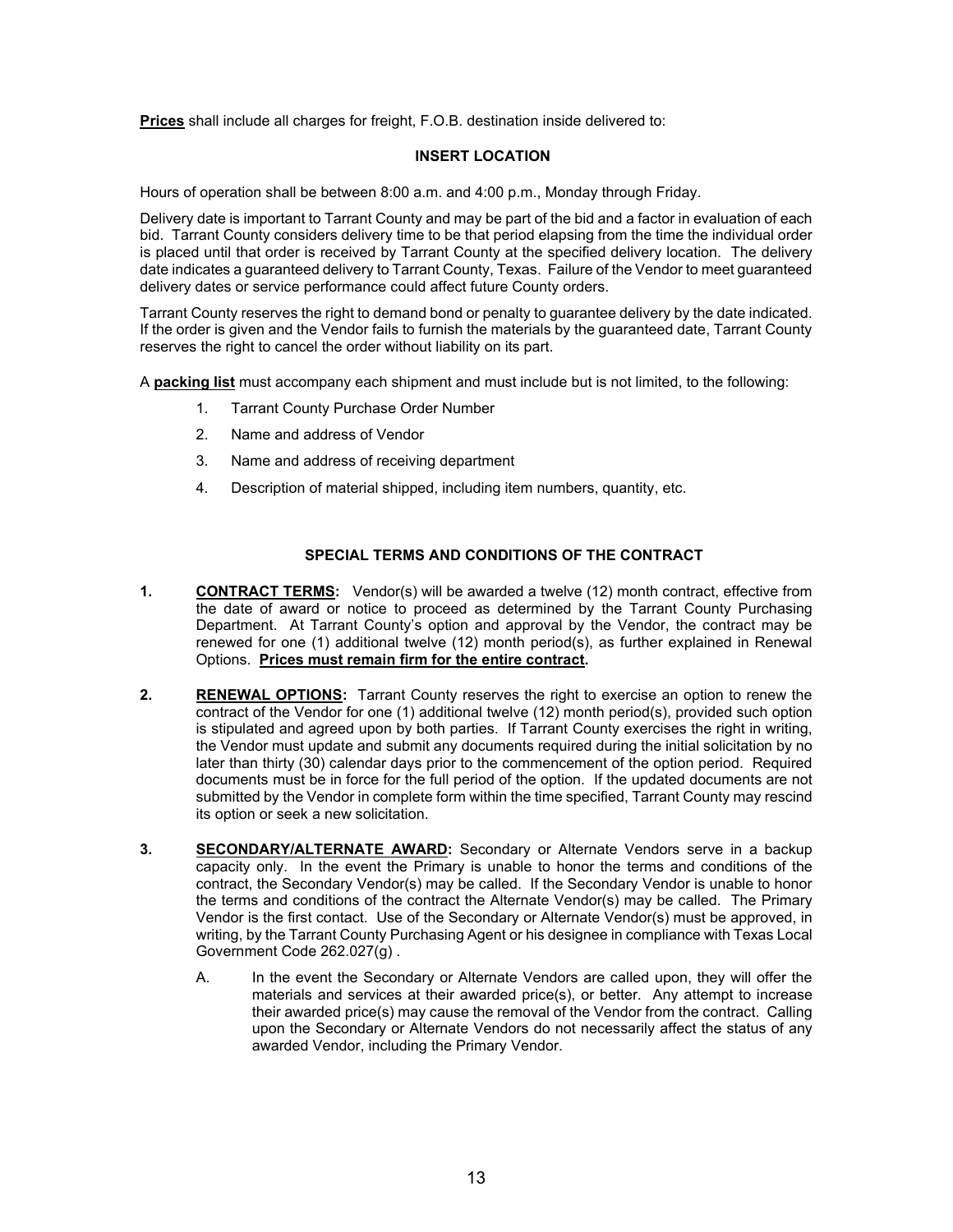- B. If a Secondary or Alternate Vendor represents themselves as the Primary Vendor without written authorization from the Tarrant County Purchasing Agent or designee, the Secondary or Alternate Vendor may be removed from the contract.
- C. Would you, as the Vendor, be willing to accept a Secondary or Alternate Award based on the above?

Yes No

#### **SPECIAL TERMS AND CONDITIONS OF THE CONTRACT**

- **4. COOPERATIVE PURCHASING:** Tarrant County has the lead role in developing and encouraging Cooperative Purchasing efforts among governmental entities that participate in its Cooperative Purchasing Program. Cooperative Purchasing can be a great benefit to Tarrant County vendors by providing an avenue to offer materials and services to participating entities. A current list of participating entities is included in this solicitation and an up-to-date list can be found on the Tarrant County website.
	- A. Should other Governmental Entities decide to participate in this contract, would you, as the Vendor, agree that all terms, conditions, specifications, and pricing would apply? **A "NO" answer could result in complete rejection of the bid**.

Yes No

- 1) If you, the Bidder, checked Yes, the following will apply:
	- a) Governmental Entities utilizing Intergovernmental Contracts with Tarrant County will be eligible, but not obligated, to purchase materials and services under the contract(s) awarded because of the solicitation. All purchases by Governmental Entities other than Tarrant County will be billed directly to that Governmental Entity and paid by that Governmental Entity. Tarrant County will not be responsible for another Governmental Entity's debts. Each Governmental Entity will order their own material and services as needed.
	- b) Delivery to governmental entities located within Tarrant County will be at no charge or as otherwise provided for in the Award Document. Delivery charges, if any, for governmental entities located outside Tarrant County shall be negotiated between the Vendor and each governmental entity.
	- c) Tarrant County utilizes County Purchase Orders as its primary means of encumbering funds and pays for goods and services utilizing Vendor invoices. In the event Governmental Entities utilizing InterGovernmental Contracts use other payment methods, including but not limited to, purchasing cards, debit cards, check requests or other methods which cause the Vendor to incur service, processing, or other fees, these fees are the responsibility of that Governmental Entity, unless otherwise negotiated with the Vendor.
	- d) Vendor(s) awarded contract(s) resulting from bid will be responsible for providing to Tarrant County, at no additional charge, a complete list of all governmental entities currently utilizing the contract and their annual expenditures. This information should be provided ninety (90) days prior to the expiration of the contract, or as otherwise requested by Tarrant County.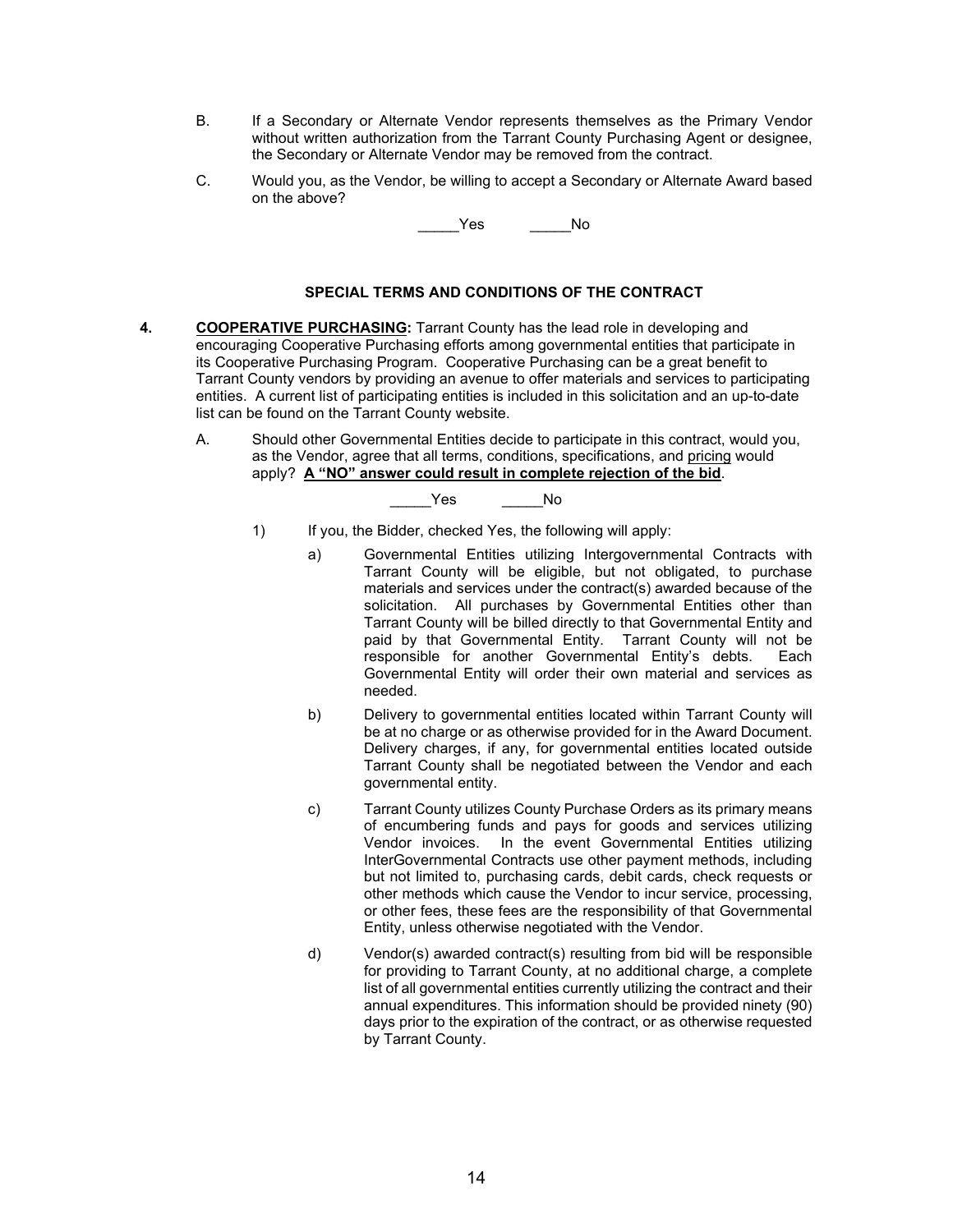## [CURRENT LIST OF PARTICIPATING ENTITIES TO BE INSERTED HERE.]

### **SPECIAL TERMS AND CONDITIONS OF THE CONTRACT**

#### 5. **MINIMUM INSURANCE REQUIREMENTS:**

- A. Vendor shall take out, pay for and maintain at all times during the prosecution of the work under the contract, the following forms of insurance, in carriers acceptable to and approved by Tarrant County.
	- 1) Workers' Compensation/Employer's Liability
		- a. Worker's Compensation statutory
		- b. Employer's Liability \$500,000
	- 2) Commercial General Liability:
		- a. Bodily Injury/Personal Injury/Property Damage —\$1,000,000 per occurrence/\$2,000,000 aggregate
	- 3) Auto Liability:
		- a. Combined Single Liability (CSL)
			- \$500,000 per occurrence
- B. Tarrant County reserves the right to review the insurance requirements of this section during the effective period of the contract and to require adjustment of insurance coverage and their limits when deemed necessary and prudent by Tarrant County based upon changes in statutory law, court decisions, or the claims history of the industry as well as the Vendor.
- C. Required Provisions:
	- 1) Proof of Carriage of Insurance − All Certificates of Insurance will be required in duplicate and filed with the Tarrant County Purchasing Agent and the Budget and Risk Management Department at 100 East Weatherford Street, Suite 305, Fort Worth, Texas 76196 prior to work commencing.
	- 2) All Certificates shall provide Tarrant County with an unconditional thirty (30) days written notice in case of cancellation or any major change.
	- 3) As to all applicable coverage, policies shall name Tarrant County and its officers, employees, and elected representatives as an additional insured.
	- 4) All copies of the Certificates of Insurance shall reference the project name and solicitation number for which the insurance is being supplied.
	- 5) Vendor agrees to waive subrogation against Tarrant County, its officers, employees, and elected representatives for injuries, including death, property damage, or any other loss to the extent the loss, if any, is covered by the proceeds of insurance.
	- 6) If applicable, the Vendor is responsible for making sure any subcontractor(s) performing work under this agreement has the required insurance coverage(s) and supplies Tarrant County with the proper documents verifying the coverage.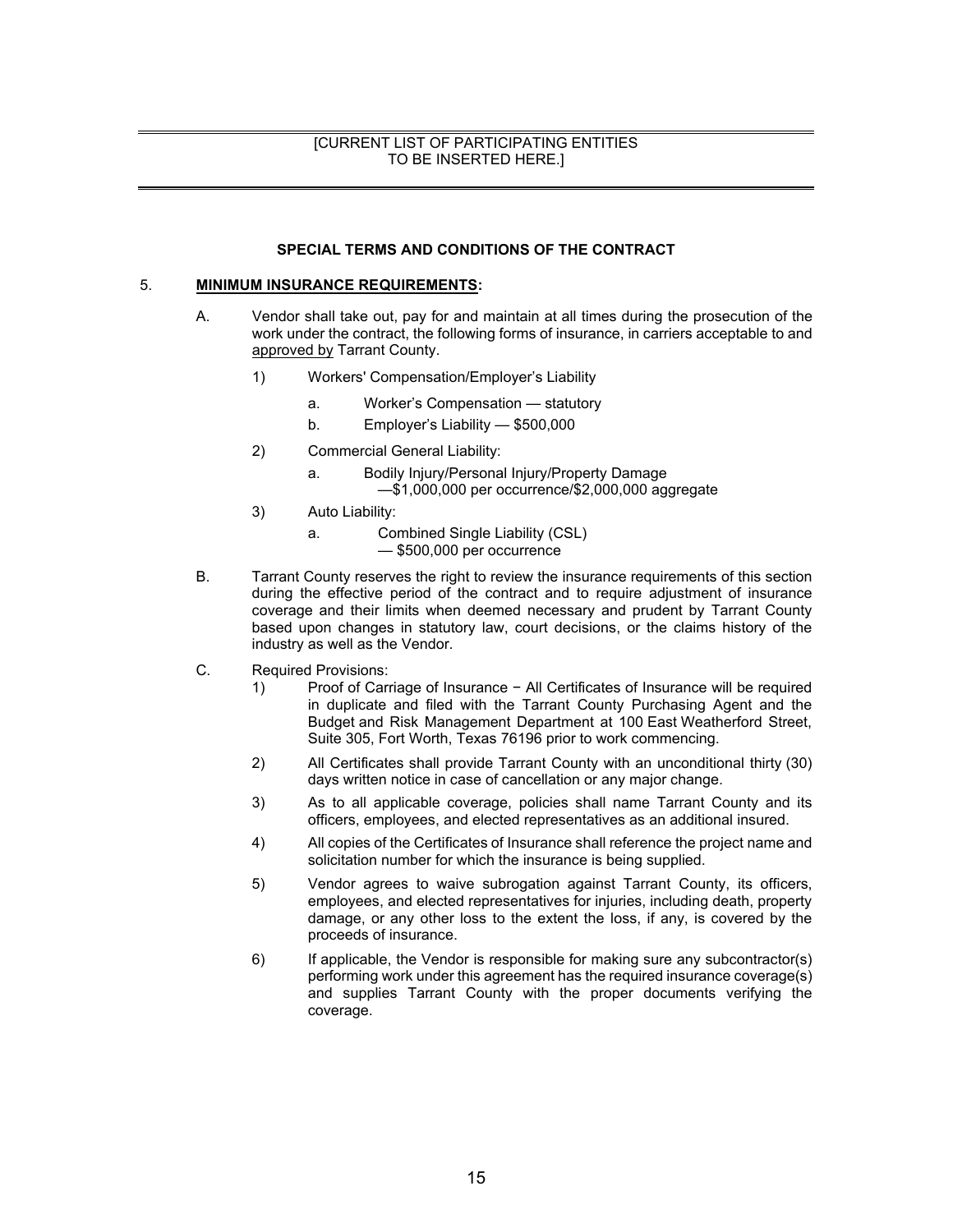## **SPECIAL TERMS AND CONDITIONS OF THE CONTRACT**

## 6. **CRIMINAL BACKGROUND CHECK:**

- A. If this contract requires that Vendor personnel access Tarrant County Data (either onsite or remotely) or access secure areas of Tarrant County Facilities, then Vendor personnel may be required to undergo a Criminal Justice Information Services (CJIS) Background Check, a Human Resources Criminal Background Check, or a Sheriff's Criminal Background Check. Criminal Background Checks will be paid for by Tarrant County.
	- 1. The Vendor's must provide information, including, but not limited to, Employee Name, date of birth, and driver's license number for each individual required to pass a Criminal Background Check.
	- 2. Award of a contract could be affected by the Vendor's refusal to agree to these terms.
	- 3. Failure of the Vendor to supply personnel who pass a Criminal Background Check could affect the award of the contract or result in termination of the contract.
	- 4. The Criminal Background Check applies to the individual and not the Company.
	- 5. Passing status must be maintained by Vendor personnel for the duration of the contract.

#### 7. **INFORMATION TECHNOLOGY HOSTED OR CLOUD SOLUTION:**

A. The following is only applicable when a Vendor is providing Information Technology hosted or cloud solution:

#### 1. **Confidentiality, Integrity, Availability (CIA)**

Vendor shall protect the Confidentiality, Integrity, and Availability (CIA) of all Tarrant County Data ensuring extra levels of security. All Tarrant County information must remain private and permit redaction of protected information before publication. Audit trails cannot be altered.

#### 2. **Breach Notification**

Vendor agrees that upon discovery of unauthorized access to Tarrant County Data, Vendor shall notify Tarrant County both orally and in writing. In no event shall the notification be made more than forty-eight (48) hours after Vendor knows or reasonably suspect unauthorized access has or may have occurred. In the event of a suspected unauthorized Access, Vendor agrees to reasonably coordinate with Tarrant County to investigate the occurrence.

#### 3. **Data**

All Tarrant County data will remain in the 48 contiguous United States at all times.

#### 4. **Right to Audit**

Tarrant County reserves the right to audit vendor data centers which house Tarrant County Data or receive SSAE 16 SOC Type II audits from a reputable security advisory service firm (e.g. EY, Deloitte, KPMG, PWC, Coalfire, etc.).

8. There is no opportunity for remote attendance at the Pre-Bid Conference. Vendors not allowed to call in to attend this meeting.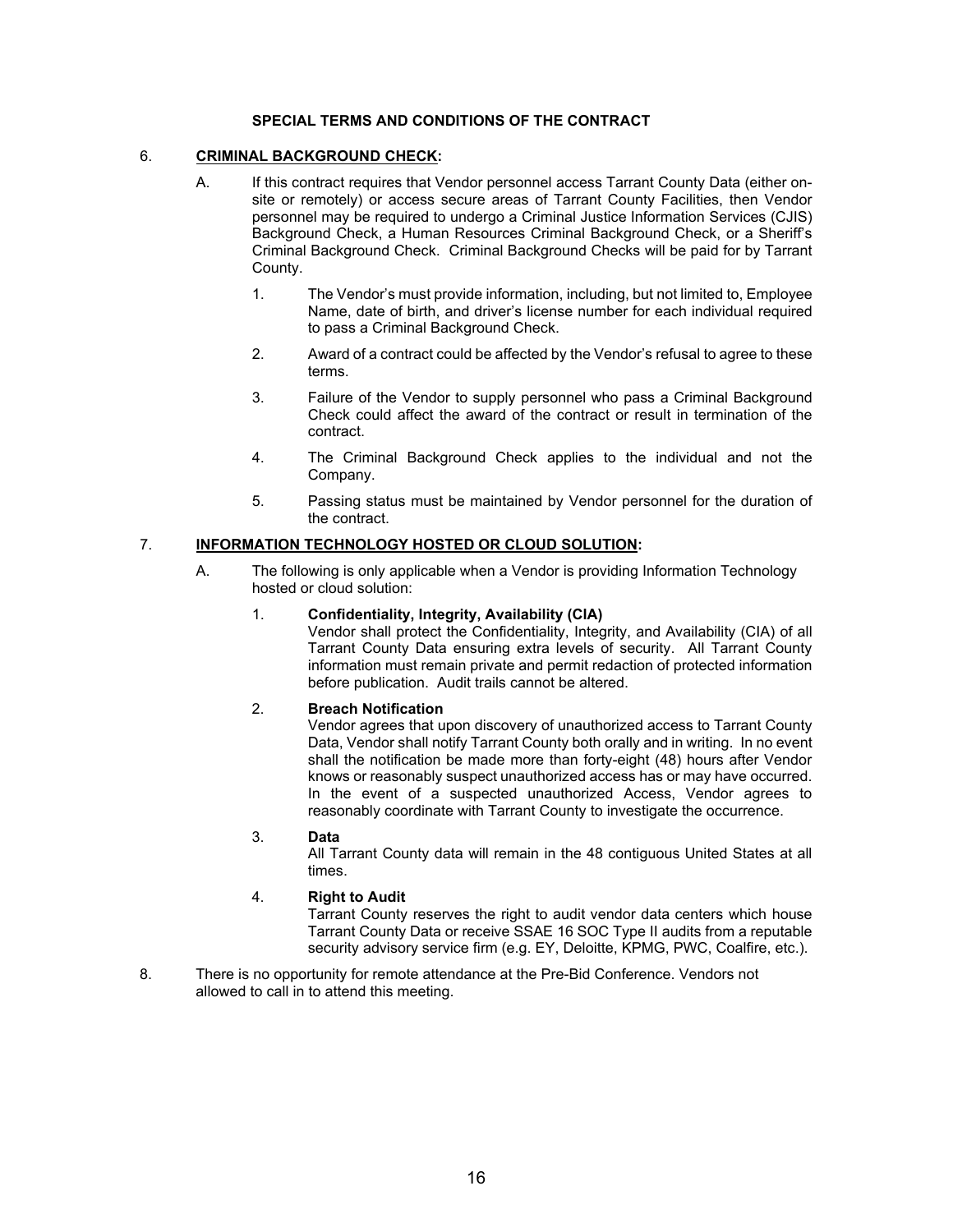**Evaluation Criteria** will include, but is not limited to the following:

- 1. Unit Price
- 2. Delivery
- 3. Bidder's past performance record with Tarrant County
- 4. Tarrant County's evaluation of Bidder's ability to perform
- 5. Tarrant County's experience with products bid
- 6. Special needs and requirements of Tarrant County
- 7. Results of testing samples (if needed)

**Quantities** indicated on the Price Forms are estimates based upon the best available information. Tarrant County reserves the right to increase or decrease the quantities to meet its actual needs without any adjustments in the bid price.

Any **catalog, brand name or manufacturer's reference** used is considered to be descriptive -- not restrictive -- and is indicative of the type and quality Tarrant County desires to purchase. Bids on similar items of like quality may be considered if the bid is noted and fully descriptive brochures are enclosed. If notation of substitution is not made, it is assumed the vendor is bidding item specified. The Vendor will not be allowed to make unauthorized substitutions after award.

## \* INSERT TECHNICAL SPECIFICATION PAGE(S) HERE

## **FOR DISADVANTAGED BUSINESS ENTERPRISES ONLY**

**Disadvantaged Business Enterprises (DBE)** are encouraged to participate in Tarrant County's bid process. The Purchasing Department will provide additional clarification of specifications, assistance with Price Forms, and further explanation of bidding procedures to those DBEs who request it.

Representatives from DBE companies should identify themselves as such and submit a copy of the Certification.

Tarrant County recognizes the certifications of both the State of Texas General Services Commission HUB Program and the North Central Texas Regional Certification Agency. All companies seeking information concerning DBE certification are urged to contact.

Texas Procurement and Support Services North Central Texas<br>Statewide HUB Program North Central Certification Statewide HUB Program **Regional Certification Agency**<br>1711 Jacinto Blvd. **Regional Certification COV** 624 Six Flags Drive, Suite 100 1711 Jacinto Blvd. **624 Six Flags Drive, Suite 100**<br> **CR** Arlington Texas 76011 Arlington, Texas 76011<br>(817) 640-0606 Austin, Texas 78711-3047 (512) 463-5872

If your company is already certified, attach a copy of the certification to this form and return with bid.

| <b>COMPANY NAME:</b> |               |  |
|----------------------|---------------|--|
| REPRESENTATIVE:      |               |  |
| ADDRESS:             |               |  |
| CITY, STATE, ZIP:    |               |  |
| TELEPHONE NO.        | <b>FAX NO</b> |  |

#### **Indicate all that apply:**

- \_\_\_\_\_\_Minority-Owned Business Enterprise
- \_\_\_\_\_\_Women-Owned Business Enterprise
- \_\_\_\_\_\_Disadvantaged Business Enterprise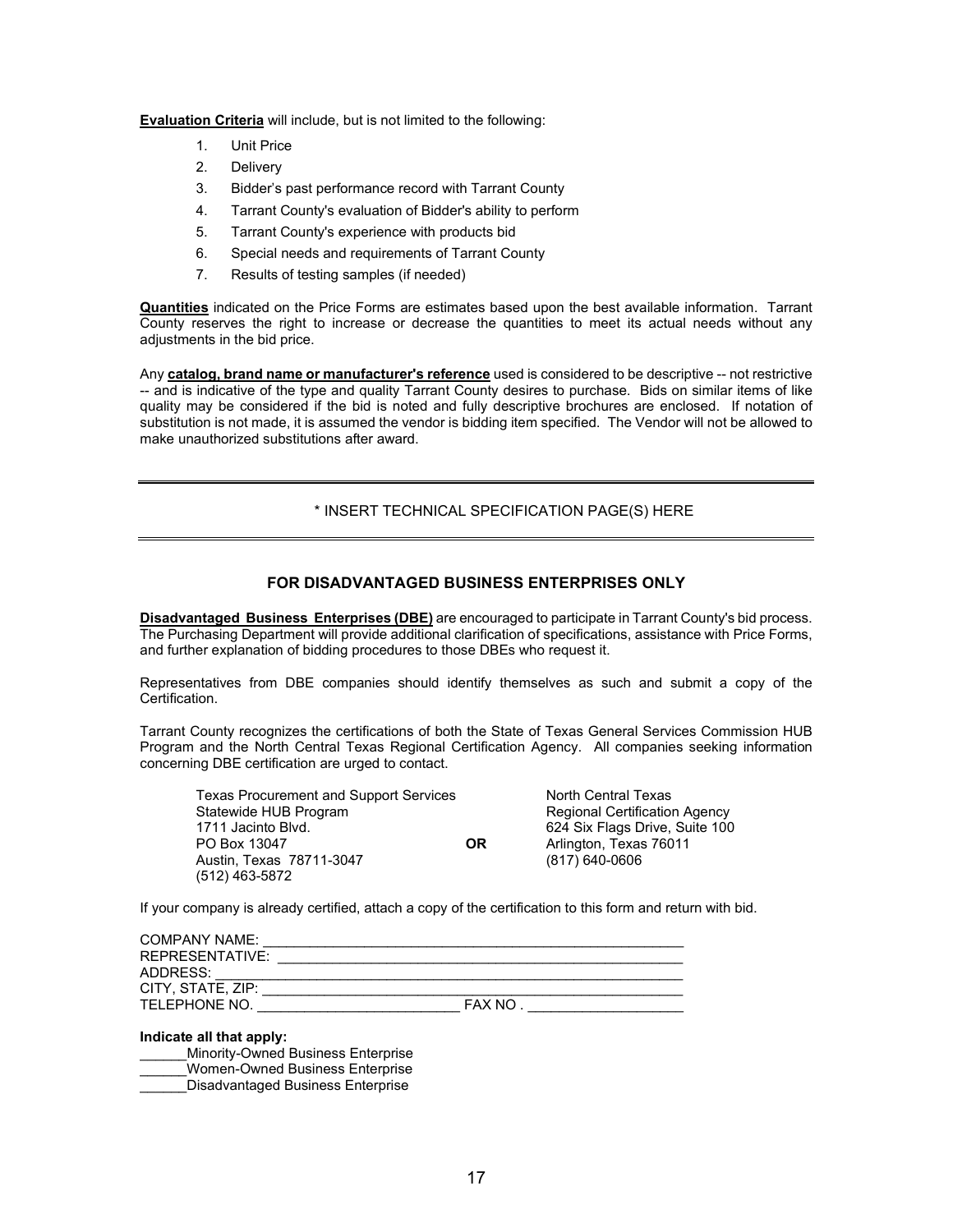#### **REFERENCES**

Please list three (3) references, **other than past or present employees of Tarrant County**, who can verify your performance as a Vendor. Performance includes, but is not limited to, sales and/or service, delivery, invoicing, and other items as may be required for Tarrant County to determine Vendor's ability to provide the intended goods or service of the bid. Tarrant County **PREFERS** references to be from Government customers. References must be able to verify the quality of service Vendor's company provides and that the Bidder has completed a project of similar size and scope of work in this response. Inaccurate, obsolete or negative responses from the listed references could result in rejection of your bid.

Failure to supply the required references will deem the bid as non-responsive and will not be considered for award.

Bidder involvement with reference checks is not permitted. Only Tarrant County or its designee will conduct reference checks. Any deviation to this will result in rejection of your response.

#### **REFERENCE ONE**

\_\_\_\_\_\_\_\_\_\_\_\_\_\_\_\_\_\_\_\_\_\_\_\_\_\_\_\_\_\_\_\_\_\_\_\_\_\_\_\_\_\_\_\_\_\_\_\_\_\_\_\_\_\_\_\_\_\_\_\_\_\_\_\_\_\_\_\_\_\_\_\_\_\_\_\_\_\_\_\_\_\_\_\_\_

 $\_$  ,  $\_$  ,  $\_$  ,  $\_$  ,  $\_$  ,  $\_$  ,  $\_$  ,  $\_$  ,  $\_$  ,  $\_$  ,  $\_$  ,  $\_$  ,  $\_$  ,  $\_$  ,  $\_$  ,  $\_$  ,  $\_$  ,  $\_$  ,  $\_$  ,  $\_$  ,  $\_$  ,  $\_$  ,  $\_$  ,  $\_$  ,  $\_$  ,  $\_$  ,  $\_$  ,  $\_$  ,  $\_$  ,  $\_$  ,  $\_$  ,  $\_$  ,  $\_$  ,  $\_$  ,  $\_$  ,  $\_$  ,  $\_$  ,

 $\_$  ,  $\_$  ,  $\_$  ,  $\_$  ,  $\_$  ,  $\_$  ,  $\_$  ,  $\_$  ,  $\_$  ,  $\_$  ,  $\_$  ,  $\_$  ,  $\_$  ,  $\_$  ,  $\_$  ,  $\_$  ,  $\_$  ,  $\_$  ,  $\_$  ,  $\_$  ,  $\_$  ,  $\_$  ,  $\_$  ,  $\_$  ,  $\_$  ,  $\_$  ,  $\_$  ,  $\_$  ,  $\_$  ,  $\_$  ,  $\_$  ,  $\_$  ,  $\_$  ,  $\_$  ,  $\_$  ,  $\_$  ,  $\_$  ,

GOVERNMENT/COMPANY NAME:

 $\_$  ,  $\_$  ,  $\_$  ,  $\_$  ,  $\_$  ,  $\_$  ,  $\_$  ,  $\_$  ,  $\_$  ,  $\_$  ,  $\_$  ,  $\_$  ,  $\_$  ,  $\_$  ,  $\_$  ,  $\_$  ,  $\_$  ,  $\_$  ,  $\_$  ,  $\_$  ,  $\_$  ,  $\_$  ,  $\_$  ,  $\_$  ,  $\_$  ,  $\_$  ,  $\_$  ,  $\_$  ,  $\_$  ,  $\_$  ,  $\_$  ,  $\_$  ,  $\_$  ,  $\_$  ,  $\_$  ,  $\_$  ,  $\_$  , ADDRESS:

 $\_$  ,  $\_$  ,  $\_$  ,  $\_$  ,  $\_$  ,  $\_$  ,  $\_$  ,  $\_$  ,  $\_$  ,  $\_$  ,  $\_$  ,  $\_$  ,  $\_$  ,  $\_$  ,  $\_$  ,  $\_$  ,  $\_$  ,  $\_$  ,  $\_$  ,  $\_$  ,  $\_$  ,  $\_$  ,  $\_$  ,  $\_$  ,  $\_$  ,  $\_$  ,  $\_$  ,  $\_$  ,  $\_$  ,  $\_$  ,  $\_$  ,  $\_$  ,  $\_$  ,  $\_$  ,  $\_$  ,  $\_$  ,  $\_$  , CONTACT PERSON AND TITLE:

TELEPHONE NUMBER:

 $\_$  ,  $\_$  ,  $\_$  ,  $\_$  ,  $\_$  ,  $\_$  ,  $\_$  ,  $\_$  ,  $\_$  ,  $\_$  ,  $\_$  ,  $\_$  ,  $\_$  ,  $\_$  ,  $\_$  ,  $\_$  ,  $\_$  ,  $\_$  ,  $\_$  ,  $\_$  ,  $\_$  ,  $\_$  ,  $\_$  ,  $\_$  ,  $\_$  ,  $\_$  ,  $\_$  ,  $\_$  ,  $\_$  ,  $\_$  ,  $\_$  ,  $\_$  ,  $\_$  ,  $\_$  ,  $\_$  ,  $\_$  ,  $\_$  , E-MAIL ADDRESS:

SCOPE OF WORK:

 $\_$  , and the set of the set of the set of the set of the set of the set of the set of the set of the set of the set of the set of the set of the set of the set of the set of the set of the set of the set of the set of th CONTRACT PERIOD:

## **REFERENCE TWO**

 $\mathcal{L}_\mathcal{L} = \{ \mathcal{L}_\mathcal{L} = \{ \mathcal{L}_\mathcal{L} = \{ \mathcal{L}_\mathcal{L} = \{ \mathcal{L}_\mathcal{L} = \{ \mathcal{L}_\mathcal{L} = \{ \mathcal{L}_\mathcal{L} = \{ \mathcal{L}_\mathcal{L} = \{ \mathcal{L}_\mathcal{L} = \{ \mathcal{L}_\mathcal{L} = \{ \mathcal{L}_\mathcal{L} = \{ \mathcal{L}_\mathcal{L} = \{ \mathcal{L}_\mathcal{L} = \{ \mathcal{L}_\mathcal{L} = \{ \mathcal{L}_\mathcal{$ 

 $\mathcal{L}_\mathcal{L} = \{ \mathcal{L}_\mathcal{L} = \{ \mathcal{L}_\mathcal{L} = \{ \mathcal{L}_\mathcal{L} = \{ \mathcal{L}_\mathcal{L} = \{ \mathcal{L}_\mathcal{L} = \{ \mathcal{L}_\mathcal{L} = \{ \mathcal{L}_\mathcal{L} = \{ \mathcal{L}_\mathcal{L} = \{ \mathcal{L}_\mathcal{L} = \{ \mathcal{L}_\mathcal{L} = \{ \mathcal{L}_\mathcal{L} = \{ \mathcal{L}_\mathcal{L} = \{ \mathcal{L}_\mathcal{L} = \{ \mathcal{L}_\mathcal{$ 

 $\mathcal{L}_\mathcal{L} = \{ \mathcal{L}_\mathcal{L} = \{ \mathcal{L}_\mathcal{L} = \{ \mathcal{L}_\mathcal{L} = \{ \mathcal{L}_\mathcal{L} = \{ \mathcal{L}_\mathcal{L} = \{ \mathcal{L}_\mathcal{L} = \{ \mathcal{L}_\mathcal{L} = \{ \mathcal{L}_\mathcal{L} = \{ \mathcal{L}_\mathcal{L} = \{ \mathcal{L}_\mathcal{L} = \{ \mathcal{L}_\mathcal{L} = \{ \mathcal{L}_\mathcal{L} = \{ \mathcal{L}_\mathcal{L} = \{ \mathcal{L}_\mathcal{$ 

 $\mathcal{L}_\mathcal{L} = \{ \mathcal{L}_\mathcal{L} = \{ \mathcal{L}_\mathcal{L} = \{ \mathcal{L}_\mathcal{L} = \{ \mathcal{L}_\mathcal{L} = \{ \mathcal{L}_\mathcal{L} = \{ \mathcal{L}_\mathcal{L} = \{ \mathcal{L}_\mathcal{L} = \{ \mathcal{L}_\mathcal{L} = \{ \mathcal{L}_\mathcal{L} = \{ \mathcal{L}_\mathcal{L} = \{ \mathcal{L}_\mathcal{L} = \{ \mathcal{L}_\mathcal{L} = \{ \mathcal{L}_\mathcal{L} = \{ \mathcal{L}_\mathcal{$ 

 $\mathcal{L}_\mathcal{L} = \{ \mathcal{L}_\mathcal{L} = \{ \mathcal{L}_\mathcal{L} = \{ \mathcal{L}_\mathcal{L} = \{ \mathcal{L}_\mathcal{L} = \{ \mathcal{L}_\mathcal{L} = \{ \mathcal{L}_\mathcal{L} = \{ \mathcal{L}_\mathcal{L} = \{ \mathcal{L}_\mathcal{L} = \{ \mathcal{L}_\mathcal{L} = \{ \mathcal{L}_\mathcal{L} = \{ \mathcal{L}_\mathcal{L} = \{ \mathcal{L}_\mathcal{L} = \{ \mathcal{L}_\mathcal{L} = \{ \mathcal{L}_\mathcal{$ 

GOVERNMENT/COMPANY NAME:

ADDRESS:

CONTACT PERSON AND TITLE:

 $\mathcal{L}_\mathcal{L} = \{ \mathcal{L}_\mathcal{L} = \{ \mathcal{L}_\mathcal{L} = \{ \mathcal{L}_\mathcal{L} = \{ \mathcal{L}_\mathcal{L} = \{ \mathcal{L}_\mathcal{L} = \{ \mathcal{L}_\mathcal{L} = \{ \mathcal{L}_\mathcal{L} = \{ \mathcal{L}_\mathcal{L} = \{ \mathcal{L}_\mathcal{L} = \{ \mathcal{L}_\mathcal{L} = \{ \mathcal{L}_\mathcal{L} = \{ \mathcal{L}_\mathcal{L} = \{ \mathcal{L}_\mathcal{L} = \{ \mathcal{L}_\mathcal{$ TELEPHONE NUMBER:

 $\mathcal{L}_\mathcal{L} = \{ \mathcal{L}_\mathcal{L} = \{ \mathcal{L}_\mathcal{L} = \{ \mathcal{L}_\mathcal{L} = \{ \mathcal{L}_\mathcal{L} = \{ \mathcal{L}_\mathcal{L} = \{ \mathcal{L}_\mathcal{L} = \{ \mathcal{L}_\mathcal{L} = \{ \mathcal{L}_\mathcal{L} = \{ \mathcal{L}_\mathcal{L} = \{ \mathcal{L}_\mathcal{L} = \{ \mathcal{L}_\mathcal{L} = \{ \mathcal{L}_\mathcal{L} = \{ \mathcal{L}_\mathcal{L} = \{ \mathcal{L}_\mathcal{$ E-MAIL ADDRESS:

SCOPE OF WORK:

CONTRACT PERIOD: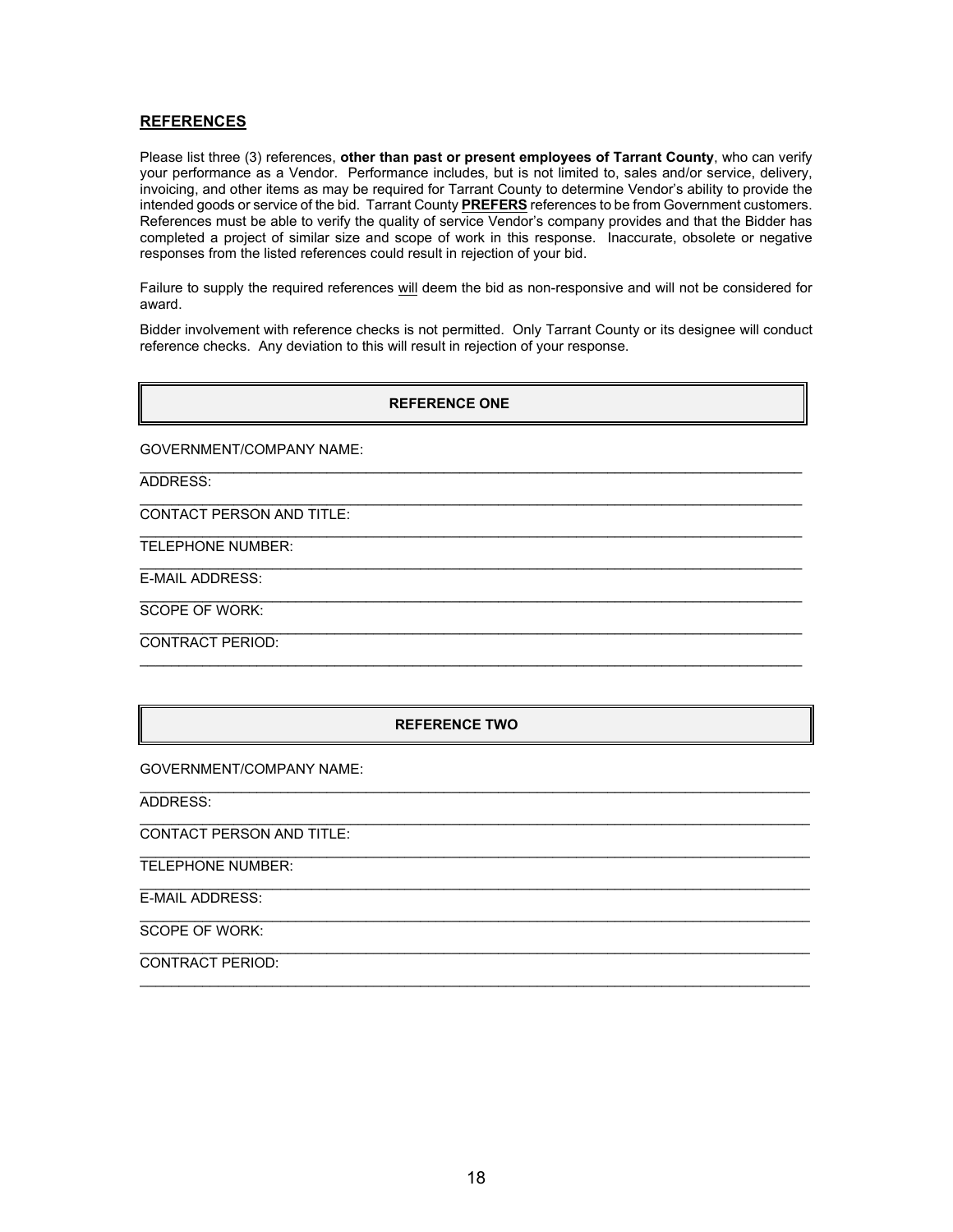## **SIGNATURE FORM**

The undersigned, on behalf of and as the authorized representative of Bidder, agrees this bid becomes the property of Tarrant County after the official opening.

The undersigned affirms that the Bidder has familiarized himself with the local conditions under which the work is to be performed; satisfied himself of the conditions of delivery, handling, and storage of equipment and all other matters that may be incidental to the work, before submitting a bid.

The undersigned agrees, on behalf of Bidder, that if the bid is accepted, Bidder will furnish all materials and services upon which price(s) are offered, at the price(s) and upon the terms and conditions contained in the specifications. The period for acceptance of this bid will be ninety (90) calendar days.

The undersigned affirms that they are duly authorized to execute this contract, that this bid has not been prepared in collusion with any other Bidder, nor any employee of Tarrant County, and that the contents of this bid have not been communicated to any other Bidder or to any employee of Tarrant County prior to the official opening of this bid.

Vendor hereby assigns to Tarrant County all claims for overcharges associated with this contract which arise under the antitrust laws of the United States, 15 USCA Section 1 et seq., and which arise under the antitrust laws of the State of Texas, Tex. Bus. & Com. Code, Section 15.01, et seq.

The undersigned affirms that they have read and do understand the specifications and any attachments contained in this solicitation. *Failure to sign and return this form will result in the rejection of the entire bid.*

|                                                                                                                      | X                                            |
|----------------------------------------------------------------------------------------------------------------------|----------------------------------------------|
|                                                                                                                      |                                              |
| <b>LEGAL NAME AND ADDRESS OF COMPANY:</b>                                                                            |                                              |
| <u> 1989 - Johann John Harry, mars ar y brening ar y brening ar y brening ar y brening ar y brening ar y brening</u> |                                              |
|                                                                                                                      |                                              |
|                                                                                                                      |                                              |
|                                                                                                                      |                                              |
|                                                                                                                      |                                              |
| <b>AFTER HOURS EMERGENCY CONTACT:</b>                                                                                |                                              |
|                                                                                                                      | Tel. No. <u>____________________________</u> |
|                                                                                                                      | THIS FORM MUST BE SIGNED.                    |

**THE ORIGINAL WITH ORIGINAL SIGNATURE AND ONE (1) COPY MUST BE RETURNED WITH BID!**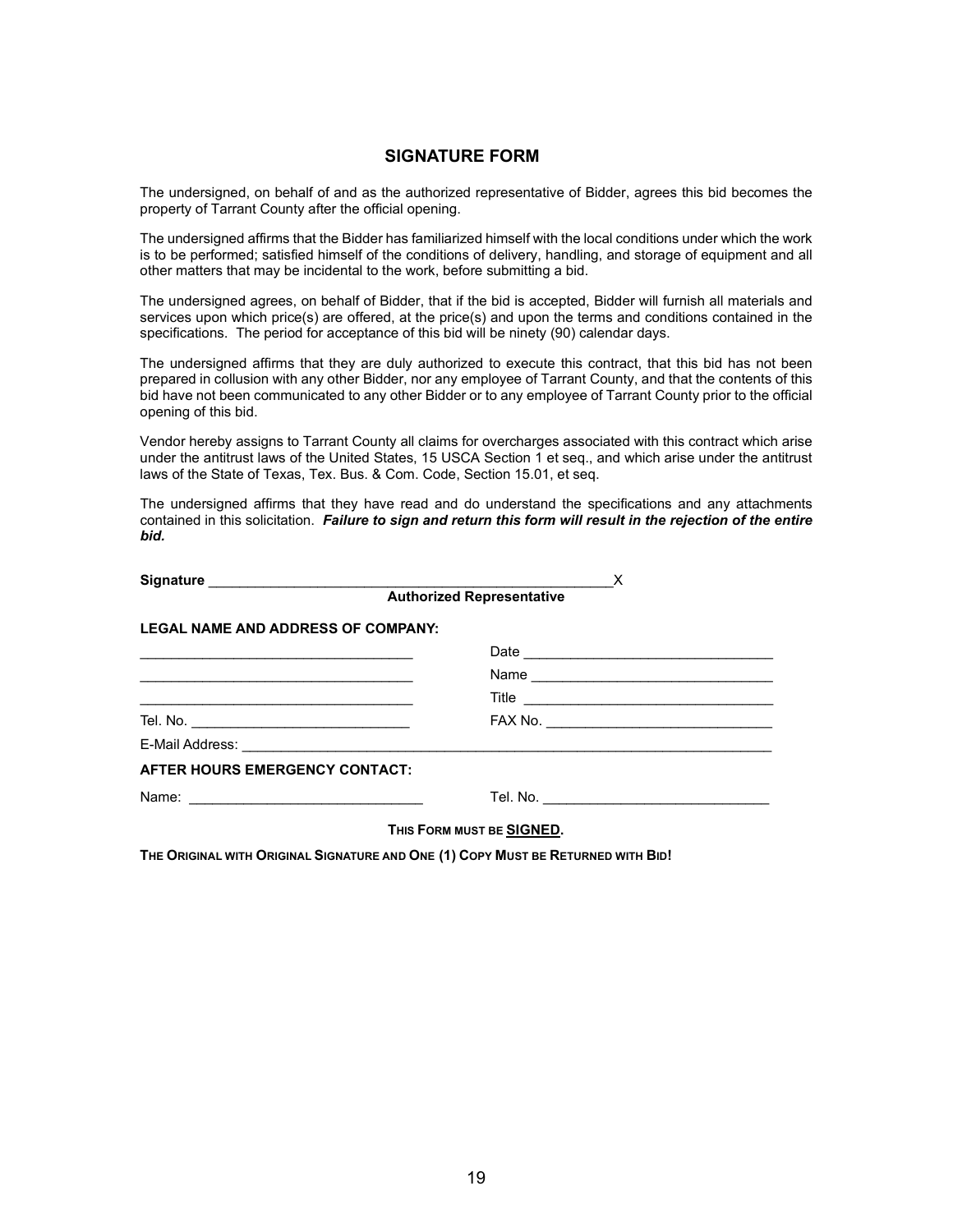#### **COMPANY IS:**

| Business included in a Corporate Income Tax Return?                                                             | <b>YES</b> |  |
|-----------------------------------------------------------------------------------------------------------------|------------|--|
| Corporation organized & existing under the laws of the State of                                                 |            |  |
| Partnership consisting of                                                                                       |            |  |
|                                                                                                                 |            |  |
| Principal offices are in the city of the controller and the controller product of the controller product of the |            |  |
|                                                                                                                 |            |  |
| <b>DUNS Number:</b><br>the control of the control of the control of                                             |            |  |
|                                                                                                                 |            |  |
| CAGE Code:                                                                                                      |            |  |

#### **COMPLIANCE WITH STATE AND FEDERAL LAWS**

#### **CERTIFICATION OF ELIGIBILITY**

By submitting a Bid in response to this solicitation, the Bidder certifies that at the time of submission, they are not on the Federal Government's list of suspended, ineligible, or debarred entities.

In the event of placement on the list between the time of Bid submission and time of award, the Bidder will notify the Tarrant County Purchasing Agent. Failure to do so may result in terminating this contract for default.

#### **RELATING TO STATE CONTRACTS WITH AND INVESTMENTS IN COMPANIES THAT BOYCOTT ISRAEL AND INVESTMENTS IN COMPANIES THAT DO BUSINESS WITH IRAN, SUDAN, OR ANY KNOWN FOREIGN TERRORIST ORGANIZATIONS.**

Effective September 1, 2017, Bidder verifies that they do not boycott Israel and will not boycott Israel during the term of this contract. The term "boycott Israel" is defined by Texas Government Code Section 808.001, effective September 1, 2017. Bidder further verifies that they are not engaged in business with Iran, Sudan, or any foreign terrorist organization. The term "foreign terrorist organization" means an organization designated as a foreign terrorist organization by the United States Secretary of State as authorized by 8 U.S.C. Section 1189.

#### **DISCLOSURE OF INTERESTED PARTIES**

The law states that a governmental entity may not enter into certain contracts with a nonexempt business entity unless the business entity submits a disclosure of interested parties to the governmental entity. By submitting a Bid in response to this solicitation, the Bidder agrees to comply with HB 1295, Government Code 2252.908. Bidder agrees to provide Tarrant County Purchasing Agent, and/or requesting department, the "Certificate of Interested Parties," Form 1295 as required, within **ten (10)** business days from notification of pending award, renewal, amended or extended contract.

| Signature |  |
|-----------|--|
|           |  |

**THIS FORM MUST BE SIGNED.**

**THE ORIGINAL WITH ORIGINAL SIGNATURE AND ONE (1) COPY MUST BE RETURNED WITH BID!**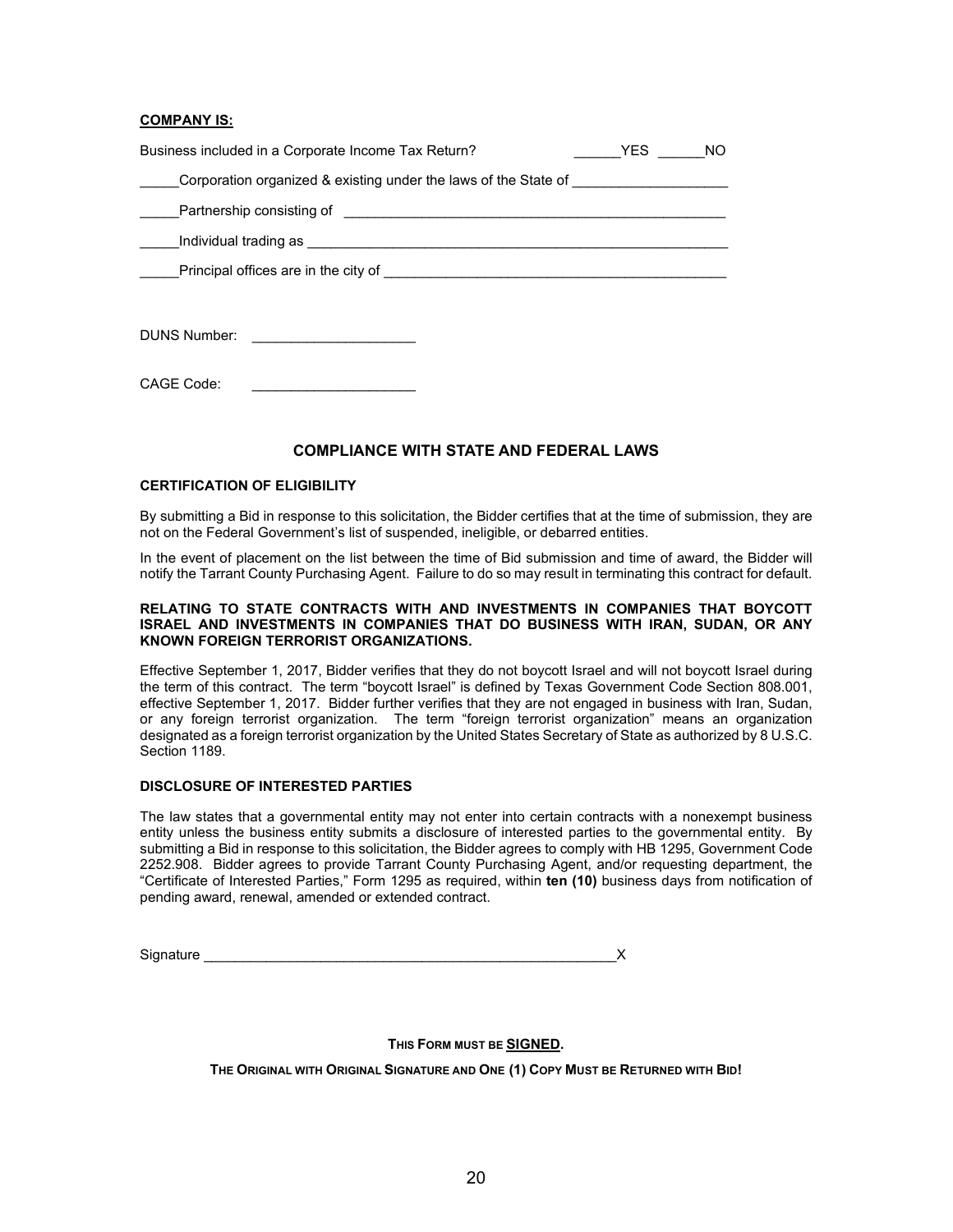## **NO-BID RESPONSE**

In the event that your organization chooses not to submit a bid/proposal for this solicitation, the Tarrant County Purchasing Department is interested in the reasons why vendors have chosen not to submit bids/proposals in order to better serve the taxpayers of Tarrant County. Please indicate your reason(s) by checking all applicable items below and return this form to the address shown below.

- $\Box$ Could not meet specifications.
- $\Box$ Items or materials requested not manufactured by us or not available to our company.
- $\Box$ Insurance requirements too restricting.
- $\Box$ Bond requirements too restricting.
- $\Box$ The scope of services not clearly understood or applicable (too vague, too rigid, etc.)
- $\Box$ The project not suited to our organization.
- $\Box$ Quantities too small.
- $\Box$ Insufficient time allowed for preparation of bid/proposal.
- $\Box$ Other (please specify).

Vendor Name: \_\_\_\_\_\_\_\_\_\_\_\_\_\_\_\_\_\_\_\_\_\_\_\_\_\_\_\_\_\_\_\_\_\_\_\_\_\_\_\_\_\_\_\_\_\_\_\_\_\_\_\_\_\_\_\_\_\_\_\_\_\_ Contact Person: \_\_\_\_\_\_\_\_\_\_\_\_\_\_\_\_\_\_\_\_\_\_\_\_\_\_\_\_\_\_\_\_\_\_\_\_\_\_\_\_\_\_\_\_\_\_\_\_\_\_\_\_\_\_\_\_\_\_\_\_\_ Telephone: \_\_\_\_\_\_\_\_\_\_\_\_\_\_\_\_\_\_\_\_\_\_\_\_\_\_\_\_\_\_\_\_\_\_\_\_\_\_\_\_\_\_\_\_\_\_\_\_\_\_\_\_\_\_\_\_\_\_\_\_\_\_\_\_\_ Email:  $\frac{1}{\sqrt{2}}$ 

Please send your response to: Tarrant County Purchasing Department 100 E. Weatherford, Suite 303 Fort Worth, TX 76196-0104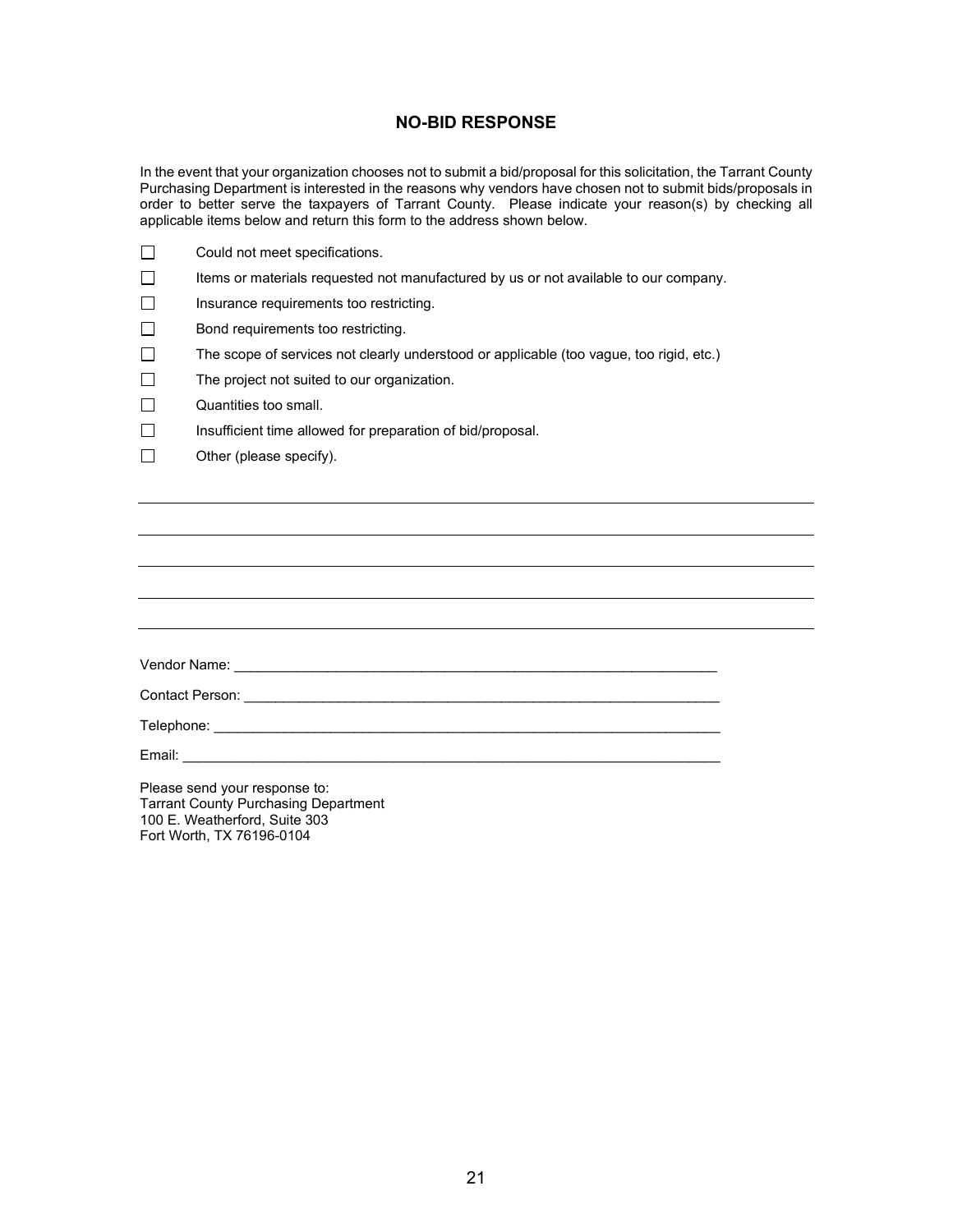## **[STANDARD CONTRACT TERMS AND CONDITIONS – (***EXAMPLE***)]**

Text of the specifications document for Request for Proposal is as follows:

Tarrant County is soliciting proposals for **\_\_\_\_\_\_\_\_\_\_\_\_\_\_\_\_\_\_\_\_\_\_\_\_\_\_\_\_\_\_\_\_\_\_.**

**Original and One (1) Copy OF COMPLETED BID PROPOSALS MUST BE RECEIVED IN THE TARRANT COUNTY PURCHASING DEPARTMENT AT 100 E. WEATHERFORD, SUITE 303 FORT WORTH, TEXAS 76196-0104 ON OR BEFORE \_\_\_\_\_\_\_\_\_\_\_ \_\_, 2018 AT 2:00 P.M.**

**All proposals are due in the Tarrant County Purchasing Department by the due date in sealed envelopes or boxes. All proposals must be clearly marked with the Proposal Number, the name of the company submitting the proposal package, and date and time of opening on the outside of the envelope/box and/or Air Bill/Delivery Receipt.** Original proposal must be clearly marked **"ORIGINAL"** and contain all original signatures. "No-Bid" response to be returned the on the form included in the section under Forms.

**Any proposal received after the date and hour set for Proposal opening will not be accepted. The Respondent will be notified and will advise Tarrant County Purchasing as to the disposition by either pick up, return at Respondent's expense, or destroyed with written authorization of the Respondent.** If Proposals are sent by mail to the Tarrant County Purchasing Department, the Respondent shall be responsible for actual delivery of the Proposal package to the Tarrant County Purchasing Department before the date and hour set for Proposal opening. If mail is delayed either in the postal service or in the internal mail system of Tarrant County beyond the date and hour set for the Proposal opening, proposals thus delayed will not be considered and will be disposed of as authorized.

Proposals may be withdrawn at any time prior to the official opening. Alterations made before opening time must be initialed by Respondent guaranteeing authenticity. After the official opening, Proposals become the property of Tarrant County and may not be amended, altered or withdrawn without the recommendations of the Tarrant County Purchasing Agent and the approval of Tarrant County Commissioners Court.

Tarrant County is exempt from Federal Excise and State Sales Tax; therefore, tax must not be included in this proposal. Tarrant County is not exempt from Surplus Lines Tax or Texas Stamping Tax.

Tarrant County reserves the right to accept or reject in part or in whole any proposals submitted and to waive any technicalities for the best interest of Tarrant County.

No oral explanation or instructions will be given by Tarrant County officials or employees in regard to the meaning of the proposal specifications before the award of the contract unless authorized by the Tarrant County Purchasing Agent or their designee. Requests from interested proposers for additional information or interpretation of the information included in the specifications should be directed in writing to: **BUYER NAME, TITLE**

# **FAX: (817) 884-2629**

All documents relating to this proposal including but not limited to, the proposal document, questions and their responses, addenda, and special notices will be posted under the proposal number on the Tarrant County website and available for download by interested parties. No documents will be faxed or emailed after the initial Notice of Intent prior to award. **It is the Respondent's sole responsibility to review this site and retrieve all related documents prior to the Proposal due date**.

The deadline for receipt of all questions is 12:00 (Noon), Fort Worth, Texas time, and ay, **\_\_\_\_\_\_\_\_\_\_\_\_ \_\_, 2018. After the question deadline, all questions and their responses will be posted on the website and available for download by interested parties.**

**All Proposal Response Forms and questionnaires must be fully completed and included in your response. Detailed specifications have been provided, and any deviations or exceptions must be referenced on the designated response forms that have been provided. Unless deviations are specifically stated herein, benefits will be provided according to the specifications at no additional charge.**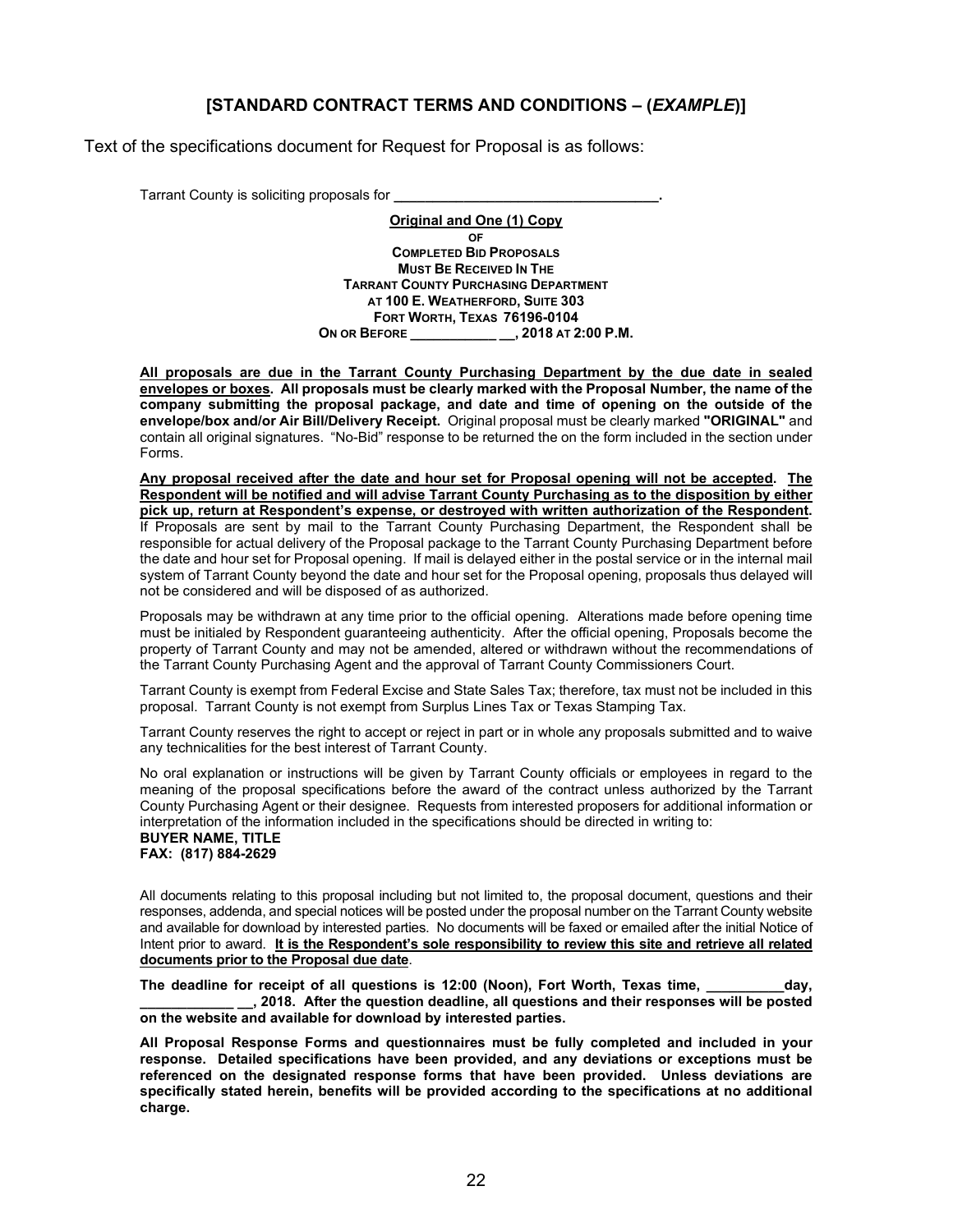The proposal is issued in compliance with the County Purchasing Act, Section 262.030. Negotiations may be conducted with responsible Respondent(s) who submit Proposals determined to be reasonably susceptible of being selected for award.

**It is the Respondent's sole responsibility to print and review all pages of the Proposal document, attachments, questions and responses, addenda, and special notices. The Signature Form must be signed and returned. Failure to provide a signature on this form renders the Proposal non-responsive.** Failure to complete and submit all required forms, including but not limited to References, Compliance with State and Federal Laws Form, Questionnaires (when applicable), Addenda (including revised forms), and any other specified forms or documents will be grounds for rejection of entire Proposal.

**CONFIDENTIALITY:** Any material that is to be considered confidential in nature must be clearly marked as such and may be treated as confidential to the extent allowable in the Texas Public Information Act. Pricing information is not considered confidential. Trade secrets or confidential information **MUST** be placed in a separate envelope marked **"CONFIDENTIAL INFORMATION"** and **EACH PAGE** must be marked **"CONFIDENTIAL INFORMATION."** Tarrant County will make every effort to protect these papers from public disclosure as outlined in Texas Local Government Code, Section 262.030(c).

The Texas Public Information Act gives the public the right to request access to government information, subject to certain narrow exceptions. Tarrant County is an entity subject to this Act. Therefore, please be advised that your company's declaration that certain information submitted in response to a proposal is "confidential" will not be treated as such if Tarrant County receives a request for a copy of the proposal. Tarrant County will, of course, make every effort to inform your company of such a request and to provide you with an opportunity to object to the release of any proprietary information per the procedure outlined in Texas Government Code Section 552.305. Notice to your company under Section 552.305 may be sent via either certified mail or e-mail using the contact information provided by you on the signature form. Please be advised that Tarrant County cannot and will not make an agreement to withhold information from the public contrary to Tarrant County's responsibilities under the Act.

Additionally, to the extent your proposal is incorporated into the contract, the proposal will become an official record available for public inspection.

The proposals shall be opened to avoid disclosure of contents to competing Respondents and kept secret during the process of negotiation. All proposals that have been submitted shall be open for public inspection after the contract is awarded, except for trade secrets and confidential information contained in the proposals and identified as such.

All proposals shall specify terms and conditions of payment, which will be considered as part of, but not control, the award of the proposal. Tarrant County review, inspection, and processing procedures ordinarily require thirty (30) days after receipt of invoice, materials, or service. Proposals which call for payment before thirty (30) days from receipt of invoice, or cash discounts given on such payment, will be considered only if, in the opinion of the Tarrant County Purchasing Agent, the review, inspection, and processing procedures can be completed as specified.

**Invoices** shall be sent directly to the Tarrant County Auditor's Office, Attention: Accounts Payable, 100 East Weatherford, Room 506, Fort Worth, Texas 76196, or email to [SAP-invoices@tarrantcounty.com.](mailto:SAPinvoices@tarrantcounty.com) In accordance with the Prompt Payment Act, it is the intention of Tarrant County to make payment on completed orders within thirty (30) days after receipt of invoice or items; whichever is later, unless unusual circumstances arise. **Invoices must be fully documented as to labor, materials, and equipment provided and must reference the Tarrant County Purchase Order Number in order to be processed. No payments shall be made on invoices not listing a Purchase Order Number.**

**Continuing non-performance** of the Vendor in terms of specifications shall be a basis for the termination of the contract by Tarrant County. Tarrant County shall not pay for work, equipment, or supplies which are unsatisfactory. The Vendor will be given a reasonable opportunity before termination to correct deficiencies. This, however, shall in no way be construed as negating the basis for termination for nonperformance.

The **contract may be terminated** by either party upon written thirty (30) day notice prior to cancellation.

Proposals will be considered non-responsive if they show any omissions, alteration of form, additions or conditions not called for, or inconsistency of any kind. However, Tarrant County reserves the right to waive any inconsistencies and to make an award in the best interest of Tarrant County.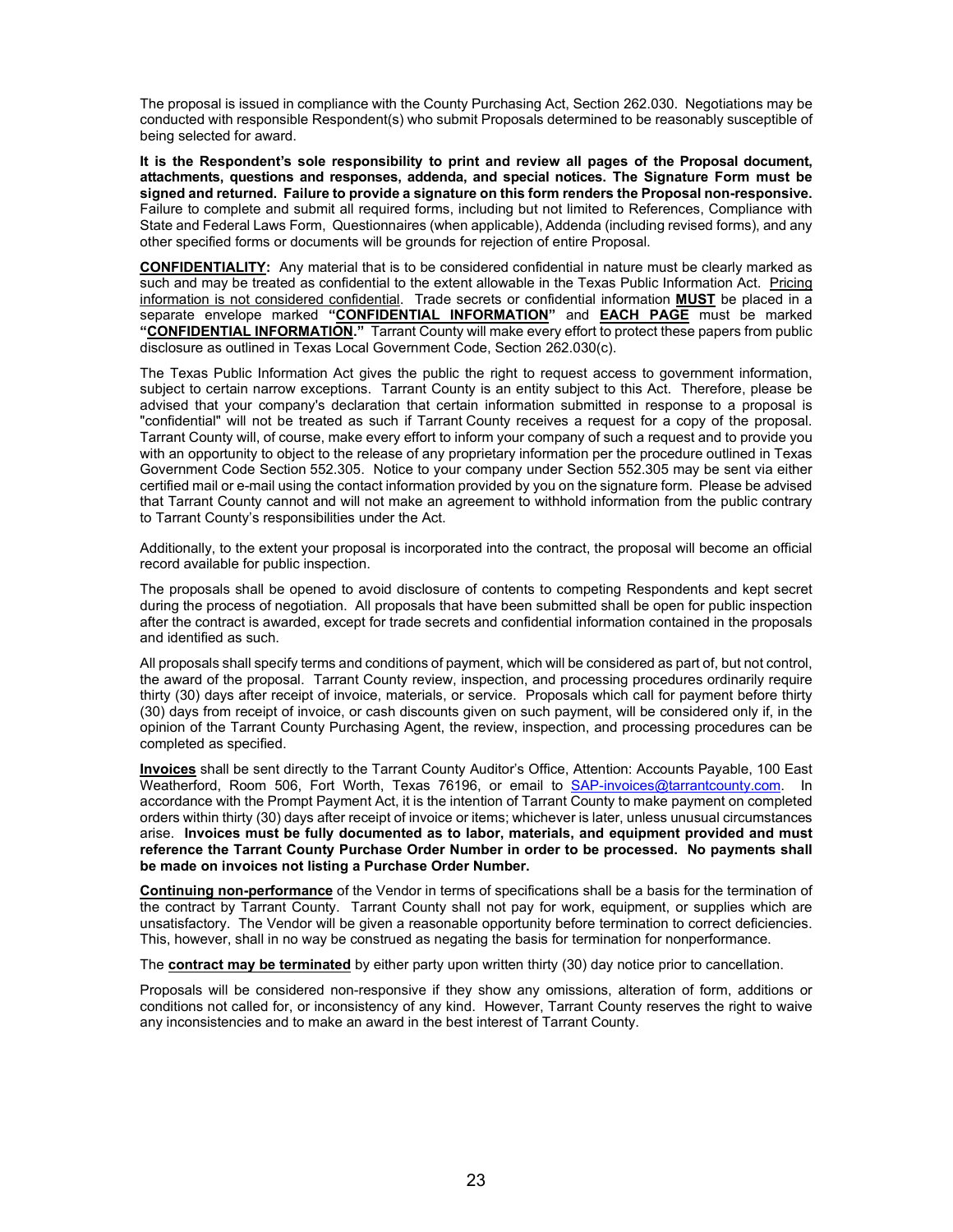Proposals may be deemed non-responsive, among other reasons, for any of the following specific reasons:

- 1. Proposals containing any inconsistencies.
- 2. Unbalanced value of any items.

Respondents may be disqualified and their proposals not considered, among other reasons, for any of the following specific reasons:

- 1. Reason for believing collusion exists among the Respondents.
- 2. Reasonable grounds for believing that any Respondent is interested in more than one proposal for the work contemplated.
- 3. The Respondent being interested in any litigation against Tarrant County.
- 4. The Respondent in the arrear on any existing contract or having defaulted on a previous contract.
- 5. Lack of competency as revealed by a financial statement, experience, and equipment, questionnaires, etc.
- 6. Uncompleted work that in the judgment of Tarrant County will prevent or hinder the prompt completion of additional work, if awarded.
- 7. Respondents shall not owe delinquent property tax in Tarrant County.
- 8. Respondent's past performance record with Tarrant County.
- 9. Limited competition.

Due care and diligence have been used in the preparation of this information, and it is believed to be substantially correct. However, the responsibility for determining the full extent of the exposure and the verification of all information presented herein shall rest solely with the Respondent. Tarrant County and its representatives will not be responsible for any errors or omissions in these specifications, nor for the failure on the part of the Respondent to determine the full extent of the exposures.

The successful Vendor may not assign their rights and duties under an award without the written consent of the Tarrant County Purchasing Agent. Such consent shall not relieve the assignor of liability in the event of default by the assignee.

Audit Clause: The Vendor must agree that Tarrant County will, until the expiration of twelve (12) months after final payment under this agreement, have access to and the right to examine at reasonable times any directly pertinent books, documents, papers and records (hard copy, as well as computer generated data) of the Vendor involving those transactions related to this solicitation. The Vendor must agree that Tarrant County will have access during normal working hours to all necessary facilities, staff, and workspace in order to conduct audits. Tarrant County will provide the Vendor with reasonable advance notice of intended audits. The Vendor must provide records within ten (10) business days or a mutually agreed upon timeline.

TO THE EXTENT PERMITTED BY LAW, RESPONDENT AGREES TO DEFEND, INDEMNIFY AND HOLD TARRANT COUNTY, ITS OFFICIALS, AGENTS, SERVANTS, AND EMPLOYEES, HARMLESS AGAINST ANY AND ALL CLAIMS, LAWSUITS, ACTIONS, COSTS AND EXPENSES OF ANY KIND, INCLUDING BUT NOT LIMITED TO, THOSE FOR PROPERTY DAMAGE OR LOSS (INCLUDING ALLEGED DAMAGE OR LOSS TO OWNER'S BUSINESS AND ANY RESULTING LOST PROFITS), EMPLOYMENT MATTERS, AND/OR PERSONAL INJURY, INCLUDING DEATH, THAT MAY RELATE TO OR ARISE OUT OF OR BE OCCASIONED BY (I) RESPONDENT'S BREACH OF ANY OF THE TERMS OF PROVISIONS OF THIS AGREEMENT OR (II) ANY NEGLIGENT ACT OR OMISSION OR INTENTIONAL MISCONDUCT OF RESPONDENT, ITS OFFICERS, AGENTS, ASSOCIATES, EMPLOYEES, CONTRACTORS OR SUBCONTRACTORS, RELATED TO THE PERFORMANCE OF THIS AGREEMENT.

THE SUCCESSFUL RESPONDENT(S) WILL COMPLY WITH ALL STATE, FEDERAL, AND LOCAL LAWS INCLUDING BUT NOT LIMITED TO THE AMERICANS WITH DISABILITIES ACT, TITLE VII OF THE CIVIL RIGHTS OF 1964, AGE DISCRIMINATION IN EMPLOYMENT ACT, CIVIL RIGHTS ACT OF 1991, FEDERAL INSURANCE CONTRIBUTIONS ACT (FICA), FAIR LABOR STANDARDS ACT, EQUAL PAY ACT OF 1963 AND THE AFFORDABLE HEALTH CARE ACT, AS TO TREATMENT AND COMPENSATION OF ITS EMPLOYEES.

RESPONDENT(S) WILL PREPARE PAYROLL CHECKS, MAKE ALL NECESSARY DEDUCTIONS AND PAY ALL TAXES AND MAINTAIN INSURANCE REQUIRED BY STATE, FEDERAL, AND LOCAL LAWS. RESPONDENT ACCEPTS FULL RESPONSIBILITY FOR THE PAYMENT OF WAGES, COMPENSATION, OVERTIME AND BENEFITS TO PERSONNEL. RESPONDENT ACCEPTS RESPONSIBILITY FOR PAYMENT OF ALL TAXES, ASSESSMENTS, FEES, AND FINES THAT MAY BE DUE AND OWING TO ANY STATE, FEDERAL, OR LOCAL GOVERNMENT AGENCIES.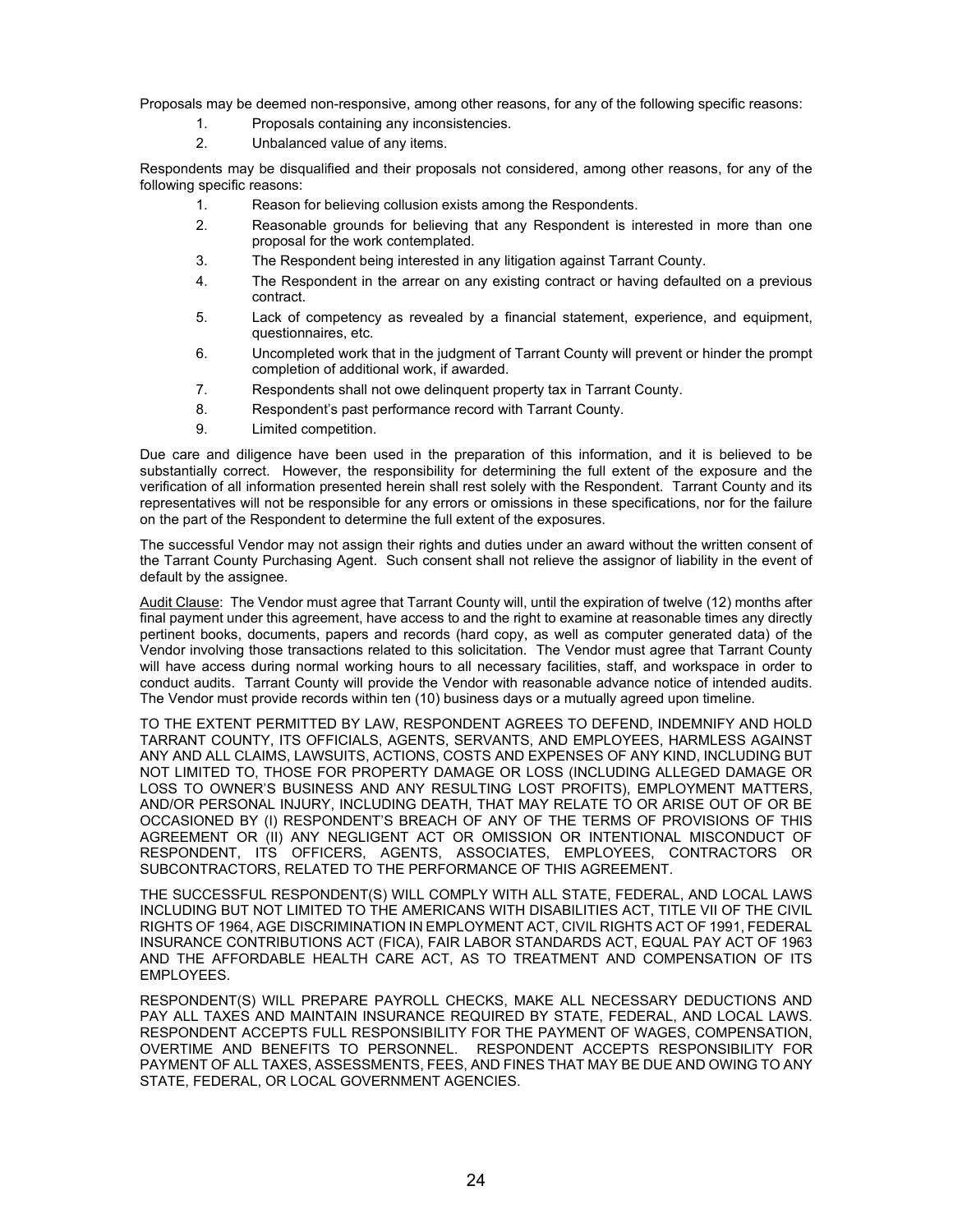#### **SPECIAL TERMS AND CONDITIONS OF THE CONTRACT**

- **1. CONTRACT TERMS:** Vendor(s) will be awarded a twelve (12) month contract, effective from the date of award or notice to proceed as determined by Tarrant County Purchasing through \_\_, 201\_. At Tarrant County's option and approval by the Vendor, the contract may be renewed for three (3) additional twelve (12) month periods, as further explained in Renewal Options. **Prices must remain firm for the entire contract.**
- **2. RENEWAL OPTION:** Tarrant County reserves the right to exercise an option to renew the contract of the Respondent for three (3) additional twelve (12) month periods, provided such option is stipulated in the Special Conditions and agreed upon by both parties. If Tarrant County exercises the right in writing, the Vendor must update and submit any documents required during the initial solicitation by no later than thirty (30) calendar days prior to the commencement of the option period. These required documents must be in force for the full period of the option. If the updated documents are not submitted by the Vendor in complete form within the time specified, Tarrant County may rescind its option and seek a new solicitation.

#### **3. MINIMUM INSURANCE REQUIREMENTS:**

- A. Vendor shall take out, pay for and maintain at all times during the prosecution of the work under the contract, the following forms of insurance, in carriers acceptable to and approved by Tarrant County.
	- 1) Workers' Compensation/Employer's Liability
		- a. Worker's Compensation statutory
		- b. Employer's Liability \$500,000
	- 2) Commercial General Liability:
		- a. Bodily Injury/Personal Injury/Property Damage — \$1,000,000 per occurrence/\$2,000,000 aggregate
	- 3) Auto Liability:
		- a. Combined Single Liability (CSL)
			- \$500,000 per occurrence
- B. Tarrant County reserves the right to review the insurance requirements of this section during the effective period of the contract and to require adjustment of insurance coverage and their limits when deemed necessary and prudent by Tarrant County based upon changes in statutory law, court decisions, or the claims history of the industry as well as the Vendor.
- C. Required Provisions:
	- 1) Proof of Carriage of Insurance − All Certificates of Insurance will be required in duplicate and filed with the Tarrant County Purchasing Agent and the Budget and Risk Management Department at 100 East Weatherford Street, Suite 305, Fort Worth, Texas 76196 prior to work commencing.
	- 2) All Certificates shall provide Tarrant County with an unconditional thirty (30) day written notice in case of cancellation or any major change.
	- 3) As to all applicable coverage, policies shall name Tarrant County and its officers, employees, and elected representatives as an additional insured.
	- 4) All copies of the Certificates of Insurance shall reference the project name and Proposal number for which the insurance is being supplied.
	- 5) The Respondent agrees to waive subrogation against Tarrant County, its officers, employees, and elected representatives for injuries, including death, property damage, or any other loss to the extent the loss, if any, is covered by the proceeds of insurance.
	- 6) The Respondent is responsible for making sure any subcontractor(s) performing work under this agreement has the required insurance coverage(s) and supplies Tarrant County with the proper documents verifying the coverage.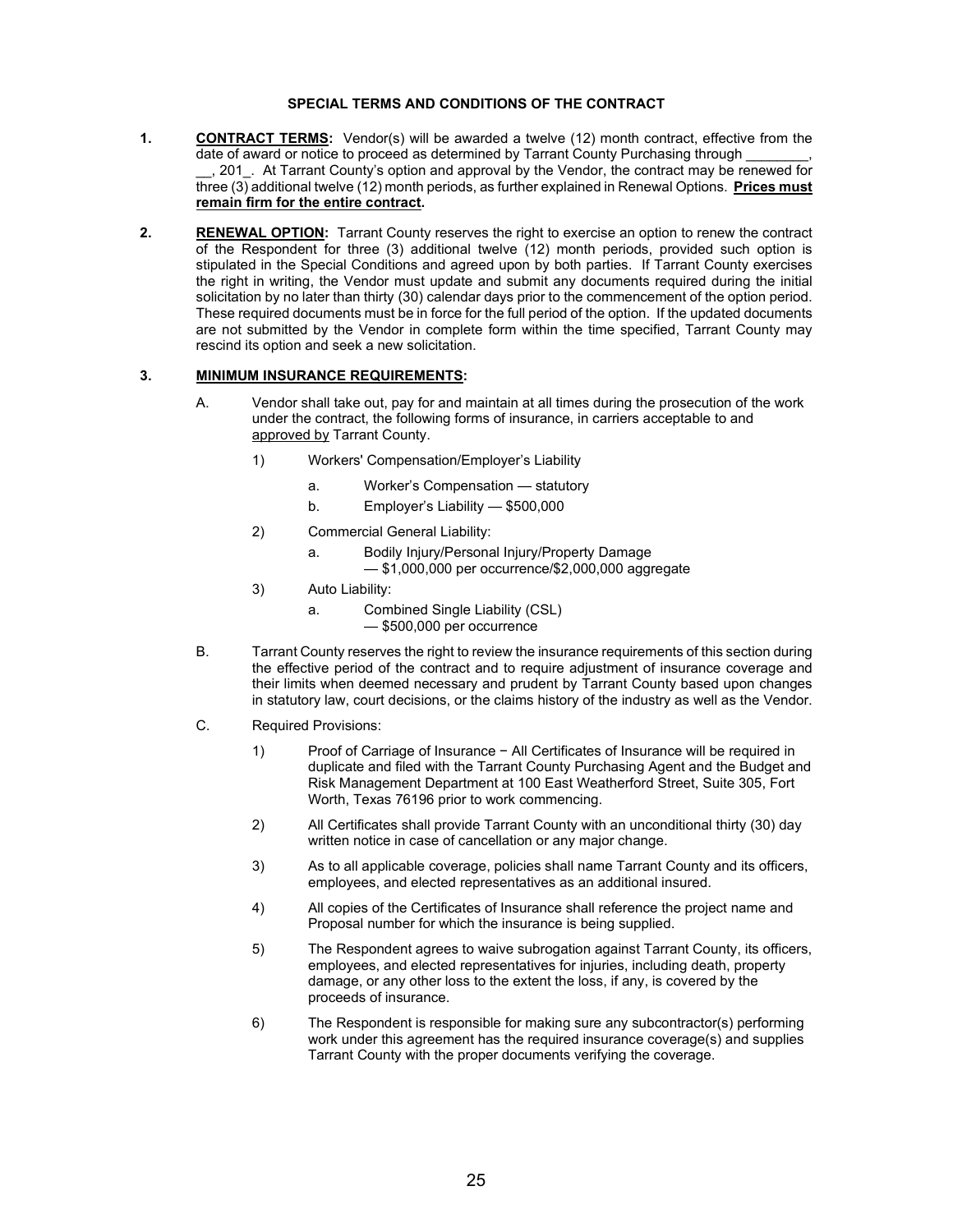## **4. CRIMINAL BACKGROUND CHECK:**

- A. If this contract requires that Vendor personnel access Tarrant County Data (either on-site or remotely) or access secure areas of Tarrant County Facilities, then Vendor personnel may be required to undergo a Criminal Justice Information Services (CJIS) Background Check, a Human Resources Criminal Background Check, or a Sheriff's Criminal Background Check. Criminal Background Checks will be paid for by Tarrant County.
	- 1. The Vendor must provide information, including, but not limited to, Employee Name, date of birth, and driver's license number for each individual required to pass a Criminal Background Check.
	- 2. Award of a contract could be affected by the Vendor's refusal to agree to these terms.
	- 3. Failure of the Vendor to supply personnel who pass a Criminal Background Check could affect the award of the contract or could result in the termination of the contract.
	- 4. The Criminal Background Check applies to the individual and not the Company.
	- 5. Passing status must be maintained by the Vendor personnel for the duration of the contract.

## **5. INFORMATION TECHNOLOGY HOSTED OR CLOUD SOLUTION:**

A. The following is only applicable when the Vendor is providing Information Technology hosted or cloud solution:

#### 1. **Confidentiality, Integrity, Availability (CIA)**

Vendor shall protect the Confidentiality, Integrity, and Availability (CIA) of all Tarrant County Data ensuring extra levels of security. All Tarrant County information must remain private and permit redaction of protected information before publication. Audit trails cannot be altered.

#### 2. **Breach Notification**

Vendor agrees that upon discovery of unauthorized access to Tarrant County Data, Vendor shall notify Tarrant County both orally and in writing. In no event shall the notification be made more than forty-eight (48) hours after Vendor knows or reasonably suspect unauthorized access has or may have occurred. In the event of a suspected unauthorized Access, Vendor agrees to reasonably coordinate with Tarrant County to investigate the occurrence.

## 3. **Data**

All Tarrant County data will remain in the 48 contiguous United States at all times.

#### 4. **Right to Audit**

Tarrant County reserves the right to audit Vendor datacenters which house Tarrant County Data or receive SSAE 16 SOC Type II audits from a reputable security advisory service firm (e.g. EY, Deloitte, KPMG, PWC, Coalfire, etc.).

**6.** There is no opportunity for remote attendance at the Pre-Proposal Conference. Respondents are not allowed to call in to attend this meeting.

## **STATEMENT OF WORK**

## \*INSERT HISTORICALLY UNDERUTILIZED BUSINESSES (HUB) POLICY\*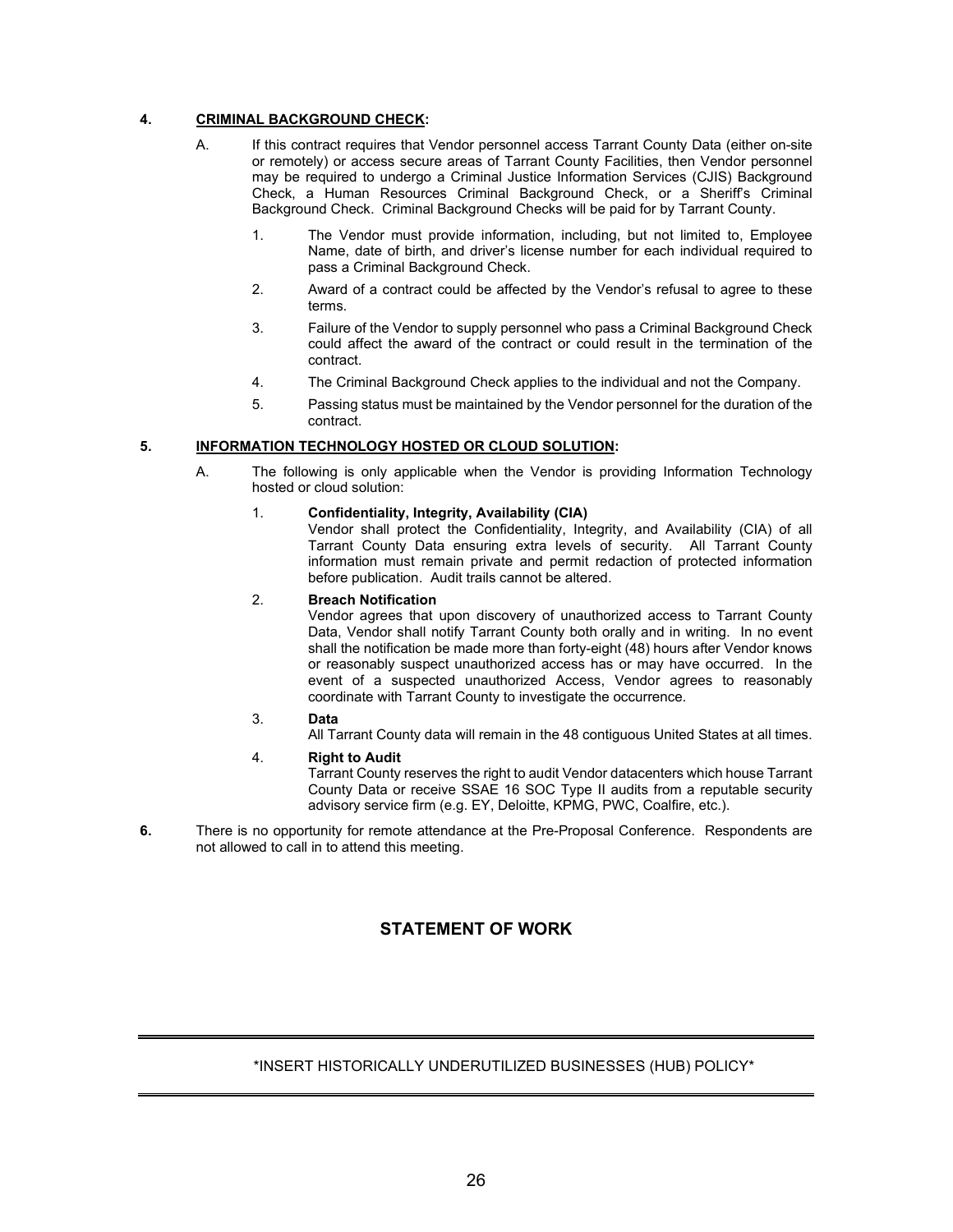## **FOR DISADVANTAGED BUSINESS ENTERPRISES ONLY**

**Disadvantaged Business Enterprises (DBE)** are encouraged to participate in Tarrant County's Proposal process. The Tarrant County Purchasing Department will provide additional clarification of specifications, assistance with Forms, and further explanation of procedures to those DBEs who request it.

Representatives from DBE companies should identify themselves as such and submit a copy of the Certification.

Tarrant County recognizes the certifications of both the State of Texas General Services Commission HUB Program and the North Central Texas Regional Certification Agency. All companies seeking information concerning DBE certification are urged to contact.

| <b>Texas Procurement and Support Services</b> |           | North Central Texas            |
|-----------------------------------------------|-----------|--------------------------------|
| Statewide HUB Program                         |           | Regional Certification Agency  |
| 1711 Jacinto Blvd.                            |           | 624 Six Flags Drive, Suite 100 |
| PO Box 13047                                  | <b>OR</b> | Arlington, Texas 76011         |
| Austin, Texas 78711-3047                      |           | $(817)$ 640-0606               |
| (512) 463-5872                                |           |                                |

**If Respondent is already certified, attach a copy of your certification to this form and return with Proposal.**

| TELEPHONE NO. | FAX NO. _____________________ |
|---------------|-------------------------------|

**Indicate all that apply:**

Minority-Owned Business Enterprise \_\_\_\_\_\_Women-Owned Business Enterprise Disadvantaged Business Enterprise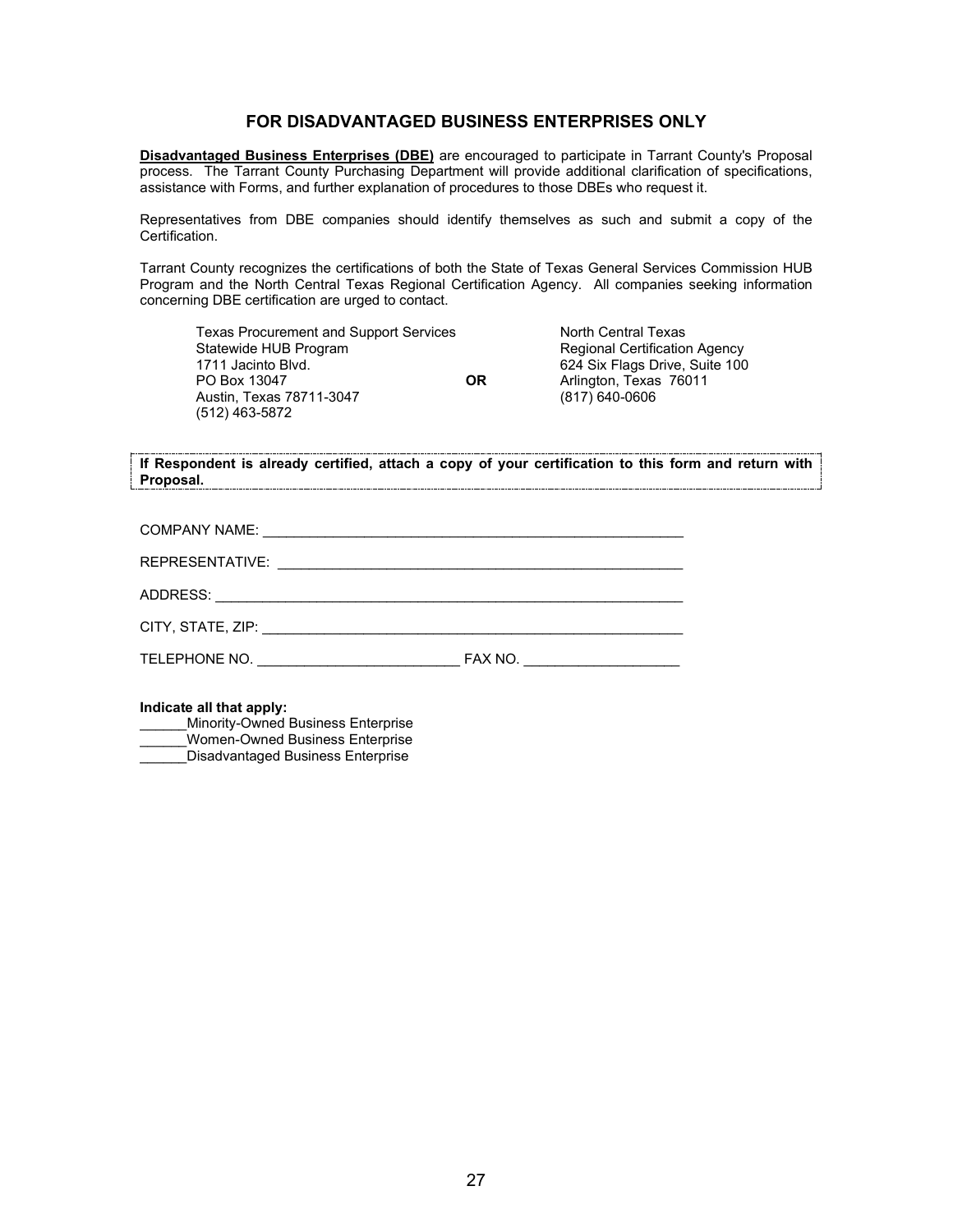#### **REFERENCES**

Please list three (3) references, **other than past or present employees of Tarrant County**, who can verify your performance as a Vendor. Performance includes but is not limited to, sales and/or service, delivery, invoicing, and other items as may be required for Tarrant County to determine Respondent's ability to provide the intended goods or service of this Proposal. Tarrant County **PREFERS** references to be from Government customers. References must be able to verify the quality of service Respondent's company provides and that the Respondent has completed a project of similar size and scope of work in this solicitation. Inaccurate, obsolete or negative responses from the listed references could result in rejection of your Proposal.

Failure to supply the required references will deem Respondent as non-responsive and will not be considered for the award.

Respondent involvement with reference checks is not permitted. Only Tarrant County or its designee will conduct reference checks. Any deviation to this will result in rejection of your response.

#### **REFERENCE ONE**

 $\mathcal{L}_\mathcal{L} = \{ \mathcal{L}_\mathcal{L} = \{ \mathcal{L}_\mathcal{L} = \{ \mathcal{L}_\mathcal{L} = \{ \mathcal{L}_\mathcal{L} = \{ \mathcal{L}_\mathcal{L} = \{ \mathcal{L}_\mathcal{L} = \{ \mathcal{L}_\mathcal{L} = \{ \mathcal{L}_\mathcal{L} = \{ \mathcal{L}_\mathcal{L} = \{ \mathcal{L}_\mathcal{L} = \{ \mathcal{L}_\mathcal{L} = \{ \mathcal{L}_\mathcal{L} = \{ \mathcal{L}_\mathcal{L} = \{ \mathcal{L}_\mathcal{$ 

 $\mathcal{L}_\mathcal{L} = \{ \mathcal{L}_\mathcal{L} = \{ \mathcal{L}_\mathcal{L} = \{ \mathcal{L}_\mathcal{L} = \{ \mathcal{L}_\mathcal{L} = \{ \mathcal{L}_\mathcal{L} = \{ \mathcal{L}_\mathcal{L} = \{ \mathcal{L}_\mathcal{L} = \{ \mathcal{L}_\mathcal{L} = \{ \mathcal{L}_\mathcal{L} = \{ \mathcal{L}_\mathcal{L} = \{ \mathcal{L}_\mathcal{L} = \{ \mathcal{L}_\mathcal{L} = \{ \mathcal{L}_\mathcal{L} = \{ \mathcal{L}_\mathcal{$ 

 $\mathcal{L}_\mathcal{L} = \{ \mathcal{L}_\mathcal{L} = \{ \mathcal{L}_\mathcal{L} = \{ \mathcal{L}_\mathcal{L} = \{ \mathcal{L}_\mathcal{L} = \{ \mathcal{L}_\mathcal{L} = \{ \mathcal{L}_\mathcal{L} = \{ \mathcal{L}_\mathcal{L} = \{ \mathcal{L}_\mathcal{L} = \{ \mathcal{L}_\mathcal{L} = \{ \mathcal{L}_\mathcal{L} = \{ \mathcal{L}_\mathcal{L} = \{ \mathcal{L}_\mathcal{L} = \{ \mathcal{L}_\mathcal{L} = \{ \mathcal{L}_\mathcal{$ 

 $\mathcal{L}_\mathcal{L} = \{ \mathcal{L}_\mathcal{L} = \{ \mathcal{L}_\mathcal{L} = \{ \mathcal{L}_\mathcal{L} = \{ \mathcal{L}_\mathcal{L} = \{ \mathcal{L}_\mathcal{L} = \{ \mathcal{L}_\mathcal{L} = \{ \mathcal{L}_\mathcal{L} = \{ \mathcal{L}_\mathcal{L} = \{ \mathcal{L}_\mathcal{L} = \{ \mathcal{L}_\mathcal{L} = \{ \mathcal{L}_\mathcal{L} = \{ \mathcal{L}_\mathcal{L} = \{ \mathcal{L}_\mathcal{L} = \{ \mathcal{L}_\mathcal{$ 

GOVERNMENT/COMPANY NAME:

ADDRESS:

 $\mathcal{L}_\mathcal{L} = \{ \mathcal{L}_\mathcal{L} = \{ \mathcal{L}_\mathcal{L} = \{ \mathcal{L}_\mathcal{L} = \{ \mathcal{L}_\mathcal{L} = \{ \mathcal{L}_\mathcal{L} = \{ \mathcal{L}_\mathcal{L} = \{ \mathcal{L}_\mathcal{L} = \{ \mathcal{L}_\mathcal{L} = \{ \mathcal{L}_\mathcal{L} = \{ \mathcal{L}_\mathcal{L} = \{ \mathcal{L}_\mathcal{L} = \{ \mathcal{L}_\mathcal{L} = \{ \mathcal{L}_\mathcal{L} = \{ \mathcal{L}_\mathcal{$ CONTACT PERSON AND TITLE:

TELEPHONE NUMBER:

E-MAIL ADDRESS:

 $\mathcal{L}_\mathcal{L} = \{ \mathcal{L}_\mathcal{L} = \{ \mathcal{L}_\mathcal{L} = \{ \mathcal{L}_\mathcal{L} = \{ \mathcal{L}_\mathcal{L} = \{ \mathcal{L}_\mathcal{L} = \{ \mathcal{L}_\mathcal{L} = \{ \mathcal{L}_\mathcal{L} = \{ \mathcal{L}_\mathcal{L} = \{ \mathcal{L}_\mathcal{L} = \{ \mathcal{L}_\mathcal{L} = \{ \mathcal{L}_\mathcal{L} = \{ \mathcal{L}_\mathcal{L} = \{ \mathcal{L}_\mathcal{L} = \{ \mathcal{L}_\mathcal{$ SCOPE OF WORK:

CONTRACT PERIOD:  $\mathcal{L}_\mathcal{L} = \{ \mathcal{L}_\mathcal{L} = \{ \mathcal{L}_\mathcal{L} = \{ \mathcal{L}_\mathcal{L} = \{ \mathcal{L}_\mathcal{L} = \{ \mathcal{L}_\mathcal{L} = \{ \mathcal{L}_\mathcal{L} = \{ \mathcal{L}_\mathcal{L} = \{ \mathcal{L}_\mathcal{L} = \{ \mathcal{L}_\mathcal{L} = \{ \mathcal{L}_\mathcal{L} = \{ \mathcal{L}_\mathcal{L} = \{ \mathcal{L}_\mathcal{L} = \{ \mathcal{L}_\mathcal{L} = \{ \mathcal{L}_\mathcal{$ 

#### **REFERENCE TWO**

GOVERNMENT/COMPANY NAME:

 $\mathcal{L}_\mathcal{L} = \{ \mathcal{L}_\mathcal{L} = \{ \mathcal{L}_\mathcal{L} = \{ \mathcal{L}_\mathcal{L} = \{ \mathcal{L}_\mathcal{L} = \{ \mathcal{L}_\mathcal{L} = \{ \mathcal{L}_\mathcal{L} = \{ \mathcal{L}_\mathcal{L} = \{ \mathcal{L}_\mathcal{L} = \{ \mathcal{L}_\mathcal{L} = \{ \mathcal{L}_\mathcal{L} = \{ \mathcal{L}_\mathcal{L} = \{ \mathcal{L}_\mathcal{L} = \{ \mathcal{L}_\mathcal{L} = \{ \mathcal{L}_\mathcal{$ ADDRESS:

 $\mathcal{L}_\mathcal{L} = \{ \mathcal{L}_\mathcal{L} = \{ \mathcal{L}_\mathcal{L} = \{ \mathcal{L}_\mathcal{L} = \{ \mathcal{L}_\mathcal{L} = \{ \mathcal{L}_\mathcal{L} = \{ \mathcal{L}_\mathcal{L} = \{ \mathcal{L}_\mathcal{L} = \{ \mathcal{L}_\mathcal{L} = \{ \mathcal{L}_\mathcal{L} = \{ \mathcal{L}_\mathcal{L} = \{ \mathcal{L}_\mathcal{L} = \{ \mathcal{L}_\mathcal{L} = \{ \mathcal{L}_\mathcal{L} = \{ \mathcal{L}_\mathcal{$ CONTACT PERSON AND TITLE:

 $\mathcal{L}_\mathcal{L} = \{ \mathcal{L}_\mathcal{L} = \{ \mathcal{L}_\mathcal{L} = \{ \mathcal{L}_\mathcal{L} = \{ \mathcal{L}_\mathcal{L} = \{ \mathcal{L}_\mathcal{L} = \{ \mathcal{L}_\mathcal{L} = \{ \mathcal{L}_\mathcal{L} = \{ \mathcal{L}_\mathcal{L} = \{ \mathcal{L}_\mathcal{L} = \{ \mathcal{L}_\mathcal{L} = \{ \mathcal{L}_\mathcal{L} = \{ \mathcal{L}_\mathcal{L} = \{ \mathcal{L}_\mathcal{L} = \{ \mathcal{L}_\mathcal{$ TELEPHONE NUMBER:

 $\mathcal{L}_\mathcal{L} = \{ \mathcal{L}_\mathcal{L} = \{ \mathcal{L}_\mathcal{L} = \{ \mathcal{L}_\mathcal{L} = \{ \mathcal{L}_\mathcal{L} = \{ \mathcal{L}_\mathcal{L} = \{ \mathcal{L}_\mathcal{L} = \{ \mathcal{L}_\mathcal{L} = \{ \mathcal{L}_\mathcal{L} = \{ \mathcal{L}_\mathcal{L} = \{ \mathcal{L}_\mathcal{L} = \{ \mathcal{L}_\mathcal{L} = \{ \mathcal{L}_\mathcal{L} = \{ \mathcal{L}_\mathcal{L} = \{ \mathcal{L}_\mathcal{$ E-MAIL ADDRESS:

 $\mathcal{L}_\mathcal{L} = \{ \mathcal{L}_\mathcal{L} = \{ \mathcal{L}_\mathcal{L} = \{ \mathcal{L}_\mathcal{L} = \{ \mathcal{L}_\mathcal{L} = \{ \mathcal{L}_\mathcal{L} = \{ \mathcal{L}_\mathcal{L} = \{ \mathcal{L}_\mathcal{L} = \{ \mathcal{L}_\mathcal{L} = \{ \mathcal{L}_\mathcal{L} = \{ \mathcal{L}_\mathcal{L} = \{ \mathcal{L}_\mathcal{L} = \{ \mathcal{L}_\mathcal{L} = \{ \mathcal{L}_\mathcal{L} = \{ \mathcal{L}_\mathcal{$ SCOPE OF WORK:

CONTRACT PERIOD:

**REFERENCES MUST BE RETURNED WITH PROPOSAL!**

 $\mathcal{L}_\mathcal{L} = \{ \mathcal{L}_\mathcal{L} = \{ \mathcal{L}_\mathcal{L} = \{ \mathcal{L}_\mathcal{L} = \{ \mathcal{L}_\mathcal{L} = \{ \mathcal{L}_\mathcal{L} = \{ \mathcal{L}_\mathcal{L} = \{ \mathcal{L}_\mathcal{L} = \{ \mathcal{L}_\mathcal{L} = \{ \mathcal{L}_\mathcal{L} = \{ \mathcal{L}_\mathcal{L} = \{ \mathcal{L}_\mathcal{L} = \{ \mathcal{L}_\mathcal{L} = \{ \mathcal{L}_\mathcal{L} = \{ \mathcal{L}_\mathcal{$ 

 $\mathcal{L}_\mathcal{L} = \{ \mathcal{L}_\mathcal{L} = \{ \mathcal{L}_\mathcal{L} = \{ \mathcal{L}_\mathcal{L} = \{ \mathcal{L}_\mathcal{L} = \{ \mathcal{L}_\mathcal{L} = \{ \mathcal{L}_\mathcal{L} = \{ \mathcal{L}_\mathcal{L} = \{ \mathcal{L}_\mathcal{L} = \{ \mathcal{L}_\mathcal{L} = \{ \mathcal{L}_\mathcal{L} = \{ \mathcal{L}_\mathcal{L} = \{ \mathcal{L}_\mathcal{L} = \{ \mathcal{L}_\mathcal{L} = \{ \mathcal{L}_\mathcal{$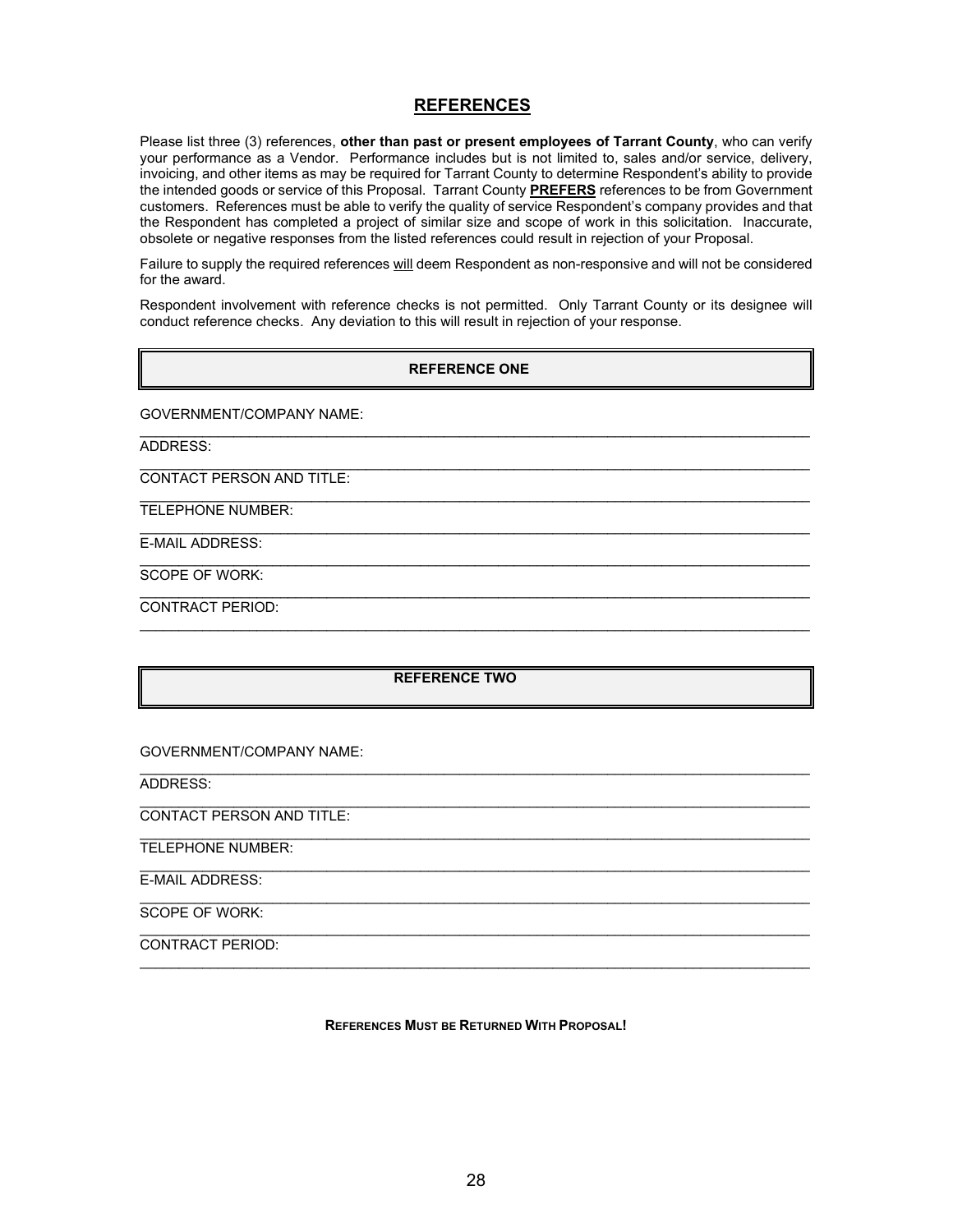#### **SIGNATURE FORM**

The undersigned, on behalf of and as the authorized representative of Respondent, agrees this Proposal becomes the property of Tarrant County after the official opening.

The undersigned affirms the Respondent has familiarized itself with the local conditions under which the work is to be performed; satisfied itself of the conditions of delivery, handling, and storage of equipment and all other matters that may be incidental to the work, before submitting a Proposal.

The undersigned agrees, on behalf of Respondent, that if this Proposal is accepted, to furnish all materials and services upon which price(s) are offered, at the price(s) and upon the terms and conditions contained in the Specifications. The period for acceptance of this Proposal will be ninety (90) calendar days.

The undersigned affirms that they are duly authorized to execute this contract, that this Proposal has not been prepared in collusion with any other Respondent, nor any employee of Tarrant County, and that the contents of this Proposal have not been communicated to any other Respondent or to any employee of Tarrant County prior to the official opening of this Proposal.

Respondent hereby assigns to Tarrant County all claims for overcharges associated with this contract which arise under the antitrust laws of the United States, 15 USCA Section 1 et seq., and which arise under the antitrust laws of the State of Texas, Tex. Bus. & Com. Code, Section 15.01, et seq.

The undersigned affirms that they have read and do understand the specifications and any attachments contained in this solicitation. *Failure to sign and return this form will result in the rejection of the entire Proposal.*

|                                                     | $\times$                                                                                     |
|-----------------------------------------------------|----------------------------------------------------------------------------------------------|
|                                                     |                                                                                              |
| <b>LEGAL NAME AND ADDRESS OF COMPANY:</b>           |                                                                                              |
|                                                     |                                                                                              |
|                                                     |                                                                                              |
|                                                     |                                                                                              |
|                                                     |                                                                                              |
|                                                     |                                                                                              |
| AFTER HOURS EMERGENCY CONTACT:                      |                                                                                              |
|                                                     |                                                                                              |
|                                                     | THIS FORM MUST BE SIGNED.                                                                    |
|                                                     | THE ORIGINAL WITH ORIGINAL SIGNATURE AND FIVE (5) COPIES MUST BE RETURNED WITH PROPOSAL!     |
|                                                     |                                                                                              |
|                                                     |                                                                                              |
| <b>COMPANY IS:</b>                                  |                                                                                              |
| Business included in a Corporate Income Tax Return? | <b>THES</b> NO                                                                               |
|                                                     | Corporation organized & existing under the laws of the State of                              |
|                                                     |                                                                                              |
|                                                     |                                                                                              |
|                                                     | Principal offices are in the city of <b>Construction</b> and the construction of the city of |
|                                                     |                                                                                              |
| <b>DUNS Number:</b>                                 |                                                                                              |
|                                                     |                                                                                              |
| CAGE Code:                                          |                                                                                              |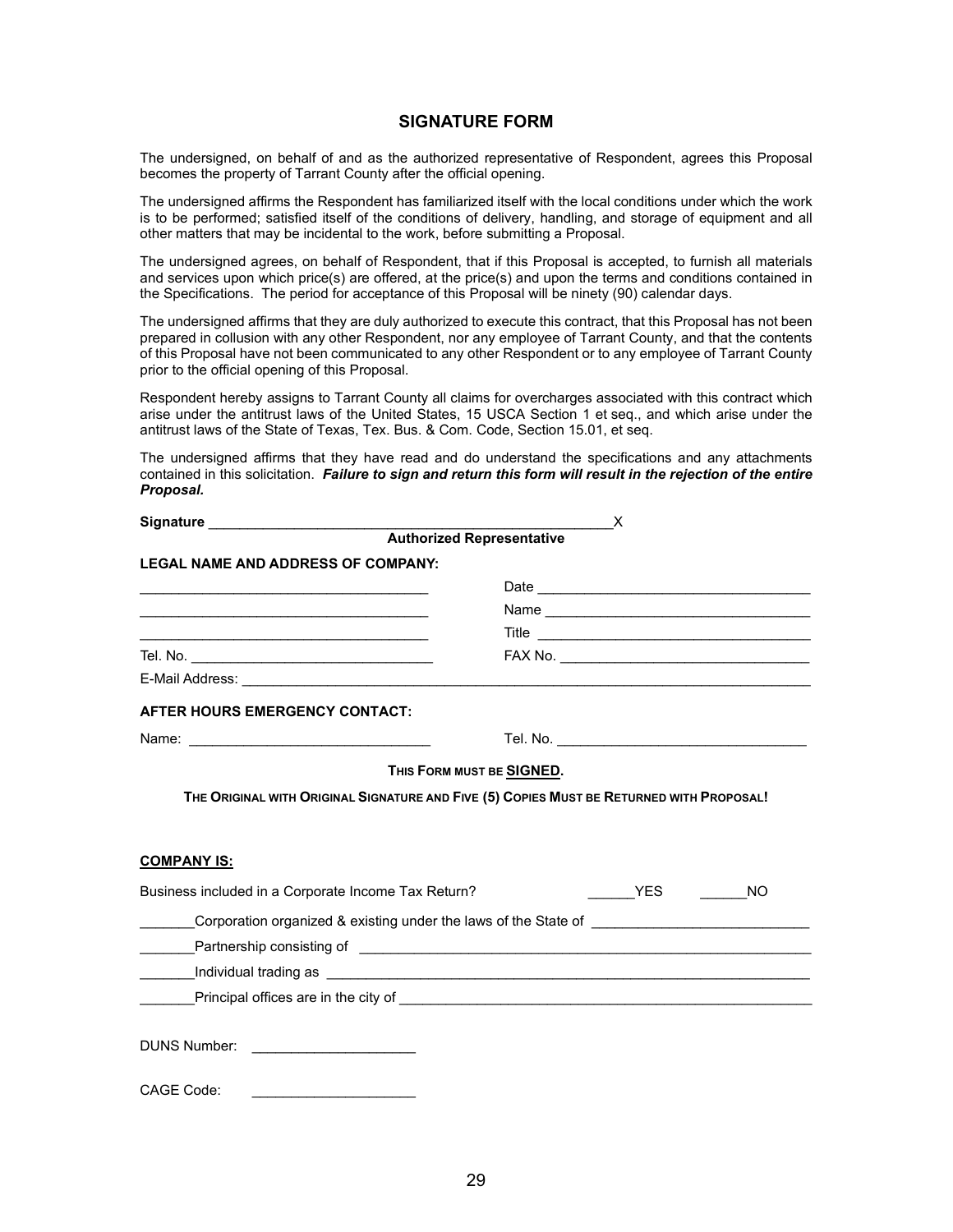#### **COMPLIANCE WITH STATE AND FEDERAL LAWS**

#### **CERTIFICATION OF ELIGIBILITY**

By submitting a Proposal in response to this solicitation, the Respondent certifies that at the time of submission, they are not on the Federal Government's list of suspended, ineligible, or debarred entities.

In the event of placement on the list between the time of Proposal submission and time of award, the Respondent will notify the Tarrant County Purchasing Agent. Failure to do so may result in terminating this contract for default.

#### **RELATING TO STATE CONTRACTS WITH AND INVESTMENTS IN COMPANIES THAT BOYCOTT ISRAEL AND INVESTMENTS IN COMPANIES THAT DO BUSINESS WITH IRAN, SUDAN, OR ANY OTHER FOREIGN TERRORIST ORGANIZATIONS.**

Effective September 1, 2017, Respondent verifies that they do not boycott Israel and will not boycott Israel during the term of this contract. The term "boycott Israel" is defined by Texas Government Code Section 808.001, effective September 1, 2017. Respondent further verifies that they are not engaged in business with Iran, Sudan, or any foreign terrorist organization. The term "foreign terrorist organization" means an organization designated as a foreign terrorist organization by the United States Secretary of State as authorized by 8 U.S.C. Section 1189.

#### **DISCLOSURE OF INTERESTED PARTIES**

The law states that a governmental entity may not enter into certain contracts with a nonexempt business entity unless the business entity submits a disclosure of interested parties to the governmental entity. By submitting a Bid in response to this solicitation, the Respondent agrees to comply with HB 1295, Government Code 2252.908. Respondent agrees to provide Tarrant County Purchasing Agent, and/or requesting department, the "Certificate of Interested Parties," Form 1295 as required, within **ten (10)** business days from notification of pending award, renewal, amended or extended contract.

Signature **Example 20** Signature **Example 20** Signature **Example 20** Signature **Example 20** Signature **Example 20** Signature **Example 20** Signature **Example 20** Signature **Example 20** Signature **Example 20** Signature **Exam** 

**THIS FORM MUST BE SIGNED.**

**THE ORIGINAL WITH ORIGINAL SIGNATURE AND FIVE (5) COPIES MUST BE RETURNED WITH PROPOSAL.**

#### **DEFICIENCIES AND DEVIATIONS FORM**

Following is a listing of ALL deficiencies and deviations from the requirements as outlined in this Proposal. Unless specifically listed, your response will be considered to be in FULL compliance with this Proposal. Respondent assumes the responsibility of identifying all deficiencies and deviations and if not identified, all requirements of this Proposal stipulated must be fulfilled at no additional expense to Tarrant County.

**THE ORIGINAL AND FIVE (5) COPIES OF THIS FORM SHOULD BE RETURNED WITH PROPOSAL!**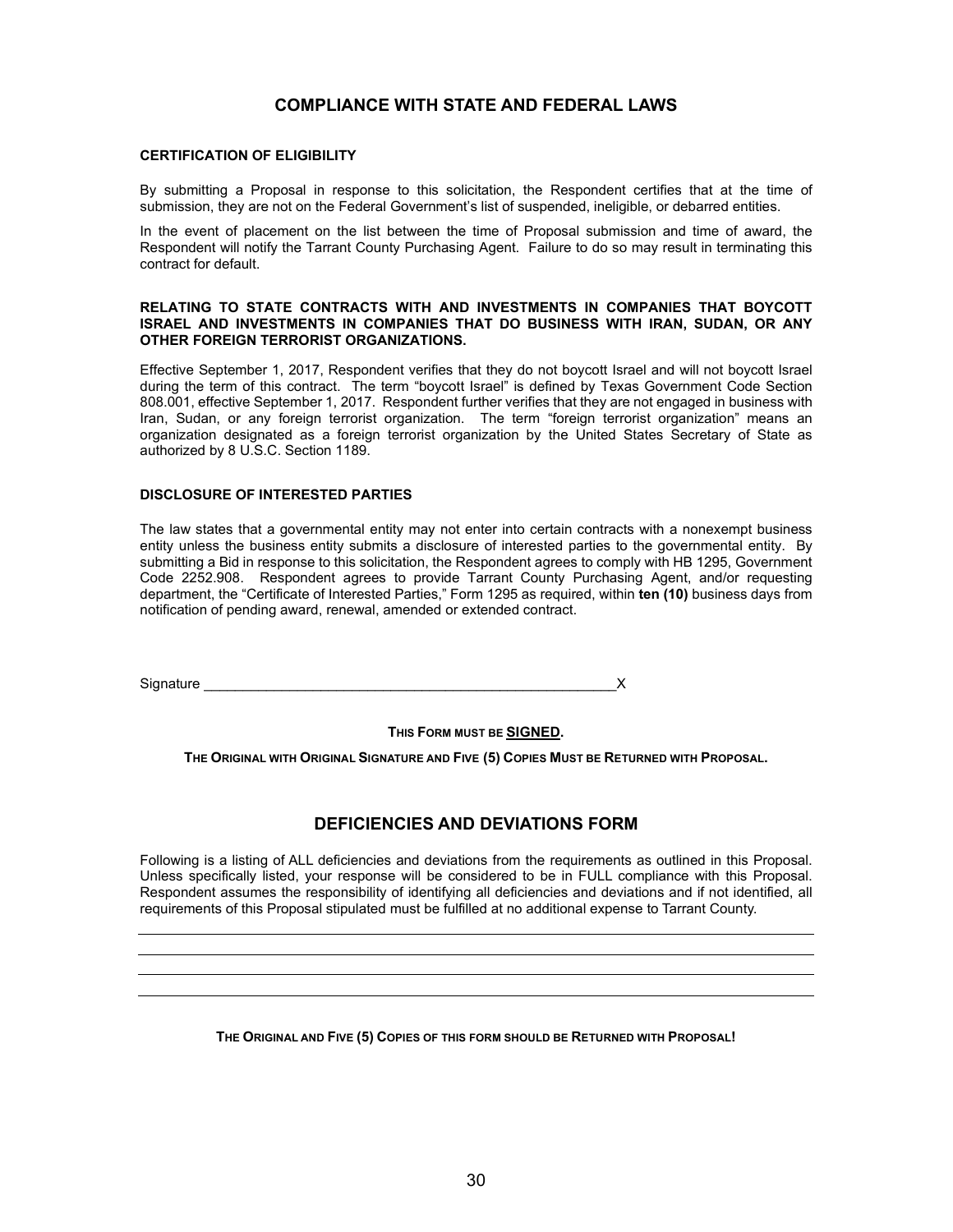# **NO-BID RESPONSE**

In the event that your organization chooses not to submit a bid/proposal for this solicitation, the Tarrant County Purchasing Department is interested in the reasons why vendors have chosen not to submit bids/proposals in order to better serve the taxpayers of Tarrant County. Please indicate your reason(s) by checking all applicable items below and return this form to the address shown below.

|        | Could not meet specifications.                                                          |
|--------|-----------------------------------------------------------------------------------------|
| $\Box$ | Items or materials requested not manufactured by us or not available to our company.    |
| $\Box$ | Insurance requirements too restricting.                                                 |
| $\Box$ | Bond requirements too restricting.                                                      |
| $\Box$ | The scope of services not clearly understood or applicable (too vague, too rigid, etc.) |
| $\Box$ | The project not suited to our organization.                                             |
| ப      | Quantities too small.                                                                   |
| $\Box$ | Insufficient time allowed for preparation of bid/proposal.                              |
|        | Other (please specify).                                                                 |
|        |                                                                                         |
|        |                                                                                         |

| Vendor Name:    |  |
|-----------------|--|
| Contact Person: |  |
| Telephone:      |  |

Email: \_\_\_\_\_\_\_\_\_\_\_\_\_\_\_\_\_\_\_\_\_\_\_\_\_\_\_\_\_\_\_\_\_\_\_\_\_\_\_\_\_\_\_\_\_\_\_\_\_\_\_\_\_\_\_\_\_\_\_

Please send your response to:

Tarrant County Purchasing Department 100 E. Weatherford, Suite 303 Fort Worth, TX 76196-0104

### [PRICE PROPOSAL FORM INSERTED HERE.]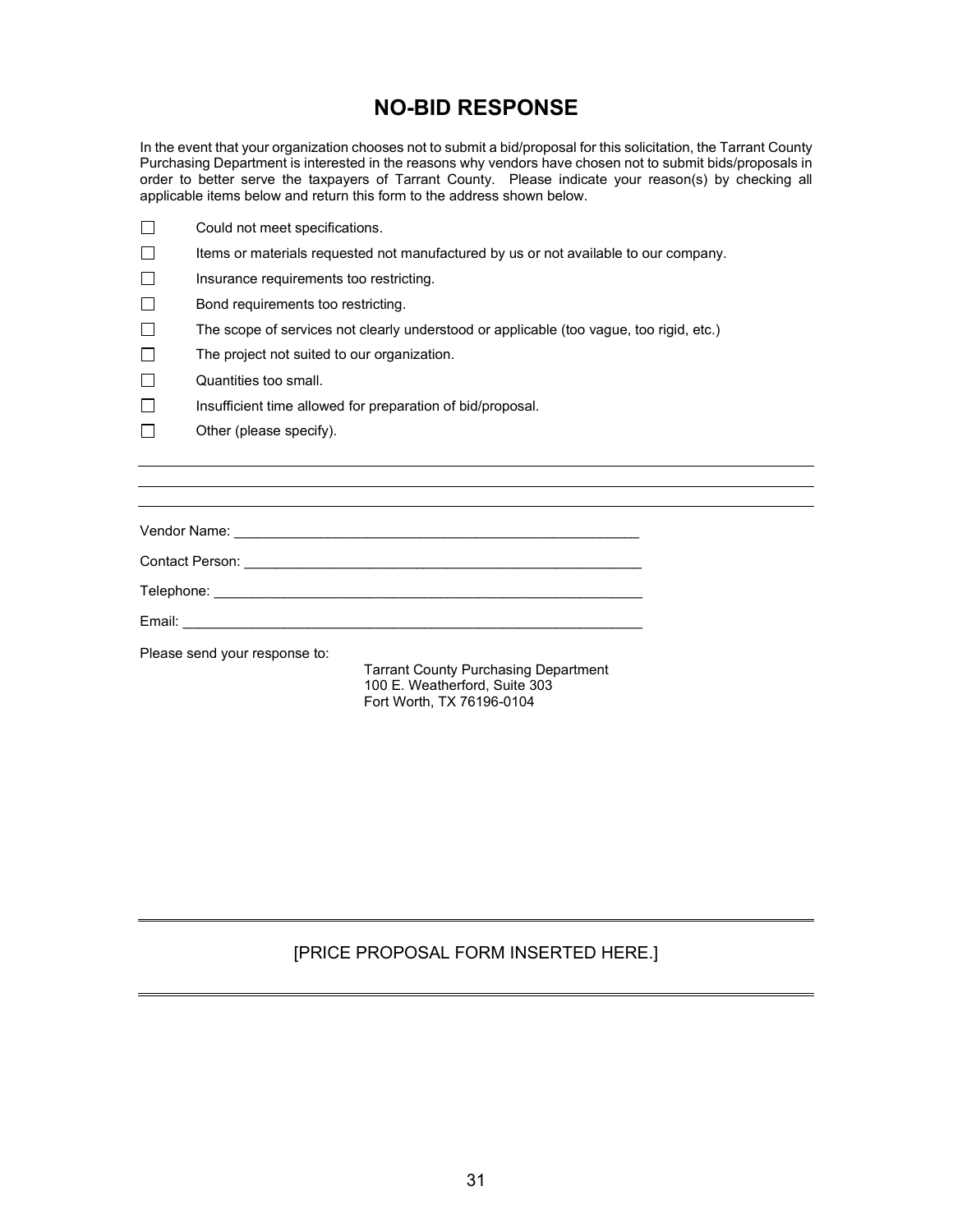### **SPECIFICATIONS**

#### **DEFINITION**

A precise description of the physical characteristics, quality, or desired outcomes of a commodity to be procured, which a supplier must be able to produce or deliver to be considered for award of a contract.

#### **PURPOSE**

The purpose of any specification is to provide Purchasing with clear guidelines from which to purchase and to provide vendors with a minimum, acceptable standard for goods or services. A well-written specification has four (4) characteristics:

- 1. it establishes the minimum acceptability of the goods or services;
- 2. it promotes competition;
- 3. it contains provisions for reasonable tests and inspections for acceptability of the goods or services; and
- 4. it provides for an equitable award to the lowest and best bid from a responsible bidder.

#### **PREPARATION**

Specifications may be proposed by the user department, occupant department, or an outside agency. THE FINAL ACCEPTANCE OF THE SPECIFICATIONS, OTHER THAN THOSE FOR CONSTRUCTION PROJECTS, WILL REST WITH THE PURCHASING DEPARTMENT FOR COMPLIANCE WITH LEGAL REQUIREMENTS. This will ensure proper quality control and avoid the proliferation of conflicting specifications between the different departments of Tarrant County. The Auditor and Budget Office will verify for Purchasing that the goods or services were considered and approved in the budget process. Any purchases that were not approved in the budget process will be submitted to Commissioners Court to seek their permission to accept bids/RFPs.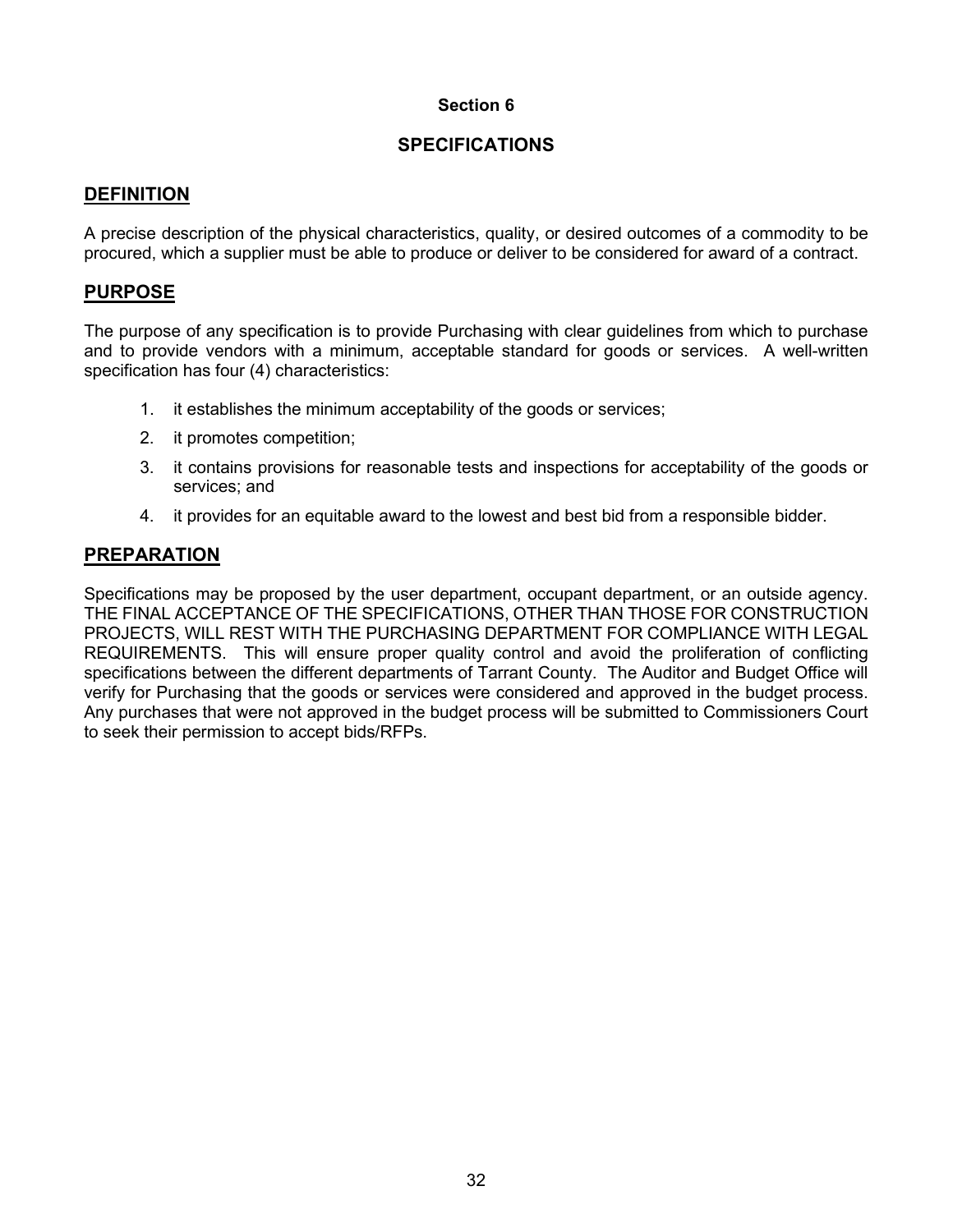# **TYPES**

There are a number of specification types that will be used by the Purchasing Department. They include:

#### 1. DESIGN

A detailed description of goods or services, including such things as details of construction or production, dimensions, chemical composition, physical properties, materials, ingredients, and all other details needed for the provider to produce goods and services of minimum acceptability. Design specifications are usually required for construction projects, certain produced goods, and for many services.

#### 2. PERFORMANCE

Where the goods or services are described in terms of required performance. They may include such details as required power, the strength of the material, test methods and standards of acceptability, and recommended practices. This type of specification is used most often for capital equipment.

#### 3. BRAND NAME OR EQUAL

Lists of goods or services by brand name, model, and other identifying specifics. Products equal to the characteristics of the named brand are specified as acceptable. Usually, the composition of a brand name good and service is provided through labeling, but broader tolerances and less consistency from item to item may be expected as compared with standard goods. Other manufacturers may provide a nearly identical good under their own brand name. THIS METHOD WILL BE EMPLOYED BY THE TARRANT COUNTY PURCHASING DEPARTMENT ONLY IF THERE IS SOUND JUSTIFICATION. THE BURDEN OF JUSTIFICATION WILL REST WITH THE USER DEPARTMENT.

#### 4. INDUSTRY STANDARD

This is one of the simplest specifications available. All goods made to an industry standard are identical, regardless of manufacturer, and will result in the acquisition of goods of uniform quality. An example is the UIL standard for electrical products.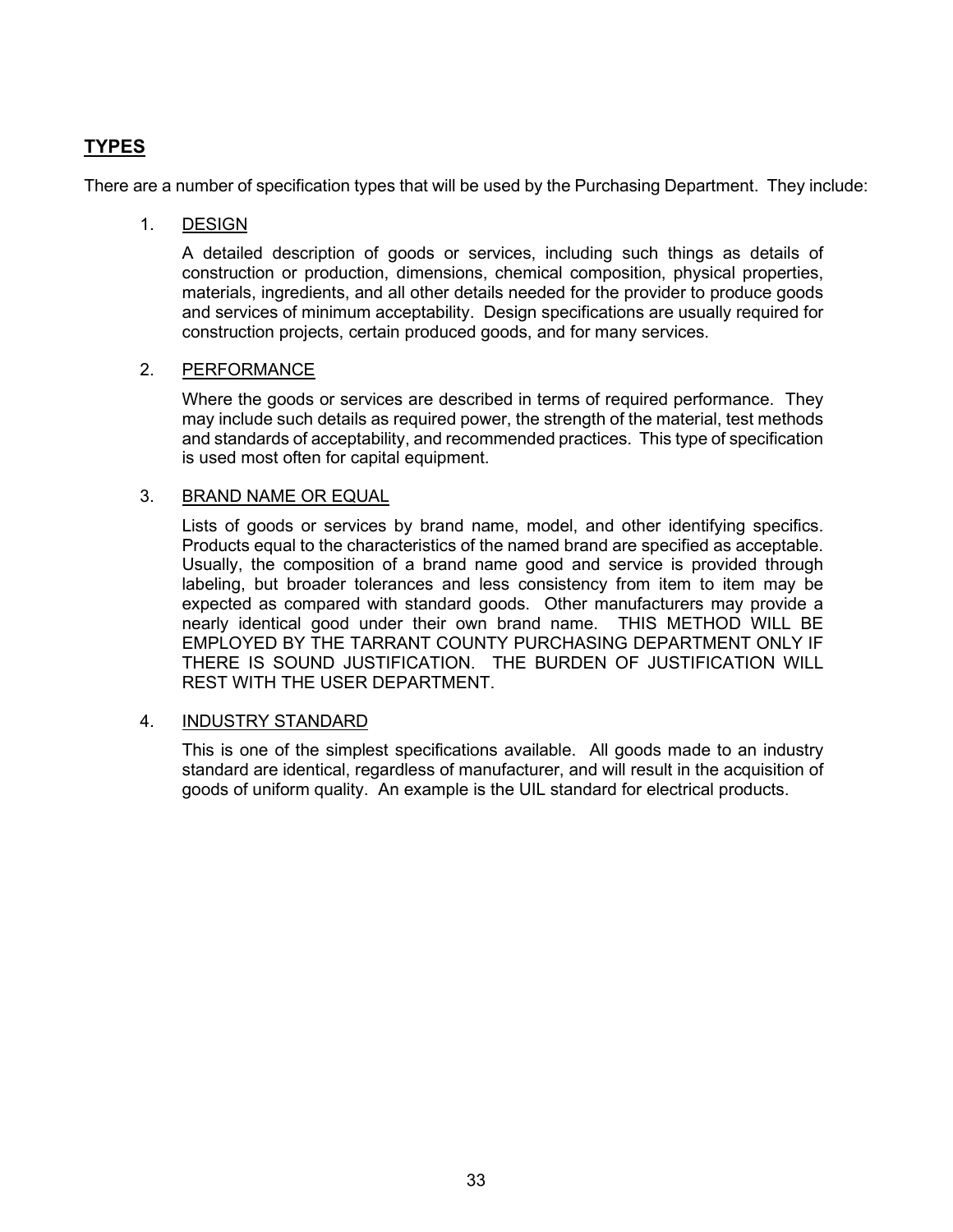### **REQUISITIONING PROCESS**

#### **DEFINITION**

A purchase requisition is a department request authorizing the Purchasing Department to enter into a contract to purchase goods or services and charge the expenditure to the appropriate department budget. This automated form is for internal use and cannot be used by a department to order material directly from a vendor. It is the first step after the need for goods or services is recognized.

Purchase requisitions should fully describe to the Purchasing Department what to buy when it is required, and where the goods are to be delivered and the services to be performed.

### **POLICY**

Tarrant County utilizes an automated requisitioning system, called SAP. Based on established budget line items, purchase requisitions are entered into SAP by the user department. Adequate budget funds must be available in the departmental line items and approved by both the Auditor and Budget Office before the Purchasing Department can proceed with the purchase of the requested goods and services. Exceptions to the approval process may occur in the case of low value (<\$25.00) office supplies.

After the Purchasing Department receives an Audit-approved purchase requisition, it determines the appropriate procedures based on the cost of the purchase, the goods and services to be purchased, the existing contracts for goods and services, and other relevant factors.

Upon determining the appropriate procurement process, the Purchasing Agent or assigned representative (buyer) acting on his/her behalf will issue a purchase order to the vendor(s) for the desired goods or services. The Purchasing Agent or assigned representative is the only individual authorized to generate a printed/electronic copy of a purchase order. No other County personnel will have access or authorization to print an original purchase order.

Specific instructions on entering requisitions into SAP are not covered in this manual. The user department should refer to the County's SAP training website or contact the Help Desk for further information and to check for periodic training session opportunities.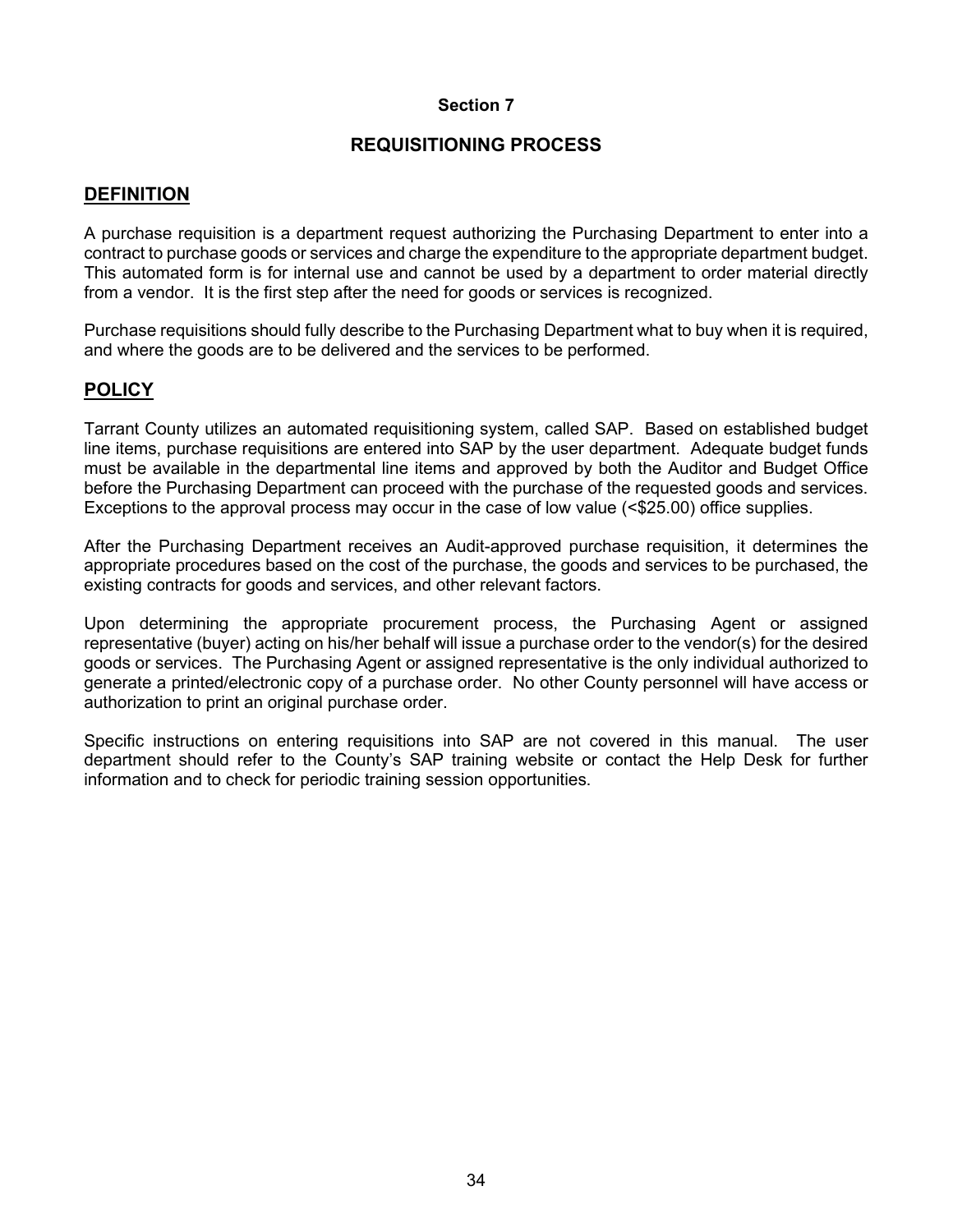## **TYPES OF PURCHASE REQUISITIONS**

- ROUTINE Normal purchases have a cycle time of three to ten (3-10) working days.
- EXPEDITED Purchases where the goods or services are needed sooner than the routine cycle time. Expedited purchases do not qualify as emergency purchases and are subject to all applicable bidding requirements. Cycle time for expedited purchase requisitions is one to three (1-3) working days.
	- Note: Expedited purchases are NOT emergency purchases. They are goods or services needed quickly to prevent costly delays or work stoppage. Expedited purchases probably warrant the additional cost and effort caused by the interruption of the normal work routine. They should not be used unless absolutely necessary. The user department should always telephone the appropriate buyer and make them aware of any such problem, as well as put the appropriate information in the requisition text section.
- EMERGENCY Purchase of any goods or services needed because of an emergency condition that the Commissioners Court has ordered exempt, in compliance with the County Purchasing Act [Texas Local Government Code, Section 262.024(a)(1-3)]. All emergency exemption orders must be processed through the Purchasing Department. The Purchasing Agent will submit these as an agenda item for the Commissioners Court approval.
	- 1. Emergency items less than \$50,000 will be handled in the same manner as an expedited purchase requisition.
	- 2. Emergency items greater than \$50,000 must be placed on the Commissioners Court agenda.

If the requisition requires a formal solicitation the cycle time will be longer.

NOTE: "Cycle time" refers to the time between when a purchase requisition is assigned to a buyer for action and when the actual purchase order is placed with a vendor. Cycle time does not include the time required for delivery, or the time it takes for the approval process from the Auditor and Budget Office.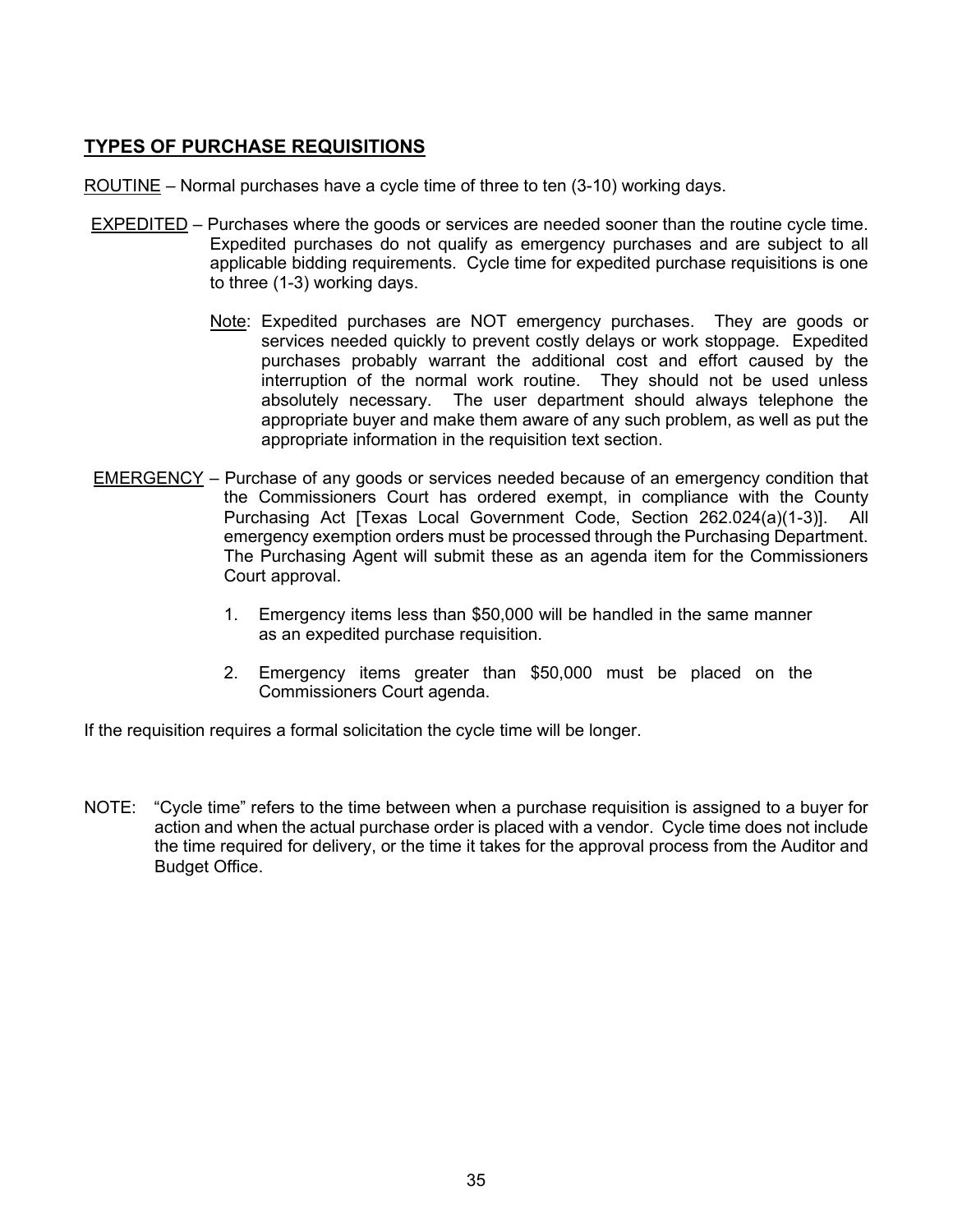## **PURCHASES PROCESSED VIA CHECK REQUEST**

If Texas Local Government Code 262.011(d) does not require the Purchasing Agent to purchase a given request, or if Section 262.023 does not require the purchase to be made by competitive bid, then a check request may be submitted to the Auditor's Office for processing.

Examples of purchases that may be submitted on a check request include:

- 1. Association and Membership Dues
- 2. Bonds (notary, liability, etc.)
- 3. Conferences, Seminars, Training
- 4. Contract Labor
- 5. Court Appointed Attorney Payments
- 6. Damages to Non County Property (self insurance)
- 7. Food and Catering for Meetings
- 8. Interpreting
- 9. Licenses and Permits
- 10. Photo Processing
- 11. Postage
- 12. Sponsorships
- 13. Subscriptions (newspapers and magazines)
- 14. Travel Expense (including registrations)
- 15. Utilities (water, gas, cellular phones)
- 16. Vehicle Inspections

If there are any questions as to whether an item should be on a check request or purchase order, the Purchasing Department should be contacted for that determination.

#### **CHECK REQUEST PROCEDURES**

Check requests submitted to the Auditor's Office for processing should include the following information:

- 1. To whom the check is to be made payable, the mailing address, general ledger account number, and amount.
- 2. Signature of an authorized individual.
- 3. Supporting documentation; i.e., invoice, receipts, travel itineraries, seminar agenda, settlement papers, the Commissioners Court Order.
- 4. The following items also require an executed contract and the Commissioners Court approval:
	- a) Professional Services
	- b) Real Property Rentals or Leases
	- c) Insurance (including employee benefits)
	- d) Interlocal Agreements
	- e) Depository Agreement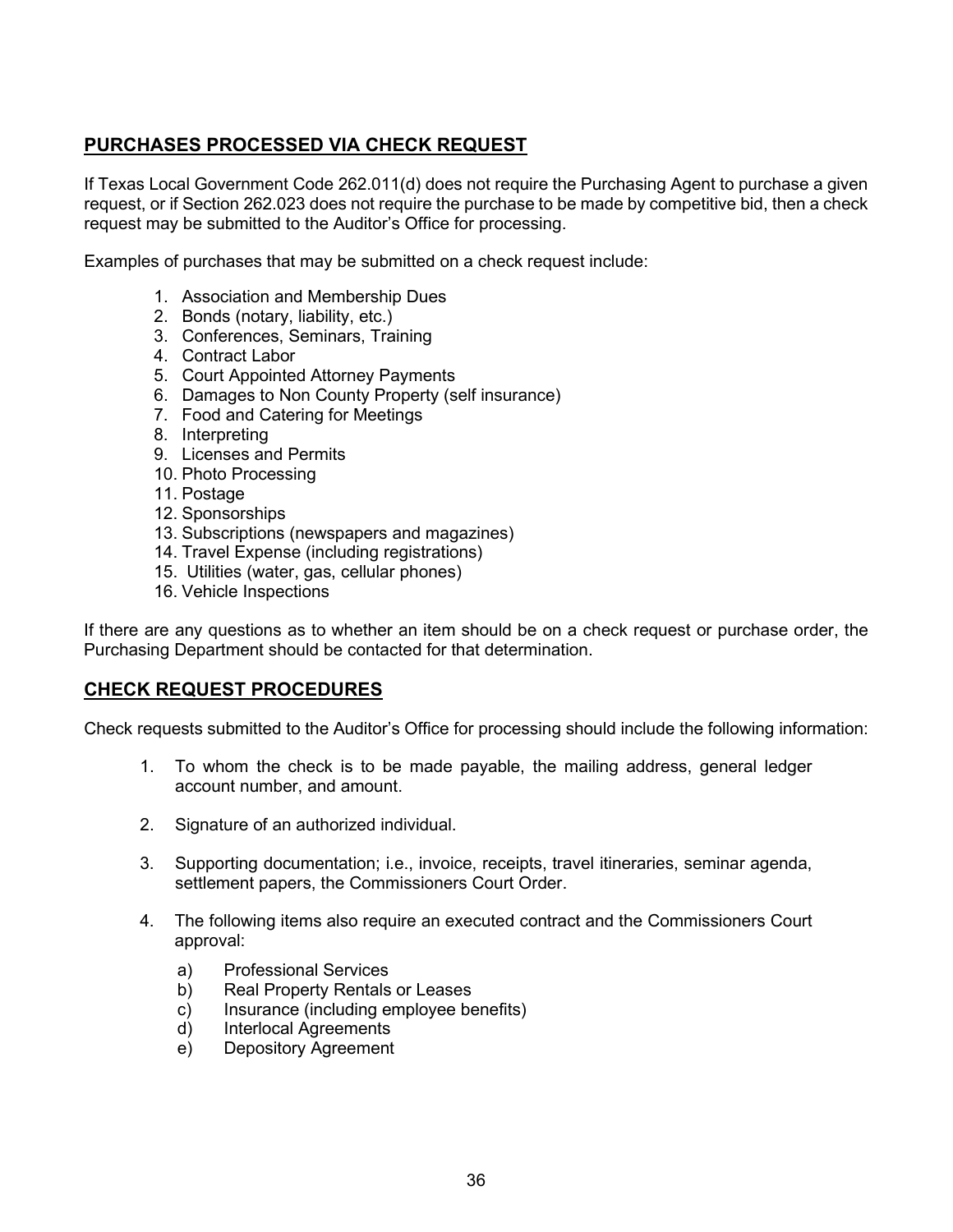### **PROCEDURES FOR PURCHASES UNDER \$50,000**

### **POLICY**

For purchases of goods and services totaling less than \$50,000, as defined in 262.011(d) of the Texas Local Government Code, the Purchasing Agent is authorized to select the exact goods or services to meet the requirements of the departments. The Purchasing Agent is authorized to select the vendor and to follow all necessary actions to conclude a contract for the purchase of the goods and services, without specific approval of the Commissioners Court in compliance with Texas Local Government Code 262.0245.

### **CONSIDERATIONS**

In selecting the exact goods or services requested by the departments, the Purchasing Agent must consider the following:

- 1. the stated needs of the department and whether the selected goods or services meet those needs;
- 2. available information about sources and prices of the goods and services;
- 3. the delivery requirements of the vendor and department; and
- 4. any other information that should be considered involving the circumstances of the purchase.

#### **PROCEDURES**

Purchasing will make the final determination as to the method of an award based on information provided.

The assigned Buyer will solicit the quotes required based on dollar thresholds and award per the below Purchasing procedures:

- 1. purchases of less than \$1,000.00 required to obtain/solicit a minimum of two (2) quotes, written or verbal. An effort to contact two (2) Historically Underutilized Business (HUB) vendors should be made;
- 2. purchases from \$1,000.00 to \$24,999.99 required to obtain/solicit a minimum of (3) to four (4) written quotations. An effort to contact at least three (3) Historically Underutilized Business (HUB) vendors should be made;
- 3. purchases from \$25,000 to \$49,999.99 required to obtain or solicit written solicitation including buyer's database, department database, and TVORS database. Specifications will be more formalized utilizing current solicitations boiler plate including references and insurance requirements as needed. **All HUB vendors specific to NIGP codes will be contacted**. Permission, advertising, and court approval are not required, but encouraged;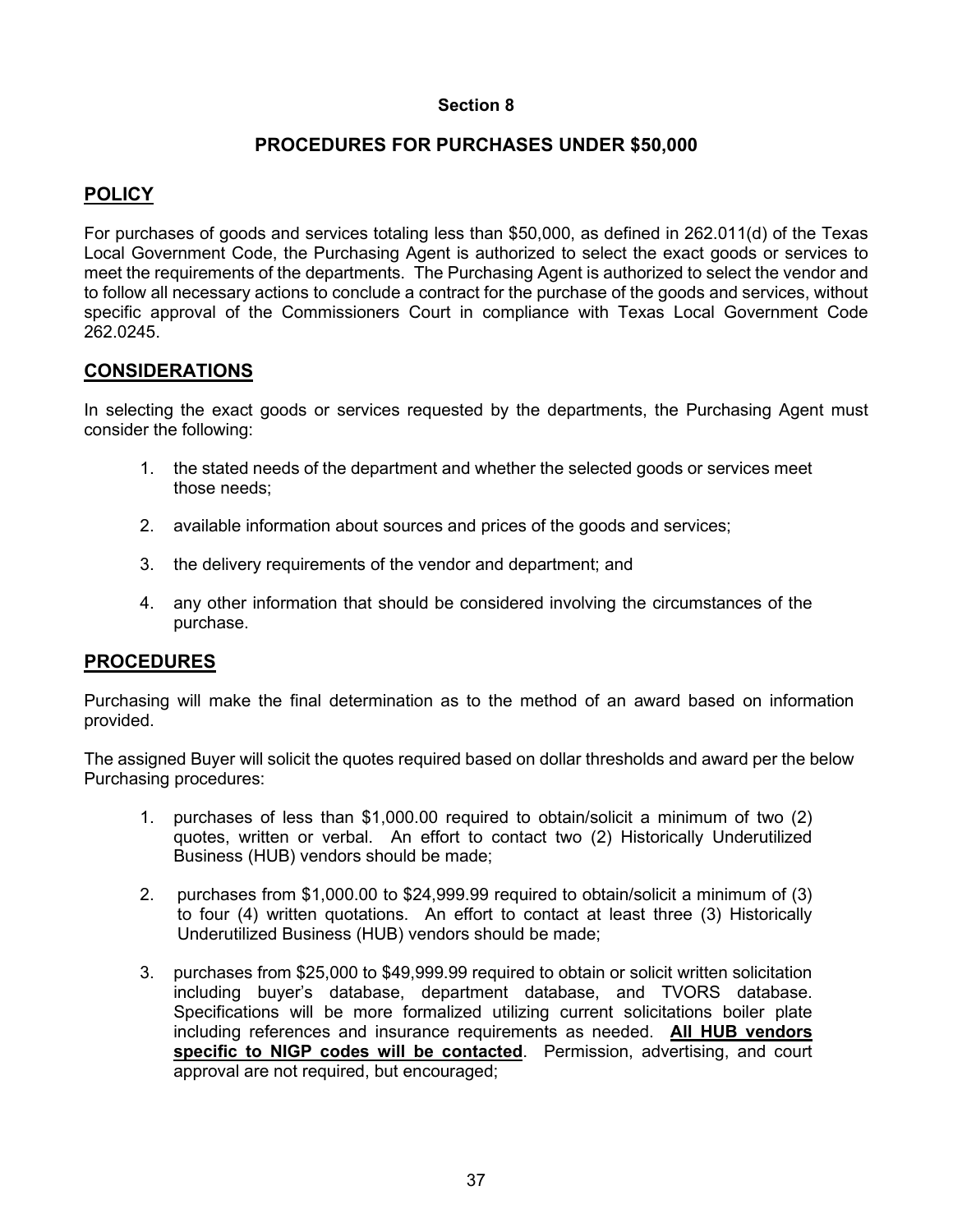4. annual contracts from \$25,000 to \$49,999.99 may be required to obtain/solicit advertising with sealed responses. **All HUB vendors specific to NIGP codes will be contacted**. Permission, advertising, and court approval are required.

Then, if quality and delivery terms meet County needs, the vendor who provides the lowest price will be selected. If the vendor offering the lowest price is not used, a notation will be made to indicate the reason another vendor was selected.

The Purchasing Agent has the authority to deviate from the policy for purchases under \$50,000 if it is in the best interests of Tarrant County and if it will facilitate specific County operations.

*NOTE: If cumulative purchases for a single commodity code are anticipated to exceed \$50,000 in a fiscal year, then formal competitive bidding is required, and an annual term contract will be established. Cumulative purchases include Countywide purchases and are not limited to departmental requirements (i.e., office supplies, computer paper, uniforms, furniture, etc.)*

CAUTION: Intentionally separating purchases or invoices to avoid \$50,000 formal competitive bidding is a violation of the Purchasing Act as described in Texas Local Government Code 262.034.

#### **MODIFICATIONS**

The Purchasing Agent may modify contracts for goods and services that are for less than \$50,000 if the modification is in writing and the aggregate cost of the purchases under the contract will not exceed \$50,000.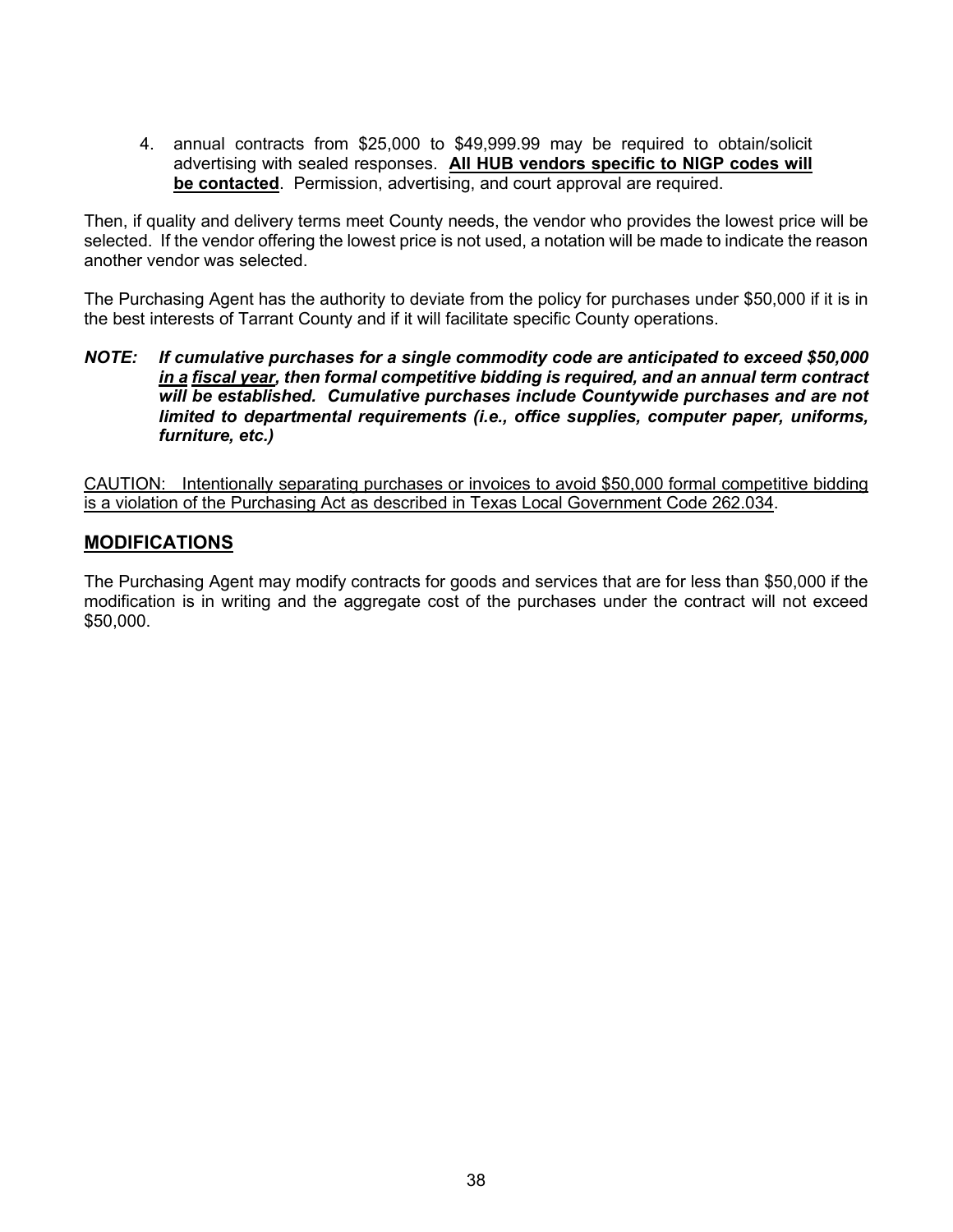#### **COMPETITIVE BIDDING REQUIREMENTS FOR PURCHASES EXCEEDING \$50,000**

### **DEFINITIONS**

*Competitive bidding* means the process of inviting and obtaining bids from competing suppliers by which an award is made to the lowest responsive bid from a responsible bidder meeting written specifications.

The Texas Supreme Court described it as follows: "Competitive bidding requires due advertisement, giving the opportunity to bid, and contemplates bidding on the same undertaking upon each of the same material items and services covered by the contract, upon the same thing. It requires that all bidders be placed on the same plane of equality and that they each bid upon the same terms and conditions involved in all the items and services and parts of the contract, and the proposals specify as to all bids the same or substantially similar specifications." (Texas Highway Commission v. Texas Association of Steel Importers Inc. 372 S.W.2d 525,527 (Tex. 1963))

The term, "*formal competitive bidding*" will be used in this manual, and is generally used in public purchasing, when the bidding process is in compliance with Texas Local Government Code, 262.023 and requires approval by a governing board, such as the Commissioners Court.

"*Sealed" bids* (Request for Bid) will be used for contracts exceeding \$50,000. The Request for Bid (RFB) will be used to solicit bids from vendors in response to Tarrant County specifications and contractual terms and conditions. A returned, notice of award letter with a valid court order number or the issuance of a purchase order will form the contract between Tarrant County and the vendor.

Formal competitive bidding procedures do not apply to purchases that are made in compliance with the procedures in Sections 8 and 10 through 12.

#### **PURPOSE OF COMPETITIVE BIDDING**

The first purpose of competitive bidding is to ensure that public monies are spent properly, legally, and for the least cost. (This is, in fact, the primary goal of public procurement, even when purchases do not require the formal approval of the governing board.)

The second purpose is to give those qualified and responsible vendors who desire to do business with the County, a fair and equitable opportunity to do so. The use of a standard and consistent procurement process provides the public with an assurance that their tax dollars are being spent properly in compliance with Texas Local Government Code 262.0225 .

The Texas Supreme Court states, "Its purpose is to stimulate competition, prevent favoritism, and secure the best work and materials at the lowest practicable price for the best interest of the taxpayer and property owners." *(Texas Highway Commission v. Texas Association of Steel Importers Inc. 372 S.W.2d 525,527 (Tex. 1963)*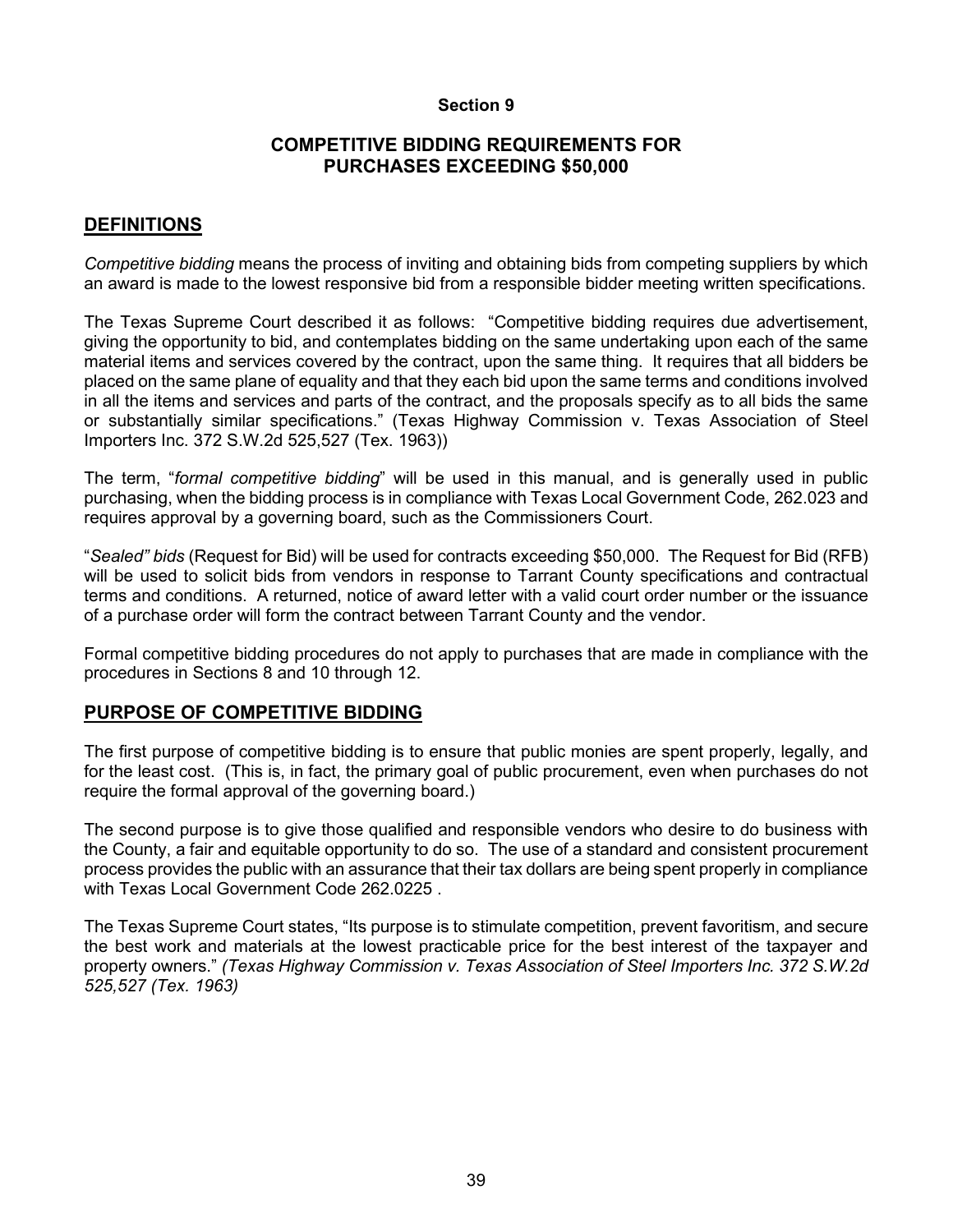### **PROCEDURES**

Formal competitive bidding—which calls for formal approval by the Commissioners Court due to a required expenditure in excess of \$50,000—will in Tarrant County, with few exceptions, be accomplished by the following:

PURCHASE REQUISITION: A department request authorizing the Purchasing Department to enter into a contract to purchase goods or services and charge the expenditure to the appropriate department budget. This automated form is for internal use and cannot be used by a department to order material directly from a vendor.

The user department will follow up the permission request with the entry of a purchase requisition into SAP, if applicable. The Purchasing Department will not proceed with a purchase unless the appropriate budget line item includes sufficient unencumbered funds for the purchase and is approved by the Auditor and Budget Office.

BIDDING NOTICE: After the development of specifications of the RFB will be published by the Purchasing Department in compliance with Texas Local Government Code 262.025.

A notice of the intended purchase must be published at least twice within a two-week period by a newspaper of general circulation in the County, with the first day of publication occurring before the  $14<sup>th</sup>$  day before the date of the bid opening.

The notice must include the following (Texas Local Government Code 262.025):

- *(1) the specifications describing the item to be purchased or a statement of where the specifications may be obtained;*
- *(2) the time and place for receiving and opening bids and the name and position of the county official or employee to whom the bids are to be sent;*
- *(3) whether the bidder should use lump-sum or unit pricing;*
- *(4) the method of payment by the county; and*
- *(5) the type of bond required by the bidder.*

AMENDMENT TO RFB: The Commissioners Court, by law, authorizes the Purchasing Agent to extend the bid opening date. The Purchasing Agent may amend an RFB to clarify the original intent or to correct errors or omissions if the changes are so insignificant that they are not likely to matter to the vendor in determining the price or the ability to respond; if there is no change to the quantity or delivery requirements; and if the amendment does not change the scope of the RFB. There should be at least seven (7) days between the date of the amendment and the opening date specified in the legal advertisement.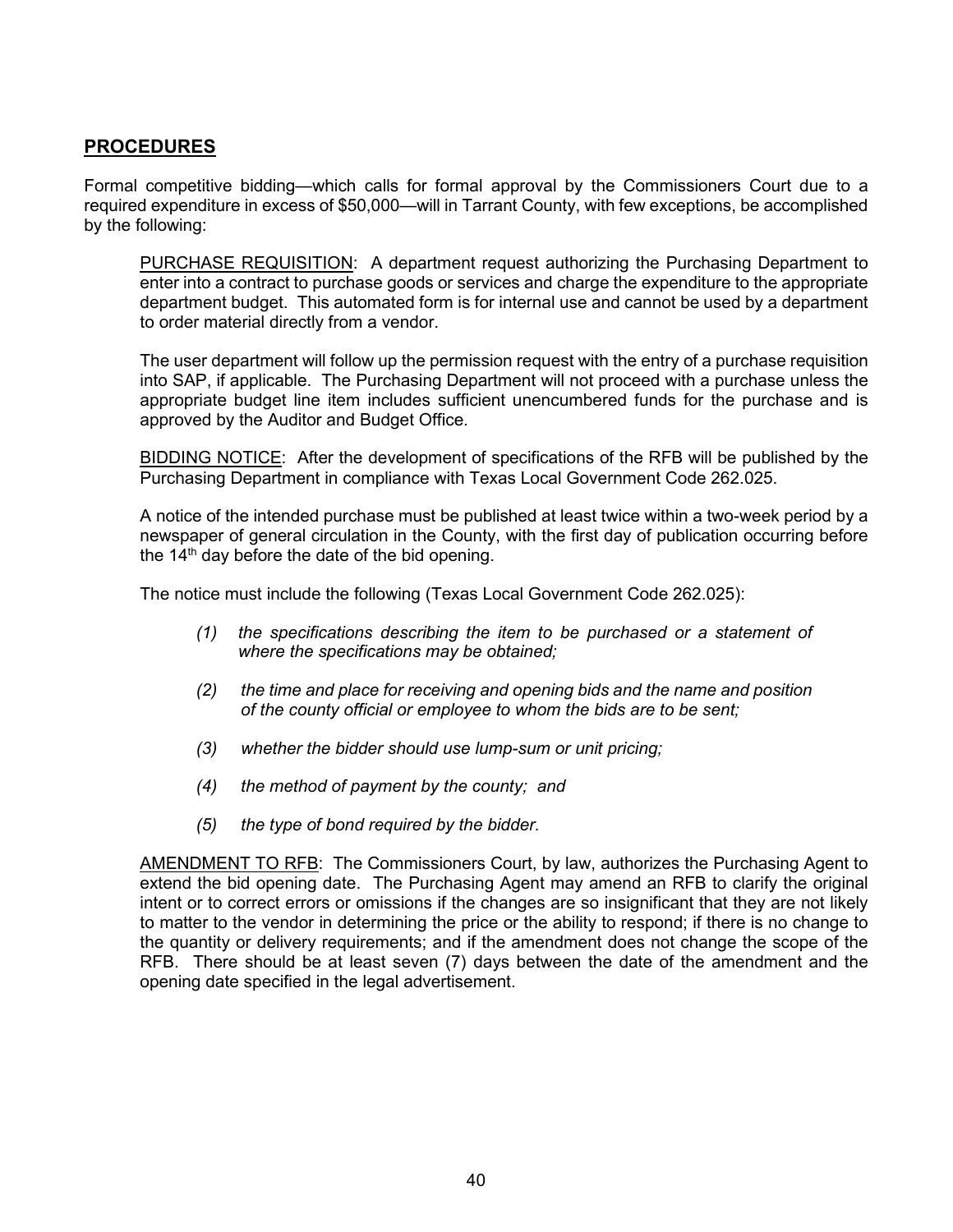RECEIPT OF COMPETITIVE BIDS: The following procedures will be adhered to when receiving bids:

- 1. All bids will be received by the Purchasing Agent.
- 2. All bids will be stamped with the time and date received. The "Date Stamp Clock" in the Purchasing Department will serve as the official time clock for the purpose of identifying the date and time bids were received in the Purchasing Department.
- 3. Bids will not be accepted after the opening time on the date of the bid opening. All bids received after the opening time will be returned unopened to the bidder with a letter from the Purchasing Agent notifying the bidder that the submitted bid was received after the due date and time.
- 4. The Purchasing Department will record the name of the vendor's representative submitting the bid, as well as the time and date the bid was submitted. If a bid is received by mail, express mail, or courier, the delivery method will be reflected in the record.
- 5. After bids are received, a secure place will be provided by the Purchasing Department for holding the bids until the opening date. The bids are to be received sealed and shall remain sealed until opened on the advertised date and time by the Purchasing Department in a public forum.
- 6. On occasion, bids that are received in the mail, or by some other independent carrier, may be inadvertently opened. If this situation occurs, another Purchasing Department staff member will be called immediately to act as a witness that the details of the bid, particularly the price, were not reviewed and that the bid was again sealed by an employee of the Purchasing Department.

The above process will be followed in order to preclude any perception of favoritism or revealing bid prices or information. Having sealed bids publicly received and recording the submission of bids is intended to inhibit any perception that the Purchasing Department is manipulating the receipt of bids.

PUBLIC OPENING OF BIDS: Sealed bids will be opened publicly by the Purchasing Department and will be documented. Copies of bids may be obtained in accordance with the Public Information Act guidelines.

The Purchasing Agent will open the bids on the date, time, and place specified in the legal notice in compliance with Texas Government Code 262.026.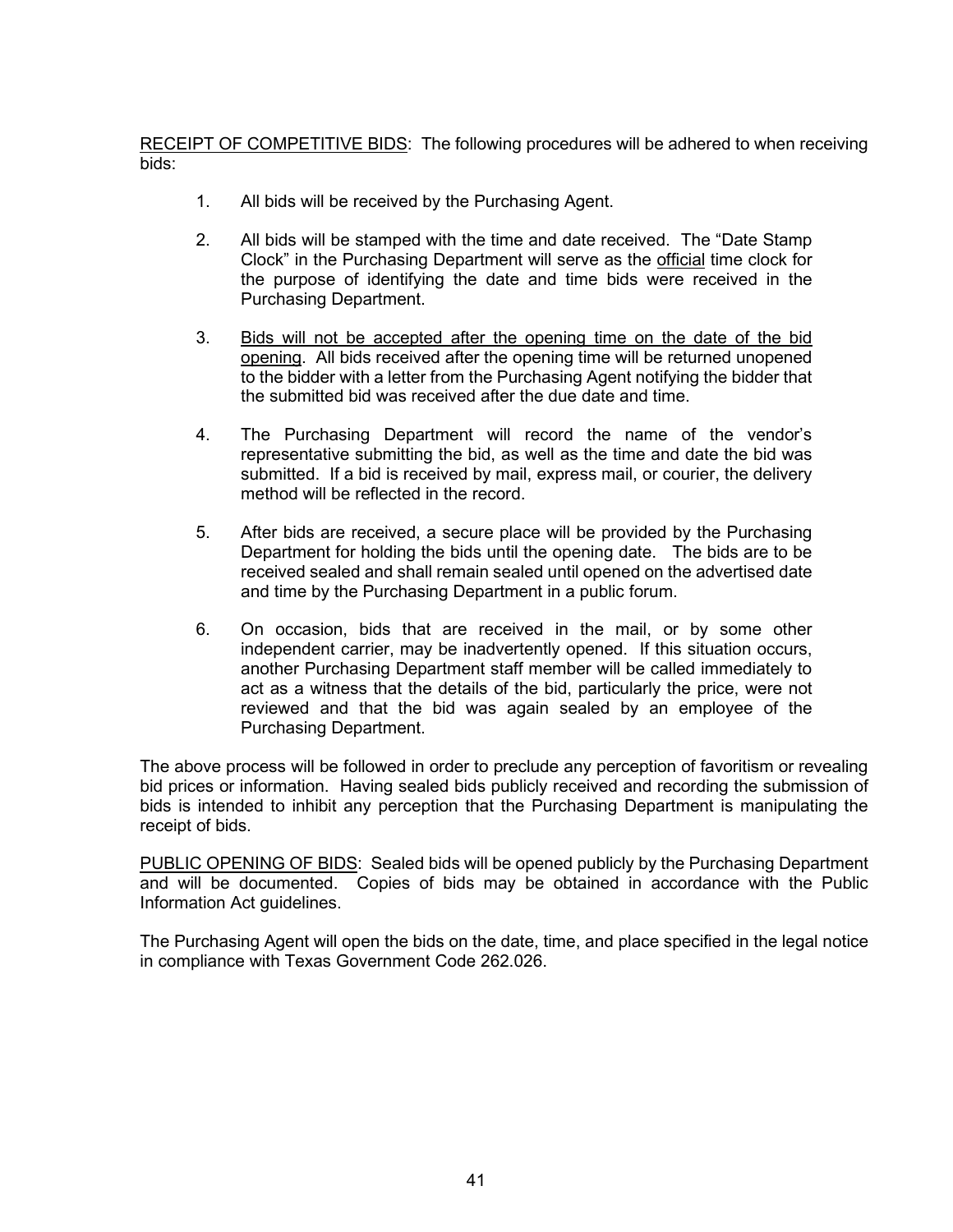EVALUATION: The Purchasing Department will evaluate all bids, with assistance from the user department, and a recommendation concerning the lowest responsible bid will be made to the Commissioners Court. The Purchasing Department will evaluate bids based on:

- 1. price;
- 2. cost of repair and maintenance;
- 3. cost of delivery and handling;
- 4. compliance of goods and services with specifications; and
- 5. vendor's financial stability, ability to perform the contract, the vendor's safety record, if stated in the RFB, and the past performance of that vendor.

The Purchasing Department will provide a copy of the bid results to the user department. A signed memo from the Official, Department Head or Executive Manager of that user department acknowledging agreement with the proposed award recommendation will be included in the presentation to the Commissioners Court. Whenever the lowest bid received is not in the best interest of Tarrant County, clear justification for not selecting the low bid must be documented before being placed on the Commissioners Court agenda.

CONTRACT AWARD: The Purchasing Agent will recommend contract award to the Commissioners Court in session. The Court shall, as defined in Texas Local Government Code 262.027(a):

- 1. Award the contract to the responsible bidder who submits the lowest and best bid; or
- 2. Reject all bids and publish a new notice.

If two (2) responsible bidders submit the lowest and best bid, the tie bid will be broken in accordance with the Court Order No. 60616, "Procedure for Awarding Tie Bids." Accordingly, the Purchasing Agent, or designee, shall oversee a coin flip to determine the successful vendor. The buyer responsible for the bid shall flip the coin. The first vendor listed on the tabulation sheet shall be "heads." The second vendor listed on the tabulation sheet shall be "tails." One to two impartial witnesses shall be on hand to determine the results of the coin flip. All participants shall certify the results by signing the tabulation sheet or a similar document.

A contract may not be awarded to a bidder who is not the lowest dollar bidder meeting specifications unless, before the award, each lower bidder is given notice of the proposed award and is given the opportunity to appear before the Commissioners Court to present evidence to refute the award recommendation in compliance with Texas Government Code 262.027(c).

After an award is made, a notice of award will be processed, with copies sent to the appropriate vendor and user departments as outlined in Texas Government Code 262.027(c).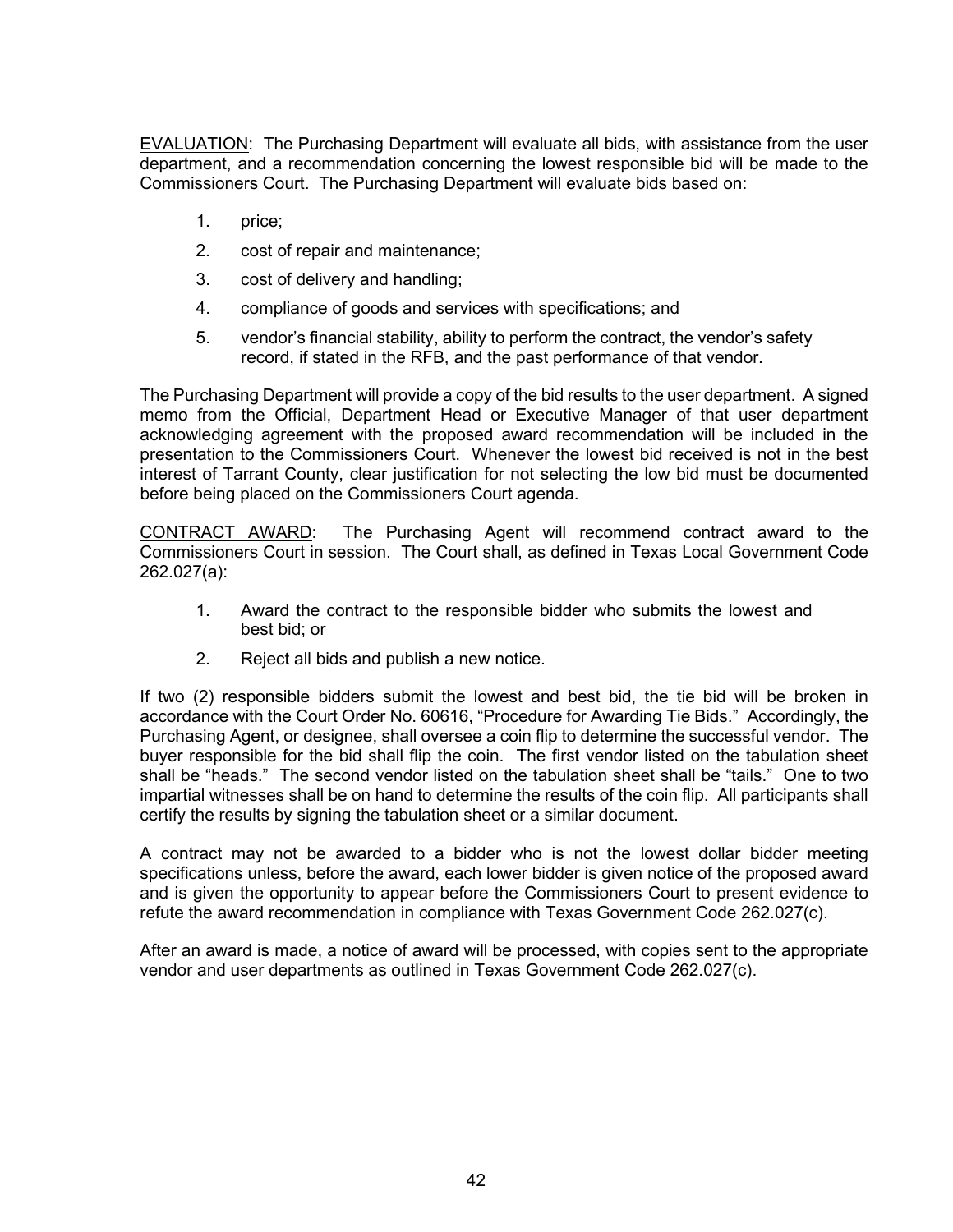CONTRACT ADMINISTRATION: The user department, unless it is an annual supply contract, will be responsible for monitoring and documenting contractor performance and compliance. All documentation of noncompliance should be shared with the Purchasing Department. If poor performance or noncompliance with the contract occurs, the Purchasing Department will be responsible to initiate corrective action with the vendor.

The Purchasing Agent will take all steps related to obtaining contract compliance but will consult with the Criminal District Attorney's Office before taking any steps towards contract suspension or termination. Before any letters, notices, or other communications related to termination or suspension are sent to the vendor, the contents of these documents must be reviewed by the Criminal District Attorney's Office as the initial steps toward potential litigation.

This aspect of the procurement process is often overlooked and is perhaps one of the most important. To enforce contractual terms, documentation of specific noncompliance must be available. Specific dates, locations, examples, etc., must be documented.

MODIFICATIONS: The Commissioners Court delegates to the Purchasing Agent its authority to modify awarded contracts at any time in writing, if the changes do not increase the price of the contract and are within the general scope of the contract, including a change to any of the following as defined in Texas Local Government Code 262.0305:

- 1. Drawings, designs, or specifications when the goods to be furnished are to be specially manufactured for Tarrant County in accordance with the drawings, designs, or specifications.
- 2. Method of shipment or packaging.
- 3. Place of delivery.
- 4. Correction of errors of a general administrative nature or other mistake, the correction of which does not affect the price or scope of the contract, and does not result in additional expense to the contractor.

REBIDDING ANNUAL CONTRACTS: The Purchasing Department, via the Purchasing system (Bid Tracking), monitors the expiration dates of all contracts. Purchasing should notify, by memo, user departments at least ninety (90) days before contract expiration and verify whether the goods or services need to be rebid. The user department will return the specifications and quantities sent from the Purchasing Department, with any additions, deletions, or corrections.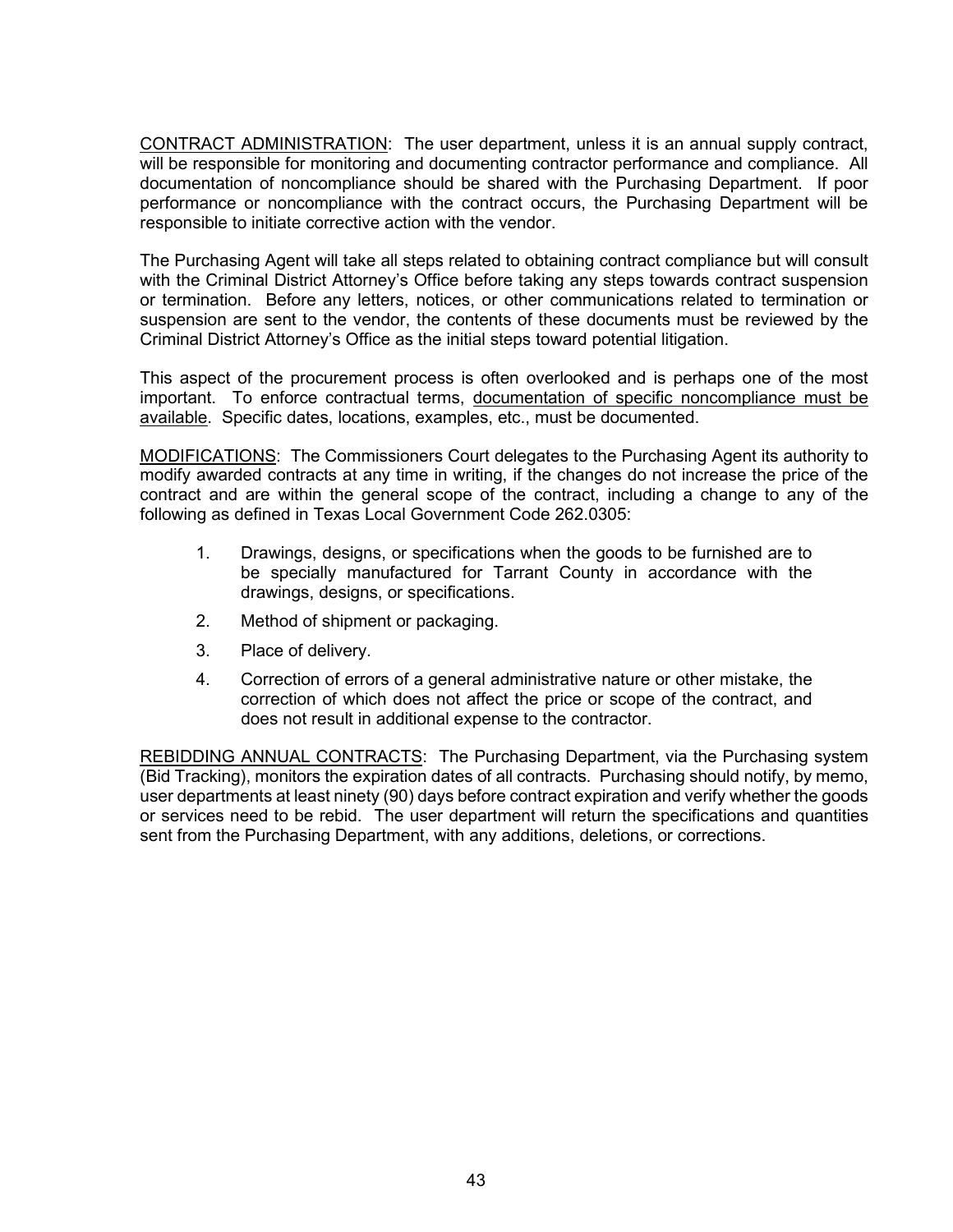#### **COMPETITIVE PROPOSALS FOR INSURANCE AND HIGH TECHNOLOGY GOODS AND SERVICES EXCEEDING \$50,000**

### **DEFINITIONS**

In this section, competitive proposals may be solicited through Request for Proposal (RFP) as defined in Texas Local Government Code 262.030(d).

Formal "sealed" Requests for Proposals (RFP) will be used to procure insurance, high technology goods or services, special services of landscape maintenance, recycling, and travel management that are expected to exceed \$50,000. The RFP will solicit proposals from vendors in response to the County's requirements, along with contractual terms and conditions. If a formal contract is required, it must be reviewed by the reviewed by the Criminal District Attorney's Office and approved by the Commissioners Court.

*"High technology item"* means a service, equipment, or good of a highly technical nature, including:

- (*A) data processing equipment and software and firmware used in conjunction with data processing equipment;*
- *(B) telecommunications, radio, and microwave systems;*
- *(C) electronic distributed control systems, including building energy management systems; and*
- *(D) technical services related to those items.* (Texas Local Government Code 262.022)

#### **PROCEDURES**

Competitive proposals for insurance, high technology goods and services, and special services will be accomplished by the following (see Section 11 for additional procedures that may be used when purchasing computer hardware, software, and related services):

PURCHASE REQUEST: A simple memo submitted to the Purchasing Agent, signed by the Official, Department Head, or Manager, will serve as the initial requisition. The memo should include budget line items from which the purchase will be funded or another explanation that is acceptable to the Purchasing Department about how funding will be attained before the process will begin. Requirements should also be attached to that memo, and, if they are not, both Purchasing and the user department will jointly develop the RFP requirements.

The user department will follow up the memo request with an entry of a requisition into the SAP system.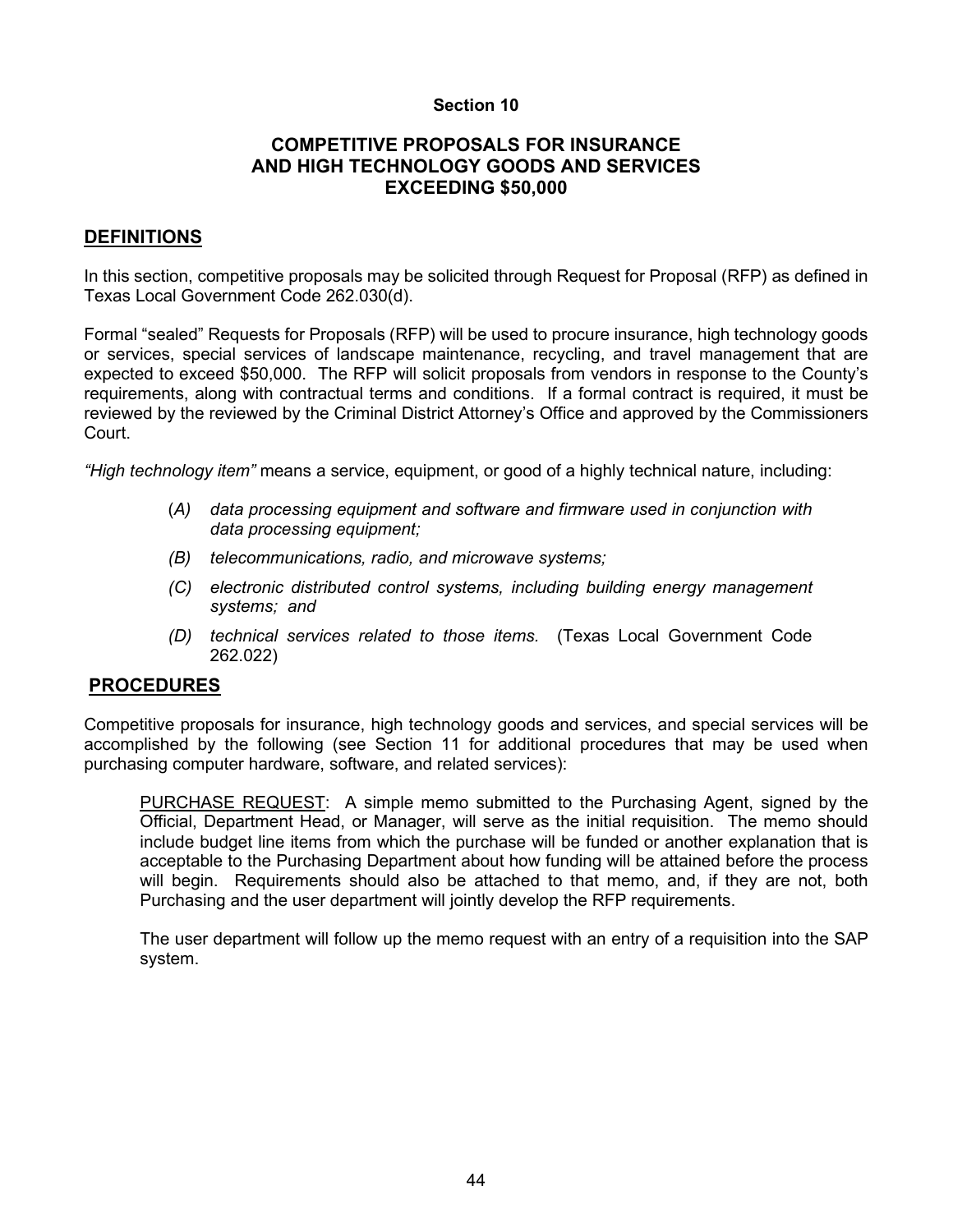NOTICE: After receipt of the initial memo and funding information (if available) is received, the Purchasing Department will then place an item on the Commissioners Court agenda seeking permission to process that particular RFP. If the RFP is for high technology goods or services, the Information Technology Department must be involved in this review process reference Court Order No. 59639.

A notice of the proposed purchase must be published at least twice within a two-week period by a newspaper of general circulation in the County, with the first day of publication occurring the  $14<sup>th</sup>$  day before the date of the RFP opening. If necessary, advertising time can be extended.

The notice must include the following (Texas Local Government Code 262.025):

- (1) the specifications describing the item to be purchased or a statement of where the specifications may be obtained;
- (2) the time and place for receiving and opening bids and the name and position of the county official or employee to whom the bids are to be sent;
- (3) whether the bidder should use lump-sum or unit pricing;
- (4) the method of payment by the county; and
- (5) the type of bond required by the bidder.

RECEIPT OF COMPETITIVE PROPOSALS: The following procedures will be adhered to when receiving proposals:

- 1. All proposals will be received by the Tarrant County Purchasing Department.2. All proposals will be stamped with the time and date received. The "Date Stamp Clock" in the Purchasing Department will serve as the OFFICIAL time clock for the purpose of identifying the date and time proposals were received in this office.
- 3. PROPOSALS will not be accepted after the opening time on the date of proposal opening. All proposals received after the opening time will be returned unopened to the respondent with a letter from the Purchasing Agent notifying them that the proposal submitted was received subsequent to the due date and time.
- 4 The Purchasing Department will record the name of the vendor submitting the proposal, as well as the time and date the proposal was submitted. If a proposal is received by mail, express mail, or courier, the delivery method will be reflected in the record.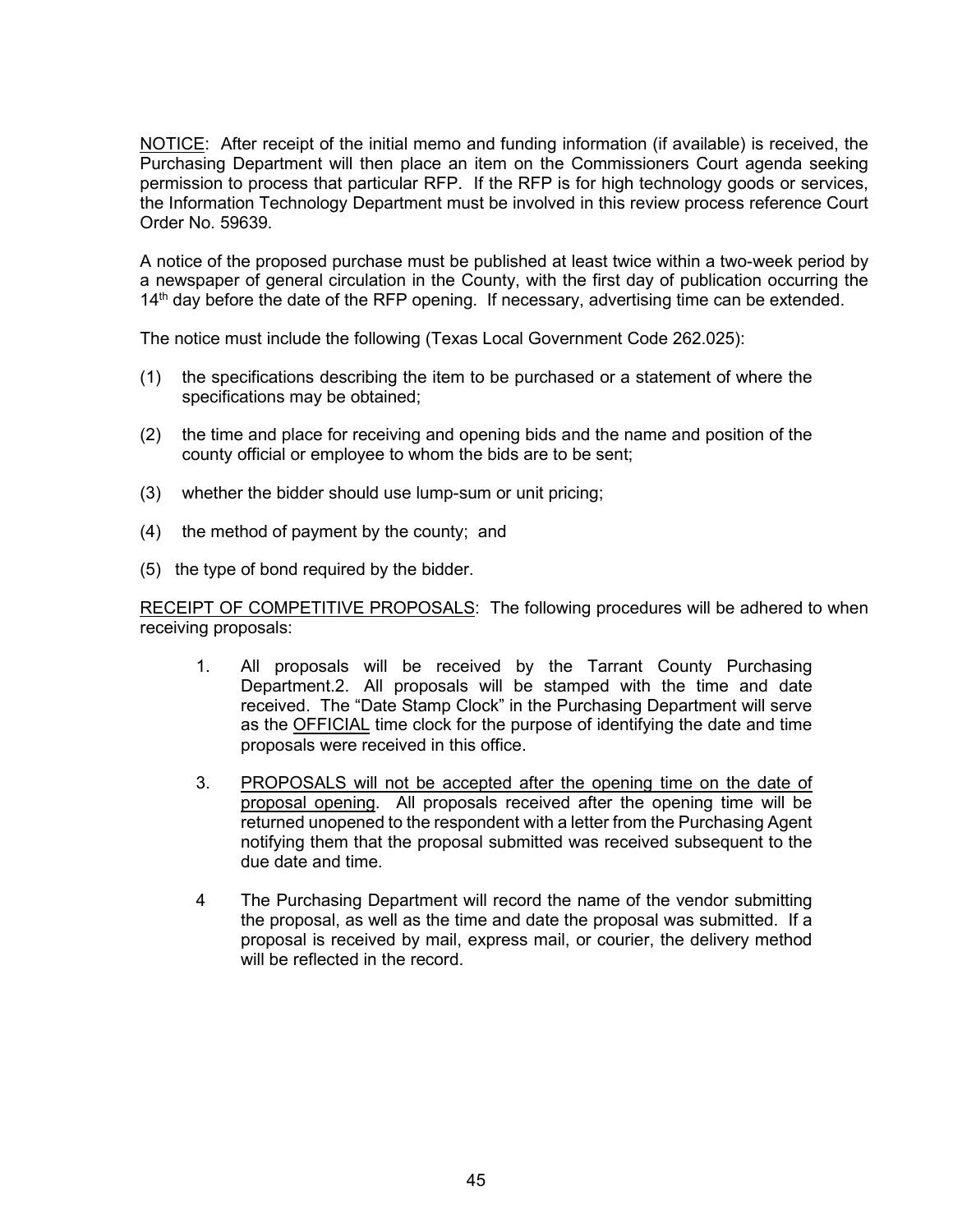- 5. After the proposals are received, a secure place will be provided by the Purchasing Department for holding the proposals until the proposal opening. All proposals are to be received sealed, and shall remain sealed until opened on the advertised date and time by the Purchasing Department in a public forum.
- 6. On occasion, proposals that are received in the mail, or by some other independent carrier, may be inadvertently opened. If this situation occurs, another Purchasing Department staff member will be called immediately to act as a witness that the details of the proposal, particularly the evaluation criteria, were not reviewed. The proposal would then be resealed by an employee of the Purchasing Department.

The above process will be followed in order to preclude any perception of favoritism or revealing any proposal information. Having sealed proposals publicly received, and recording the submission of proposals, is intended to inhibit any perception that the Purchasing Department is manipulating the receipt of proposals.

OPENING OF PROPOSALS: Sealed proposals will be opened by the Purchasing Department and will be documented. Proposals are not opened publicly. Only the names of vendors submitting proposals will be announced. The Purchasing Department will open the proposals on the date specified in the legal notice. The date specified in the legal notice may be extended by the Purchasing Department.

Proposals shall be opened to avoid disclosure of contents to competing Respondents and kept secret during the process of negotiation. All Proposals that have been submitted shall be open for public inspection after the contract is awarded, except for trade secrets and confidential information contained in the proposals and identified as such, which will be kept closed pending a ruling by the Texas Attorney General.

EVALUATION: The Purchasing Department will evaluate all proposals, with assistance from the user department, occupant department, Information Technology Department if applicable, or the appropriate committee. Purchasing will then request written confirmation in support of the recommended awardee and make a formal recommendation to the Commissioners Court for approval.

All requests for proposals (RFP) must specify the appropriate evaluation criteria necessary to make an unbiased award recommendation.

NEGOTIATION: All negotiations will be supervised by the Purchasing Department. Any conversations with vendors must be in coordination with the Purchasing Department, and a member of that department should be present for all discussions with vendors. Departments contacting vendors without coordinating with the Purchasing Department risk jeopardizing the integrity of the County procurement process.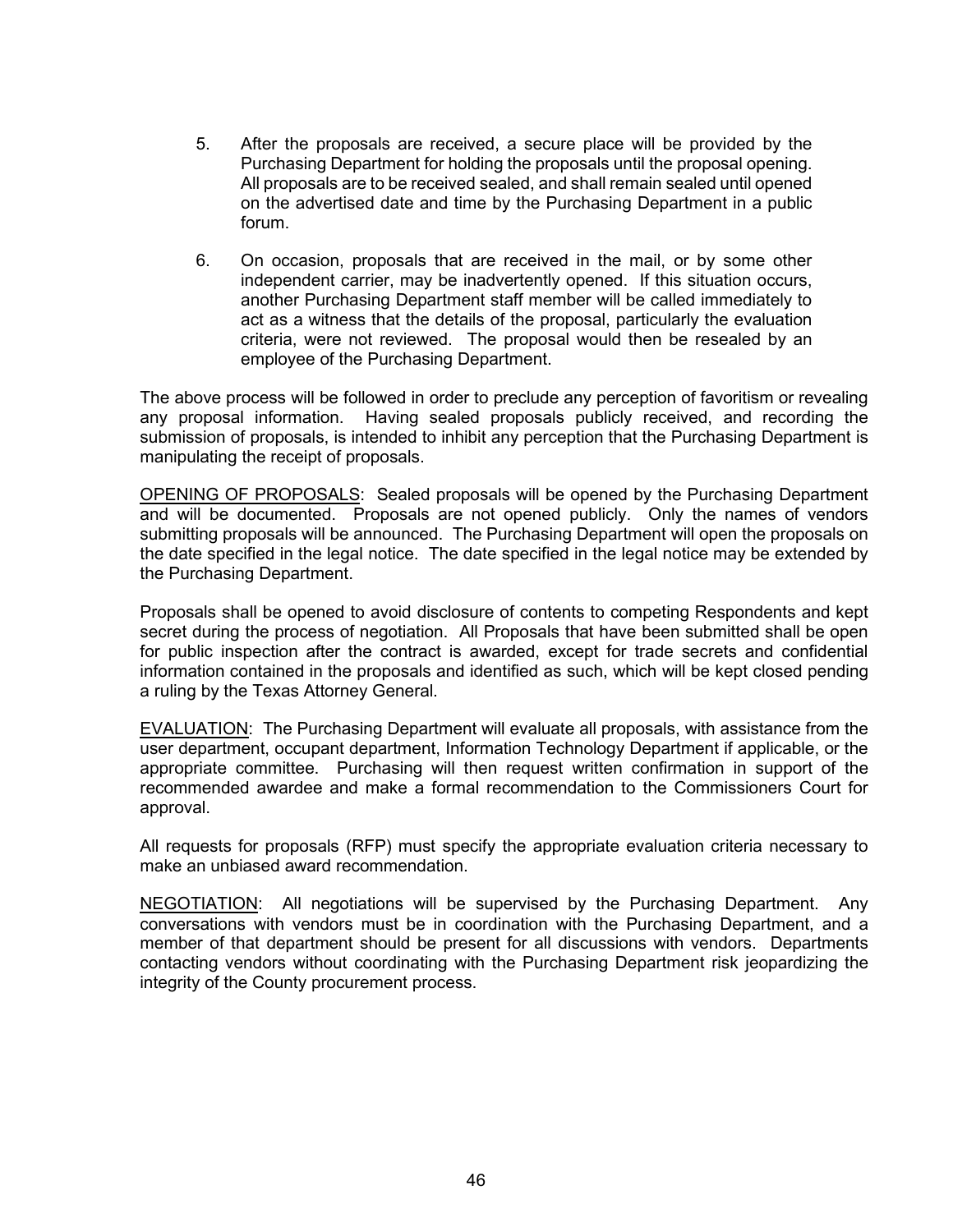CONTRACT AWARD: The award of the contract shall be made by the Commissioners Court to the responsible vendor whose proposal is determined to be the best evaluated offer resulting from negotiation, if necessary, and taking into consideration the relative importance of price and other evaluation factors set forth in the Request for Proposals (RFP).

CONTRACT ADMINISTRATION: The user department will be responsible for monitoring and documenting contractor performance and compliance. All documentation of noncompliance must be shared with Purchasing. If poor performance or noncompliance with the contract is evidenced, Purchasing will be responsible to initiate corrective action with the vendor.

The Purchasing Agent will take all steps related to obtaining compliance with the contract but will consult with the Criminal District Attorney's Office before taking any steps toward suspension or termination of the contract. Before any letters, notices, and other communications related to termination or suspension are sent to the vendor, the contents of these should be reviewed by the Criminal District Attorney's Office and the Auditor's Office as the initial steps toward potential litigation.

This aspect of the County procurement process is often overlooked and is perhaps one of the most important. To enforce contractual terms, documentation of specific noncompliance must be available. Specific noncompliance issues, dates, locations, examples, etc., must be documented.

MODIFICATIONS: The Commissioners Court delegates to the Purchasing Agent its authority to modify contracts awarded under this section at any time in writing, if the changes do not increase the contract price and are within the general scope of the contract, including change to any of the following in compliance with Texas Local Government Code 262.0305:

- 1. Drawings, designs, or specifications when the goods to be furnished are to be specially manufactured for Tarrant County in accordance with the drawings, designs, or specifications.
- 2. Method of shipment or packaging.
- 3. Place of delivery.
- 4. Correction of errors of a general administrative nature or other mistake, the correction of which does not affect the scope of the contract, and does not result in additional expense to the contractor.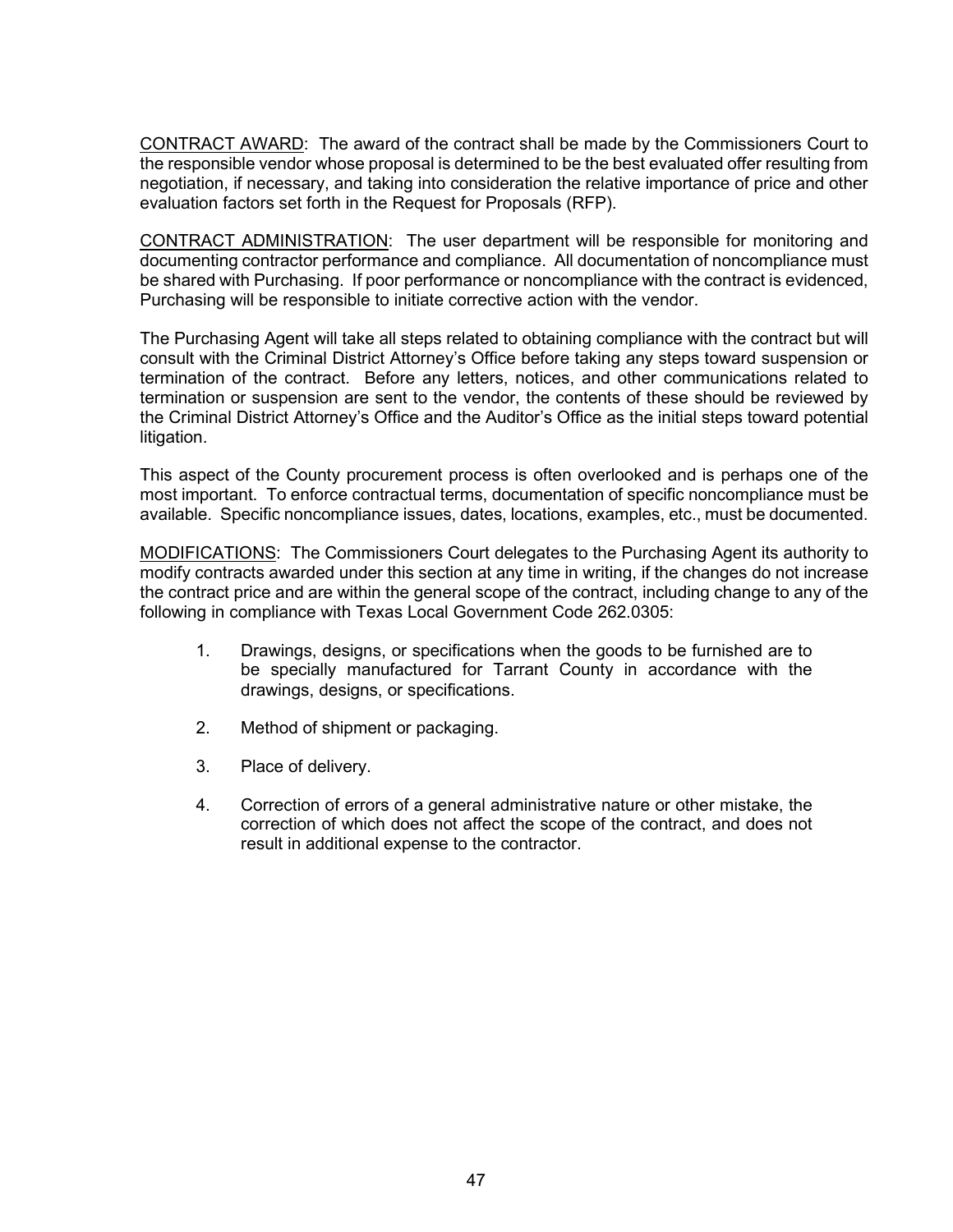### **STATE CONTRACT PURCHASES**

### **INTRODUCTION**

Sections 271.081 through 271.083 of the Texas Local Government Code require the State Purchasing and Statewide Procurement Division (SPD) to establish a local government purchasing program and authorizes Tarrant County to participate in the program.

The first allows purchasing from vendors with which the State has entered into contracts as a result of competitive bidding procedures. These are referred to as State Contract purchases. The second is the TXMAS Program. The Statewide Procurement Division (SPD) has established, as an alternative purchasing method, the use of Texas Multiple Award Schedule (TXMAS) contracts that have been developed from contracts that have been competitively awarded by the federal government or any other governmental entity of any state in compliance with Texas Government Code 2155.502. As the responsible federal entity, the General Services Administration (GSA) Federal Supply Service awards Federal Supply schedule contracts by competitive procurement procedures for more than 50 schedules that cover multiple commodities and services. These prices reflected on GSA schedule contracts are the Most Favored Customer (MFC) prices and the maximum price allowable. TXMAS contracts take advantage of the MFC pricing and under certain circumstances, an agency or local government entity may negotiate a lower price for goods or services offered on a schedule contract. A "best value" purchase can be made by following the TXMAS purchasing procedures. These laws are located in Texas Government Code, Chapter 791.

### **POLICY**

Tarrant County participates in the purchasing program of the State Purchasing and Statewide Procurement Division (SPD) for local governments.

#### **OFFICIAL REPRESENTATIVE**

The Purchasing Agent is designated to act for Tarrant County at the direction of the Commissioners Court in all matters relating to the purchasing program, including the purchase of goods and services from any vendor under contract. Tarrant County is responsible for making direct payments to the vendor.

#### **PROCEDURE**

The Purchasing Agent is responsible for submitting requisitions to the Comptroller under any contract or electronically sending purchase orders directly to the vendor and reports to the Comptroller on actual purchases in compliance with the Comptroller's regulations. The Purchasing Agent is responsible for vendors' compliance with all the conditions of delivery and quality of the purchased goods and services. The Purchasing Agent is authorized to sign and deliver all necessary documents for purchases under this program made on behalf of Tarrant County.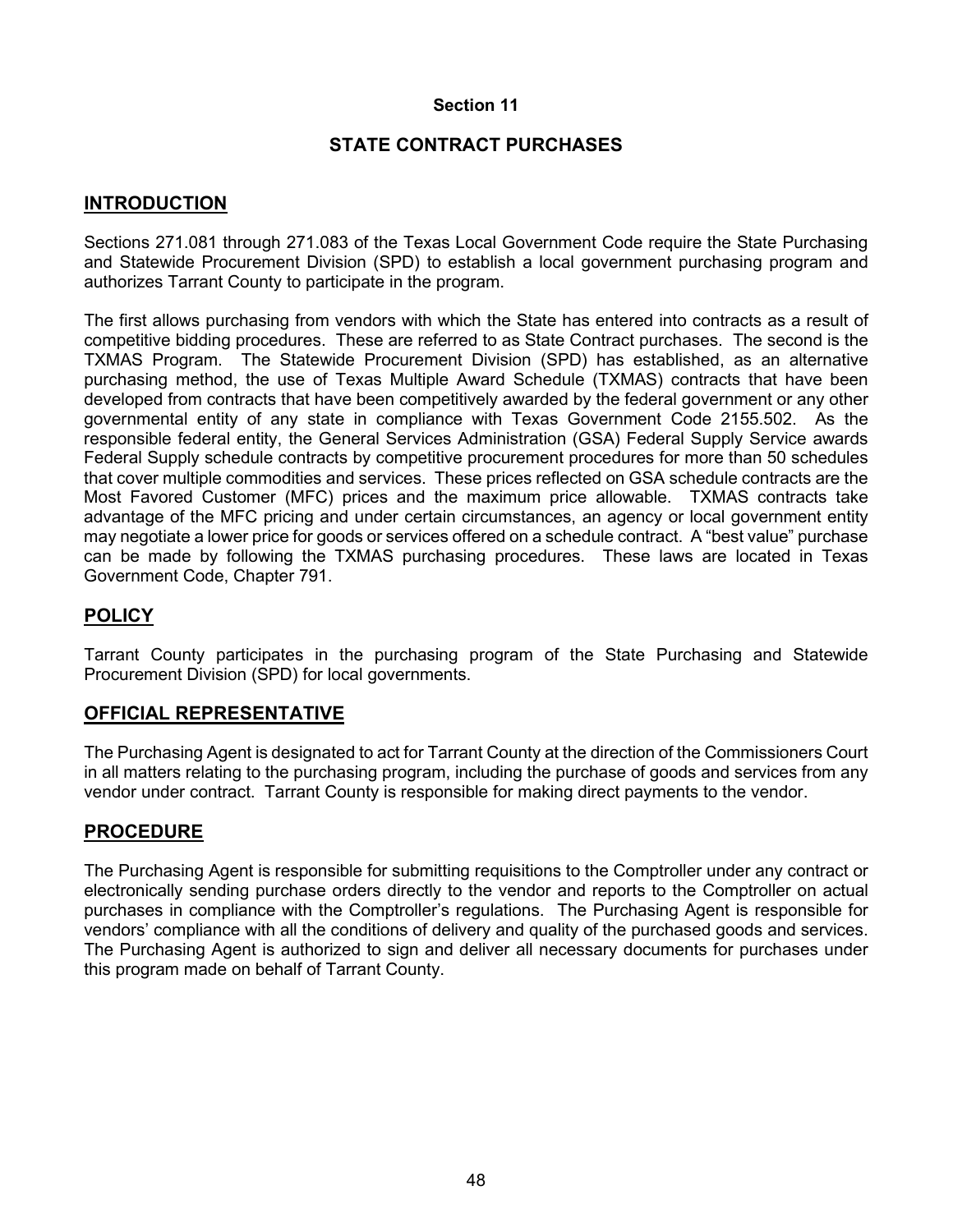## **CONTRACT AWARD**

The award of any contract from the State contracts catalog including the Department of Information Resources (DIR) as well as Purchasing Cooperatives including but not limited to, BuyBoard, and the Omnia Partners, Public Sector shall be in writing, approved and signed by either the Purchasing Agent if less than \$50,000—or the Commissioners Court—if more than \$50,000—prior to any services being rendered. The Commissioners Court authorizes the Purchasing Agent to execute any contract for State contract purchases, the Department of Information Resources and Purchasing Cooperatives that are procured in compliance with this section if the cost of the contract does not exceed \$50,000.

An exemption exists for purchases made as a result of Interlocal agreements with other governmental agencies. Regardless of the cost involved, this type of purchase does not require presentation to and approval by the Commissioners Court.

#### **CONTRACT MODIFICATIONS**

It is the policy of Tarrant County that all change orders must be processed through the Purchasing Department as defined in Texas Local Government Code 262.031:

> *(a) If it becomes necessary to make changes in plans, specifications, or proposals after a contract is made or if it becomes necessary to increase or decrease the quantity of items purchased, the commissioners court may make the changes. However, the total contract price may not be increased unless the cost of the change can be paid from available funds.*

> *(b) If a change order involves an increase or decrease in cost of \$50,000 or less, the commissioners court may grant general authority to an employee to approve the change orders. However, the original contract price may not be increased by more than 25 percent unless the change order is necessary to comply with a federal or state statute, rule, regulation, or judicial decision enacted, adopted, or rendered after the contract was made. The original contract price may not be decreased by 18 percent or more without the consent of the contractor.*

#### **CONTRACT ADMINISTRATION**

The user department will be responsible for monitoring and documenting contractor performance and compliance. All documentation of noncompliance must be shared with Purchasing. If poor performance or noncompliance with the contract is evidenced, Purchasing will be responsible to initiate corrective action with the vendor.

The Purchasing Agent will take all steps related to obtaining compliance with the contract but will consult the Criminal District Attorney's Office before taking any action on the contract. Before any letter, notices, or other communication related to termination or suspension are sent to the contractor, the contents of these should be reviewed by the Criminal District Attorney's Office as the initial steps toward potential litigation.

This aspect of the County procurement process is often overlooked and is perhaps one of the most important. To enforce contractual terms, documentation of specific noncompliance must be available. Specific noncompliance issues, dates, locations, examples, etc., must be documented.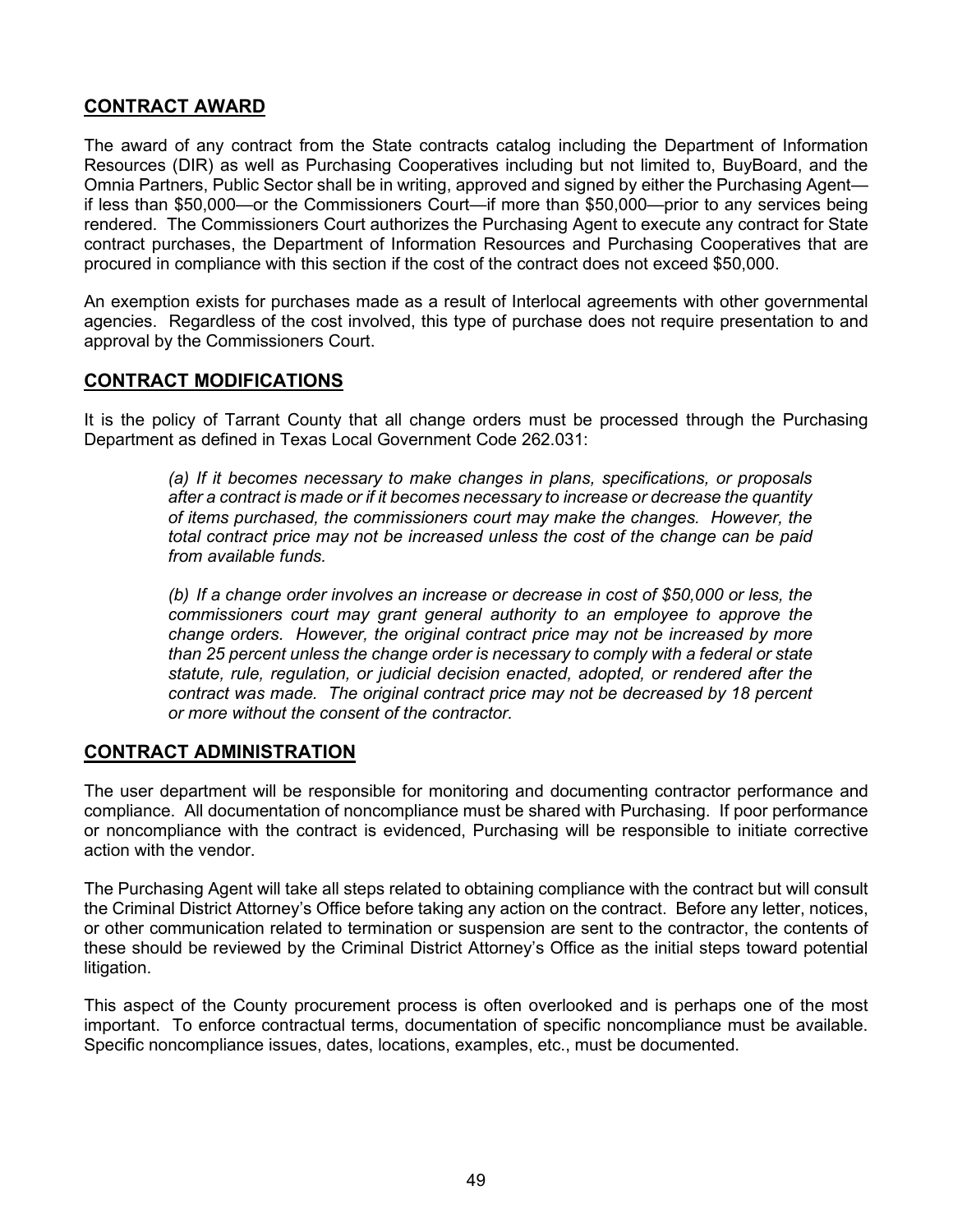## **TEXAS PROCUREMENT AND SUPPORT SERVICES (TXMAS)**

### **AUTHORITY**

The Statewide Procurement Division (SPD) has established, as an alternative purchasing method, the use of Texas Multiple Award Schedule (TXMAS) contracts that have been developed from contracts that have been competitively awarded by the federal government or any other governmental entity of any state. As the responsible federal entity, the General Services Administration (GSA) Federal Supply Service awards Federal Supply schedule contracts by competitive procurement procedures for more than 50 schedules that cover multiple commodities and services. These prices reflected on GSA schedule contracts are the Most Favored Customer (MFC) prices and the maximum price allowable. TXMAS contracts take advantage of the MFC pricing and under certain circumstances, an agency or local government entity may negotiate a lower price for goods or services offered on a schedule contract. A "best value" purchase can be made by following the TXMAS purchasing procedures. Government Code.

## **POLICY**

Tarrant County will purchase goods or services from the TXMAS in fulfillment of the competitive bidding requirements. The County will determine that all purchases or leases are based on the best available and are in the County's best interest.

### **CONTRACT AWARD**

The award of any contract from TXMAS should be in writing, approved and signed by either the Purchasing Agent—if less than \$50,000—or the Commissioners Court—if \$50,000 or more—prior to any services being rendered. The Commissioners Court authorizes the Purchasing Agent to execute any contracts for TXMAS that are procured in compliance with this section if the cost of the contract does not exceed \$50,000. In either event, the requisition process initiates the transaction.

## **CONTRACT MODIFICATIONS**

It is the policy of Tarrant County that all change orders must be processed through the Purchasing Department in compliance with Texas Local Government Code 262.031:

- *(a) If it becomes necessary to make changes in plans, specifications, or proposals after a contract is made or if it becomes necessary to increase or decrease the quantity of items purchased, the commissioners court may make the changes. However, the total contract price may not be increased unless the cost of the change can be paid from available funds.*
- *(b) If a change order involves an increase or decrease in cost of \$50,000 or less, the commissioners court may grant general authority to an employee to approve the change orders. However, the original contract price may not be increased by more than 25 percent unless the change order is necessary to comply with a federal or state statute, rule, regulation, or judicial decision enacted, adopted, or rendered after the contract was made. The original contract price may not be decreased by 18 percent or more without the consent of the contractor.*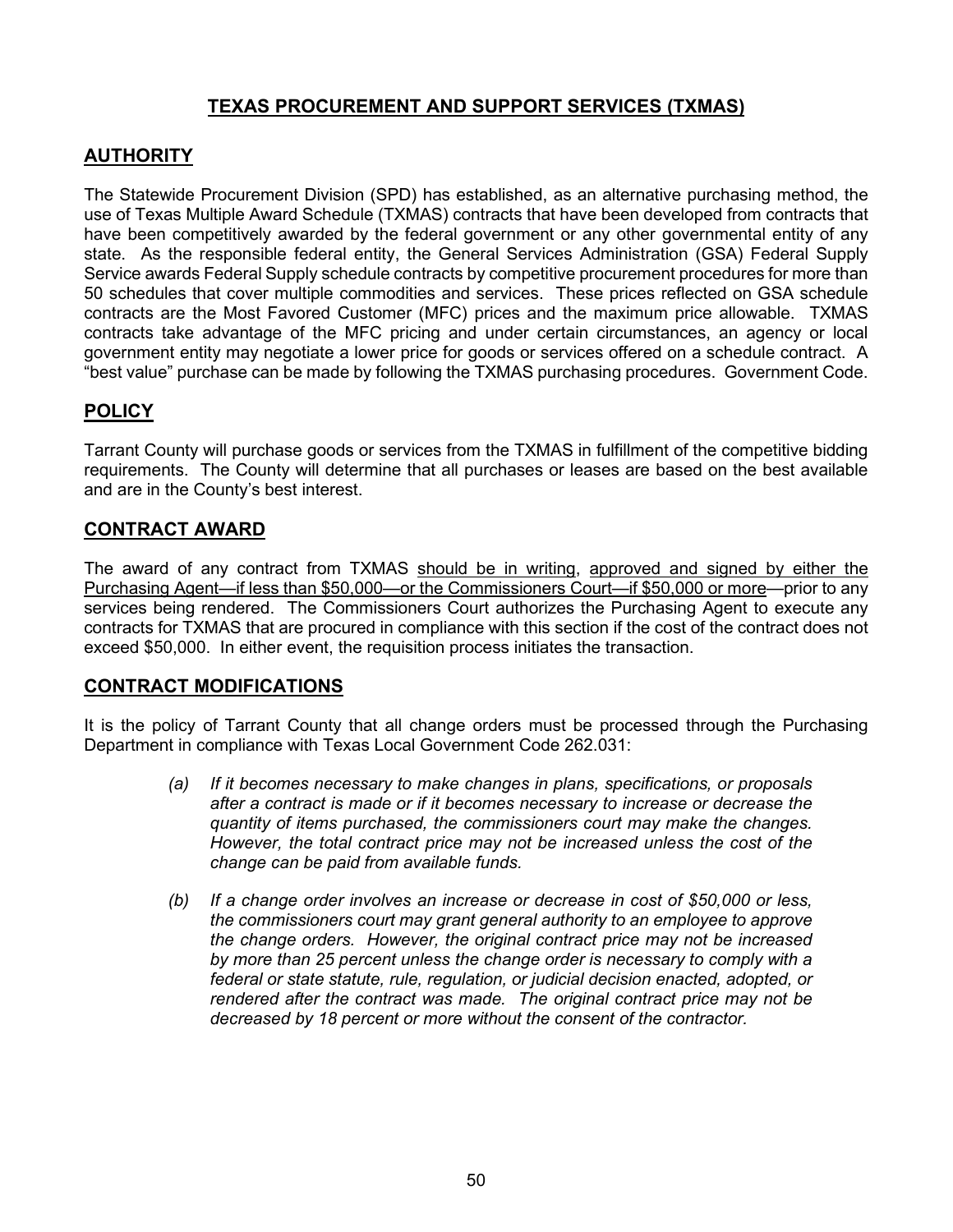### **CONTRACT ADMINISTRATION**

The user department will be responsible for monitoring and documenting contract performance and compliance. All documentation of noncompliance must be shared with Purchasing. If poor performance or noncompliance with the contract is evidenced, Purchasing will be responsible to initiate corrective action with the vendor.

The Purchasing Agent will take all steps related to obtaining compliance with the contract but will consult the Criminal District Attorney's Office before taking any action on the contract. Before any letter, notices, or other communications related to termination or suspension are sent to the vendor, the contents of these should be reviewed by the Criminal District Attorney's Office and the Auditor's Office as the initial steps toward potential litigation.

This aspect of the County procurement process is often overlooked and is, perhaps, one of the most important. To enforce contractual terms, documentation of specific noncompliance must be available. Specific noncompliance issues, dates, locations, examples, etc., must be documented.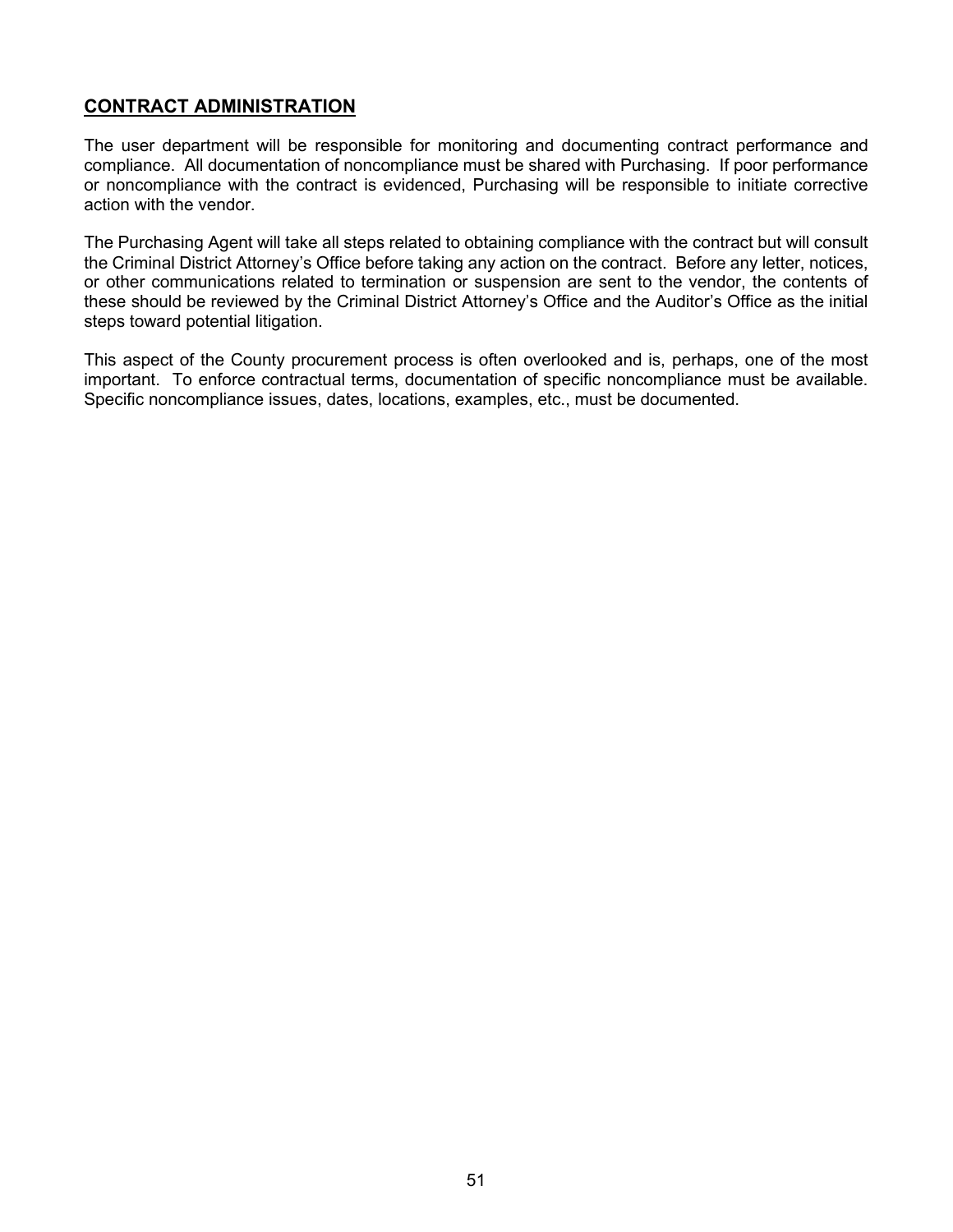### **PURCHASING OF PROFESSIONAL SERVICES**

#### **INTRODUCTION**

This is the most difficult section to explain due to the various laws that define (or do not define) professional services and which dictate how these services are to be purchased. The two (2) principal laws with which the Purchasing Agent must comply when procuring professional services are the Professional Services Procurement Act, Chapter 2254, Subchapter A and the County Purchasing Act.

There are two (2) kinds of professional services:

- 1. Professional services specifically defined under the Professional Services Procurement Act as defined by Texas Local Government Code 2254, Subchapter (a); and
- 2. Professional services that are not specifically defined under either the Professional Services Procurement Act or the County Purchasing Act and which must be obtained in compliance with the County Purchasing Act. The Purchasing Agent must rely on court cases and Attorney General opinions to determine what services are included in these "other" professional services.

#### **PURPOSE**

The Purchasing Department may contract for professional services only if funds are budgeted for that purpose and confirmed by the Auditor and Budget Office, or the solicitation is approved by the Commissioners Court.

### **PROFESSIONAL SERVICES PROCUREMENT ACT**

#### **DEFINITION**

Professional services are defined in Texas Local Government Code 2254 under the Professional Services Act as:

- 1. Services within the scope of the practice, as defined by state law, of accounting, architecture, landscape architecture, land surveying, medicine, optometry, professional engineering, real estate appraising, professional nursing;
- 2. Services provided in connection with the professional employment or practice of a person who is licensed or registered as a certified public accountant, an architect, a landscape architect, a land surveyor, a physician including a surgeon, an optometrist, a professional engineer, a state certified or state licensed real estate appraiser, a registered nurse.

The Act states that contracts for the purchasing of these professional services may not be awarded on the basis of price. Instead, services must be awarded on the basis of demonstrated competence and qualifications.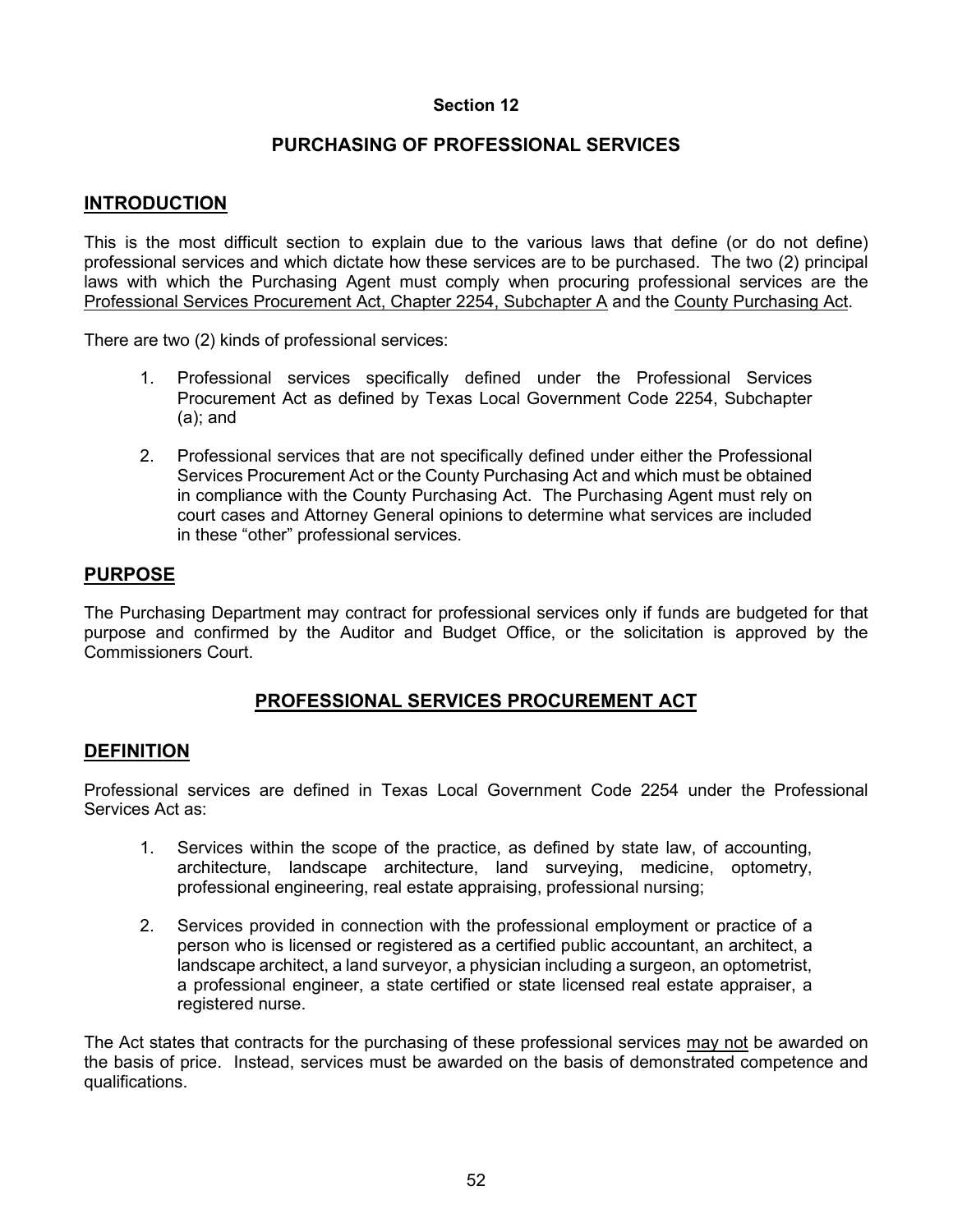## **REQUEST FOR QUALIFICATIONS (RFQ)**

To ensure vendors a fair and equitable opportunity to do business with Tarrant County, and to ensure that the services of the most qualified professional are obtained, the Commissioners Court has directed that professional services be purchased by using the Request for Qualifications (RFQ) process.

### **PROCEDURES**

Departments shall forward a memo to the Purchasing Agent when professional services are required. The memo will identify the following:

- 1. Scope of work
- 2. Qualifications and experience requirements
- 3. Time frames
- 4. Budgeted amount and budget line items
- 5. Suggested professionals

Based on the information provided in the memo, applicable State laws, and all relevant facts, the Purchasing Agent will determine if a formal RFQ or an informal procurement process will be implemented.

If, as a result of an RFQ, Tarrant County enters into contracts with more than one (1) qualified professional, thereby creating a pool of professionals, then the Purchasing Department must ensure that an RFQ is distributed at least once every three (3) years in order that newly qualified professionals may be added to the pool.

Unless specifically exempted by the Commissioners Court by Texas Local Government Code 262.024, all professional services anticipated to cost over \$50,000 will be procured using the formal RFQ process. Any exemption situations will be submitted to the Commissioners Court by the Purchasing Agent. Unless there is an urgent need for the services, exemptions will be submitted to the Commissioners Court for approval before selecting and negotiating with any vendor.

When procuring professional services, Tarrant County will use a two (2) step selection process. First, the Purchasing Agent, Official, or Manager will recommend to the Commissioners Court vendors capable of performing the service on the basis of demonstrated competence and qualifications via an RFQ. Next, the Purchasing Agent, Official, or Manager will then enter into negotiations on a contract at a fair and reasonable price.

If Tarrant County is unable to negotiate a satisfactory contract with the highest ranking most highly qualified vendor, negotiations will formally end with that person or firm. The next most highly qualified vendor will then be asked to negotiate. Negotiations are continued in this sequence until a contract is finalized.

If any contract is entered into with one of the above mentioned professionals on the basis of a competitive bid, it is contrary to State law and County policy and is void.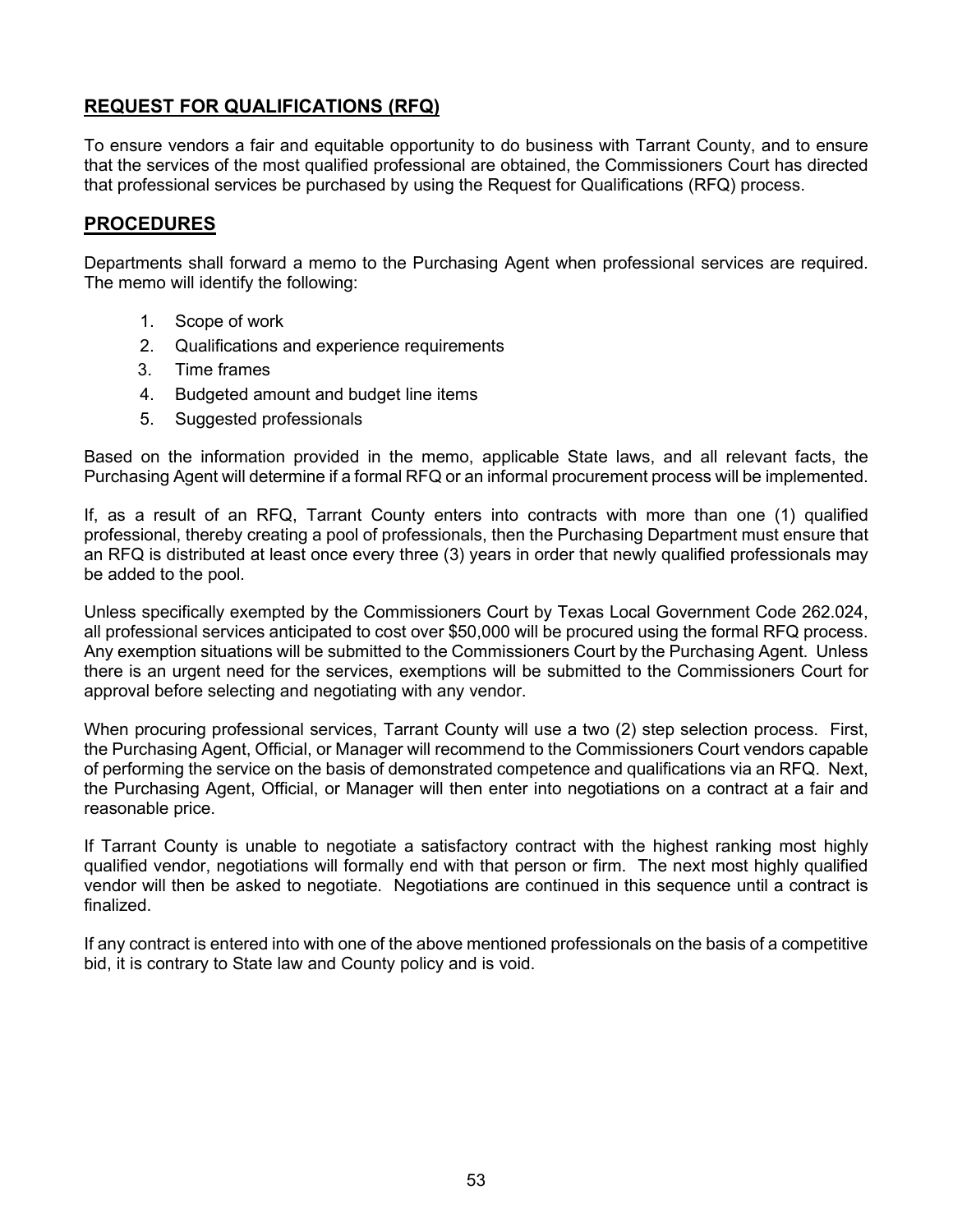### **CONTRACT MODIFICATIONS**

It is the policy of Tarrant County that change orders, except for Facilities related construction contracts, be processed through the Purchasing Department in compliance with Texas Local Government Code 262.031:

> *(a) If it becomes necessary to make changes in plans, specifications, or proposals after a contract is made or if it becomes necessary to increase or decrease the quantity of items purchased, the commissioners court may make the changes. However, the total contract price may not be increased unless the cost of the change can be paid from available funds.*

> *(b) If a change order involves an increase or decrease in cost of \$50,000 or less, the commissioners court may grant general authority to an employee to approve the change orders. However, the original contract price may not be increased by more than 25 percent unless the change order is necessary to comply with a federal or state statute, rule, regulation, or judicial decision enacted, adopted, or rendered after the contract was made. The original contract price may not be decreased by 18 percent or more without the consent of the contractor.*

## **PURCHASING ACT**

#### **"OTHER" DEFINED SERVICES**

As defined in this manual "other" personal or professional services are those services usually referred to as a professional service, but not specifically defined or covered in the Professional Services Procurement Act. Examples include computer programmers, lawyers, facilitators, etc. Various court opinions have defined these "other" professional services as services requiring technical skill and expertise; labor and skill which is predominately mental or intellectual, rather than physical or manual; or, a special skill and experience. "Other" personal services have been defined as services that must be performed by a particular person and, by the terms of the contract, no substitutions are allowed.

### **REQUEST FOR SERVICES (RFS)**

To ensure vendors a fair and equal opportunity to do business with Tarrant County, and to ensure the services of the most qualified person or professional, "other" personal or professional services must be procured using the Request for Services (RFS) process except when the contract will be for less than \$50,000, unless the Commissioners Court approves another procedure.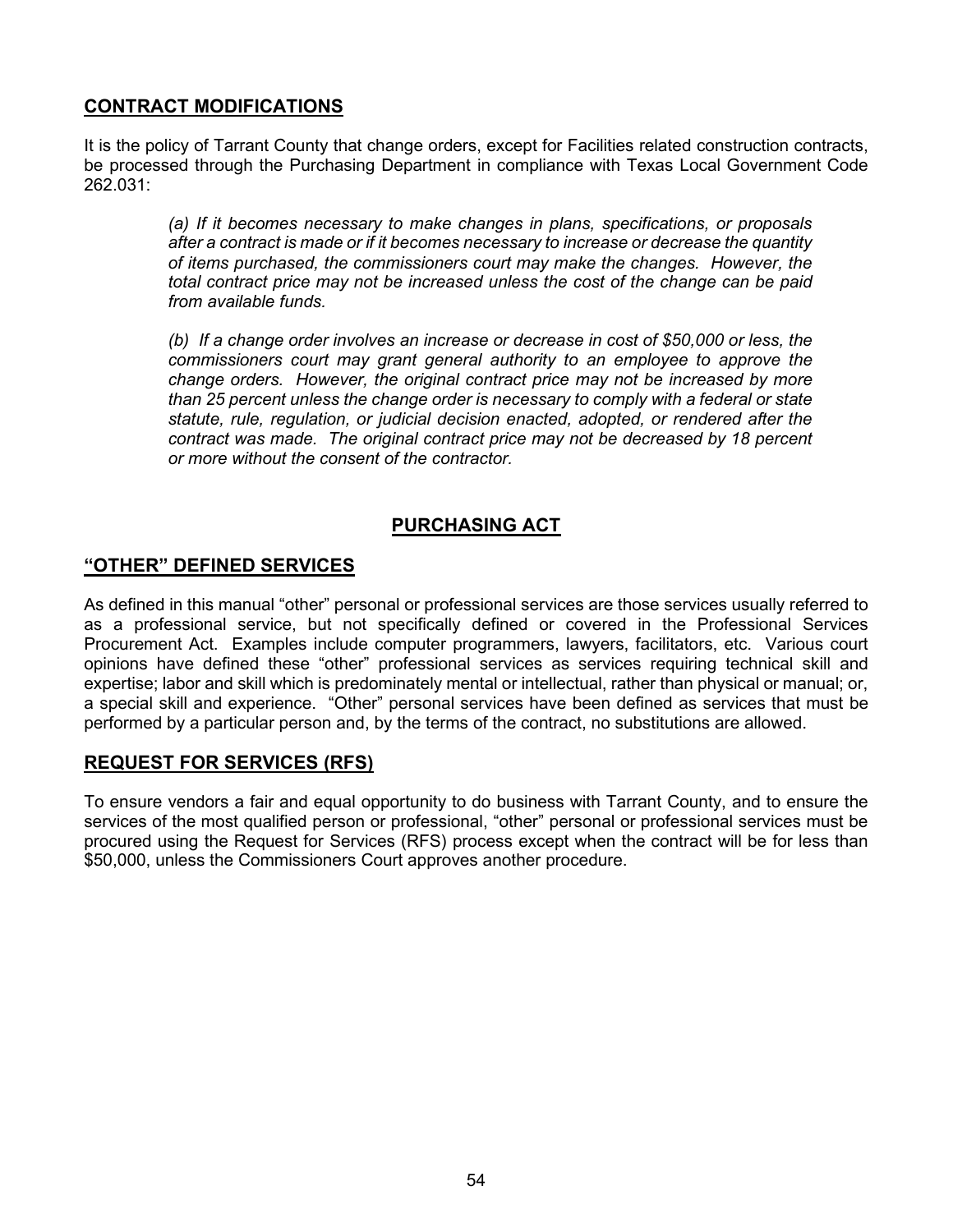### **PROCEDURES**

Departments must forward a memo to the Purchasing Agent when "other" personal or professional services are required. The memo will identify the following:

- 1. Scope of work
- 2. Qualifications and experience requirements
- 3. Project description
- 4. Time frames
- 5. Budgeted amount and budget line items
- 6. Suggested persons or professionals
- 7. Selection criteria

Based on the anticipated costs, information provided in the memo, applicable State law, and all relevant facts, the Purchasing Agent will make a determination as to whether a formal RFS or an informal procurement process will be implemented or a formal RFS will be recommended to the Commissioners Court.

If, as a result of an RFS, Tarrant County enters into contracts with several professionals to provide services needed from a professional pool arrangement, the user department must ensure that an RFS is distributed at least once every three (3) years so that newly qualified professionals may be added to the pool.

In selecting vendors to provide "other" personal or professional services, a department should base its choice on demonstrated competence, knowledge, qualifications, and the reasonableness of the proposed fee for services, as specified in the RFS.

Unless specifically exempted by the Commissioners Court, all personal or professional services anticipated to cost over \$50,000 will be procured using the formal RFS process. All exemption requests will be submitted to the Commissioners Court by the Purchasing Department. Unless there is an urgent need for the services, the exemption request will be submitted to the Commissioners Court for approval before selecting and negotiating with any vendors.

### **DISCLOSURE OF FORMER EMPLOYEES**

A person who offers to provide personal or professional services to a department who has been employed by the County at any time during the two (2) years before the making of the offer shall disclose in the offer:

- 1. The nature of the previous employment in the department;
- 2. The date the employment was terminated; and
- 3. The annual rate of compensation at the time of termination.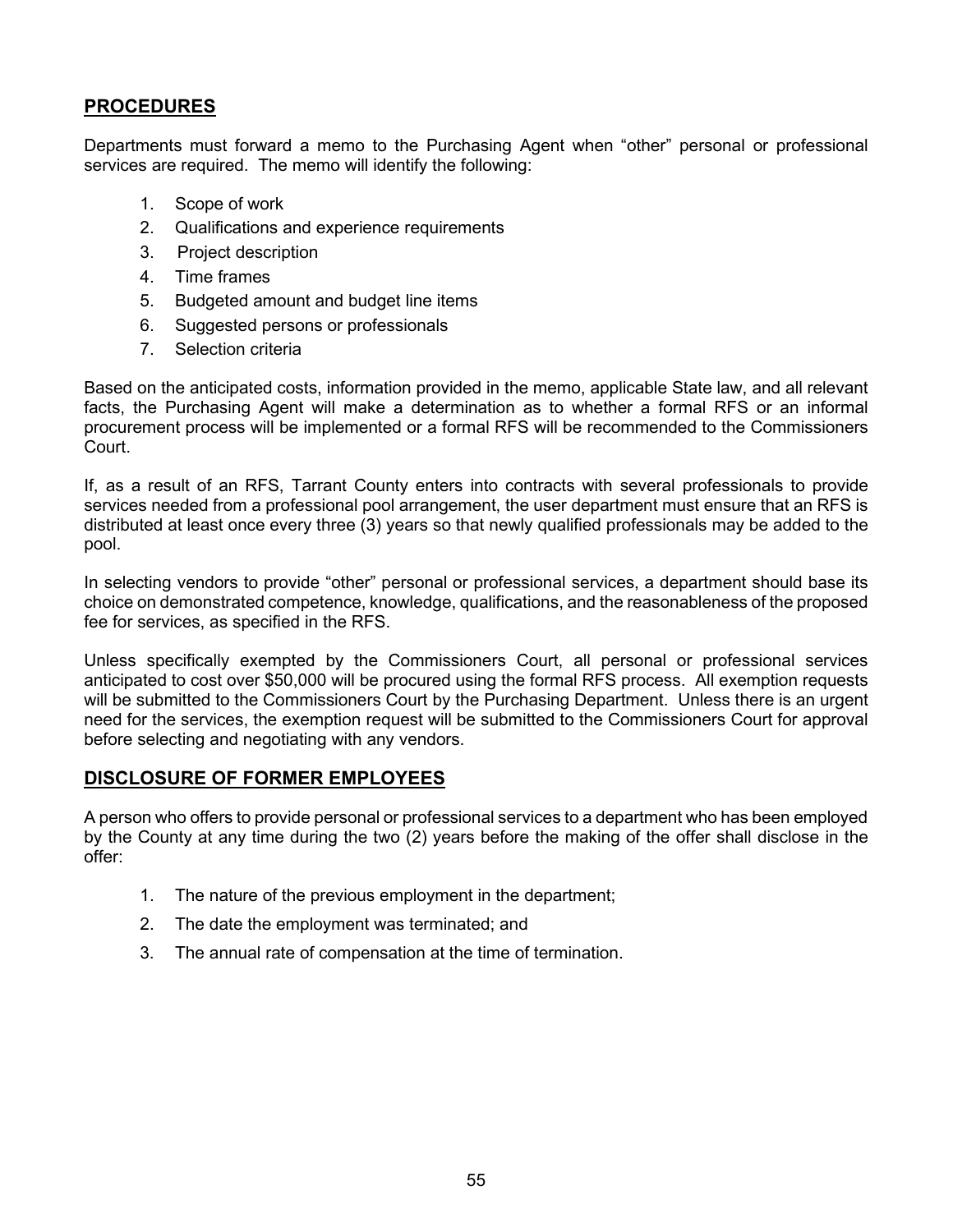## **WRITTEN CONTRACT OR CHANGE ORDERS**

Any contract for "other" personal or professional services shall be in writing, approved and signed by the Commissioners Court or its authorized person prior to any services being rendered. The Purchasing Agent will determine which person or professional is selected based on the user department recommendation. The Commissioners Court authorizes the Purchasing Agent to execute any contracts for "other" personal or professional services that are procured in compliance with the Purchasing Act and in which the cost of services does not exceed \$50,000. The Auditor and Budget Office must verify that the goods and services sought have been approved by the Commissioners Court in the budget process and adequate funds are available, and the Criminal District Attorney's Office must review the contract.

### **CONTRACT MODIFICATIONS**

It is the policy of Tarrant County that change orders, except for Facilities related construction contracts, be processed through the Purchasing Department in accordance with requisition procedures:

- *(a) If it becomes necessary to make changes in plans, specifications, or proposals after a contract is made or if it becomes necessary to increase or decrease the quantity of items purchased, the commissioners court may make the changes. However, the total contract price may not be increased unless the cost of the change can be paid from available funds.*
- *(b) If a change order involves an increase or decrease in cost of \$50,000 or less, the commissioners court may grant general authority to an employee to approve the change orders. However, the original contract price may not be increased by more than 25 percent unless the change order is necessary to comply with a federal or state statute, rule, regulation, or judicial decision enacted, adopted, or rendered after the contract was made. The original contract price may not be decreased by 18 percent or more without the consent of the contractor.*
- 1. The Purchasing Agent is authorized to execute change orders in which the cost of services does not exceed \$50,000 in the aggregate, or twenty-five percent (25%) of the original contract amount, whichever is less.
- 2. Any change orders that result in a contract exceeding \$50,000 in the aggregate must be approved by the Commissioners Court.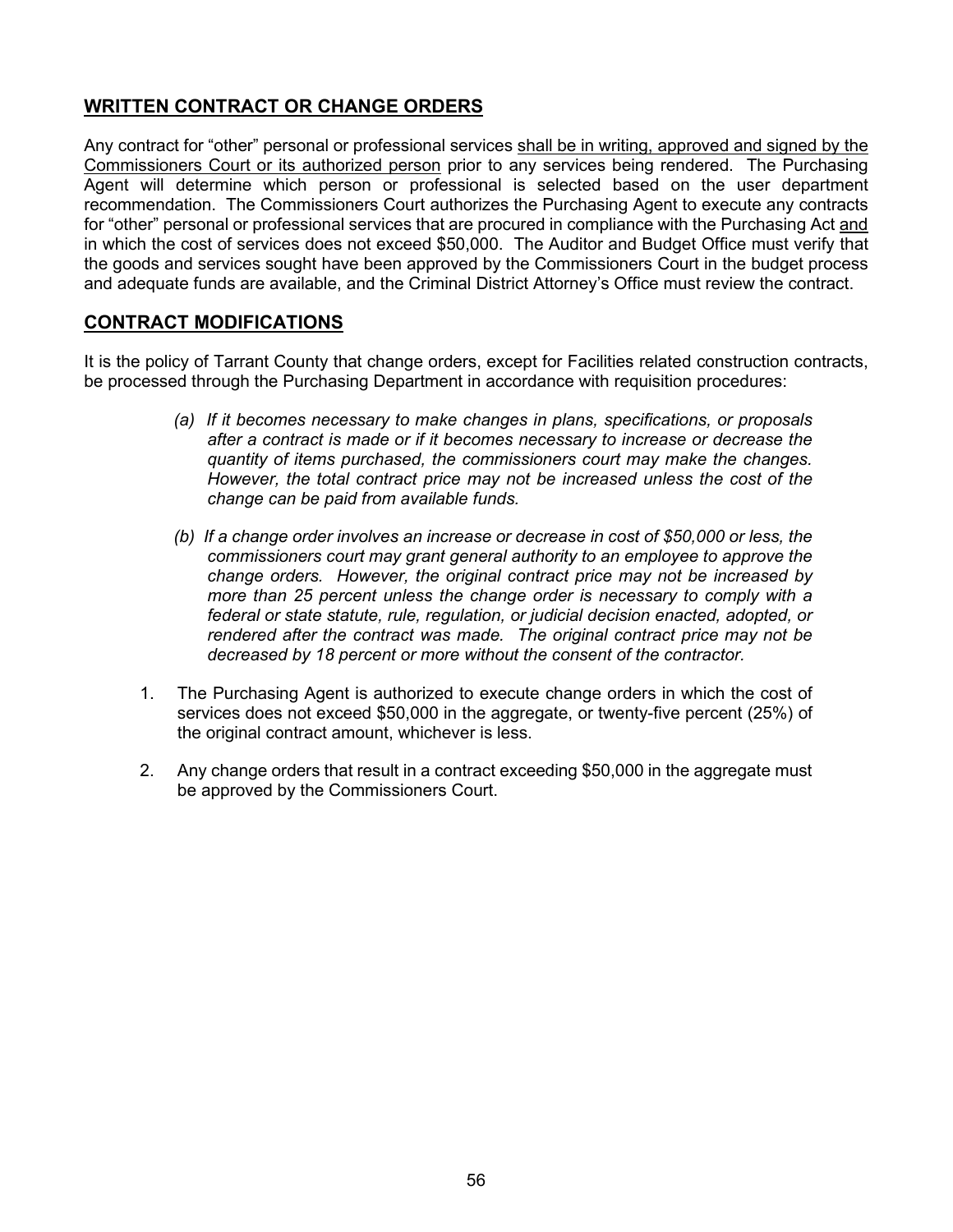### **CONSTRUCTION PURCHASING**

### **PURCHASING STATUTES**

Section 262.011(e) of the Texas Local Government Code states that "The County Purchasing Agent shall supervise all purchases made on competitive bid."

Section 271.024 of the Texas Local Government Code states that "to award a contract for the construction, repair, or renovation of a structure, road, highway, or other improvement or addition to real property on the basis of competitive bids, and if the contract requires the expenditure of more than \$50,000, bidding on the contract must be accomplished in the manner provided by this subchapter."; and, Section 271.0245 of the Texas Local Government Code details additional competitive procedures.

ARCHITECTURAL AND ENGINEERING SERVICES

When procuring architectural or engineering services, Tarrant County will use a two-step selection process as stated in Texas Local Government Code 2254.004:

*"(a) In procuring architectural, engineering, or land surveying services, a governmental entity shall:*

(*1) first select the most highly qualified provider of those services on the basis of demonstrated competence and qualifications; and*

*(2) then attempt to negotiate with that provider a contract at a fair and reasonable price.*

*(b) If a satisfactory contract cannot be negotiated with the most highly qualified provider of architectural, engineering, or land surveying services, the entity shall:*

- *(1) formally end negotiations with that provider;*
- *(2) select the next most highly qualified provider; and*
- *(3) attempt to negotiate a contract with that provider at a fair and reasonable price.*

*(c) The entity shall continue the process described in Subsection (b) to select and negotiate with providers until a contract is entered into."*

If any contract is entered into with one of the above mentioned professionals on the basis of a competitive bid, it is contrary to State law and County policy, and is void.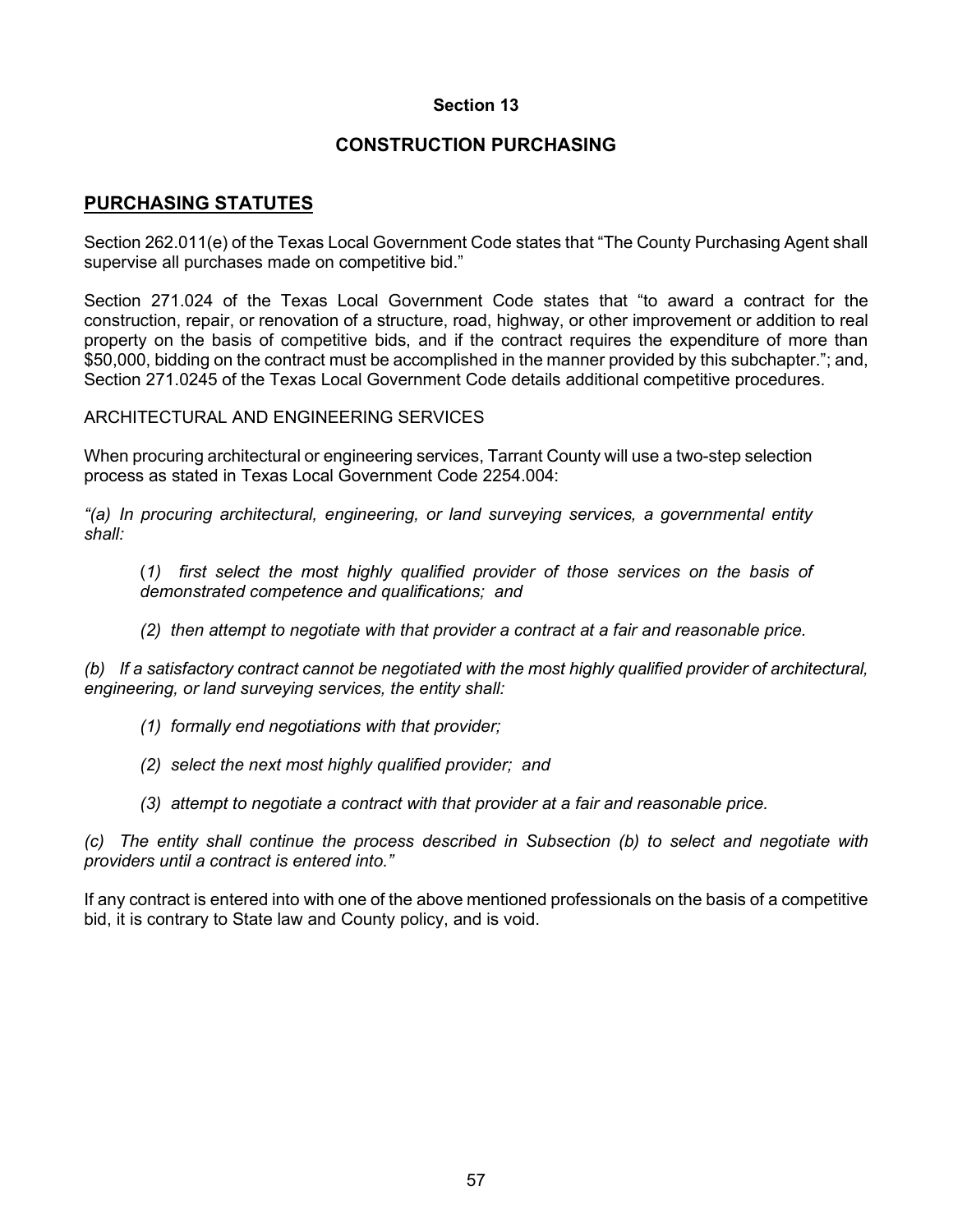### **PURCHASING SUPERVISION**

Construction purchasing will be consistent with other procurement procedures as defined in this manual and in accordance with the pertinent statutes. The Purchasing Agent will supervise all construction purchases, and all competitive bids will be accompanied by the following:

PURCHASE REQUISITION: A memo will be submitted to the Purchasing Agent, signed by the Official, Department Head, or Executive Manager. This memo will serve as the initial notification that a competitive bid is needed, and this project will be placed on the Commissioners Court agenda for approval to bid. After the approval, the process has been completed in the Commissioners Court and prior to developing the specifications, the user department should contact the Senior Contracts Administrator to obtain a Request for Bid (RFB) number and contract number, when applicable. The specifications will include the statutory Worker's Compensation provision in the appropriate format. A draft copy of the plans and specifications should also be submitted with the original notification memo. The specifications will be reviewed and approved by the Purchasing Department, for compliance with the Purchasing Act, and by the Criminal District Attorney's Office prior to the user department submitting them to the printer for copies.

Purchasing should be provided a minimum of five (5) business days for review of the plans and specifications. During this time, Purchasing will confer with the user department to establish dates and times for a pre-bid conference (mandatory or nonmandatory), bid opening, and preconstruction conference. An RFB number or contract number will be assigned to the project at this time by the Purchasing Department, if not already assigned.

BIDDING NOTICE**:** The Purchasing Department will publish the legal advertisement for bid, according to Texas Local Government Code 271.025, which must include the following:

- *"(a) The governmental entity must advertise for bids. The advertisement for bids must include a notice that:*
	- *(1) describes the work;*
	- *(2) states the location at which the bidding documents, plans, specifications, or other data may be examined by all bidders; and*
	- *(3) states the time and place for submitting bids and the time and place that bids will be opened."*

The legal notice must be published at least once a week for two (2) consecutive weeks in a newspaper of general circulation in Tarrant County, with the date of the first publication fourteen (14) days before the date set for the public bid opening.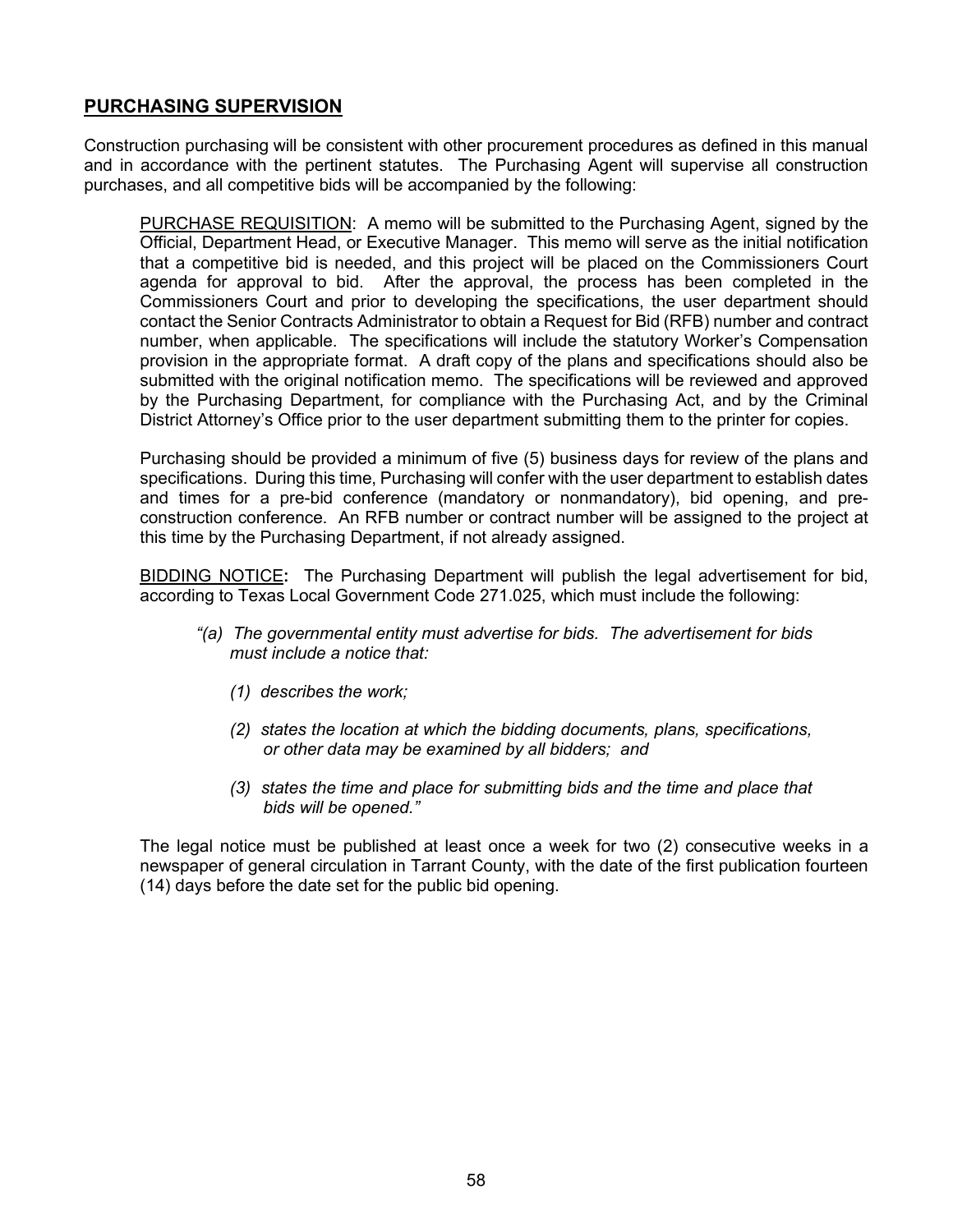#### CONSIDERATION OF SAFETY RECORDS:

"Texas Local Government Code 271.0275 and 262.0275 states:

*In determining who is a responsible bidder, the governmental entity may take into account the safety record of the bidder, of the firm, corporation, partnership, or institution represented by the bidder, or of anyone acting for such a firm, corporation, partnership, or institution if:*

*(1) the governing body of the governmental entity has adopted a written definition and criteria for accurately determining the safety record of a bidder;*

*(2) the governing body has given notice to prospective bidders in the bid specifications that the safety record of a bidder may be considered in determining the responsibility of the bidder; and*

*(3) the determinations are not arbitrary and capricious."*

The definition and criteria for determining the safety record of a bidder for this consideration shall be:

- 1. If the bidder in response to questions in the safety record questionnaire reveals more than two (2) cases in which final orders have been entered by the Occupational Safety and Health Review Commission (OSHRC) against the bidder for serious violations of OSHA regulations within the last three (3) years, the County may determine whether to disqualify the bidder.
- 2. If the bidder in response to the questions in the safety record questionnaire reveals more than one (1) case in which the bidder has received citations for violations of environmental protection laws or regulations within the past three (3) years, the County may determine whether to disqualify the bidder. Environmental protection agencies include the Environmental Protection Agency (EPA), Texas Natural Resource Conservation Commission (TNRCC) and its past associated agencies, the Texas Water Commission, Texas Department of Health, Texas Control Board, and similar regulatory agencies of other states. Citations will include notice of violation, suspension/revocation of state or federal licenses or registrations, fines assessed pending criminal complaints, indictments or convictions, administrative orders, draft orders, final orders, and judicial final judgments.
- 3. If the bidder in response to the questions in the safety record questionnaire reveals that the bidder has been convicted of a criminal offense within the past ten (10) years that resulted in serious bodily harm or death, the County will determine whether to disqualify the bidder.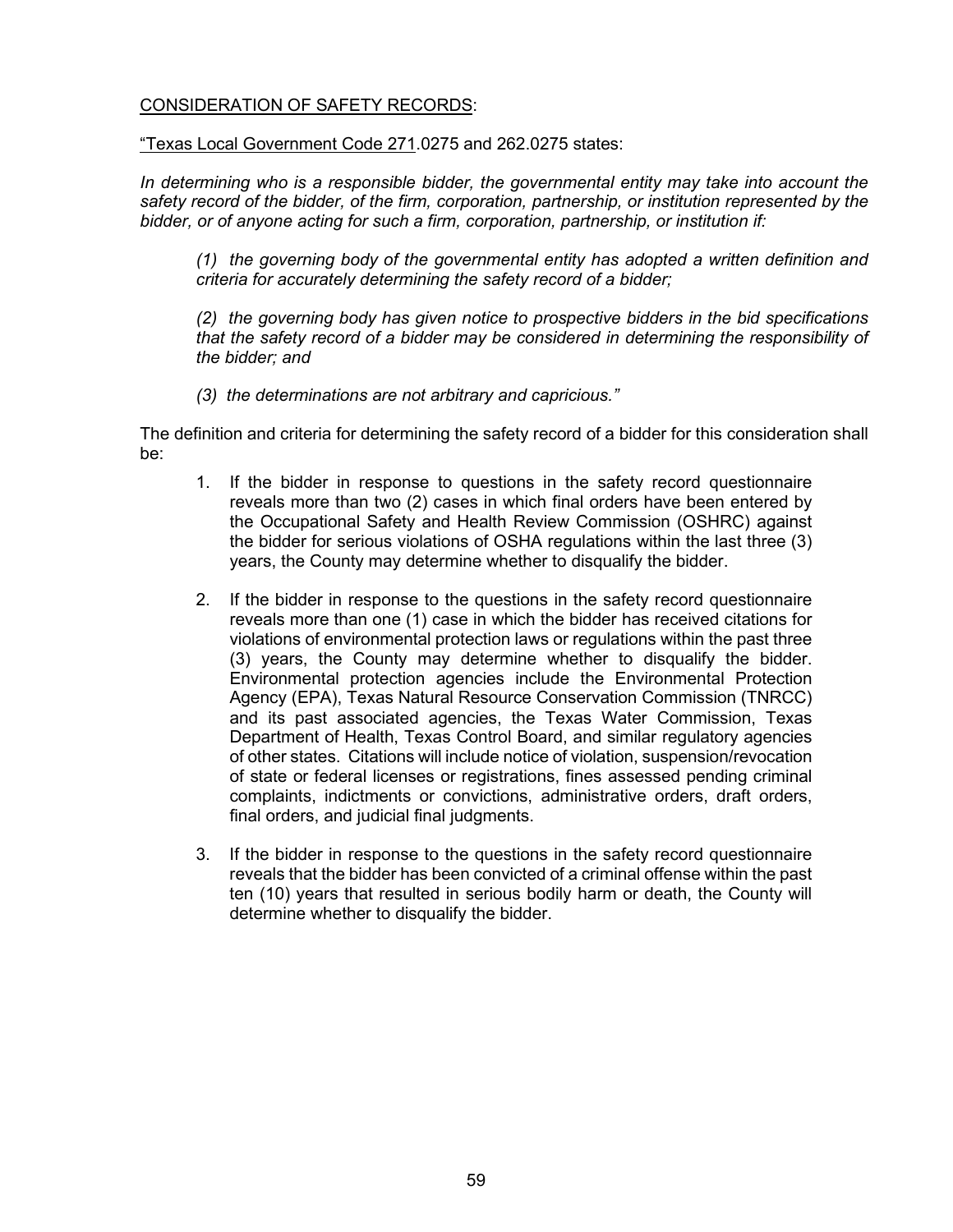BONDING REQUIREMENTS: No bonds may be required for construction contracts that are less than \$50,000.

BID BONDS: Bid bonds will not be required for construction contracts that are less than \$50,000.

For a construction project on bid price over \$50,000, the contractor may be requested to furnish, with the bid, a cashier's check or bidder's bond payable to Tarrant County in an amount of not less than five percent (5%) of the largest possible total of the bid submitted, and is subject to forfeit in the event the successful bidder fails to execute the contract documents within ten (10) days after the contract has been awarded.

POWER OF ATTORNEY: The attorney-in-fact who signs bid or contract bonds must file with each bond a certified and current copy of the power of attorney.

PERFORMANCE BONDS: For all contracts in excess of \$100,000 for the construction, repair, or alteration of a public work, or the prosecution of completion of any public work, the contractor, before commencing work, must execute a performance, bond that:

- 1. is payable to Tarrant County, Texas;
- 2. is in the full amount of the contract;
- 3. is executed upon faithful performance of the work in accordance with the plans, specifications, and contract documents;
- 4. is solely for the protection of the County;
- 5. is executed by a corporate surety or sureties in accordance with the Insurance Code; and
- 6. is in a form approved by the Commissioners Court.

Any performance bond that is furnished by a contractor in attempted compliance with the requirements of Texas Government Code Annotated, Ch. 2253, will be construed as in conformity with that chapter in relation to rights created, limitations on the bond, and remedies provided.

PAYMENT BONDS: For all contracts in excess of \$25,000 for the construction, repair, or alteration of a public work, or the prosecution of completion of any public work, the contractor, before commencing work, must execute a payment bond that:

- 1. is solely for the protection of all claimants supplying labor and materials in the performance of work provided in the contract;
- 2. is payable to Tarrant County, Texas, for the use of these claimants;
- 3. is in the full amount of the contract;
- 4. is executed by a corporate surety or sureties in accordance with the Insurance Code; and
- 5. is in a form approved by the Commissioners Court.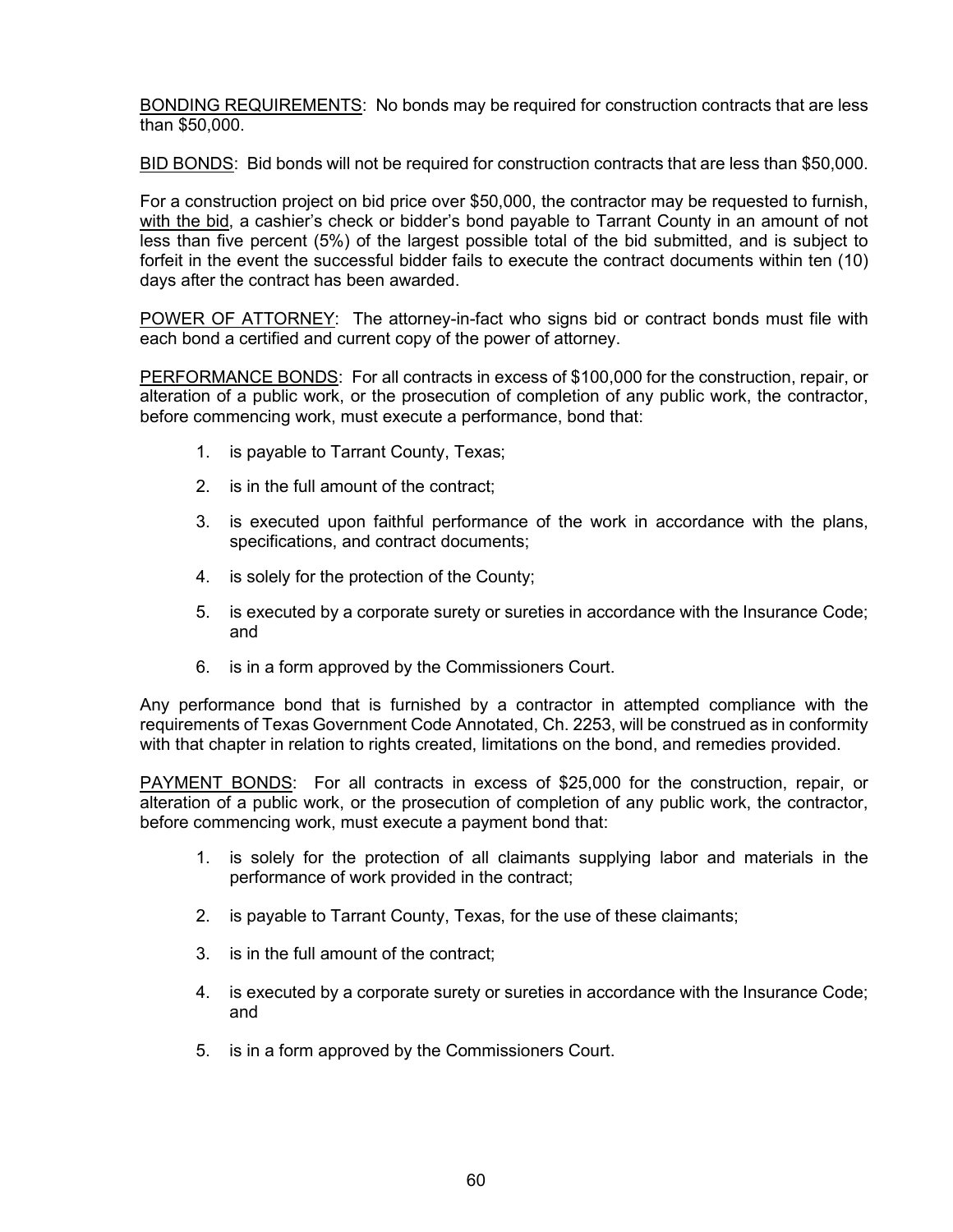Payment bonds must be effective from commencement of performance until the end of the fourth month after all items of work for the project are completed unless releases are obtained from all subcontractors and material men. Any payment bond that is furnished by a contractor in attempted compliance with the requirements of Texas Government Code, Ch. 2253, will be construed as in conformity with that chapter in relation to rights created, limitations on the bond, and remedies provided.

Section 262.032 of Texas Local Government code details bond requirements outside of Texas Government Code 2253.

EXAMINATION OF EXISTING PREMISES: It is understood and agreed that the contractor has by careful examination satisfied himself as to the nature and location of the work, the character and quality of the materials to be encountered, the character of equipment and facilities needed preliminary to and during the prosecution of the work, the general and local conditions, and all other matters which can in any way affect the work under this contract. No verbal agreement or conversation with any officer, agent, or employee of the County, either before or after the execution of this contract, shall affect or modify any of the terms or obligations herein contained. The bid shall be based only on the specifications, supplemented by the affecting conditions.

#### INSURANCE:

- A. The contractor shall take out, pay for, and maintain at all times during the prosecution of the work under the contract, the following forms of insurance, in carriers acceptable to and approved by Tarrant County:
	- 1. Worker's Compensation statutory.
	- 2. Employer's Liability \$500,000.
	- 3. Comprehensive Commercial General Liability:
		- a) Bodily Injury/Personal Injury \$1,000,000 per occurrence; \$2,000,000 aggregate
		- b) Property damage \$1,000,000 aggregate.
	- 4. Automobile Liability:
		- a) Bodily Injury \$500,000 per accident or \$500,000 aggregate;
		- b) Property damage \$100,000 each occurrence.
	- 5. Contractual Liability same limits as above.
- B. The County reserves the right to review the insurance requirements during the effective period of the contract and to require adjustment of insurance coverage and their limits when deemed necessary and prudent by the County based upon changes in statutory law, court decisions, or the claims history of the industry as well as the contractor.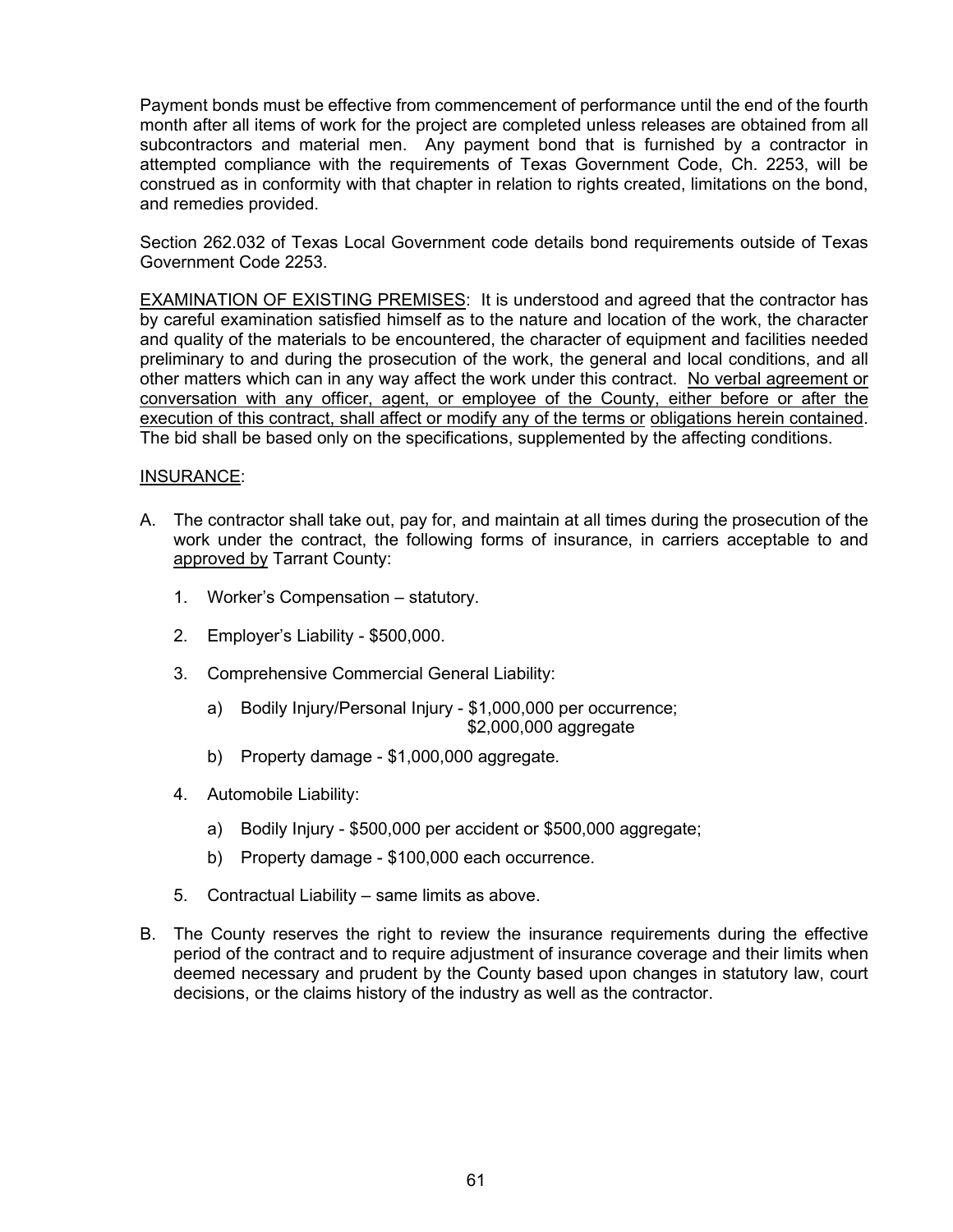- C. Required Insurance Provisions:
	- 1. Proof of Carriage of Insurance All certificates of insurance will be required in duplicate and filed with the Purchasing Agent and the Budget and Risk Management Department located at 100 East Weatherford Street, Suite 305 Fort Worth, Texas 76196.
	- 2. All certificates shall provide Tarrant County with an unconditional thirty (30) days written notice in case of cancellation or any major change.
	- 3. As to all applicable coverage, certificates shall name Tarrant County and its officers, employees, and elected representatives as an additional insured.
	- 4. All copies of certificates of insurance shall reference the project name and bid number for which the insurance is being supplied.
	- 5. The contractor agrees to waive subrogation against Tarrant County, its officers, employees, and elected representatives for injuries, including death, property damage, or any other loss to the extent it may be covered by the proceeds of insurance.
	- 6. The Contractor/Vendor is responsible for making sure any sub-contractor(s) performing work under this agreement has the required insurance coverage(s) and supplies Tarrant County with the proper documents verifying the coverage.

**INDEMNIFICATION.** The Contractor agrees to fully indemnify and save whole and harmless the County of Tarrant from all costs or damages arising out of any real or asserted claim or cause of action against it of whatsoever kind or character and in addition, from any and all costs or damages arising out of any wrongs, injuries, demands or suits for damages, either real or asserted, claimed against it that may be occasioned by any act, omission, neglect or misconduct of the said Contractor, his agents, servants, and employees.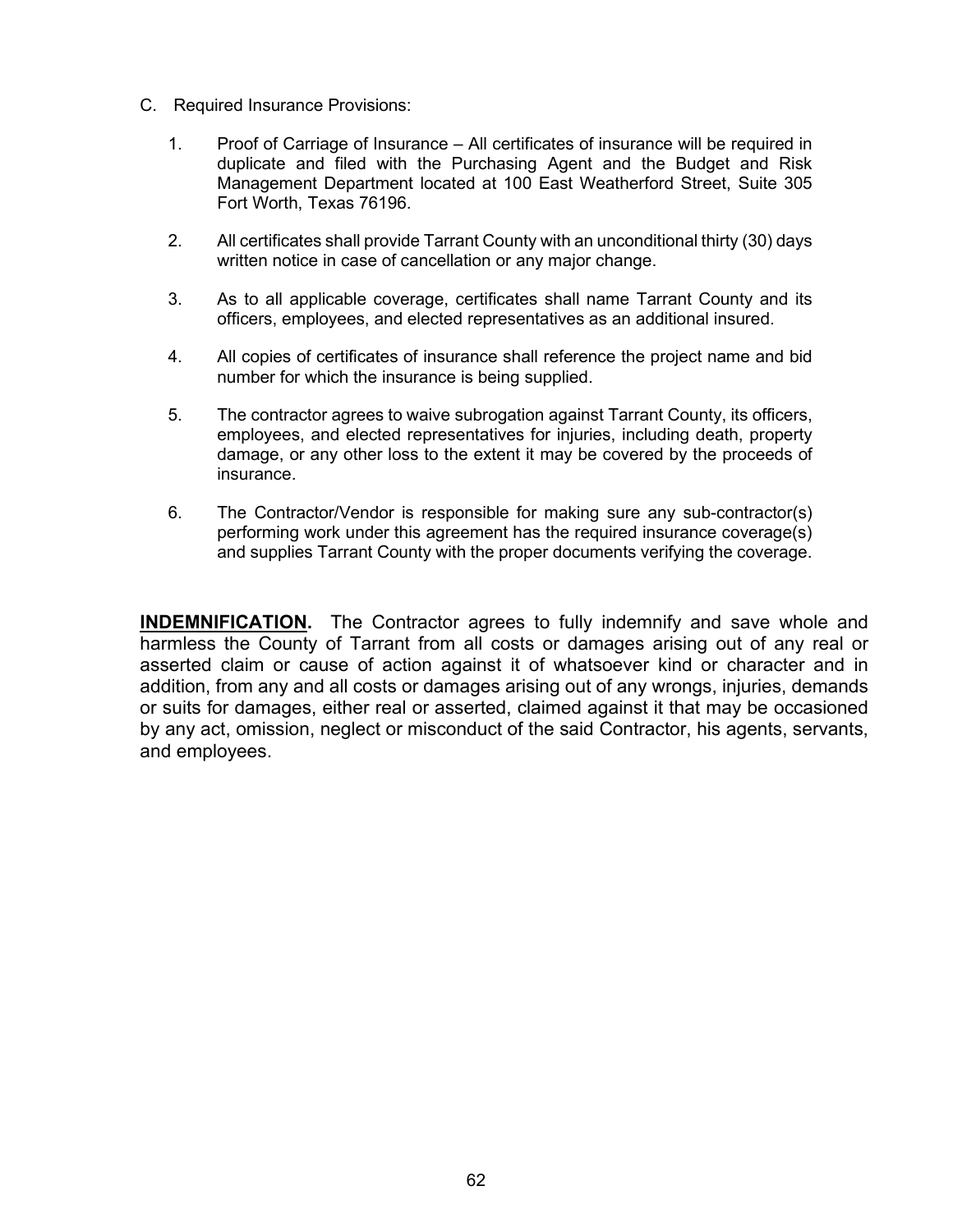PRE-BID CONFERENCE: the Purchasing Department will ensure that purchasing procedures are followed, as stated in Texas Local Government Code 262.0256, and the user department will provide technical information and ensure that technical standards are upheld. Purchasing will schedule the pre-bid conference and will assist in conducting the conference to the following extent:

- 1. Have all representatives sign the attendance roster.
- 2. Provide a brief introduction describing the project title, magnitude, and performance period.
- 3. Indicate whether there have been any addenda issued and if so, ensure all representatives have received a copy.
- 4. Discuss the role of Purchasing in the procurement and administration process.
- 5. Discuss Disadvantaged Business Enterprise (DBE) expectations or requirements as outlined in the appropriate section of the specifications.
- 6. Have the project engineer or architect discuss the specifics of the project to include a review of the plans and specifications, allowing for a question and answer session.
- 7. Determine any issues discussed that require the issuance of an addendum. All addenda will be issued by the Purchasing Department and will only be issued if there are at least seven (7) days between the date of the addendum and the specified opening date. Shorter time frames will automatically delay the bid opening by at least one (1) full week. The user department will provide Purchasing with the technical documentation (i.e., changes/additions to the plans or specifications). Purchasing will be responsible for posting the addendum.

A mandatory pre-bid conference may be employed to ensure that vendors attend conference to become aware of important facts and enforce that only attendees be eligible for award, as stated in 262.027 (f), which states, *"Notwithstanding any other requirement of this section, the commissioners court may condition acceptance of a bid on compliance with a requirement for attendance at a mandatory pre-bid conference under Section 262.0256."*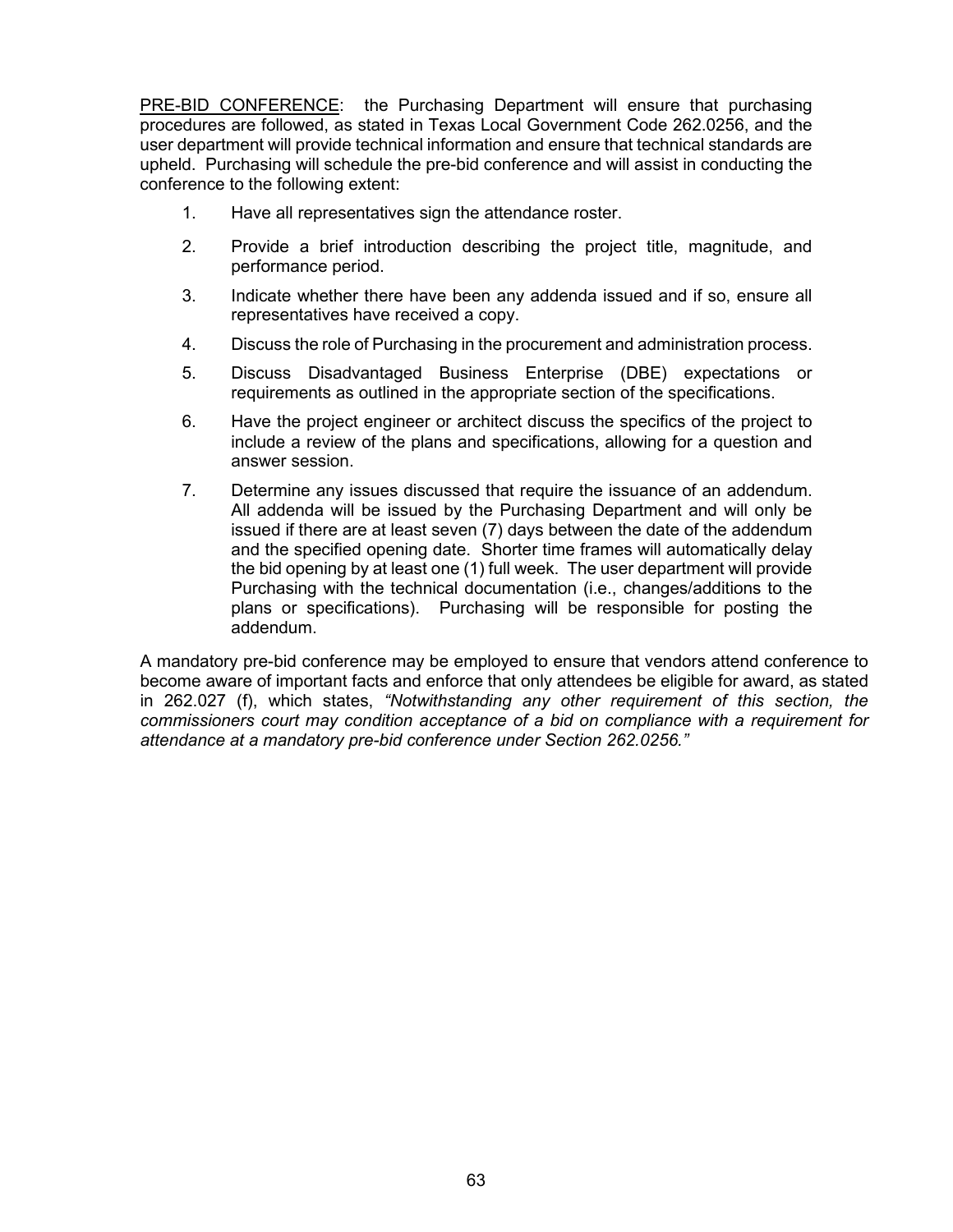RECEIPT OF COMPETITIVE BIDS: The following procedures will be adhered to when receiving bids:

- 1. All bids will be received by the Tarrant County Purchasing Department.
- 2. All bids will be stamped with the time and date received. The "Date Stamp Clock" in the Purchasing Department will serve as the OFFICIAL time clock for the purpose of identifying the date and time bids were received in this office.
- 3. BIDS will not be accepted after the opening time on the date of bid opening. All bids received after the opening time will be returned unopened to the bidder with a letter from the Purchasing Agent notifying them that the bid submitted was received subsequent to the due date and time.
- 4. After the bids are received, a secure place will be provided by the Purchasing Department for holding the bids until the bid opening. All bids are to be received sealed and shall remain sealed until opened on the advertised date and time by the Purchasing Department in a public forum.
- 5. On occasion, bids that are received in the mail, or by some other independent carrier, may be inadvertently opened. If this situation occurs, another Purchasing Department staff member will be called immediately to act as a witness that the details of the bid, particularly the price, were not reviewed. The bid would then be resealed by an employee of the Purchasing Department.

The above process will be followed in order to preclude any perception of favoritism or revealing bid prices or information. Having sealed bids publicly received and recording the submission of requested bids is intended to inhibit any perception that the Purchasing Department is manipulating the receipt of bids.

PUBLIC BID OPENINGS: Sealed bids will be opened publicly by the Purchasing Department and will be documented as stated by Texas Government Code 271.026. The Purchasing Department will be responsible for creating the tabulation. The Purchasing Department will post on the Tarrant County website for distribution to the general public.

The Purchasing Agent will open the bids on the date, time, and place specified in the notice. The date specified in the legal notice may be extended by the Purchasing Agent if an error is discovered in the original specifications and an addendum is issued to make the necessary corrections. A bid that has been opened may not be changed for the purpose of correcting an error in the bid price.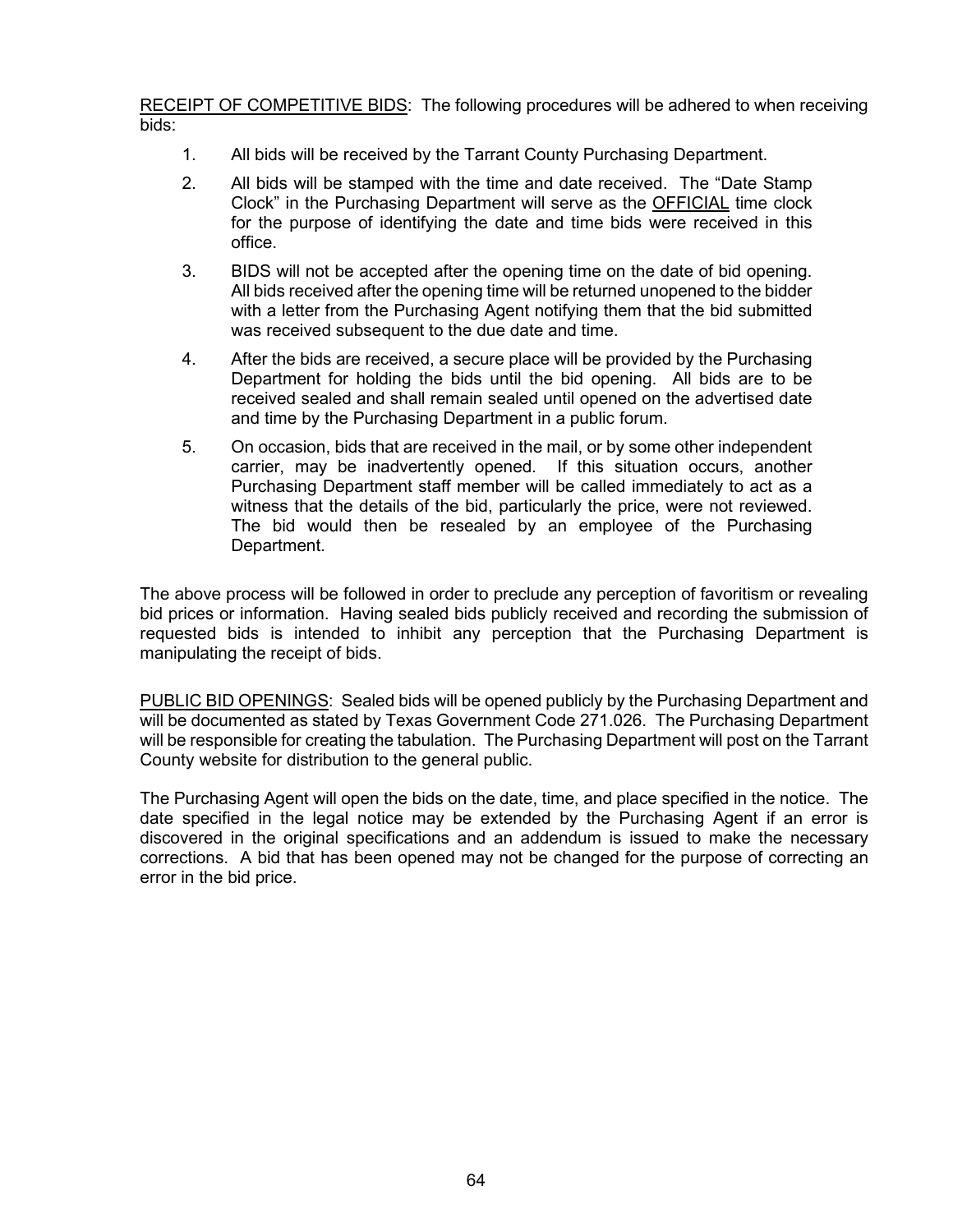BID EVALUATIONS: The Purchasing Department will evaluate all bids, with assistance from the user department, and a joint recommendation will be made to the Commissioners Court. Purchasing will include an Email with permission from the Purchasing Agent or a signed memo from the user department stating bid acceptance and any other documentation as agenda backup material. The Purchasing Department will be responsible for placing the item on the agenda for the Commissioners Court.

Evaluation of bids will be based on the following factors:

- 1. the relative prices of the bids, including the cost of repair and the cost of delivery and hauling;
- 2. compliance of goods and services offered with the bid specifications; and
- 3. the responsibility of the vendor, including the vendor's safety record, if the Commissioners Court has adopted a definition of safety that is included in the bid, and the vendor's past performance.

When the lowest priced bid is not the best bid, clear justification for not selecting the lowest bidder must be documented to the Court. This recommendation will be support by clear and concise documentation from the user department that explains the rationale for awarding to other than the lowest bidder. A joint review of the bid by the user department and the Purchasing Department is required.

CONTRACT AWARD: The Purchasing Department will recommend the contract award to the Commissioners Court in session. The Court shall, as defined in Texas Local Government Code 262.027(a):

- 1. Award the contract to the responsive and responsible bidder who submits the lowest and best bid; or
- 2. Reject all bids and publish a new legal notice.

If two (2) responsive and responsible bidders submit the lowest and best bid, the Purchasing Agent will determine the award recommendation in accordance with the Commissioners Court Order No. 60616, Procedure for Awarding Tie Bids, which is accomplished by a coin toss to decide the successful vendor for award as described in Texas Local Government Code 262.027(b).

As described in Texas Local Government Code 262.027(c), a contract may not be awarded to a bidder who is not the lowest responsive and responsible bidder meeting specifications unless, before the award, each lower bidder is given notice of the proposed award and is given an opportunity to appear before the Commissioners Court and present evidence to dispute that recommendation. After an award, the County Judge will sign the contract on behalf of the County, and the Purchasing Agent or designee will return the bid bonds of any contractor not awarded a contract.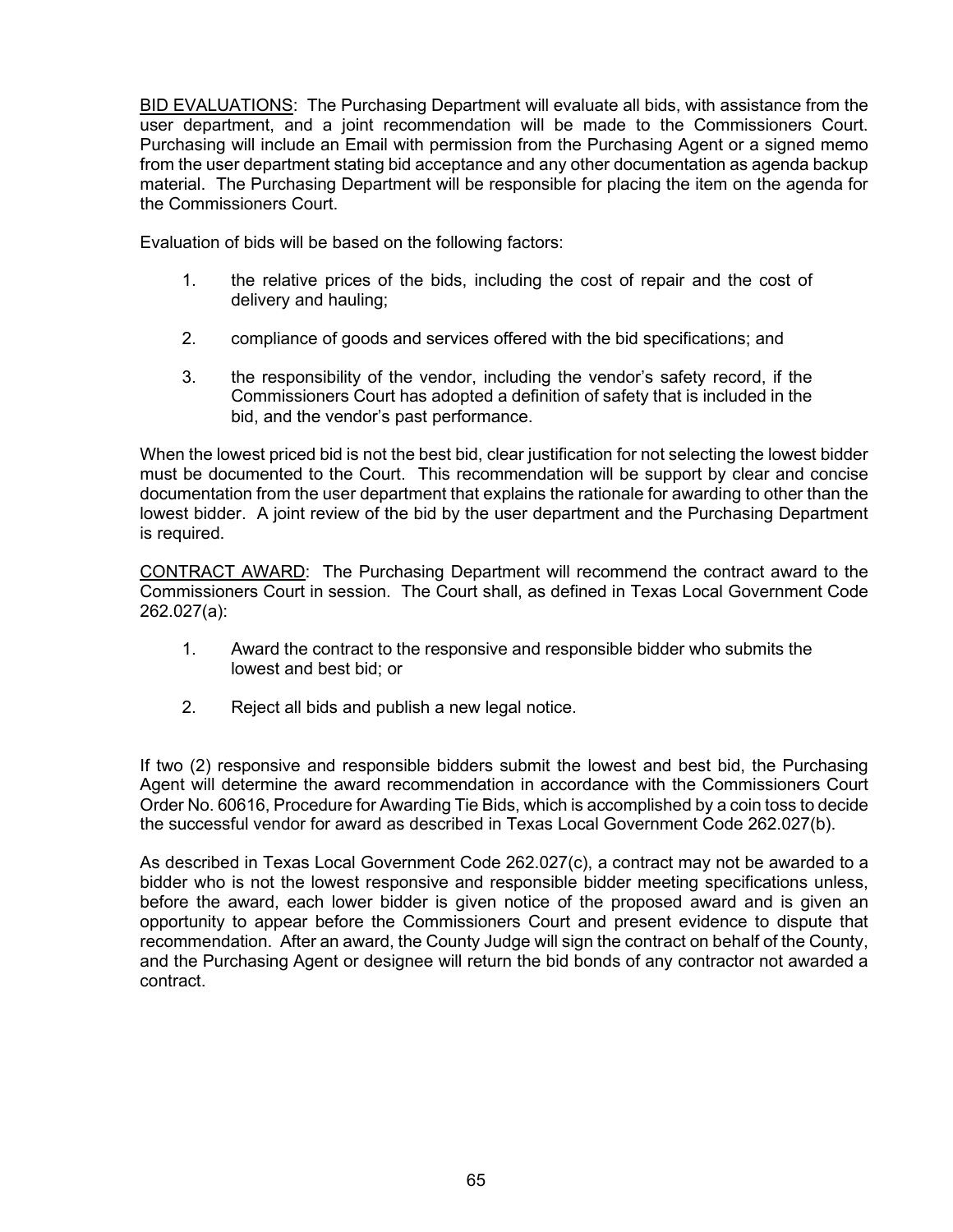After an award is made, a contract will be processed; originals or copies of the contract will be sent to all appropriate parties, whether for public works or nonpublic works contracts; and an original will remain on file in the Purchasing Department.

A Notice-of-Award (NOA) letter, which will be issued by the Purchasing Department, will accompany the contractor's copy of the contract. The NOA letter will include the requirements for submission of various documents by the contractor and the time period within which they must be received. For example, bid and performance bonds, along with the insurance certificate, must be submitted within ten (10) business days after receipt of the NOA letter. DBE documentation and a program schedule will be required at the pre-construction conference. The NOA will also state that Notice-to-Proceed will not be issued until such time as the required documents are submitted by the contractor within the specified time period.

PRE-CONSTRUCTION CONFERENCE: The Purchasing Department will be responsible for scheduling the Pre-construction Conference. The user department is responsible for all technical presentations, and the Purchasing Department is responsible for ensuring that all applicable purchasing procedures are followed. Purchasing will assist in conducting the conference to the following extent:

- 1. Have all attendees sign the attendance roster, introduce themselves, and briefly explain their involvement in the project.
- 2. Briefly discuss the contract requirements, amount, and any other pertinent information about the project. The user department representative will be responsible for providing a thorough synopsis of contract requirements and any County policies that must be adhered to.
- 3. Establish dates for submission of all required documents, such as material submittals, payables, progress reports, etc.
- 4. If not previously provided, receive required documents from the contractor; i.e., performance bond, payment bond, insurance certificate, and the appropriate DBE documentation.
- 5. After receipt of the required documents, the timing of the Notice-to-Proceed will be determined by the user department. It is important to note that the Notice-to-Proceed will not be issued until all required bonds and insurance have been received and verified with the appropriate agency.
- 6. Ensure a complete understanding of all issues by all parties prior to the adjourning.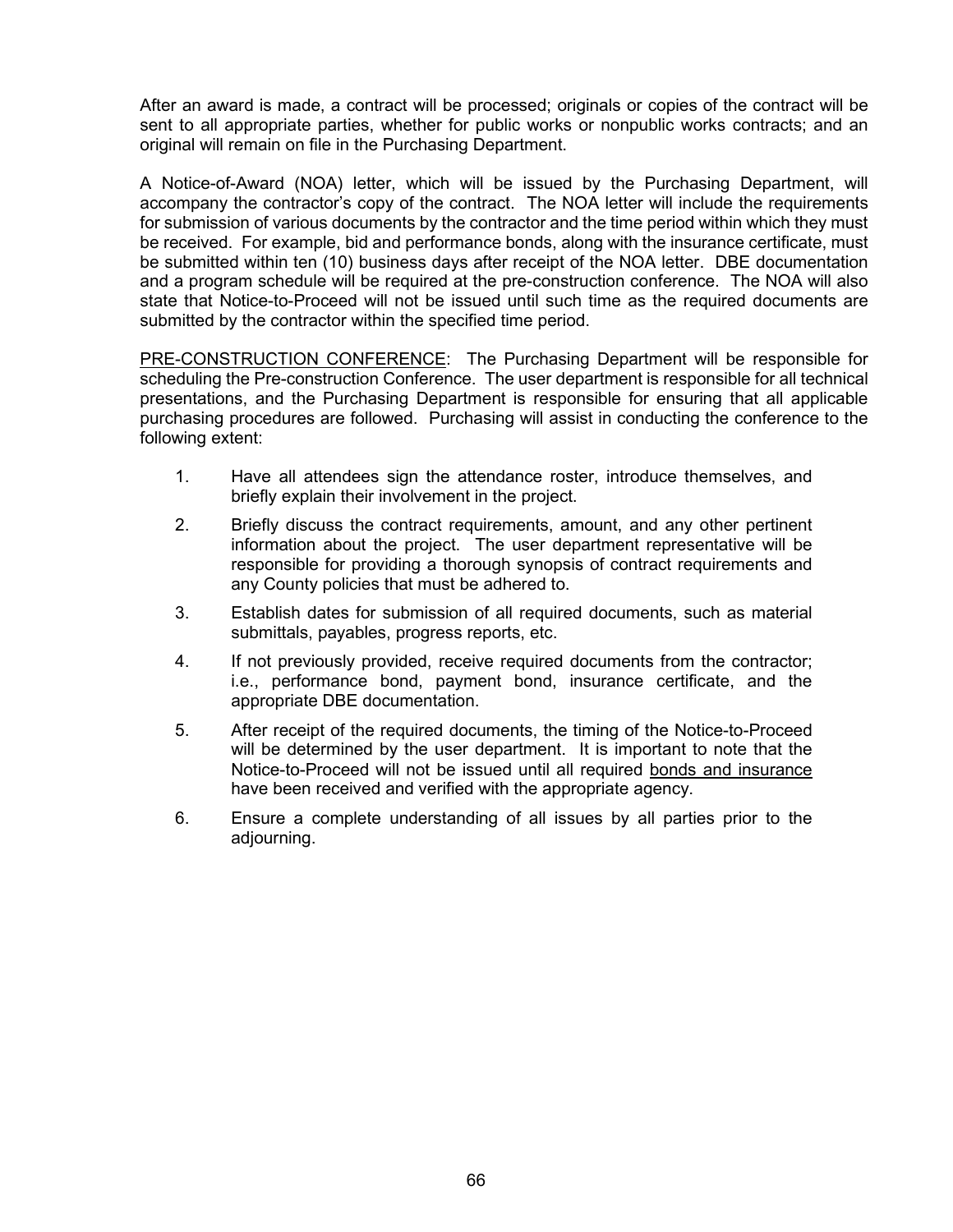CONTRACT ADMINISTRATION: The user department will be responsible for monitoring and documenting contractor performance/compliance and will provide Purchasing with copies of this documentation to keep the Purchasing Department appraised of all performance or compliance issues. Discussions that explain the interpretation of the specifications may be dealt with orally by the user department. If poor performance or noncompliance with the contract is experienced, the user department will be responsible to initiate written corrective action with the contractor. Purchasing will be provided an advance copy of any written correspondence directing correction of a discrepancy. The user department will solicit Purchasing to initiate corrective action, in consultation with the user department, when the user department cannot resolve any conflict through correspondence.

The occupant department must not provide any instructions or requests for changes directly to the contractor. The occupant department must provide all information necessary for the contractor to meet its needs, either through the user department responsible for constructing the facility or the Purchasing Department. Only the user department's project manager or the Purchasing Agent has the authority to give directions to the contractor.

The Purchasing Agent will take all steps related to correcting noncompliance with the contract but must consult with the Criminal District Attorney's Office before taking any steps toward suspension or termination of the contract unless an emergency, life safety, or property damage issues require immediate temporary work stoppage. Before any letters, notices, and other communications related to termination or suspension are issued, the contents of these must be reviewed by the Criminal District Attorney's Office, as the initial steps toward potential litigation.

Documentation of contractor performance is often overlooked and is, perhaps, one of the most important. To enforce contractual terms, documentation of specific noncompliance must be available. Specific dates, examples, etc., must be documented.

Contract administration duties shall include, but not be limited to, the following activities. Unless otherwise noted, the following are responsibilities of the Purchasing Department:

- 1. Schedule and assist in conducting the pre-construction conference.
- 2. Maintain a comprehensive, neat, and orderly contract file that includes all documentation relative to the procurement process and includes pre-solicitation, solicitation, contract award, post-award, and administration phases of the project.
- 3. The Purchasing Agent will present the contractor's performance bond and payment bond to the Commissioners Court for approval within thirty (30) days of award and before the Notice-to-Proceed.
- 4. The Purchasing Agent will be responsible for monitoring the continued insurance coverage and obtaining updated certificates on a timely basis.
- 5. Receive and review a copy of the contractor's program schedule, ensuring that it is submitted within the period as specified in the contract specifications.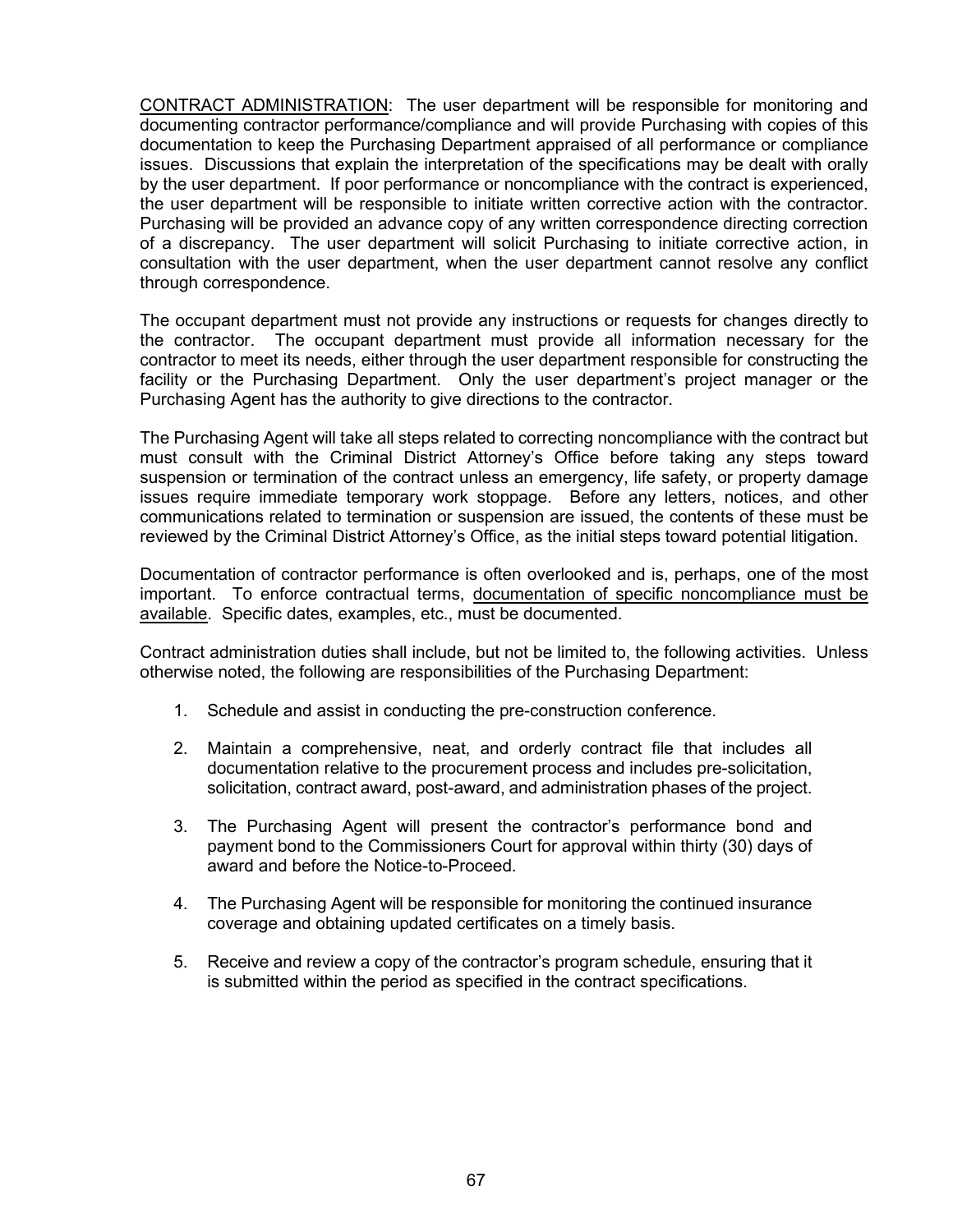- 6. Ensure contractor submittals are provided to the County as prescribed by the submittal schedule established during the pre-construction conference.
- 7. Receive and review copies of contractor payrolls to ensure payments made to contractor employees are in accordance with the prevailing wage rate classification by trade included in the contract.
- 8. Perform periodic site visits to the construction site to perform spot labor interviews to ensure contractor compliance with prevailing labor laws.
- 9. Periodically review copies of contractor invoices for accuracy. Invoices are to be verified against progress reports, when applicable, with any discrepancies being reported to the contractor and user department for resolution. The user department will provide Purchasing with a copy of the invoice immediately upon receipt from the contractor.
- 10. Correspondence: Discussions that merely explain the interpretation of specifications may be dealt with orally by the user department. All correspondence concerning major issues involving noncompliance, between the contractor and the County, should be directed to the Purchasing Department. This will ensure that Purchasing is aware of any directives being issued to the contractor or any potential problems that may occur about contract performance.

In emergency situations, correspondence regarding minor issues may be issued directly to the contractor by the user department. However, Purchasing should be provided with a copy immediately. It will be left to the professional judgment of the user department representative as to what constitutes an emergency and what is considered to be a minor issue. If it appears that the level of noncompliance should result in a suspension or termination of the contract, the Purchasing Agent must seek the advice of the Criminal District Attorney's Office before sending a notice to show cause not to terminate or placing the contract on the agenda for the Commissioners Court to authorize termination.

11. Purchasing will be responsible for monitoring all insurance and bond certificates. Bid bonds will be provided with all bids over \$50,000 and will be maintained in the Purchasing Department safe. Bid bonds will be returned to all bidders within five (5) business days after contract award. Payment and performance bonds will be provided by the contractor within ten (10) business days after receipt of the Notice-of-Award letter. They should be reviewed by both the user department representative and Purchasing with the originals being maintained in the Purchasing Department safe. Copies can be provided to the user department upon request. Insurance certificates are to be provided by the contractor during the preconstruction conference. These certificates will be kept in the Purchasing Department main contract file.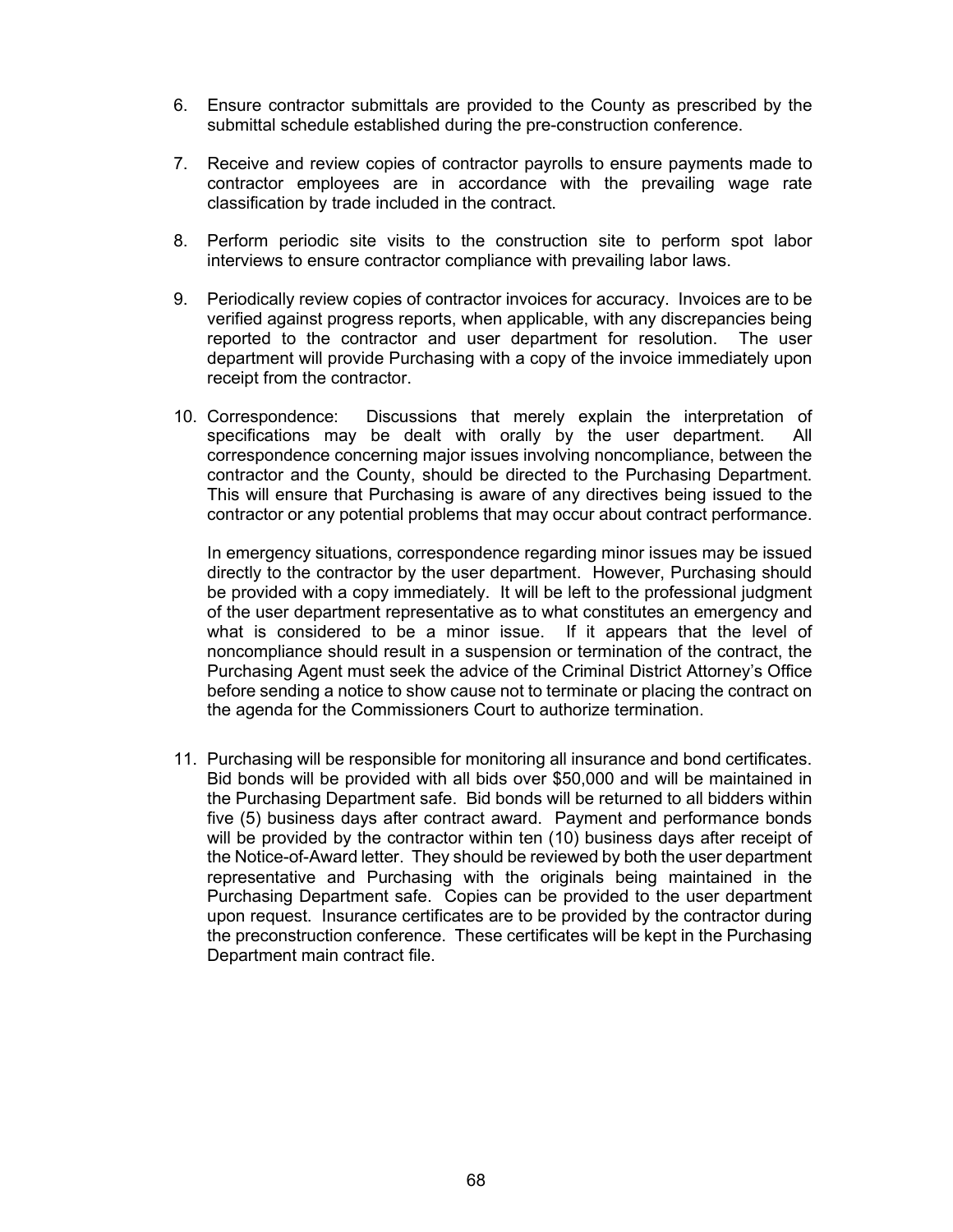#### CHANGE ORDERS:

- A. The Purchasing Agent on the recommendation of the Facilities Management Director is responsible for all construction related projects may approve Change Orders to construction contracts for the following reasons:
	- 1. To allow for an additional service request in an amount not to exceed \$50,000, subject to limitations stated in Texas Local Government Code, 271.060(h), if the Auditor and Budget Office verify that the funds are available for the change order and it does not change the scope of the contract.
	- 2. To allow for a contract time extension if the change order does not change the scope of the contract.
- B. Any change orders that increase the cost or change the scope of the contract must be approved by the Commissioners Court. The Facilities Management Department will submit the agenda request to the Commissioners Court for approval.
- C. Negotiations of change orders, particularly those that result in an increase in contract price or performance period, or change the scope of the project, will require that Purchasing be notified on a timely basis so the appropriate action can be taken. Purchasing shall always be provided with a copy of the proposed change order, with all available supporting documentation.
- D. No change order will be issued until it is determined that the necessary funds are budgeted and available, and the appropriate backup documentation has been reviewed.
- E. A record of any change order negotiations shall be made by the user department, with a copy sent to Purchasing.

CLOSEOUT PROCEDURES: The Purchasing Department will ensure that all applicable warranty certificates are received and safeguarded throughout the warranty term. The Purchasing Department will provide copies of the warranty certificates to the appropriate departments.

Return of bonds will be administered by the Purchasing Department in cooperation with the user department to ensure that the contract is complete in all respects before these are returned.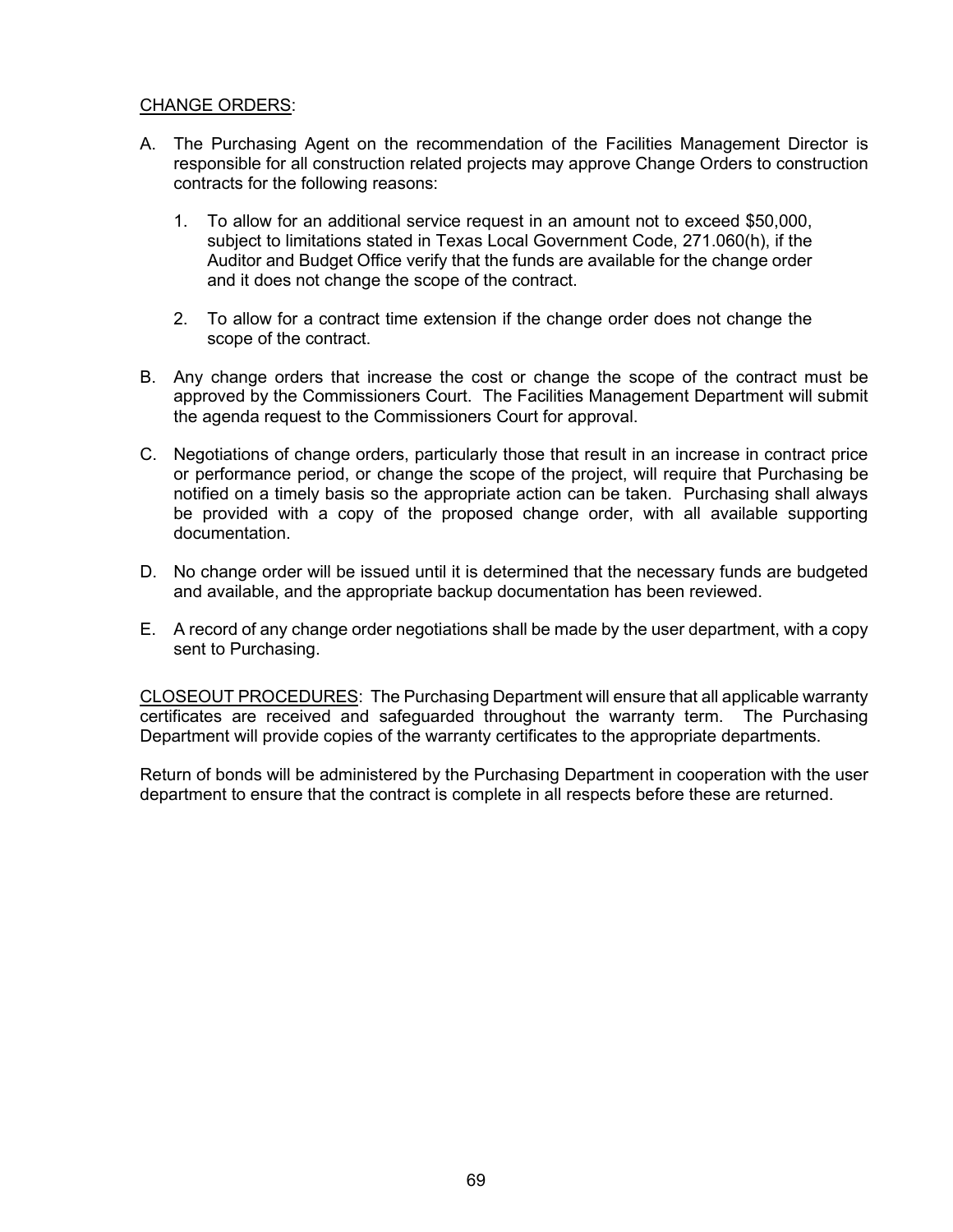# **SHERIFF'S OFFICE PROCEDURE FOR PURCHASE OF GOODS, MATERIALS, AND SUPPLIES WITH STATE AND FEDERAL FORFEITURE FUNDS**

# **CONSIDERATIONS**

 $\overline{\phantom{a}}$  , where  $\overline{\phantom{a}}$  , where  $\overline{\phantom{a}}$  , where  $\overline{\phantom{a}}$ 

The Criminal District Attorney's Office has considered the issue of purchases made with State and Federal forfeiture funds, as well as purchases from commissary funds. In light of the County Purchasing Act, the Criminal District Attorney's Office feels that the County and its officers such as the Sheriff, the Purchasing Agent, and the Auditor would be well advised to follow the procedures set forth below for the purchase of goods, materials, and supplies. Issues of contracting authority or contracts are beyond the scope of [the Criminal District Attorney's Office's findings, except to the extent that purchase of tangible property alone implicates competitive bidding procedures.

#### **PROCEDURES FOR FORFEITURE FUND PURCHASES**

1. The first step in any purchase of goods, materials, and supplies should be the establishment of a budget line item from whose funds the item shall be purchased. For general funds, such a line item is created when a department's annual budget is passed by Commissioners Court or when the Court later amends the annual budget.

When the Sheriff's Office<sup>1</sup> desires to make a purchase from State forfeiture funds, it should first identify a forfeiture fund line item (in its initial requisition) from which the funds may be deducted. If there is no appropriate line item available to make the desired purchase at the estimated price, the Sheriff's Office should request the Commissioners Court to create the appropriate line item in an amount sufficient to cover the anticipated expense of the contemplated purchase. Under *Art. 59.06 (d) of the Texas Code of Criminal Procedure*, the Commissioners Court will have a ministerial duty to approve this budget amendment.

Federal forfeiture funds are not legally required to be administered as part of the County budget. If it wishes to purchase items with these funds, the Sheriff's Office need only notify the Commissioners Court through a memo to the County Administrator that it wishes to spend *x* (estimated amount of federal forfeiture funds) for *y* (goods, materials, or supplies it wishes to purchase with the money).2

<sup>1</sup> Assuming that the Sheriff's Office is the entity spending forfeiture funds, these same procedures should also be followed whenever any other County law enforcement agency is spending forfeiture funds.

 $2$  There is no legal authority for this notification requirement; however, it is suggested for accounting and pragmatic purposes in order to keep procedures for purchase relatively uniform regardless of the specific source of the public funds being expended in a given instance.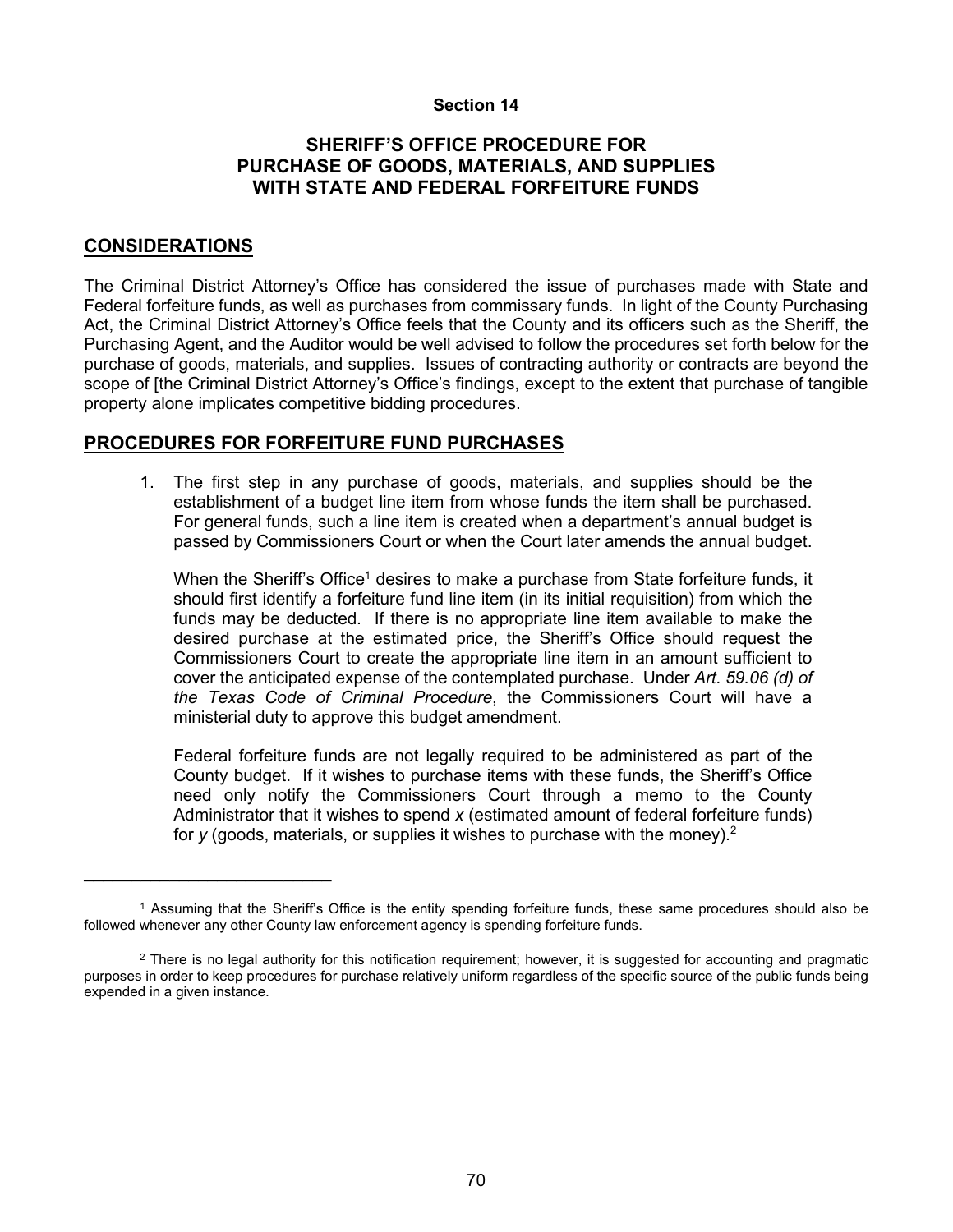- 2. The second step involves the Sheriff's Office sending a requisition for the desired item(s) to the County Purchasing Agent. When the Sheriff's Office intends to pay with forfeiture funds, it should so inform the Purchasing Agent, specifying which kind of forfeiture funds it intends to use for payment and an appropriate budget line item for purchases with State forfeiture funds. The requisition shall also contain any other information the Sheriff's Office wishes the Purchasing Agent to have, such as a particular vendor who may be selling the product.
- 3. The Purchasing Agent should then make the purchase according to the specifications provided by the Sheriff's Office, which has the sole discretion to set specifications for items to be purchased with forfeiture funds within the parameters of applicable law. The Purchasing Agent has the discretion to seek the best price, to buy from the vendor of his choice so long as the specifications are met, and to competitively bid the purchase even if the law doesn't require it in a particular case. $^3\,$  (In any case, it will be the Purchasing Agent who will determine if competitive bidding will be employed.) If competitive bidding is utilized, standard procedures should be used: *viz*. The Commissioners Court should provide permission to seek competitive bids, and, after bids are received, they should award the contract to the "lowest and best" bidder. The Court's duty to facilitate the purchase by granting permission to seek bids and by choosing the "lowest and best" bidder is *ministerial*; however, the decision of which vendor to select is *discretionary*. The "purchase" is made, and the amount of purchase definitely ascertained, when the *purchase order* is issued (if competitive bid procedures are not being used) or when the *contract is awarded by the Commissioners Court* (if competitive bidding is employed).
- 4. When the items are received from the vendor, the Sheriff's Office shall verify that the items received match the Sheriff's Office's requisition and the Purchasing Agent's purchase order. If so, it should so notify the Purchasing Agent.
- 5. Finally, upon completion of step 4, the Auditor shall issue the warrant from the proper forfeiture funds.

\_\_\_\_\_\_\_\_\_\_\_\_\_\_\_\_\_\_\_\_\_\_\_\_\_\_

 $3$  Whenever competitive bidding procedures are employed, the Commissioners Court should award the contract to the lowest and best bidder. Based on the rationale of Attorney General Opinion DM-246 (1993), the Commissioners Court would be prohibited from rejecting all bids for the purpose of thwarting the purchase, since the determination of what kind of goods are to be purchased with the money belongs to the Sheriff alone. The Commissioners Court's duty to facilitate the purchase, according to this opinion, is "ministerial".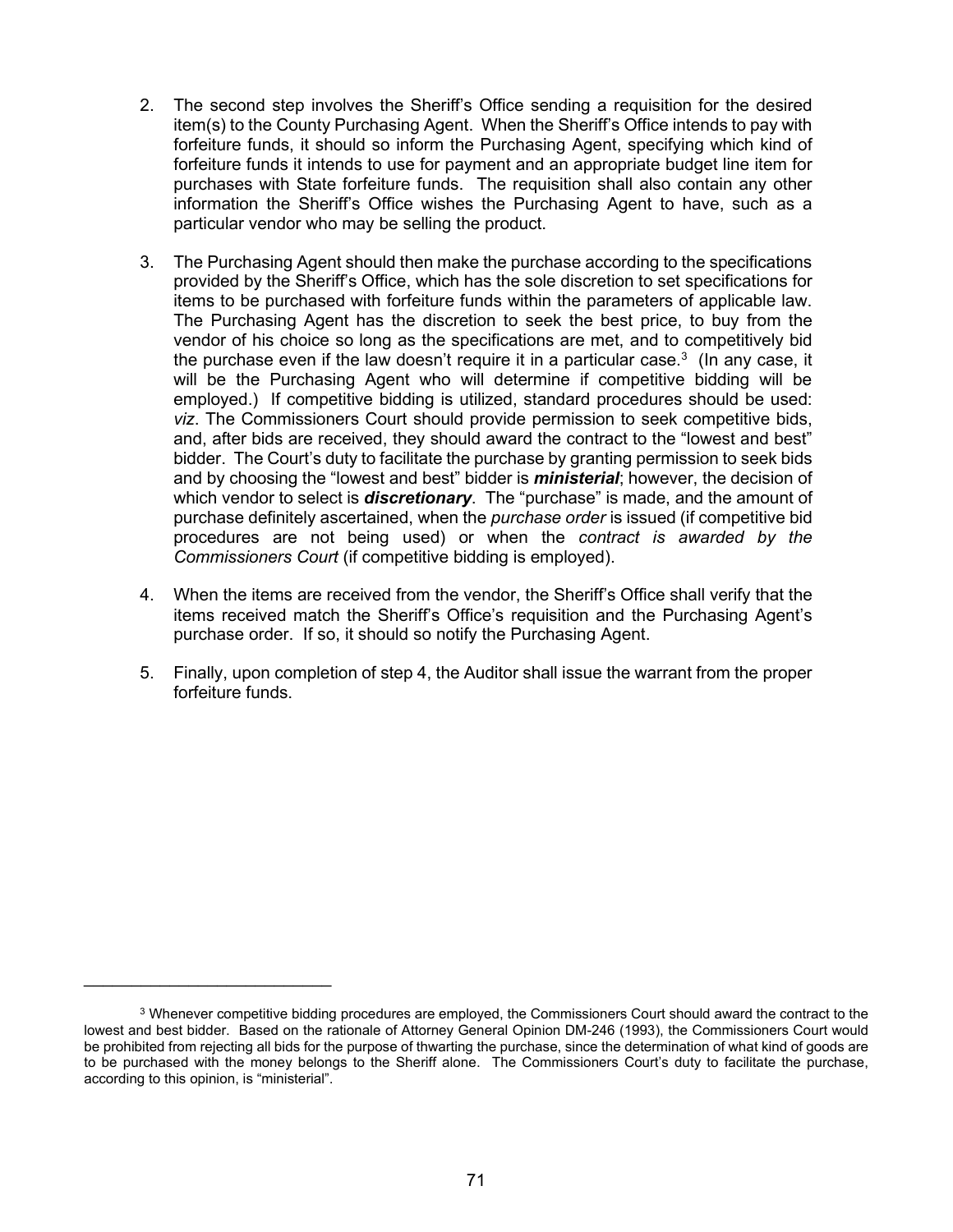#### **SHERIFF'S OFFICE INTERIM PROCEDURE FOR PURCHASES OF GOODS, MATERIALS, AND SUPPLIES WITH COMMISSARY FUNDS**

# **CONSIDERATIONS**

\_\_\_\_\_\_\_\_\_\_\_\_\_\_\_\_\_\_\_\_\_\_\_\_\_\_

The procedures for spending commissary funds should be very similar to the procedures set forth in the previous section.

#### **PROCEDURES FOR COMMISSARY FUND PURCHASES**

- 1. The step involves the Sheriff's Office sending a requisition for the desired item(s) to the County Purchasing Agent. When the Sheriff's Office intends to pay with commissary funds, it should so inform the Purchasing Agent.
- 2. Again, the Purchasing Agent should then make the purchase according to the specifications provided by the Sheriff's Office, which has the sole discretion to set specifications for items to be purchased with commissary funds within the parameters of applicable law. The Purchasing Agent has the discretion to seek the best price, to buy from the vendor of his choice so long as the specifications are met, and to competitively bid the purchase even if the law doesn't require it in a particular case. $4$ (In any case, it will be the Purchasing Agent who will determine if competitive bidding will be employed.) If competitive bidding is utilized, standard procedures should be used: *viz*. The Commissioners Court should provide permission to seek competitive bids, and, after bids are received, they should select the "lowest and best" bidder. The Court's duty to facilitate the purchase by granting permission to seek bids and by choosing the "lowest and best" bidder is *ministerial*; however, the decision of which vendor to select is *discretionary*. The "purchase" is made, and the amount of purchase definitely ascertained, when the *purchase order* is issued (if competitive bid procedures are not being used) or when the *vendor is selected by the Commissioners Court* (if competitive bidding is employed).
- 3. When the items are received from the vendor, the Sheriff's Office shall verify that the items received match the Sheriff's Offices requisition and the Purchasing Agent's purchase order. If so, it should so notify the Purchasing Agent.
- 4. Finally, upon completion of step 3, the Auditor shall issue the warrant from the commissary funds in escrow.

<sup>4</sup> Whenever competitive bidding procedures are employed, the Commissioners Court should select the lowest and best bidder. Based on the rationale of Attorney General Opinion DM-246 (1993), the Commissioners Court would be prohibited from rejecting all bids for the purpose of thwarting the purchase, since the determination of what kind of goods are to be purchased with the money belongs to the Sheriff alone. The Commissioners Court's duty to facilitate the purchase, according to this opinion, is "ministerial".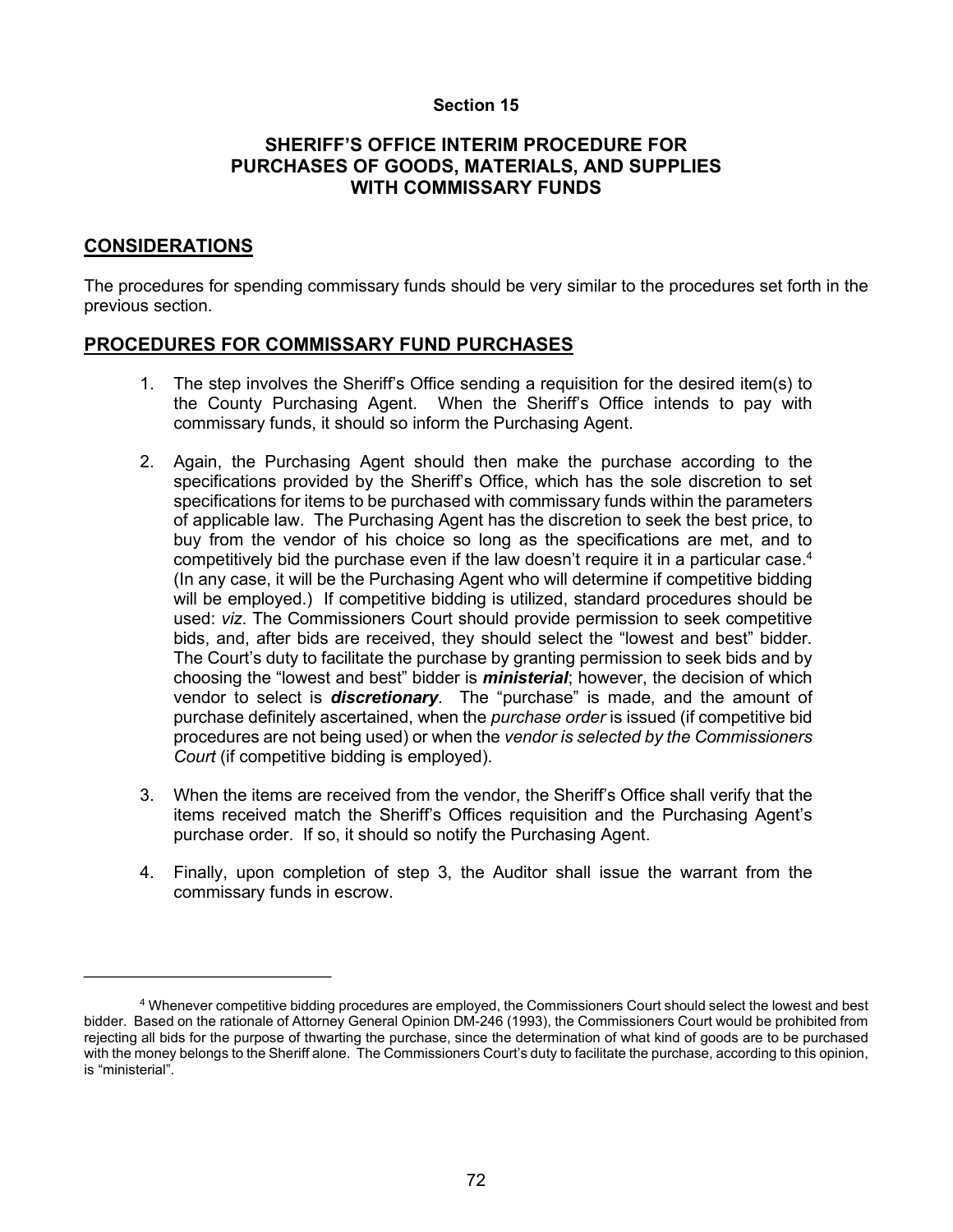# **PROCEDURES FOR PURCHASE OF PARTS AND SERVICES FOR CENTRAL GARAGE**

# **CONSIDERATIONS**

The Central Garage has a need to reduce the downtime of County vehicles in need of repairs and service. Previously, it was not uncommon for a vehicle to sit four (4) to five (5) hours or more pending receipt of parts while the requisition was being submitted and approved by the Auditor, and the Purchase Order issued.

#### **GOAL**

These procedures:

- 1. allow the Central Garage to have a Purchase Order number at all times for automotive items under annual contract;
- 2. provide audit trails; and
- 3. eliminate the necessity and urgency for the Central Garage to submit requisitions, the Auditor's Office to approve the requisitions, and the Purchasing Department to issue the purchase orders.

#### **PROCEDURES OVERVIEW**

At the end of each month, the Central Garage is to submit a requisition for each vendor for automotive parts purchases for the upcoming month as needed. The purchase order is to be issued prior to the first of the month in which it is to be used. When the Central Garage has a parts requirement, they will have an existing purchase order number and will be able to order the parts. Each time parts are ordered the Central Garage is to submit a requisition that supplements that month's purchase order. The receiving reports are to be entered and the invoices paid. This procedure reduces vehicle downtime by half, but still maintains audit trails.

The purchase of tires is to continue to be on a separate purchase order.

Items not covered on listed bids are to be submitted on separate requisitions and processed in the usual manner.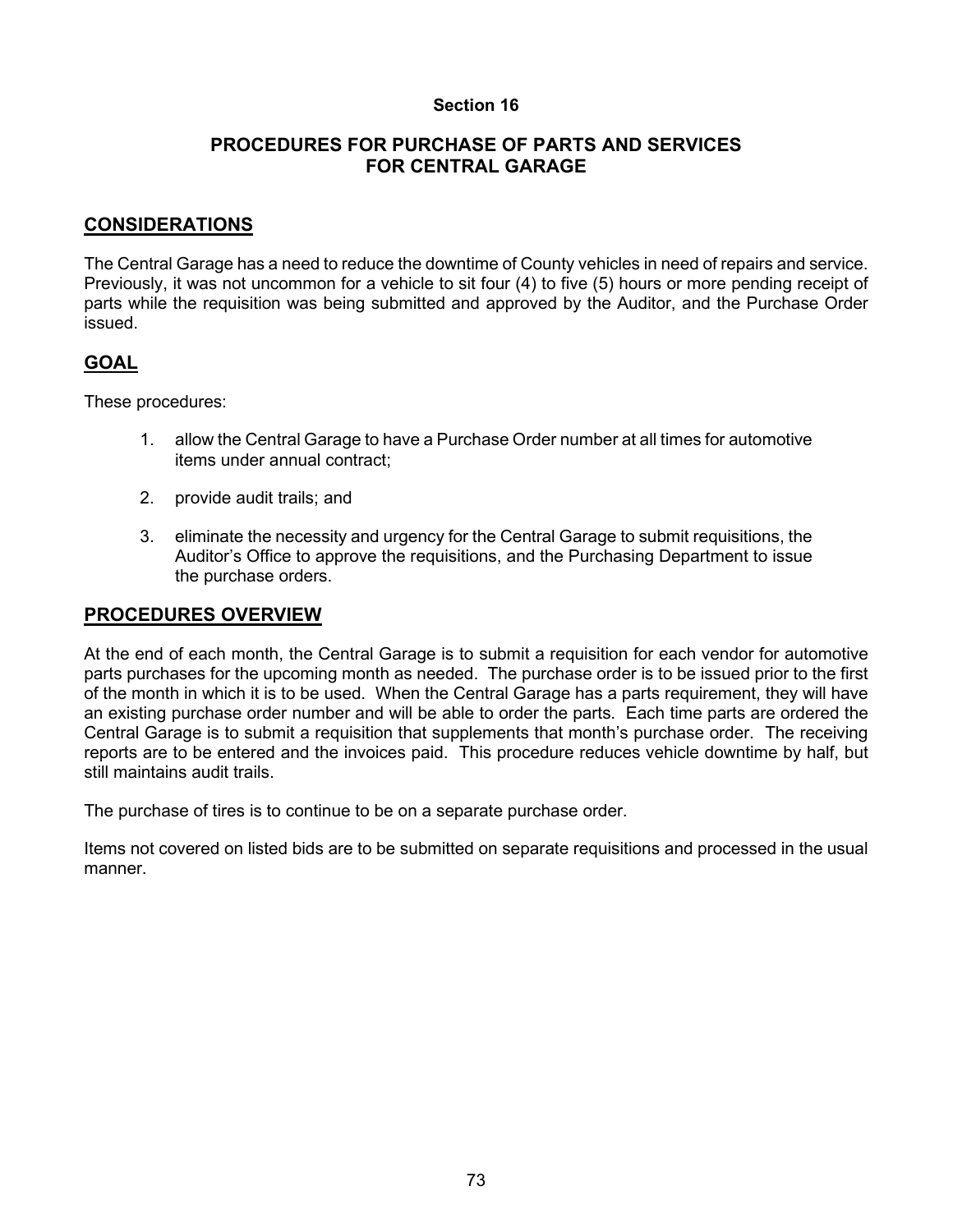# **EXEMPTIONS TO THE COMPETITIVE BID PROCESS**

# **PURCHASING ACT**

Many goods and services can be exempt from the competitive bid process if the Commissioners Court orders the purchase exempt. Discretionary Exemptions, Section 262.024(a) of the Texas Local Government Code lists in detail all the circumstances when exemptions are available for purchases made from current funds, bond funds, or through warrants. The following is a comprehensive list of these circumstances:

- 1. an item that must be purchased in a case of public calamity if it is necessary to make the purchase promptly to relieve the necessity of the citizens or to preserve the property of the county;
- 2. an item necessary to preserve or protect the public health or safety of the residents of the county;
- 3. an item necessary because of unforeseen damage to public property;
- 4. a personal or professional service;
- 5. any individual work performed and paid for by the day, as the work progresses, provided that no individual is compensated under this subsection for more than 20 working days in any three month period;
- 6. any land or right-of-way;
- 7. an item that can be obtained from only one source, including:
	- a) items for which competition is precluded because of the existence of patents, copyrights, secret processes, or monopolies;
	- b) films, manuscripts, or books;
	- c) electric power, gas, water, and other utility services; and
	- d) captive replacement parts or components for equipment;
- 8. an item of food;
- 9. personal property sold:
	- a) at an auction by a state licensed auctioneer;
	- b) at a going out of business sale held in compliance with Subchapter F, Chapter [17,](http://www.statutes.legis.state.tx.us/GetStatute.aspx?Code=BC&Value=17) Business & Commerce Code; or
	- c) by a political subdivision of this state, a state agency of this state, or an entity of the federal government;
- 10. any work performed under a contract for community and economic development made by a county under Section 381.004; or
- 11, vehicle and equipment repairs.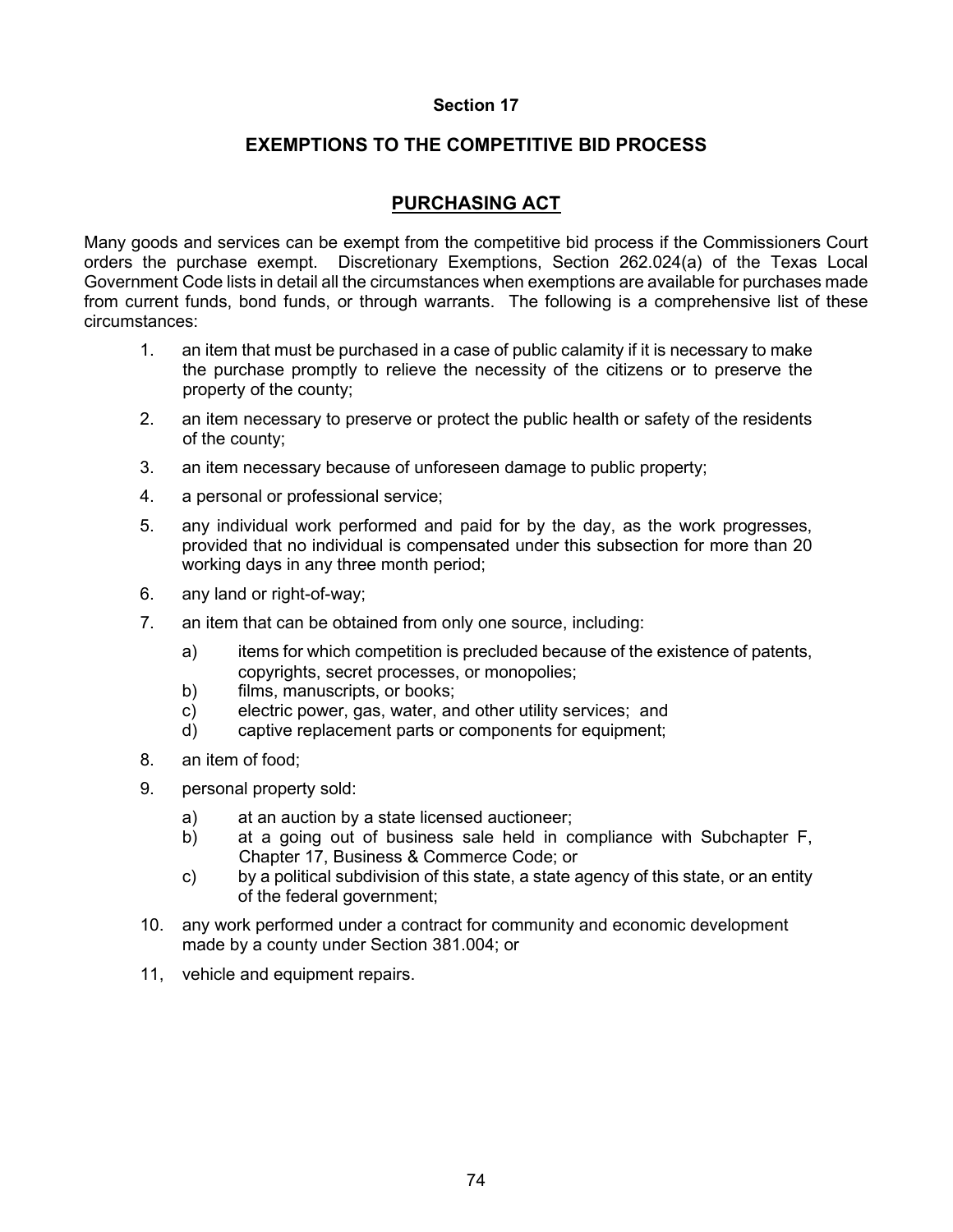# **PURCHASING AT AUCTION**

Section 262.024(a) of the Texas Local Government Code, Exemption 9(A), as mentioned in the previous paragraph, addresses the sale of personal property sold at auction by a State-licensed auctioneer.

The opportunity exists for potential savings to be realized by the County and Precincts if certain used cars, trucks, road and construction equipment are purchased at auction by the Purchasing Agent as allowed by law.

# **POLICY**

All purchases at auction will be made by the Purchasing Agent after authorization from the departments or precincts to participate in this type of procurement process.

Before such equipment is procured, determinations are to be made as to the appropriate sale value, whether the equipment has been maintained properly, the probable useful service life remaining, and whether significant cost savings could result.

#### **PROCEDURE**

Written or verbal notification must be submitted to the Purchasing Agent before attendance at auction will occur. Used equipment to be purchased as requested by certain departments or precincts must have previous budget approval for each expenditure.

# **CERTIFICATE OF OBLIGATION ACT**

Sections 262.023 and Chapter 271 Subchapter C of the Texas Local Government Code lists all the circumstances when exemptions are available for purchases made out of the certificate of obligation funds. The following is a list of these circumstances:

- 1. All of the circumstances that may be exempted under the Purchasing Act.
- 2. The sale of public security in compliance with Chapter 271 Subchapter C, or; a contract for which advertising was done in compliance with Chapter 271, Subchapter C, of the Texas Local Government Code

# **POLICY**

Exemption orders must be processed through the Purchasing Department. In all cases except the acquisition of interests in land for County roads, bridges, parks, and all purchases of real property, the Purchasing Agent will request the exemption order from the Commissioners Court.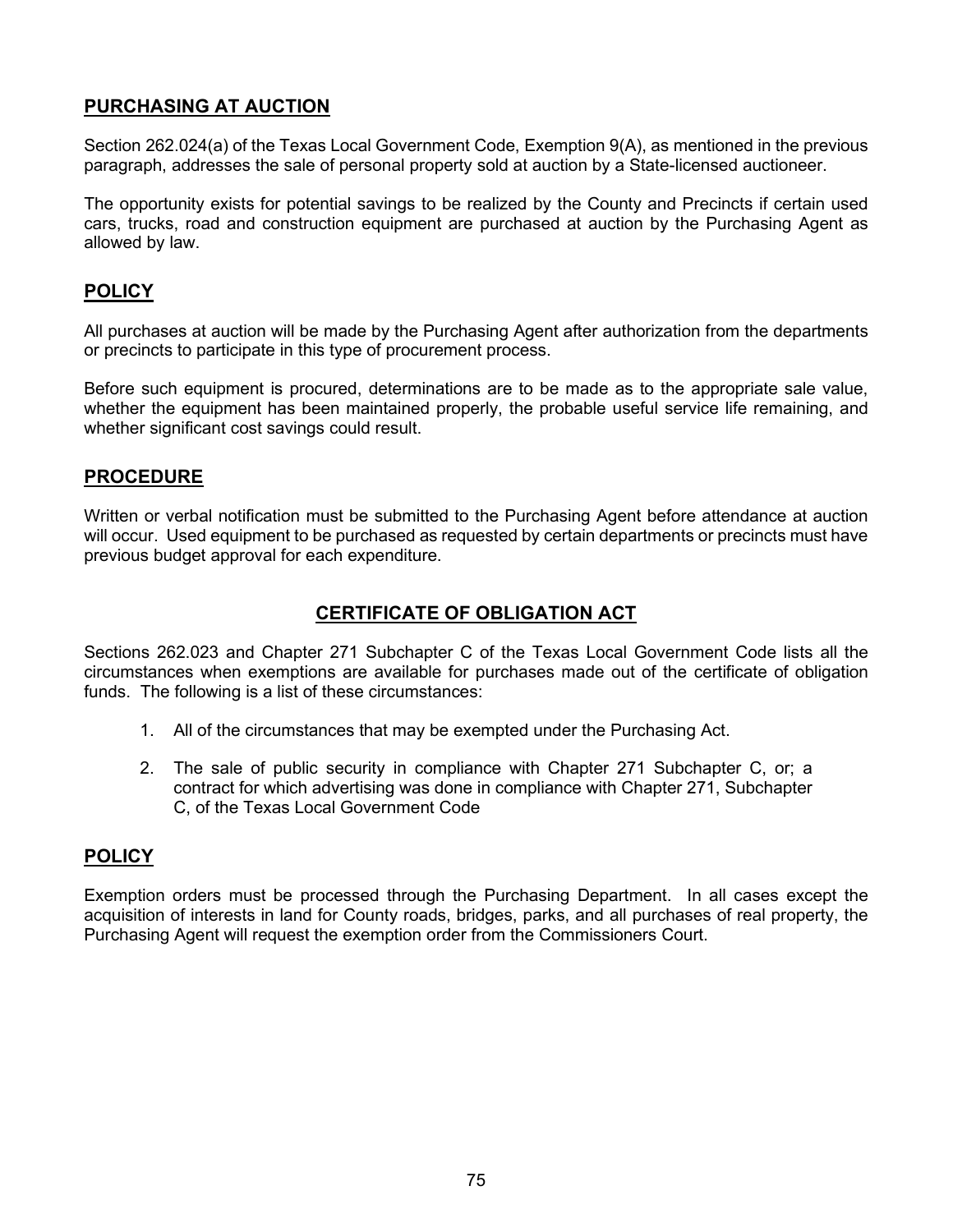# **PROCEDURE**

A memo must be submitted to the Purchasing Agent requesting an exemption to the competitive bid process. The memo must state specific details and an explanation of why an exemption from the competitive bid process should be requested and granted. All departments requesting exemptions should include a copy of the contract, if available, the name of the contractor, the goods and services covered by the order, maximum cost, and other relevant information.

# **EMERGENCY**

Sections 262.024(a)(1-3) of Texas Local Government Code allows for Emergency purchases. Emergency means circumstances where an immediate response is required to provide for the safety of persons or property but does not include any situation that results in the County Judge declaring a local state of disaster in compliance with the Tarrant County Policies, and Procedures.

#### **Emergency purchases that exceed \$50,000 require a Court Order granted by the Commissioners Court before a purchase order can be issued.**

#### **PROFESSIONAL OR PERSONAL SERVICE**

Please refer to Section 12 of this manual regarding this type of purchase.

# **SOLE SOURCE**

Texas Local Government Code 262.024 (7) describes eligibility of sole source goods and services. Sole source goods or services require a statement from the vendor as to the existence of only one (1) source and specifically noting which type of listed sole source good or service is being purchased. The statement will be submitted for acceptance by the Commissioners Court and must be reflected on the agenda of the meeting of the Commissioners Court. The code states:

- "…an item that can be obtained from only one source, including:
	- (A) items for which competition is precluded because of the existence of patents, copyrights, secret processes, or monopolies;
	- (B) films, manuscripts, or books;
	- (C) electric power, gas, water, and other utility services; and
	- (D) captive replacement parts or components for equipment;"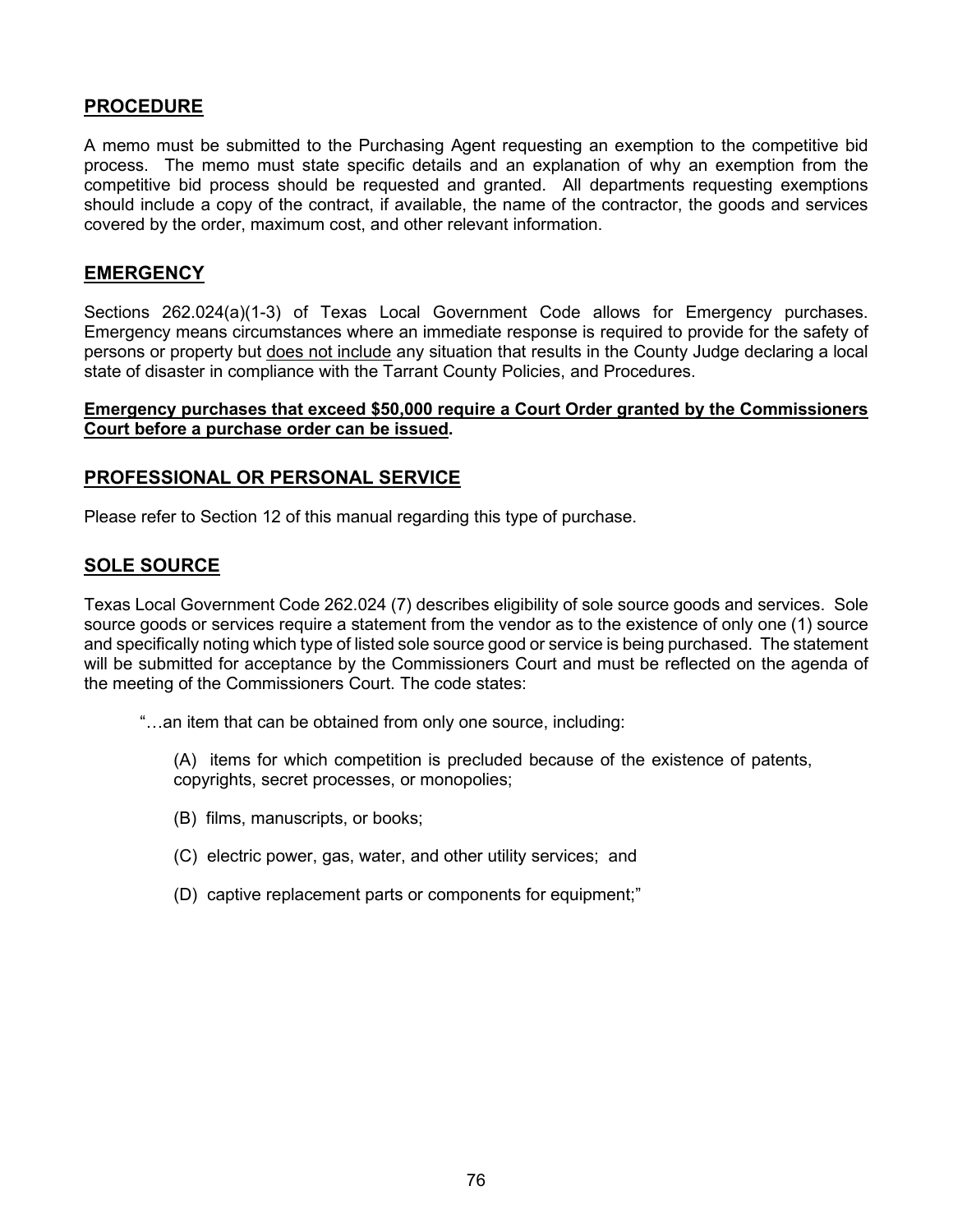# **FOOD**

The Commissioners Court orders, through Court Order 96717, that the purchase of certain food items for correctional facilities of Tarrant County is exempt from the competitive bidding requirements of the Purchasing Act, Section 262.024(d), if the following procedures are followed in making the purchases:

- 1. Bi monthly Purchases: Fresh Meats & Commodities (flour, rice, etc.) and Groceries (frozen foods, canned foods, staples).
	- a) Specifications will be prepared by the Purchasing Department, with assistance from the using department.
	- b) The buyer shall select local suppliers from the current Tarrant County Purchasing Department database of vendors.
	- c) A Request for Quotation will be forwarded to a list of qualified suppliers via fax or email, allowing a minimum of ten (10) calendar days for the vendor's response.
	- d) The lowest and best quotation will be determined based either on the overall low quotation or on the line item low quotation, whichever is more advantageous to the County. In determining responsible bidder and lowest and best quotation, the buyer will consider the relative price of the quotations; compliance of the products with the specifications; and responsibility of the vendor, including vendor's financial and practical ability to perform and past performance, especially in relation to timeliness of delivery and quality of the product. If after award a vendor does not provide the volume or quality of food or the timeliness of delivery required by the specifications, the buyer may purchase urgently needed replacement foods from the next lowest vendor.
- 2. Weekly Purchases: Fresh Produce and Fresh Eggs.
	- a) Fresh produce and eggs will be purchased from local "wholesale" produce markets on a weekly basis. The vendors are required to provide delivery of these items directly to the Juvenile Services Department approximately two (2) to three (3) times each week.
	- b) The Juvenile Services Assistant Director will contact the vendor each week with a list of their weekly requirements.
	- c) Prices will be checked periodically in order to maintain checks and balances of the wholesale prices.
- 3. Semi Annual Purchases: Dairy Requirements, Fresh Milk.

The same bidding procedures as required in Item 1 above (Fresh Meats, Commodities and Groceries) will apply.

4. Semi Annual Purchases: Bakery Items, Fresh Bread.

The same bidding procedures as required in Item 1 above (Fresh Meats & Commodities and Groceries) will apply.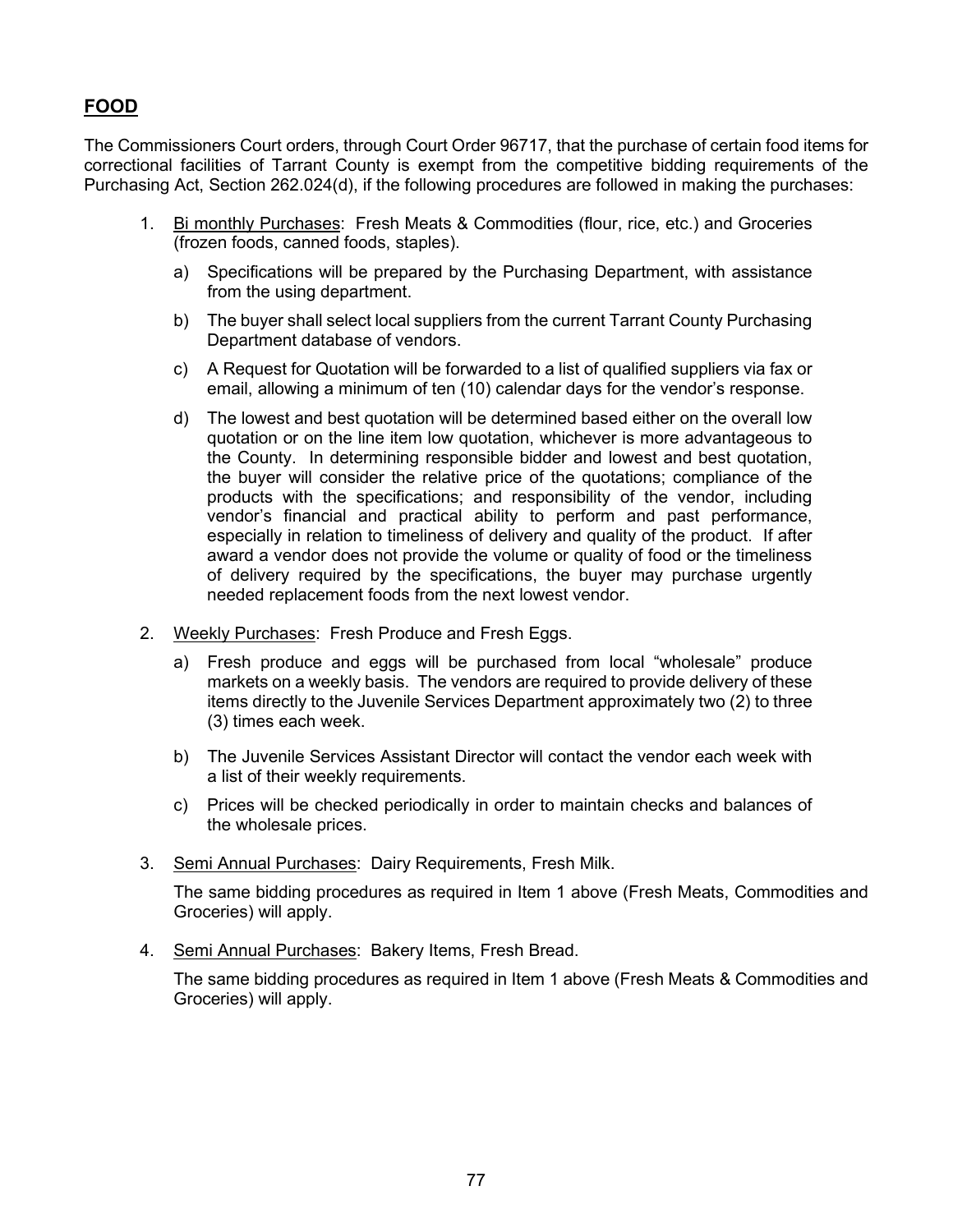# **LEASE OF REAL PROPERTY:**

The Facilities Management Department must review some leases for real property before it is presented to the Commissioners Court. Facilities Management must ensure that the lease is consistent with the County Space Plan. The search for space must be done in a manner that protects the best interests of the County through comparison or competition so that any real estate opportunities that are appropriate and available have been discovered and considered. After review of all available property and space considerations, comparisons will be made in regard to location, accessibility, lease prices, parking, renovation requirements, lease terms, etc. A lease contract will then be prepared and approved by the Criminal District Attorney's Office before being placed on the Commissioners Court agenda for approval. The Facilities Management Department will handle the administration of all lease agreements. Lease administration, if there are noncompliance issues, will be handled by Facilities with the advice of the Criminal District Attorney's Office.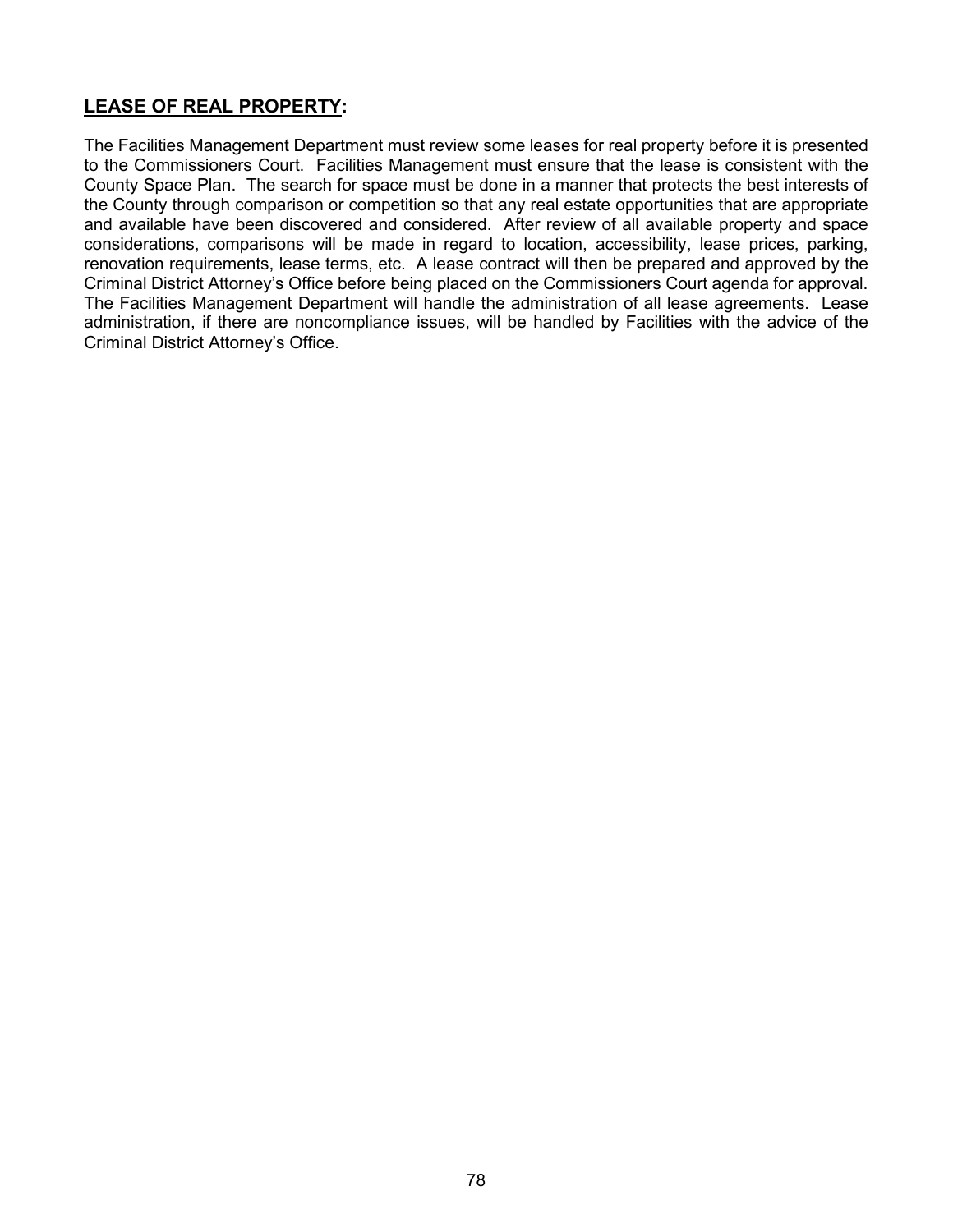#### **RENEWAL OF LEASES AND EQUIPMENT MAINTENANCE CONTRACTS**

# **STATUTE**

The renewal or extension of a lease or of an equipment maintenance agreement is exempt from the requirement established by Section 262.023 if the Commissioners Court grants the exemption, according to 262.024 (b) AND IF:

- 1. the lease or agreement has gone through the competitive bidding procedure within the preceding year;
- 2. the renewal or extension does not exceed one (1) year; and
- 3. the renewal or extension is the first renewal or extension of the lease or agreement.

# **POLICY**

The purchase of all equipment leases, renewal or extension orders, and maintenance agreements will be handled through the Purchasing Department. Any negotiations with bidders will be supervised by the Purchasing Department. Purchasing will maintain the original documents and send the user department a copy when requested.

The Purchasing Agent is authorized to execute any contracts for equipment leases and maintenance contracts that are procured in compliance with the Purchasing Act and if cost does not exceed \$50,000. A contract requiring a signature or exceeding \$50,000 must be approved by the Commissioners Court.

#### **PROCEDURES**

The user department will enter a requisition, identifying the purchase as either a lease or a maintenance agreement.

Invoice copies referenced in the requisition, if retained by the user department, should be sent to Audit immediately. The requisition must always include the serial number, model number, and physical location of the equipment. The beginning and ending dates of coverage must also be specified.

If a renewal, the original contract number must be identified in the requisition.

If the request is for a sole source lease or maintenance agreement, the user department must follow up the requisition with a memo justifying why it is a sole source purchase as stated in Texas Local Government Code 262.024(c)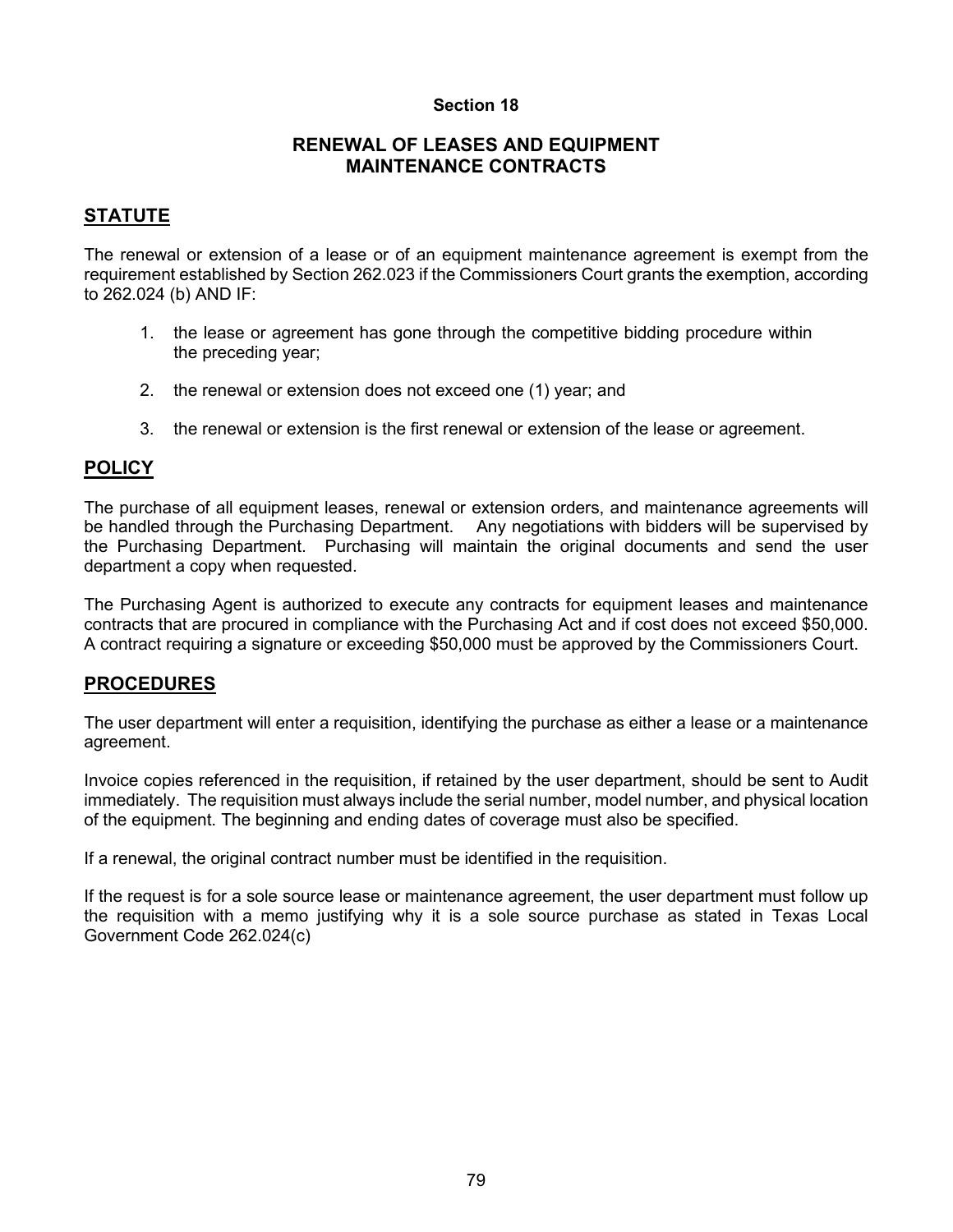The user department and Purchasing will work closely together to determine the appropriateness of a maintenance contract versus in-house repairs. Departments should coordinate their efforts to ensure that the maintenance contract sought is appropriate.

Facilities Management should always be contacted before any new equipment is acquired, so they can determine if there are adequate space and other facilities resources for the proper operation of the equipment.

NOTE: An often-overlooked cost of equipment or software is ongoing maintenance. All ongoing maintenance issues should be considered, evaluated, and priced in the initial procurement process.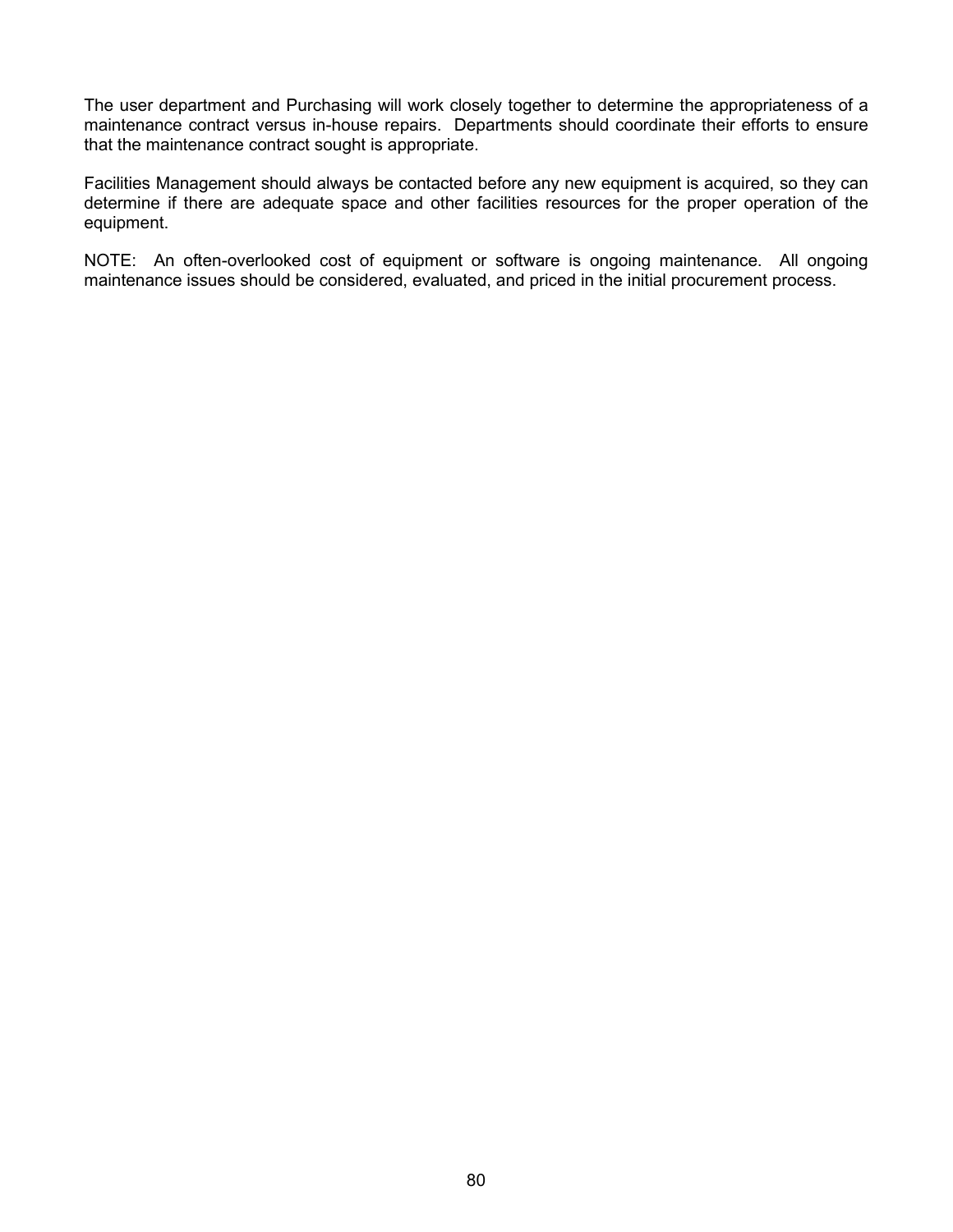# **RECEIPT OF GOODS AND SERVICES**

# **POLICY**

Departments should notify the Purchasing Department if goods are not received by the due date or if damaged freight is delivered.

# **ORDER VERIFICATION**

Employees receiving shipments must pay particular attention to the delivery ticket and be sure it matches the Tarrant County purchase order. The individual receiving the goods must verify that all goods were received as stated on the delivery ticket, and sign IN HIS OR HER OWN NAME—**A FULL SIGNATURE IN INK**—and write the **PURCHASE ORDER NUMBER** on all of the appropriate documentation, particularly the County copy.

#### **DAMAGED FREIGHT**

When a shipment arrives, the user department must inspect the condition of all cartons. If freight is undamaged, the department receiving the shipment should sign the freight bill.

If the freight is visibly damaged, the receiving department must instruct the freight line driver to:

- 1. Note the damage on the freight bill; and then
- 2. Sign the freight bill.

If there is concealed damage, save the shipping cartons so the Purchasing Department can notify the vendor and send an "inspection and report of concealed damage". Any receiving report processed should always mention all damaged merchandise.

All boxes and packing materials should be kept in the event of visibly damaged or concealed damaged freight shipments.

Damaged freight must be reported to the vendor immediately.

All goods not received properly or not in compliance with the contract should be documented and reported to the Purchasing Department as soon as possible so that the vendor can be notified and instructed to take corrective action.

Damaged goods should not be returned to the freight line or to the vendor unless specifically requested to do so, and then only if a claim has been filed or authorization has been given by the vendor—including a **RETURN NUMBER**—or by the Purchasing Department.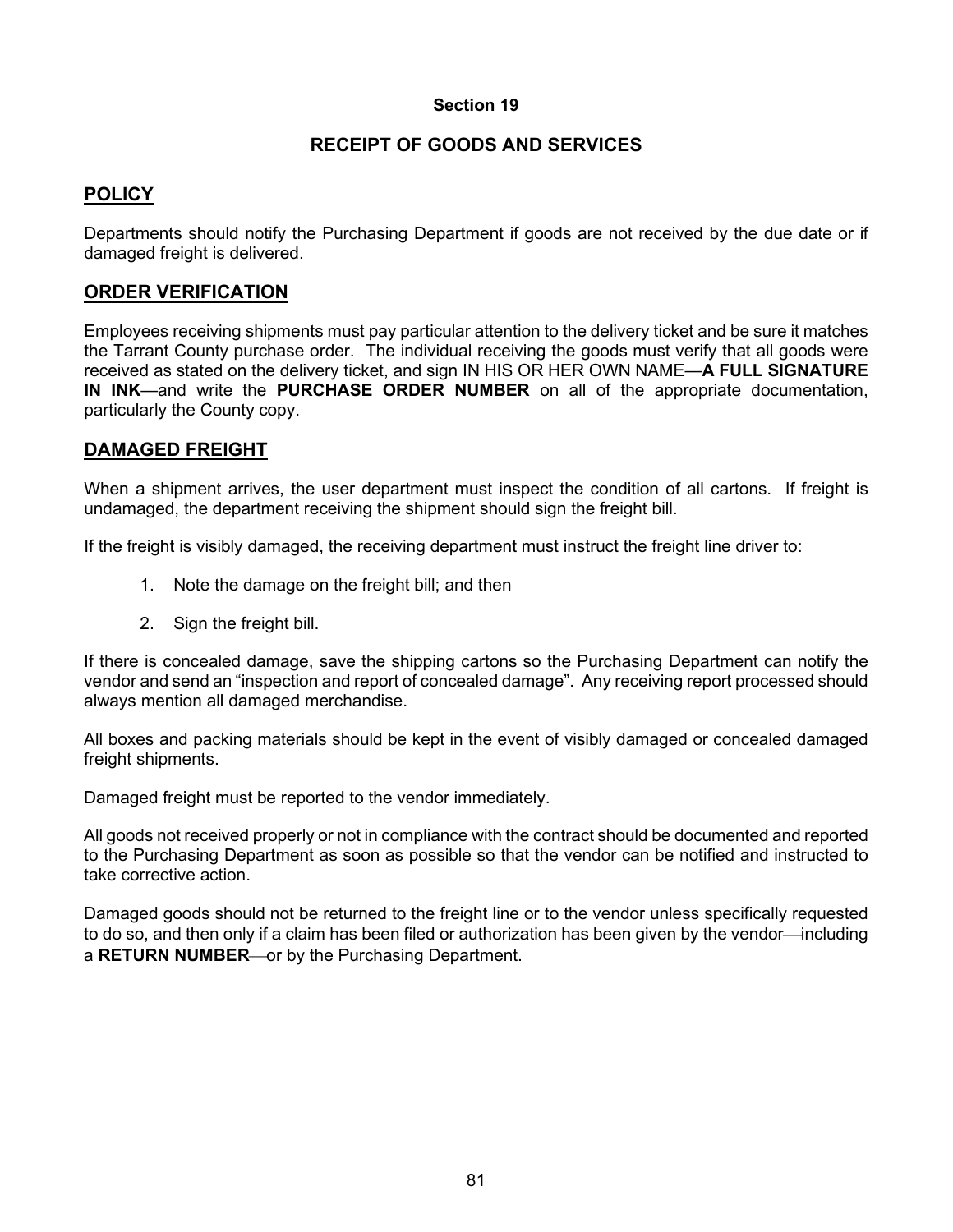# **DOCUMENTATION**

All receiving documentation should be maintained by the user department for their records. It is the policy of Tarrant County to have all vendor invoices sent directly to Accounts Payable, 100 E. Weatherford, Suite 506, Fort Worth TX 76196-0103 or SAP-invoices@tarrantcounty.com.

Any warranty information should be copied to the Purchasing Department.

**THE USER DEPARTMENT MUST ACKNOWLEDGE RECEIPT AND ACCEPTANCE OF DELIVERED GOODS IMMEDIATELY BY ENTERING A GOODS RECEIPT TRANSACTION IN SAP. For SAP instructions, refer to the Tarrant County Training Materials Section of ESS (TRAINING ˃˃ SAP TRAINING DOCUMENTS).**

# *GOODS VS***.** *SERVICE* **PURCHASE ORDERS**

The purpose of this Policy is to clarify whether a purchase order should be a *Goods* or *Service* PO. This is only a guide. Buyers issuing the PO shall have the flexibility to determine whether the PO should be a *Goods* or *Service* PO, based on these guidelines or other circumstances. Guidelines for determining which type of requisition to enter for specific purchasing situations can be found on the SAP Training Materials website.

#### *Goods* **PO**

A *Goods* PO can be described as a purchase order issued for the procurement of "tangible materials". Some examples are vehicle parts and office supplies. A *Goods* PO requires a line for each item on the Purchase Order. The Purchase Order and Invoice must match item for item. Upon receipt of each item, the department will be required to enter a SAP Goods Receipt (GR) in order for the invoice to be paid.

#### *Service* **PO**

A *Service* PO can be described as a purchase order issued for the procurement of "non-tangible materials". A *Standard Service* PO normally contains charges for labor, repairs (including materials), or other services performed by a vendor. Examples of these services are installation charges, cleaning charges, rentals, maintenance, subscriptions, armored car services, janitorial services, etc. In addition to *Standard Service* POs *Blanket Order Service* POs include items that cannot be received as a whole unit, such as road materials and fuel services. A *Blanket Order Service* PO is issued as one (1) Activity Unit (AU) that covers the entire invoice. *Standard Service* POs require a receiver called a Service Entry Sheet (SES), whereas for *Blanket Order Service POs* do not require any receiver by the department. Invoices must be signed by the department acknowledging receipt of all parts, service, and labor listed on the PO.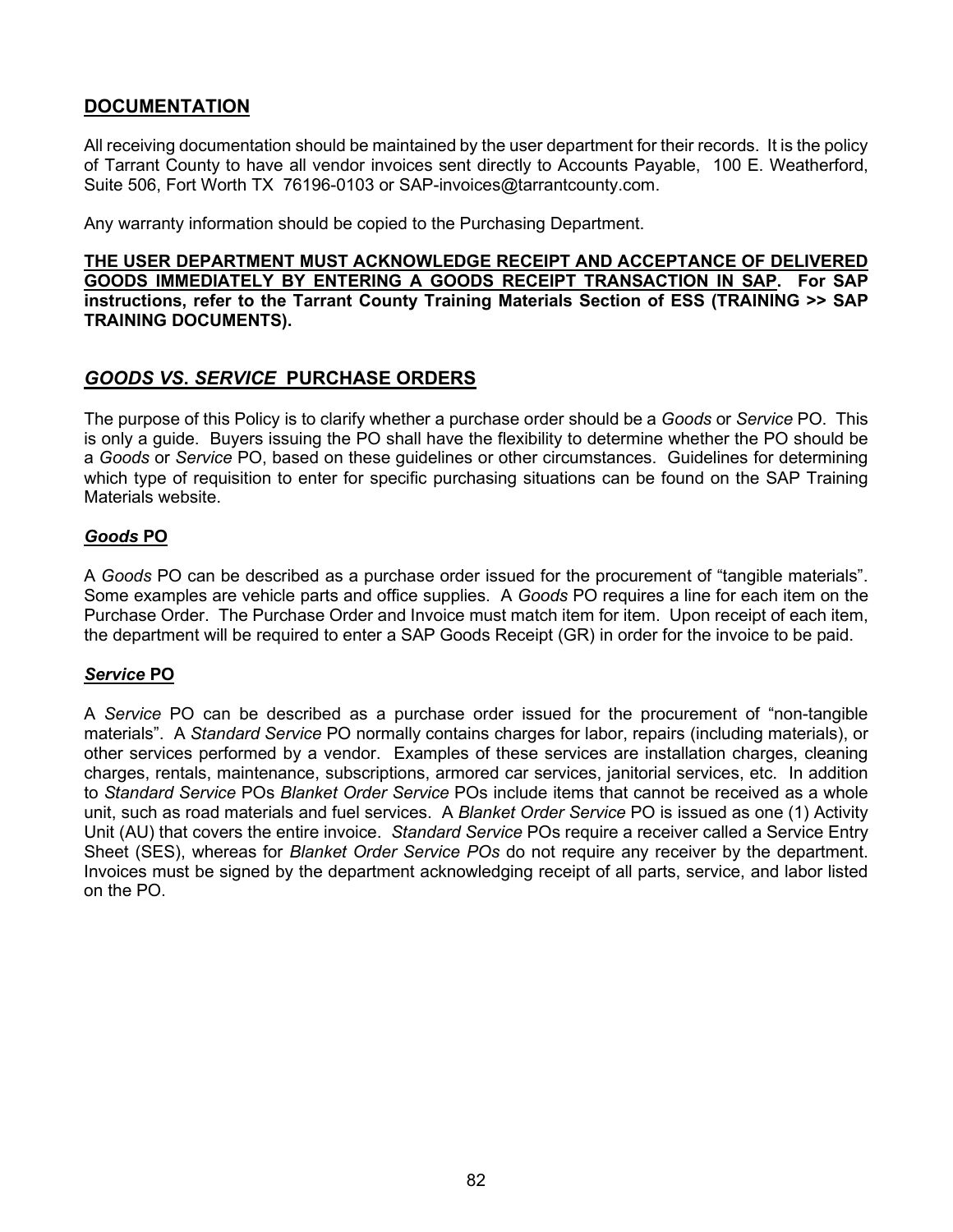The exceptions to the above are purchases made under the Mechanical/Electrical/Plumbing (MEP) contracts, which are to be handled as follows:

Prior to performing any routine service(s) at a Tarrant County facility, the vendor's representative is responsible for first obtaining a formal purchase order number from that particular facility's building engineer or supervisor (through the Purchasing Department). In such cases where routine parts and service/labor have already been received complete, then a *Service* purchase order should be issued to cover the Invoice charges.

In the case of emergency service(s)—other than routine service(s), as defined by the Facilities Management Department—the vendor may perform that service, under the direction of the Facilities Management Department. Then, the vendor must submit a service ticket to the building engineer that will be used to prepare a formal Purchase Requisition; and, in turn, a formal purchase order number will be generated. The vendor must then list this Purchase Order Number on all subsequent original invoices requesting payment. However, if such services are performed under an MEP Annual Contract, then a *Goods* purchase order may be issued to cover the invoice charge. The services, including delivered item/part and services, are to be received in SAP by the County Department in the usual manner (quantity = 1 AU). For SAP instructions, refer to the Tarrant County Training Materials Section of ESS (TRAINING ˃˃ SAP TRAINING DOCUMENTS).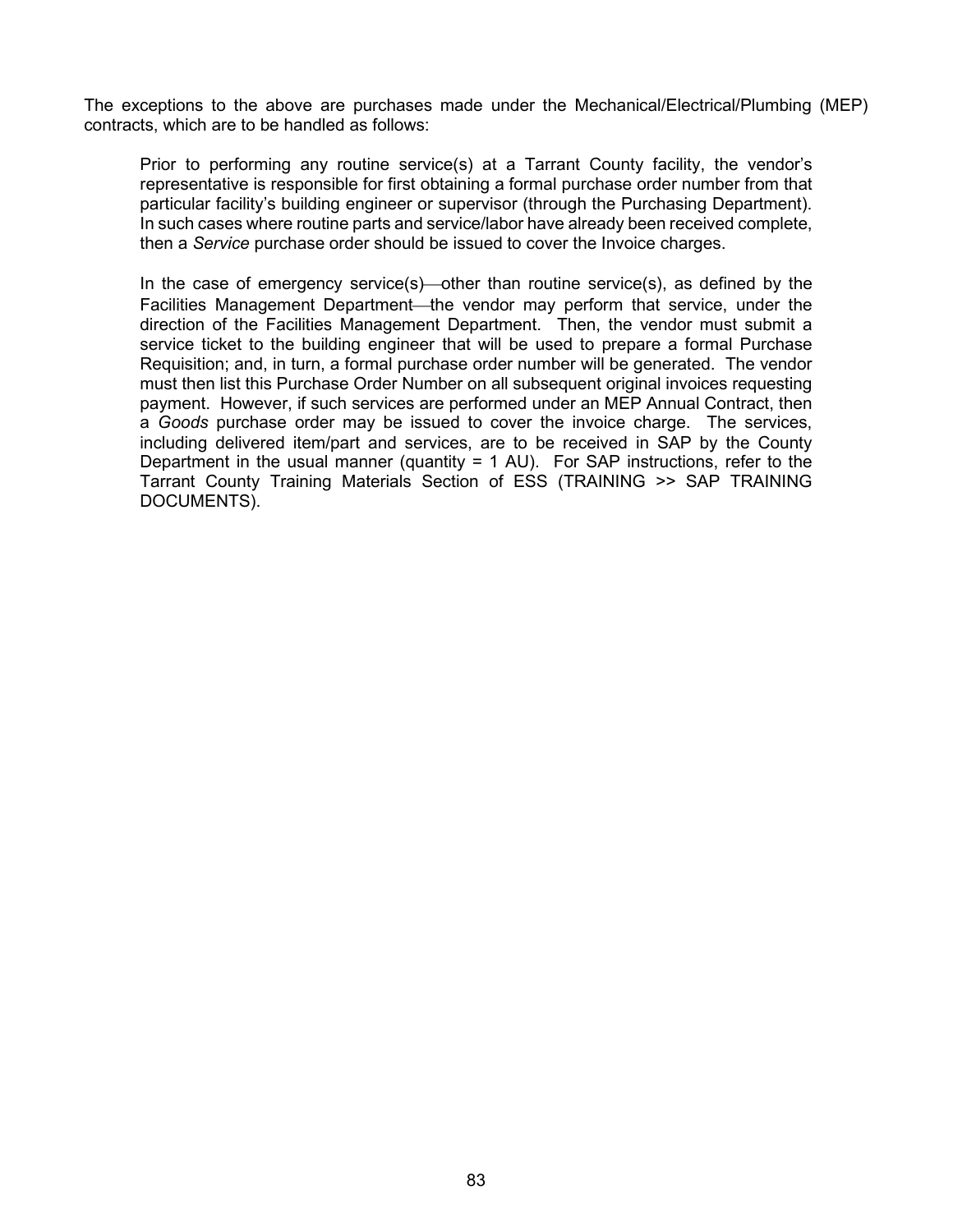# **PROCUREMENT CARD PROCEDURES**

# **PURPOSE**

The Tarrant County Commissions Court, being the policy development and budgetary control unit of county government, has formulated a policy to govern the use of County issued procurement cards and to define the limits of use of County issued procurement cards provided to certain personnel in order to provide immediate access of goods or services or work stoppage situations.

#### **ATTACHMENTS**

- 1. "Procurement Card Account Application Form"
- 2. "Employee Agreement"
- 3. "Purchasing Log"

#### **DEFINITIONS**

Vendor: A company from which a cardholder is purchasing materials and/or equipment or services under the provisions of this procedure.

Cardholder: Personnel who have been issued procurement cards and who are authorized to make purchases in accordance with these procedures

Direct Supervisor: This individual shall review and approve a cardholder's monthly statement of account.

Coordinator: The County Purchasing Agent is responsible for all program details, including all cardholder inquiries.

Employee Agreement: The cardholder, department head or elected official understand this policy and the responsibilities of the cardholder.

Point of Sale: A retail, supply house, or similar location that the cardholder may make a purchase over the counter and leave with the goods or receive the service immediately.

Procurement Card: A credit card but used in a business environment with limits on cardholder usage.

Purchasing Log: Monthly listing or log of each procurement card transaction and other prescribed information that is formulated by the cardholder and submitted with the monthly statement and other documentation.

Requisitioner: Anyone who initiates a request for goods or services

Statement of Account: A monthly listing of all transactions by the cardholder, issued by the bank directly to the cardholder and the coordinator.

Single Purchase Limit: A dollar amount limitation of purchasing authority delegated to a cardholder. This dollar limit has been established by the Commissioners Court.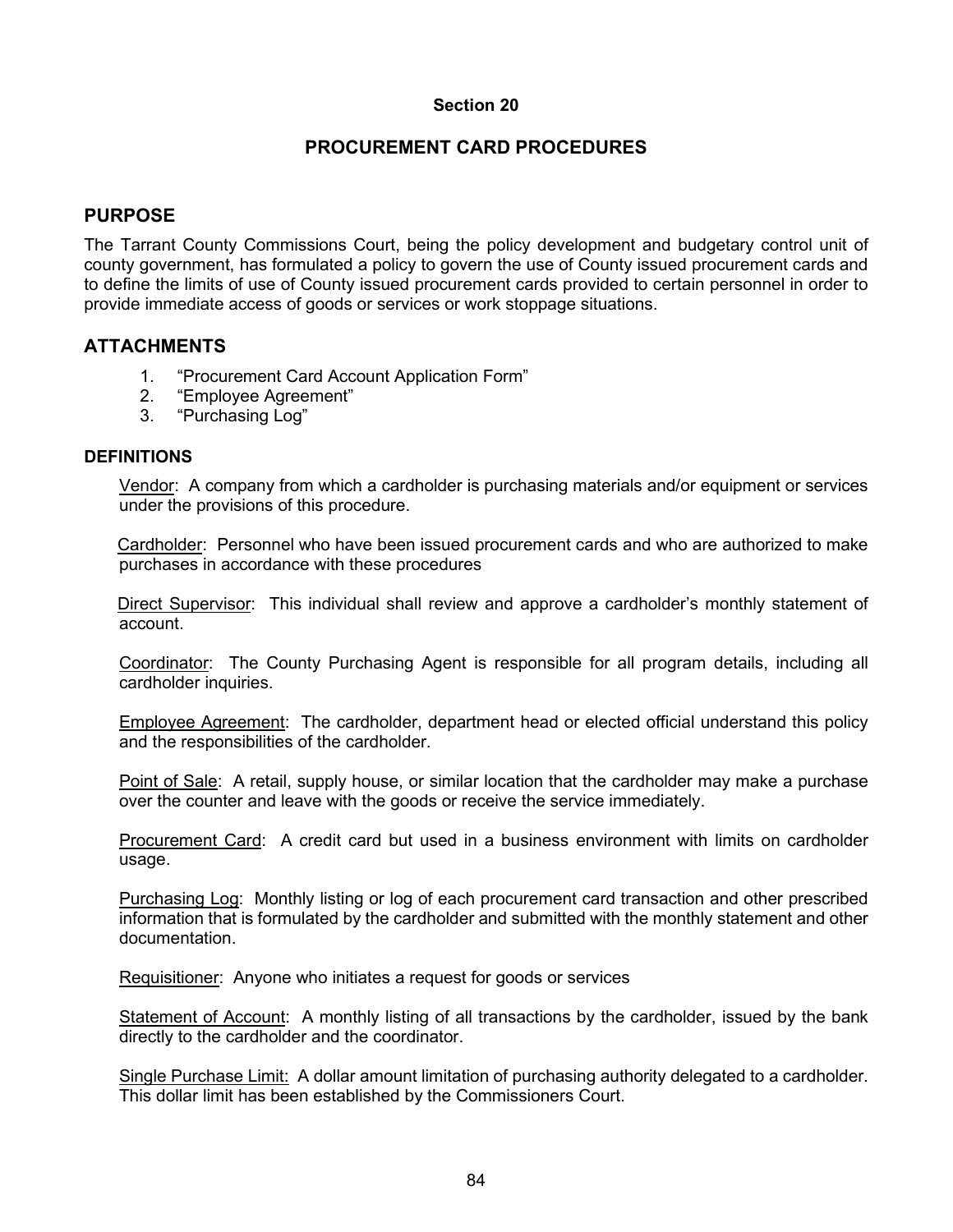# **PROCEDURES**

#### A. INTRODUCTION

This program is being established in order to provide immediate access to goods and services to prevent a costly delay. A Procurement Card can dramatically shorten the processing time necessary in the traditional requisition process to prevent a costly delay. Those who have been issued procurement cards may initiate a transaction within the limits of this procedure and receive goods or services. Therefore, the Procurement Card cannot be a substitute for all other purchasing options and defined controls for expenditures of public assets must be maintained by each cardholder.

#### B. RECEIVING A PROCUREMENT CARD

Only Department Heads or Elected Officials may propose personnel to be cardholders by sending a signed memo to the Coordinator.

Since the Commissioners Court shall designate the number of cards per department, this request will be either approved or denied after being placed on the Court agenda. The Commissioners Court may also authorize additions or deletions of personnel who have use of these cards. The Coordinator may request an increase or deletion of personnel having the use of these cards in the event of an emergency.

Either the Coordinator or the Auditor may retrieve and destroy cards as required to protect the County's interests.

The proposed cardholder and the requesting Department Head or Elected Official shall be issued a copy of this procedure and will be required to sign a Commercial Card Application and an Employee Agreement. The Employee Agreement indicates that the cardholder and the Department Head or Elected Official understand the procedures and the responsibilities of a cardholder.

The Coordinator shall maintain all records of procurement card requests, spend limits, cardholder transfers, and any lost, stolen, or destroyed card information. A procurement card may be revoked by the Coordinator if this policy is not adhered to.

#### C. AUTHORIZED PROCUREMENT CARD USE

- 1. The procurement card that the cardholder receives has his or her name embossed on it and shall be used ONLY by the cardholder. NO OTHER PERSON IS AUTHORIZED TO USE THE CARD WITHOUT THE CARDHOLDERS PRIOR KNOWLEDGE. The cardholder may make transactions on behalf of others in their department to prevent a costly delay. However, the cardholder is responsible for all use of his or her card.
- 2. Either the Coordinator or the Auditor will report cards lost, stolen, or used without the permission of the County to the applicable party.
- 3. All purchases are contemplated to occur within the United States and not in any foreign country. Use in a foreign country must have prior authorization from the Coordinator or Commissioners Court.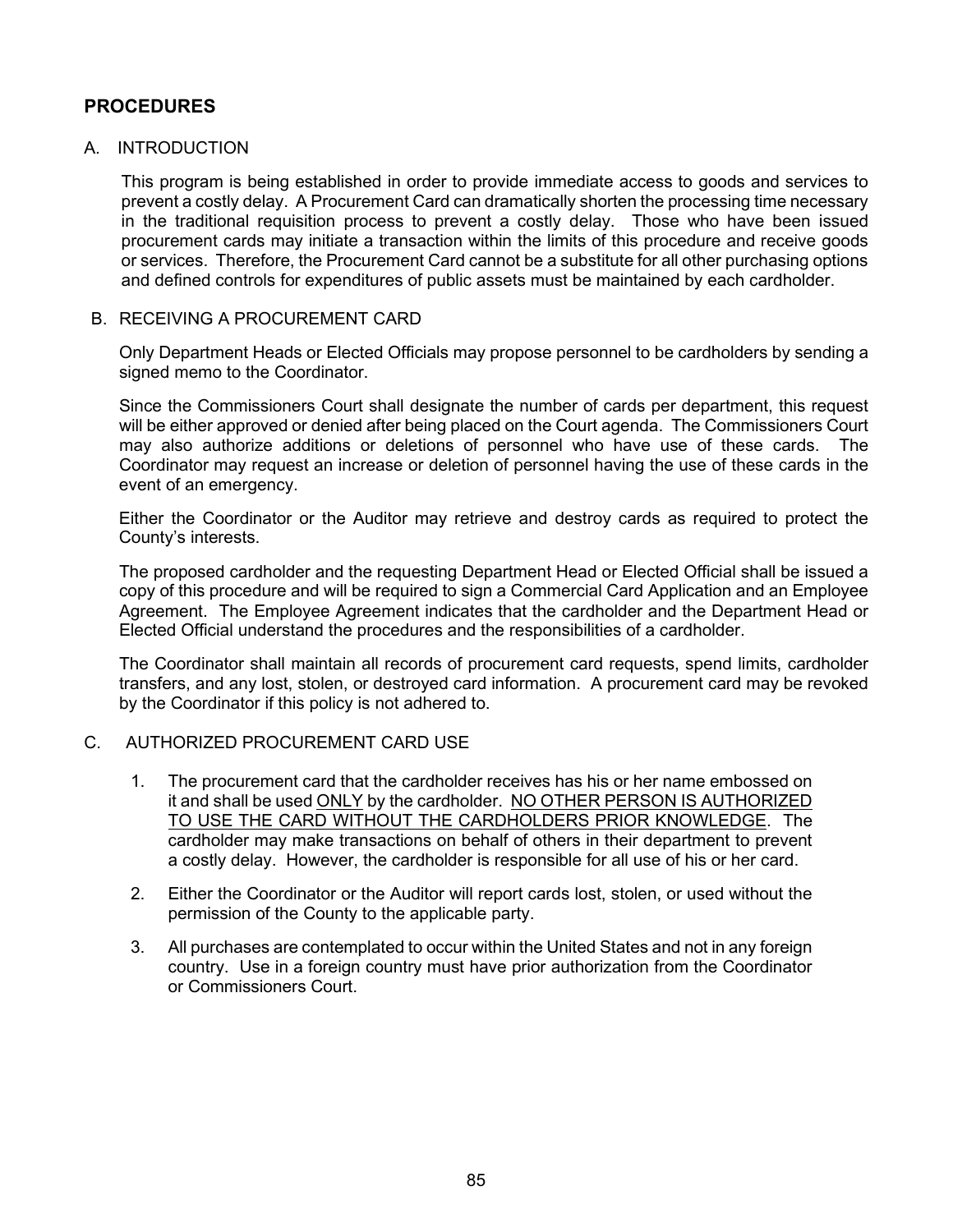- 4. Use of the procurement card shall be limited to the following conditions:
	- a) The total value of a transaction shall not exceed the approved monthly total spend limit or card limit unless authorized by the Coordinator. If extenuating circumstances were to occur, the Coordinator or Auditor should be consulted immediately for guidance. Exceptions to the monetary limits and commodity restrictions will be determined by the Coordinator. Periodically, cardholders' spending will be subjected to limit reviews, and card limits may be adjusted as appropriate.
	- b) All items purchased shall be available immediately at the time of procurement card use, with no back ordering allowed.
	- c) Payment for a purchase cannot be split into multiple transactions to stay within the single purchase limit or monthly card limit unless authorized by the Coordinator!
	- d) Procurement card purchases for meals, travel, and hotel expenses are generally allowed, but are for expenditures governed by the Tarrant County Travel Policy in effect at the time unless preapproved by the Commissioners Court.. The cardholder may use the card for a non-cardholder employee, but is responsible for obtaining documentation of charges as prescribed by this policy.
	- e) The cardholder shall inform the vendor that goods and services are tax exempt.
	- f) The cardholder will maintain a Purchasing Log that provides a summary of procurement card transactions.

#### D. UNAUTHORIZED PROCUREMENT CARD USE

- 1. The procurement card **SHALL NOT** be used for the following:
	- a) personal purchases;
	- b) a single purchase that exceeds the \$1,000.00 per month limit established by the Commissioners Court; unless authorized by the Coordinator;
	- c) entertainment expense;
	- d) cash advances including gift cards unless authorized by the Coordinator;
	- e) telephone calls; and
	- f) monthly service fees unless authorized by the Coordinator.

Department Heads or Elected Officials may enact a more restrictive policy regarding usage of cards within their respective departments.

2. A cardholder who makes unauthorized purchases, carelessly uses the procurement card, or fails to turn in the appropriate documentation may be liable for the total dollar amount of such purchases and any fees charged by the bank in connection with the misuse. The cardholder will also be subject to disciplinary action and potential termination from his or her job.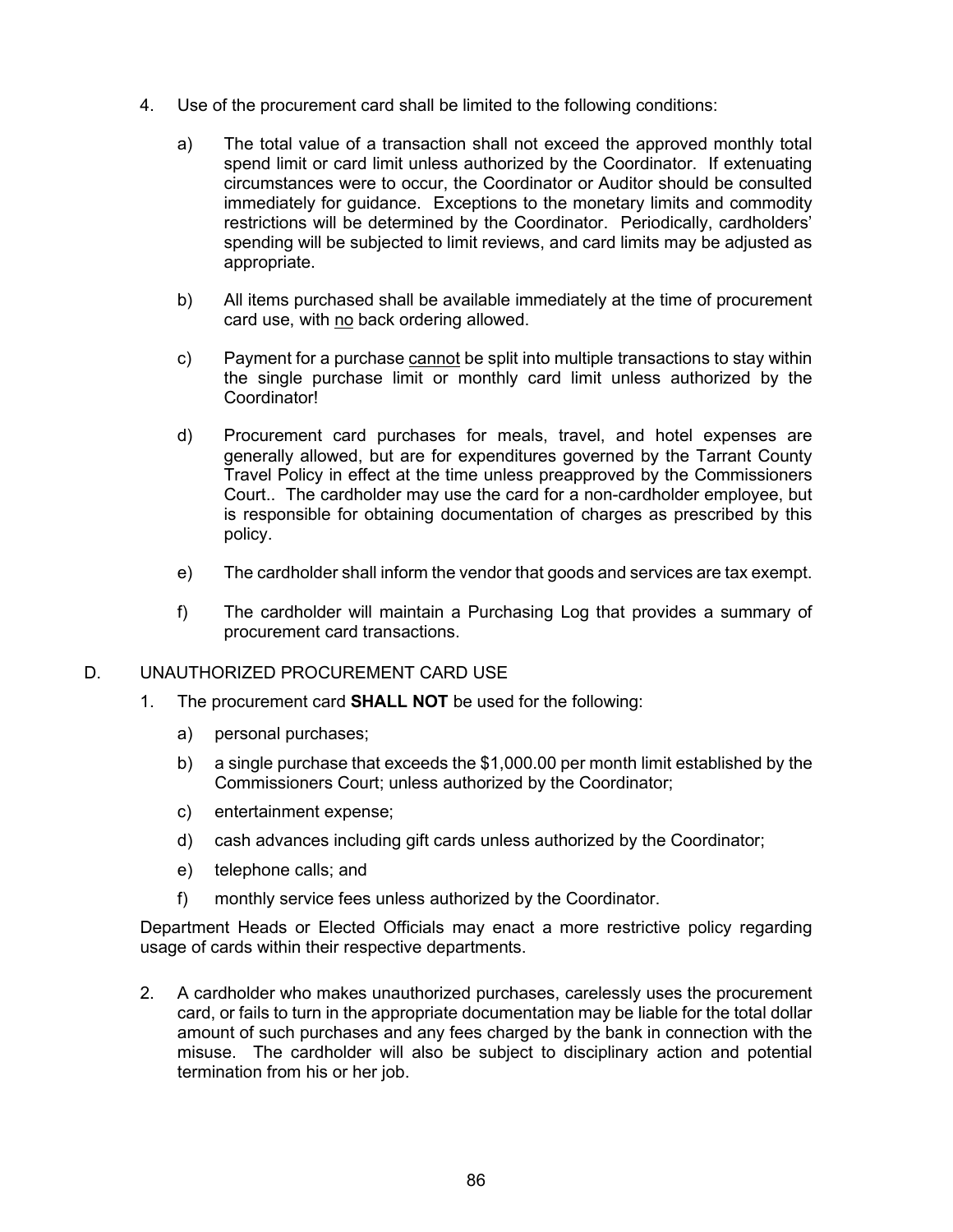#### E. MAKING A PURCHASE

It is the County's policy to seek competition whenever possible, utilize existing contracts, and seek the lowest prices within the parameters of quality and delivery. Prior to using the procurement card, the cardholder will make a reasonable effort to determine sources currently available for goods and services to ensure the best price and delivery. Whenever possible, the Purchasing Department will establish annual price agreements and identify the preferred suppliers. If you have a special exception request needing prior approval email justification to Coordinator prior to making the purchase. Contact the Coordinator prior to making any purchase of which you are uncertain.

Cardholders will utilize the following "checklist" when making a purchase:

- 1. Check with vendor if they will accept a check. If they will accept a check and the timing is acceptable, use a check request to process the purchase.
- 2. Check with Purchasing when possible, to see if vendors and prices have been established for the required goods or services. If not, solicit a number of sources including HUB vendors as reasonable to the situation.
- 3. Once a vendor is designated take the following steps:
	- a) Confirm that the vendor accepts MASTERCARD.
	- b) Direct the vendor to include the following information on the shipping label and packing list:
		- i. Cardholder's name
		- ii. Telephone number
		- iii. Complete County delivery address
		- iv. The words "Procurement Card Purchase" inserted in the PO field
		- v. The vendor's order number
	- c) It is extremely important that all purchases be sent to the cardholder ordering the merchandise, as this will ensure that the documents necessary for the record keeping are readily available to the cardholder.

Cardholders are expected to exercise sound business judgment and to make inquiries to the Purchasing Card Program before making any purchase that may be construed as inappropriate or which the Cardholder does not know to be reasonable and necessary for the official business purposes of the County.

Purchases that will be charged against a grant account must fall within the grant guidelines. This is the responsibility of the Cardholder to verify.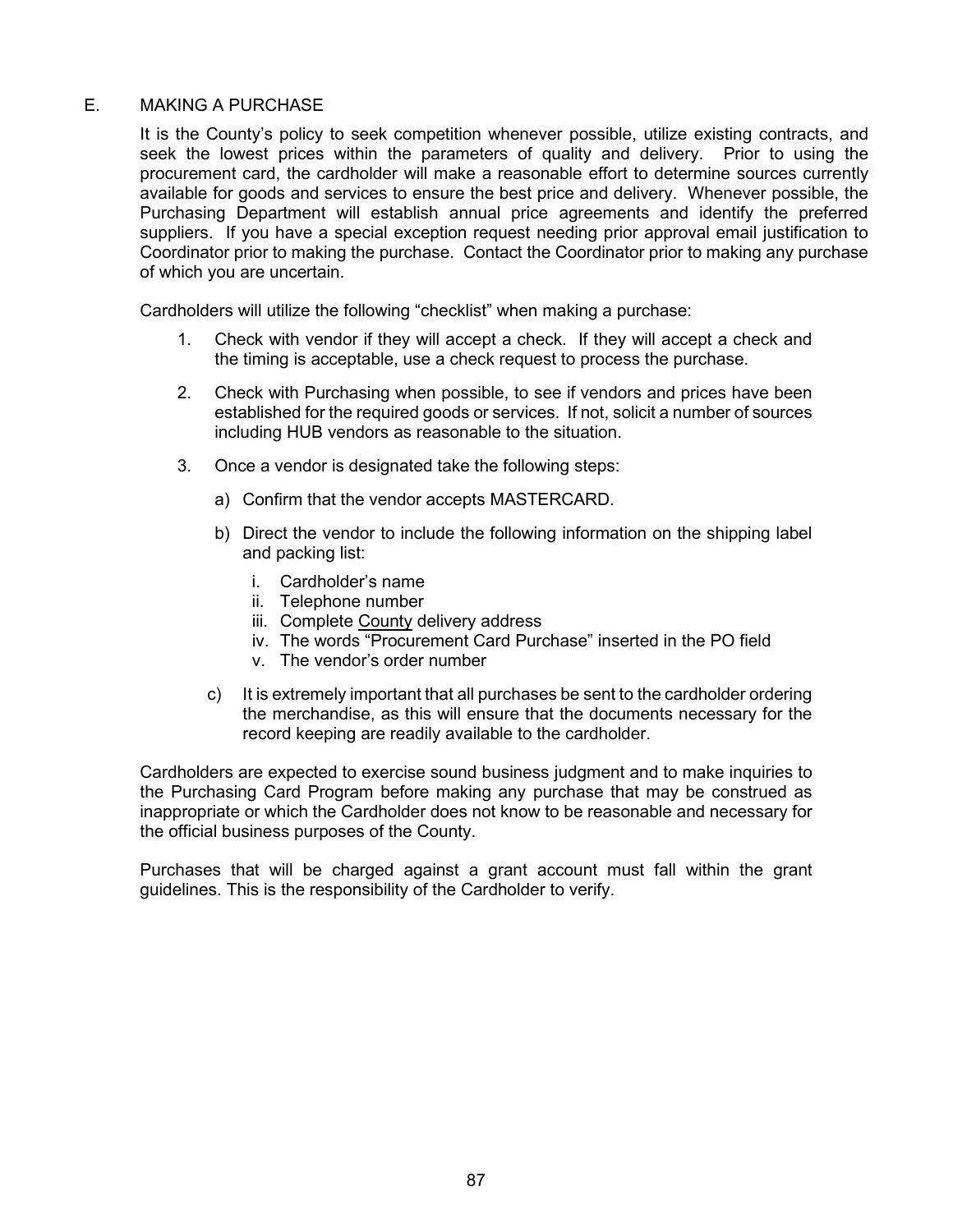#### F. CARDHOLDER RECORD KEEPING

Whenever a procurement card purchase is made, documentation shall be retained as proof of the purchase. Such documentation will be used to verify the purchases listed on the cardholder's monthly statement of account and must contain specific information of each item purchased. Examples of documentation includes invoices and a customer copy of the charge receipt. If you have lost the appropriate required documentation or if the merchant did not provide documentation, contact the merchant directly to obtain it.

The cardholder shall retain the invoice and original customer copy of the charge receipt. The cardholder is responsible for making sure that the vendor lists the quantity and fully describes the item(s) on the charge receipt. The transaction's details should also be added to the cardholder's Purchasing Log.

Whenever possible, documentation must include a list of attendees for business-related luncheon and meals.

#### G. REVIEW OF MONTHLY STATEMENT

At the end of each billing cycle, the cardholder shall receive from the bank a monthly statement of account that will list the cardholder's transaction(s) for that period.

The cardholder shall check each transaction listed against the purchasing log, receipts, and any shipping documents to verify the monthly statement.

The original sales documents (packing slip, invoice, or receipts) for all items listed on the monthly statement **MUST** be neatly attached, in purchasing log sequence, to the statement. This data attachment is critical to enable audit substantiation. **IF THIS POLICY IS NOT ADHERED TO, THE PROCUREMENT CARD WILL BE REVOKED.**

After this review, the cardholder must sign the statement and present the monthly statement to approving supervisor for approval and signature within two days of receiving. The cardholder shall verify that the reviewed and approved statement is forwarded to the Procurement Card Coordinator.

The approving supervisor must check the cardholder's monthly statement and purchasing log and confirm with the cardholder the following items:

- 1. Receipts exist for each purchase.
- 2. The goods were received or the services were performed.
- 3. The cardholder has complied with all applicable procedures.

The approving supervisor's signature of approval on a cardholder's monthly statement indicates that the cardholder was authorized to make those purchases and those purchases were made in accordance with the applicable procedures.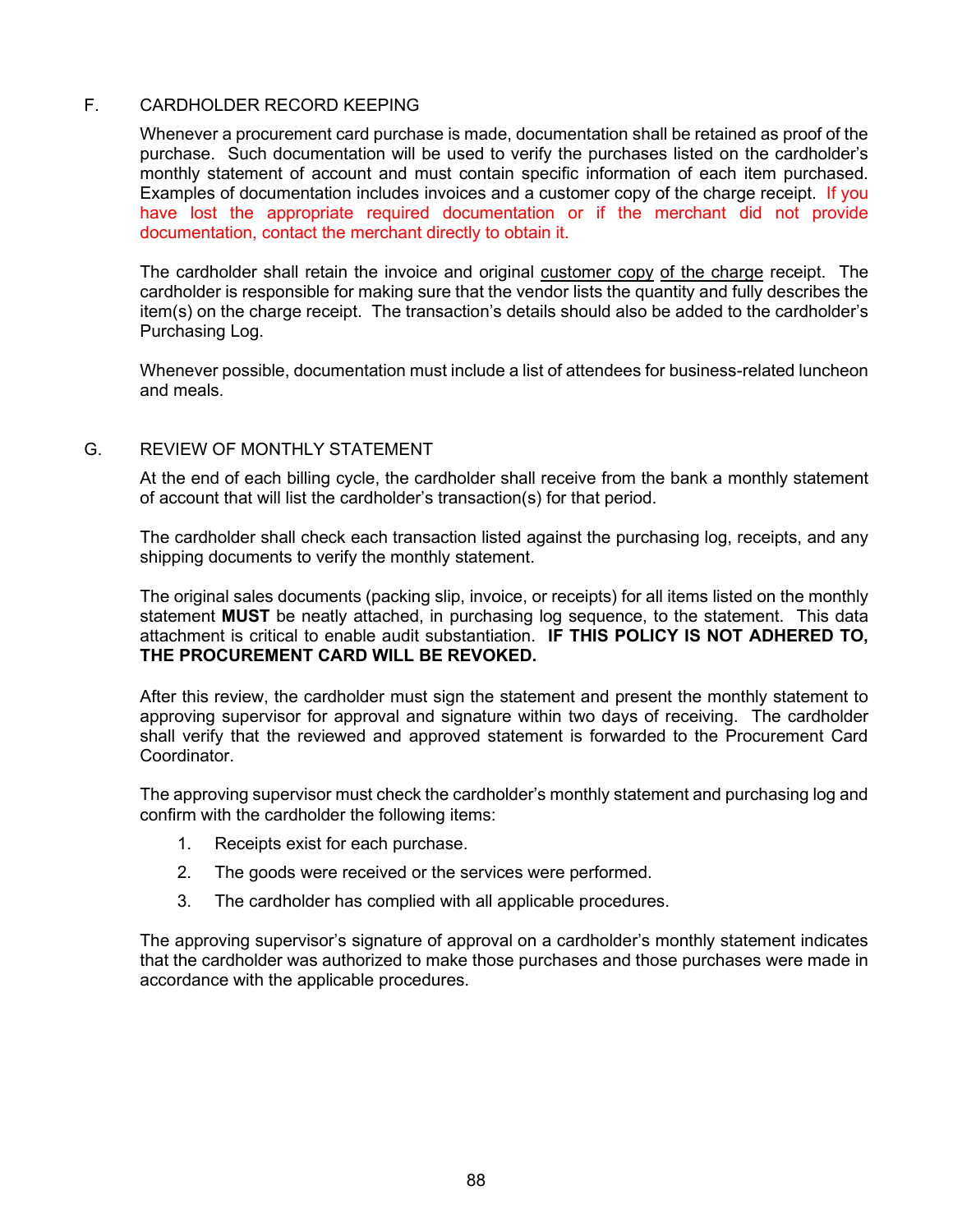If a purchased item is not satisfactory, received wrong, damaged and/or defective, duplicate order, etc., the cardholder should make contact with the vendor to explain the problem and inquire about return policies. The cardholder is responsible for returns. The cardholder must follow-up on any erroneous charges, disputed items or returns within two (2) weeks of receipt of goods or statement, or whichever comes last.

If disputing a charge, the cardholder shall contact the merchant (phone number is listed on the back of the card) and contact the Coordinator, and include it with the statement package to the Coordinator.

- 1. If an item has been returned and a credit voucher received, the cardholder shall verify that this credit is reflected on the monthly statement.
- 2. If purchased items or credits are not listed on the monthly statement, the appropriate transaction documentation shall be RETAINED by the cardholder until the next monthly statement. If the purchase or credit does not appear on the statement within sixty (60) days after the date of purchase, the cardholder or approving supervisor shall notify the Coordinator.
- 3. If items purchased by the use of the procurement card are found to be unacceptable, the cardholder is responsible for obtaining replacement or correction of the item as soon as possible. If the vendor has not replaced or corrected the item by the date the cardholder receives the monthly statement, then the purchase of that item will be considered in dispute.

#### **It is the responsibility of the cardholder to resolve errors, disputes, and credits.**

#### H. MONTHLY SUMMARIES

Monthly Account Summaries, listing all transactions, shall be issued by the bank to the appropriate Coordinator and approving Department Head/Elected Official. These summaries will allow the approving supervisors to track their cardholder's activities and act as a checklist for the Coordinator to anticipate which approved monthly statements are due from which cardholders.

The approved monthly statements, Purchasing Logs and other documents supporting the purchases shall be forwarded immediately to the Coordinator. The cardholder shall review the monthly statement, attach the relevant documentation, obtain department review and approval and forward to the Coordinator within two (2) days of receipt of the statement. More than two (2) reminders to a cardholder that an approved monthly statement is delinquent will be grounds for withdrawing or suspending the procurement card by the Coordinator.

Upon receipt of statements and documentation, the Coordinator will review the information for reasonableness. The Coordinator will forward the statements and documentation for payment.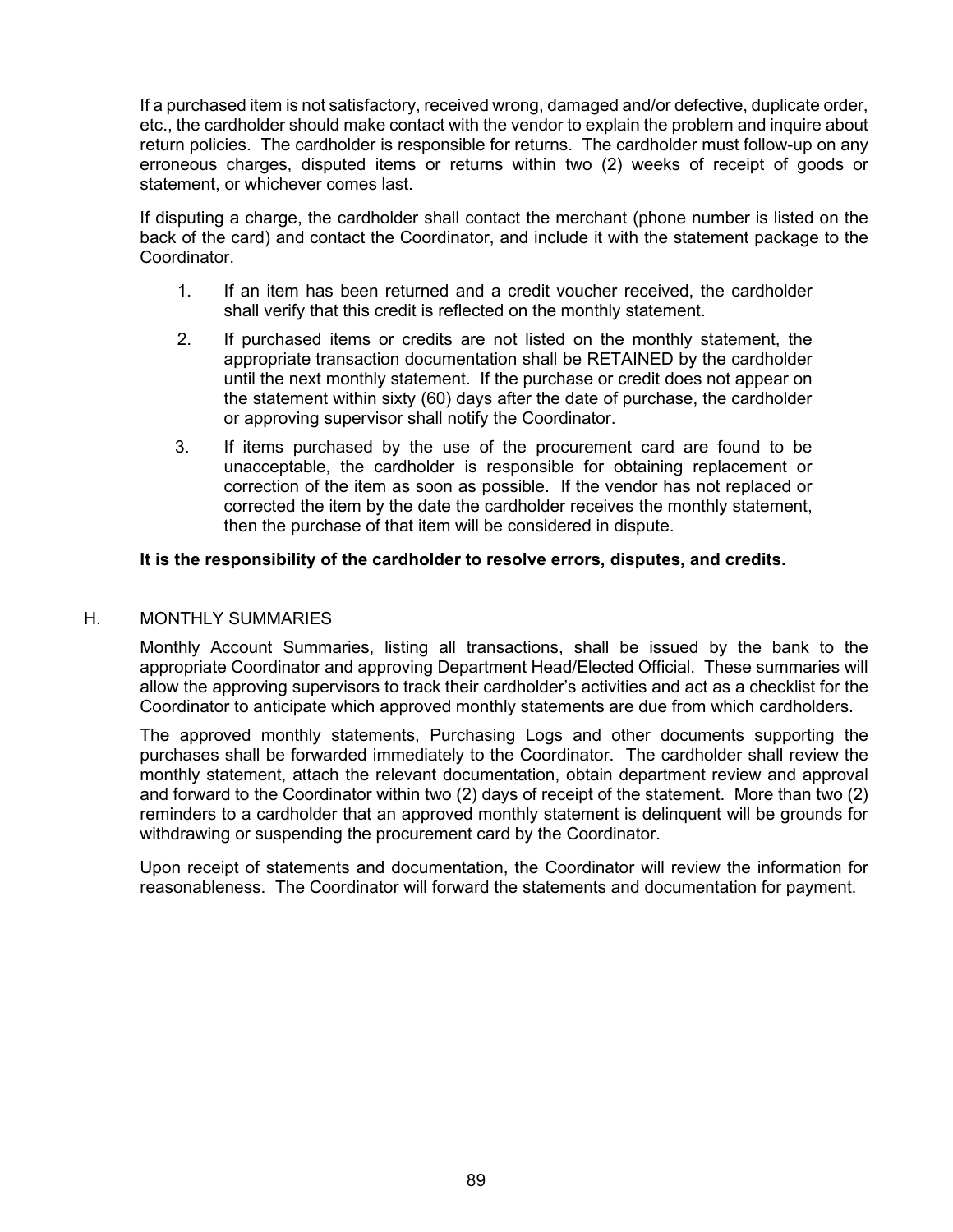#### I. CARD SECURITY

It is the cardholder's responsibility to safeguard the procurement card and account number to the same degree that a Cardholder safeguards personal credit information.

The cardholder must not allow anyone to use the account number without the cardholders permission. A violation of this trust will result in that cardholder having the card withdrawn and disciplinary action.

If the card is lost or stolen, the cardholder shall immediately notify the bank at 1-800-316-6056. Representatives are available 24 hours a day. Cardholder must advise the representative that the call is regarding a MasterCard Purchasing Card.

The Coordinator must also be notified immediately.

A new card shall be promptly issued to the cardholder after the reported loss or theft. A card that is subsequently found by the cardholder after being reported lost shall be destroyed by the Coordinator.

#### J. CARDHOLDER SEPARATION

Prior to separation from the County, the cardholder shall surrender the procurement card and current procurement card purchasing log to the Department Head or Elected Official. Upon its receipt, the Department Head or Elected Official will review, approve, and forward to the Coordinator the month end procurement card statement and return the card to the Coordinator. It is the responsibility of departments to ensure that the records for their areas are retained within the department when a cardholder separates and to notify the Procurement Card Coordinator of the separation to help ensure the card is cancelled and the employee is no longer able to make purchases using their former department's funds.

If an employee transfers into a different position or department, the Coordinator is to be informed and the department should update the paperwork held by the Coordinator. The Coordinator may require additional information to determine if the procurement card remains necessary and if the Commissioners Court will need to approve the continued use. All transaction records are the property and responsibility of the original department and do not transfer with the cardholder.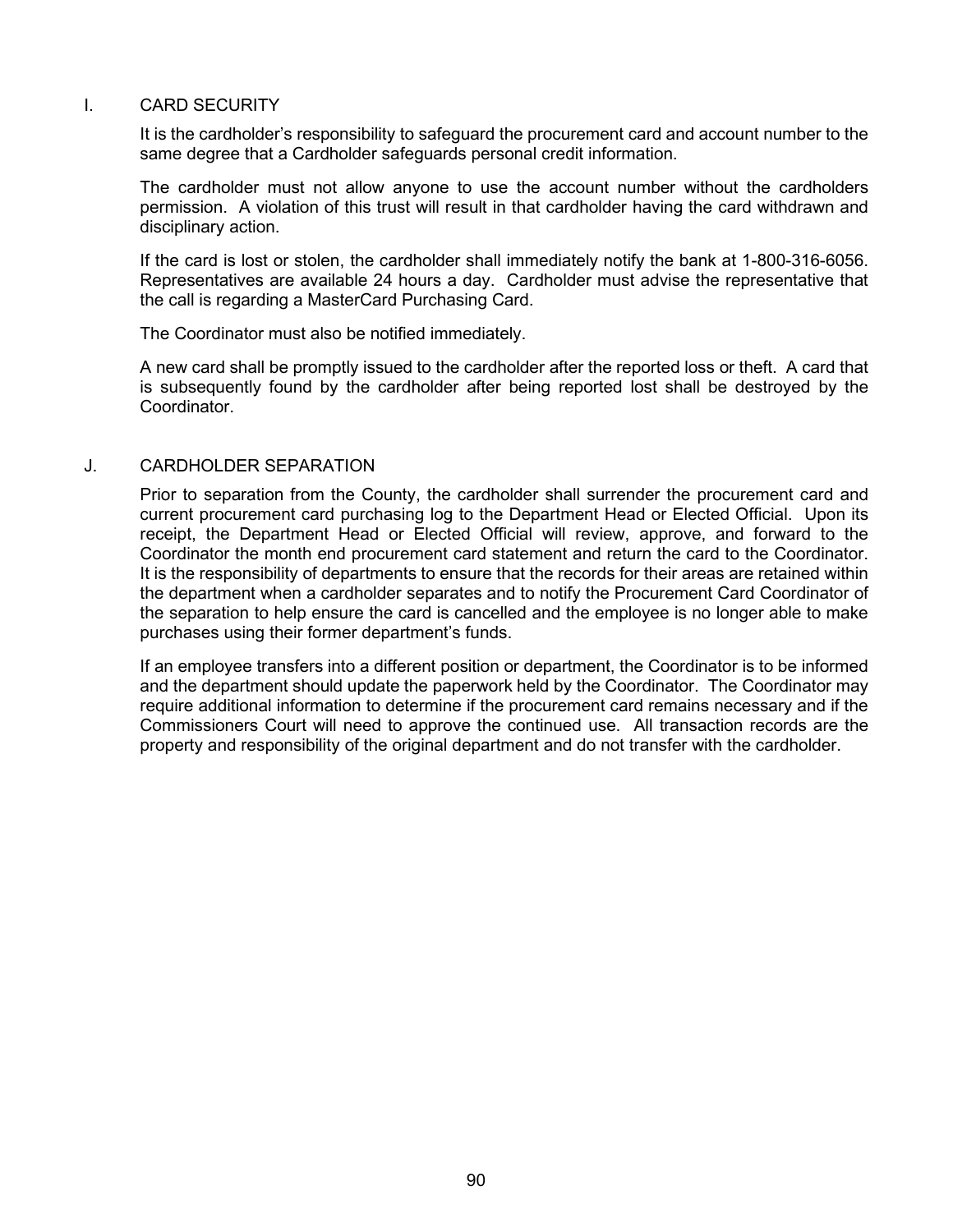# **ADMINISTRATIVE GUIDELINES**

- A. The Coordinator shall maintain all records of procurement card requests, dollar limitations, cardholder transfers, and any lost/stolen/destroyed card information. The Coordinator shall report cards lost, stolen, and inappropriate transactions to the Commissioners Court.
- B. The Coordinator is responsible for administering the Cardholder Application, Employee Agreement, Purchasing Log Form, and procedures in compliance with this policy.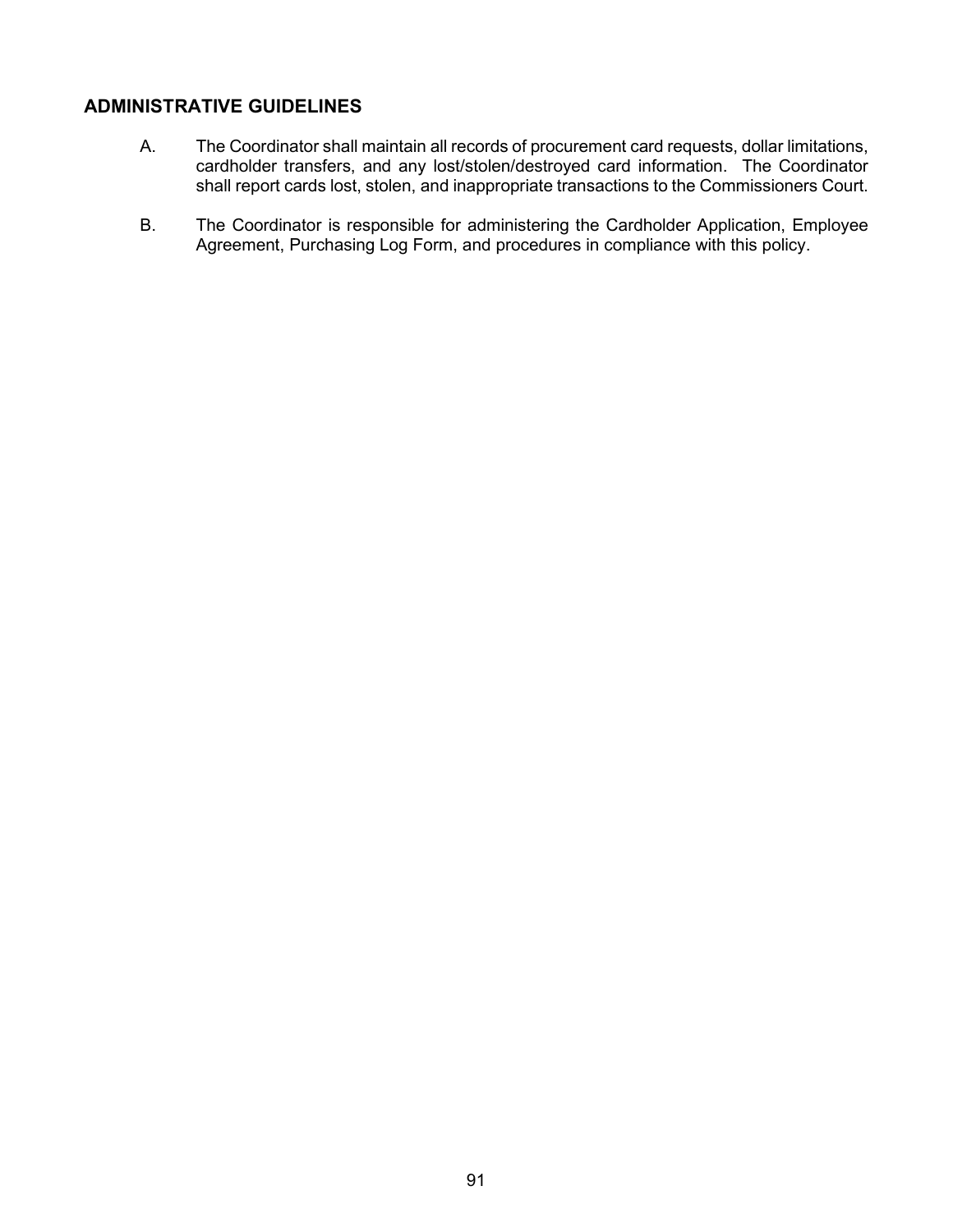# J.P.Morgan

# **U.S. Commercial Card Application**

| <b>COMPANY / ORGANIZATION INFORMATION</b>                                                                                                                                                                                                                               |                                              |                                                                              |                                                                                                               |  |  |  |
|-------------------------------------------------------------------------------------------------------------------------------------------------------------------------------------------------------------------------------------------------------------------------|----------------------------------------------|------------------------------------------------------------------------------|---------------------------------------------------------------------------------------------------------------|--|--|--|
| <b>TARRANT COUNTY</b>                                                                                                                                                                                                                                                   | 2237                                         | 02525                                                                        | 2525                                                                                                          |  |  |  |
| Company / Organization Name*                                                                                                                                                                                                                                            | Bank Number*                                 | Company Number*                                                              | Agent Number* (card design code)                                                                              |  |  |  |
| APPLICANT SECTION* - * indicates a required field                                                                                                                                                                                                                       |                                              |                                                                              |                                                                                                               |  |  |  |
| Account Holder Type*: $\boxed{\mathbf{X}}$ Individual $\boxed{\blacksquare}$ Department (if card issued to department please skip 1 and 6)                                                                                                                              |                                              |                                                                              |                                                                                                               |  |  |  |
| <b>1. APPLICANT INFORMATION</b>                                                                                                                                                                                                                                         |                                              |                                                                              | <b>2. ACCOUNT SECURITY</b>                                                                                    |  |  |  |
| Middle Initial<br>Full First Name*                                                                                                                                                                                                                                      | Last Name*                                   |                                                                              | (Access Code 1 and Access Code 2 cannot be the same                                                           |  |  |  |
|                                                                                                                                                                                                                                                                         |                                              |                                                                              | Access Code 1* (any 4 digit number)                                                                           |  |  |  |
| Date of Birth* (mm/dd/yyyy)<br>Employee ID                                                                                                                                                                                                                              |                                              |                                                                              | Access Code 2* (any 4 alpha/numeric characters                                                                |  |  |  |
| <b>3. NAME AS IT WILL APPEAR ON CARD</b>                                                                                                                                                                                                                                |                                              | <b>4. ACCOUNT CONTACT INFORMATION</b>                                        |                                                                                                               |  |  |  |
| Name as it will appear on Card* (2) character limit - including spaces)                                                                                                                                                                                                 |                                              | Business email address*                                                      |                                                                                                               |  |  |  |
| Second line to appear on Card 21 marader link - including spaces) e.g. Company Name/Other, etc.                                                                                                                                                                         |                                              | Business phone number*                                                       | Mobile phone number*                                                                                          |  |  |  |
| <b>5. ACCOUNT MAILING ADDRESS</b>                                                                                                                                                                                                                                       |                                              | <b>6. HOME ADDRESS</b>                                                       |                                                                                                               |  |  |  |
|                                                                                                                                                                                                                                                                         |                                              |                                                                              |                                                                                                               |  |  |  |
| Mailing Street Address*                                                                                                                                                                                                                                                 |                                              | Home Street Address*                                                         |                                                                                                               |  |  |  |
| Mailing Street Address Line 2 (if applicable)                                                                                                                                                                                                                           |                                              | Home Street Address Line 2 (if applicable)                                   |                                                                                                               |  |  |  |
| City*                                                                                                                                                                                                                                                                   |                                              | City*                                                                        |                                                                                                               |  |  |  |
| Zip Code*<br>State*                                                                                                                                                                                                                                                     |                                              | State*<br>Zip Code*                                                          |                                                                                                               |  |  |  |
| ADMINISTRATOR SECTION* - * indicates a required field                                                                                                                                                                                                                   |                                              |                                                                              |                                                                                                               |  |  |  |
| 7. ACCOUNT SPEND LIMITS/CONTROLS                                                                                                                                                                                                                                        |                                              | 8. MERCHANT CATEGORY CODE GROUP SPEND LIMITS                                 |                                                                                                               |  |  |  |
|                                                                                                                                                                                                                                                                         | <b>MERCHANT CATEGORY</b><br>CODE GROUP NAME* | <b>CYCLE</b><br>Include 0)/<br>SPEND                                         | <b>CYCLE</b><br><b>SINGLE</b><br>DAILY<br>DAILY<br>TRANS #<br><b>AMOUNT</b><br><b>AMOUNT</b><br><b>TRANS#</b> |  |  |  |
| Spend Limit*<br><b>Cycle Transaction Limit</b>                                                                                                                                                                                                                          | <b>TARRANTCO</b>                             | Exclude (E)*<br>s                                                            | \$<br>S                                                                                                       |  |  |  |
| Single Amount Limit<br>Daily Amount Limit                                                                                                                                                                                                                               |                                              |                                                                              |                                                                                                               |  |  |  |
|                                                                                                                                                                                                                                                                         |                                              |                                                                              | S                                                                                                             |  |  |  |
| Daily Transaction Limit<br>Cash Advance Limit                                                                                                                                                                                                                           |                                              |                                                                              |                                                                                                               |  |  |  |
| 9. ACCOUNT PARAMETERS - OPTIONAL                                                                                                                                                                                                                                        |                                              |                                                                              |                                                                                                               |  |  |  |
| Rush Delivery (fee may apply. No P.O. box)                                                                                                                                                                                                                              |                                              |                                                                              |                                                                                                               |  |  |  |
| Card Delivery Code -<br><b>Executive Card</b><br>Site ID                                                                                                                                                                                                                |                                              |                                                                              |                                                                                                               |  |  |  |
| Declining Balance<br><b>Accounting Code</b>                                                                                                                                                                                                                             |                                              |                                                                              |                                                                                                               |  |  |  |
|                                                                                                                                                                                                                                                                         |                                              |                                                                              |                                                                                                               |  |  |  |
| <b>Effective Begin Date</b><br>Effective End Date<br>(mm/dd/yyyy)<br>(mm/dd/ww)                                                                                                                                                                                         |                                              |                                                                              |                                                                                                               |  |  |  |
| 10. HIERARCHY - ** do not complete unless instructed during program set-up                                                                                                                                                                                              |                                              |                                                                              |                                                                                                               |  |  |  |
|                                                                                                                                                                                                                                                                         |                                              |                                                                              |                                                                                                               |  |  |  |
| Level 1 - if applicable*<br>Level 2**                                                                                                                                                                                                                                   | Level 3**                                    | Level 4**<br>Level 5**                                                       | Level 6**                                                                                                     |  |  |  |
| 11. ADMINISTRATOR CERTIFICATION - please read and sign                                                                                                                                                                                                                  |                                              |                                                                              |                                                                                                               |  |  |  |
| I am an authorized representative of the company and by submitting this application for a commercial card(s)<br>for the applicant(s) listed above, I certify that:                                                                                                      |                                              | MELISSA LEE, C.P.M., A.P.P.                                                  |                                                                                                               |  |  |  |
| the information in the application and its supporting documents is accurate to the best of the company's<br>knowledge, information and belief                                                                                                                           |                                              | Program Administrator / Approver Name Printed*                               | the Today's Date                                                                                              |  |  |  |
| the identity of the applicant(s) has/have been verified and the applicant(s) is/are employee(s) or agent(s) of                                                                                                                                                          |                                              |                                                                              |                                                                                                               |  |  |  |
| the company and is/are authorized to apply for and use the card(s) to incur expenses for the company, and<br>the applicant(s) has have consented to their information being provided for this application and a card(s)                                                 |                                              | Program Administrator / Approver Signature* (ELECTRONIC ACCEPTABLE)<br>Date* |                                                                                                               |  |  |  |
| Program Administrator (Authorized Signer) Submit Application to:<br>being issued in their name.<br>US CC 0820<br>Email: CCS-Account-Services@chase.com<br>The company will maint ain evidence of the applicant's consents and will give this evidence to JPMorgan Chase |                                              |                                                                              |                                                                                                               |  |  |  |
| Bank, N.A., Chase Bank USA, N.A. or their affiliates upon request.                                                                                                                                                                                                      |                                              |                                                                              |                                                                                                               |  |  |  |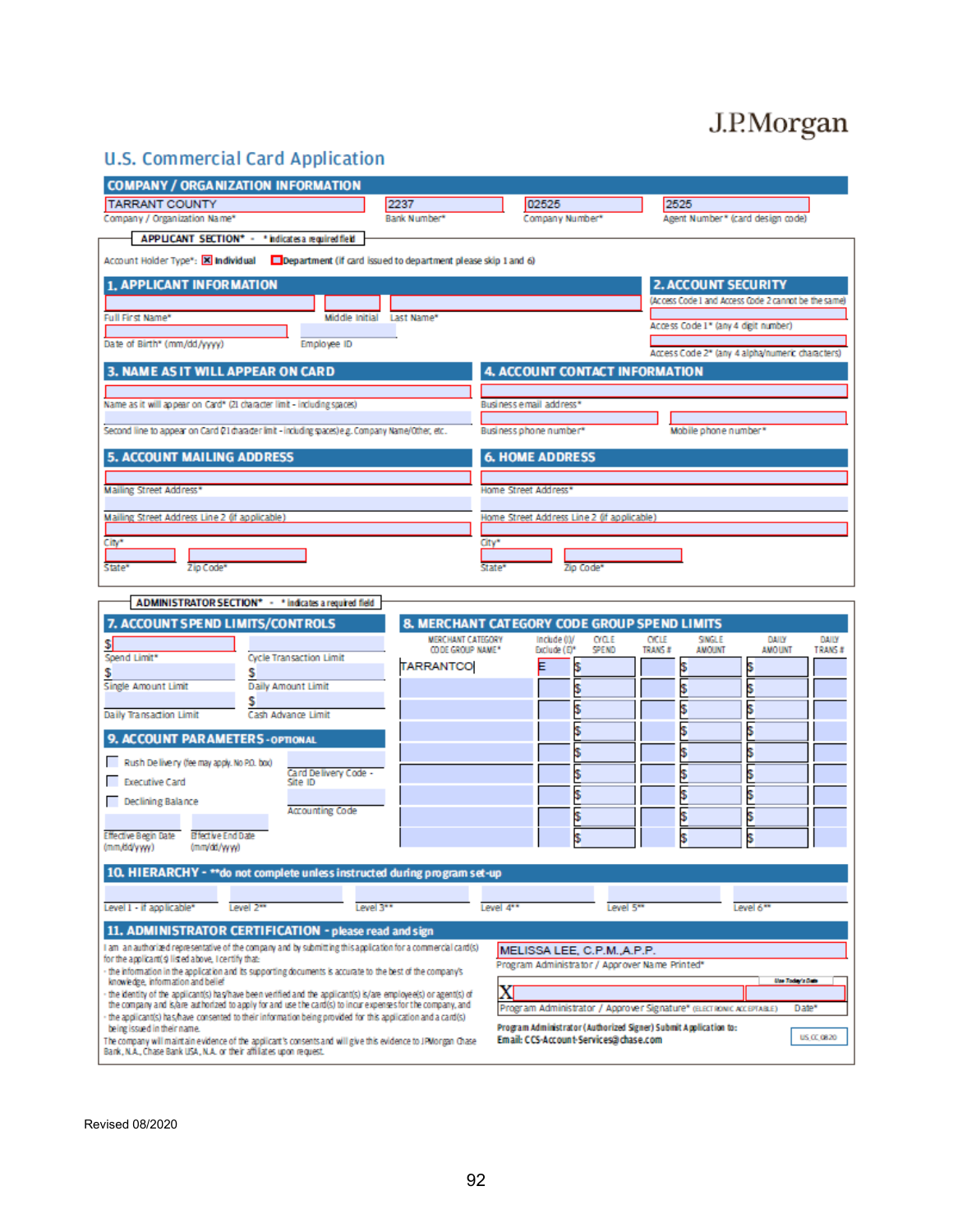#### **EMPLOYEE AGREEMENT**

I, thereby request a Procurement Card, hereafter the Card. As a holder, I agree to comply with the following terms and conditions regarding my use of the Card.

- 1. I understand that I am being entrusted with the Card and will be making financial commitments on behalf of the County.
- 2. I understand that the County is liable to Chase Bank for all charges made on the Card. I understand that I am liable for all charges not in compliance with this Agreement or with the Tarrant County Procurement Card Policy/Procedures Manual, hereafter the Manual.
- 3. I agree to use this Card for purchases in compliance with the manual and agree not to make purchases in violation of the policy set forth in the Manual. I understand that the County Auditor will audit the use of this Card and that appropriate actions will be taken to enforce this agreement and violations of the Manual.
- 4. Failure to follow Manual may result in the revocation of my use of the Card and other possible disciplinary actions.
- 5. I have received a copy of the Manual and understand the requirements of the Card's use.
- 6. I agree to return the Card immediately upon request or upon termination of my employment (including retirement).
- 7. If the Card is lost or stolen, I agree to notify the Purchasing Agent and Chase Bank immediately. If the Card is used in a manner not authorized by the manual, I agree to notify the Purchasing Agent immediately.
- 8. I understand that the burden of proof will be upon me to show that the items purchased were made in compliance with the policy as set forth in the Manual.
- 9. **Purchases made in violation of the policy as set forth in the Manual will subject me to liability for the total dollar amount of such unauthorized purchases.**

| <b>Employee Signature</b>                     | Department | Date |  |
|-----------------------------------------------|------------|------|--|
| Elected/Appointed Official or Department Head |            | Date |  |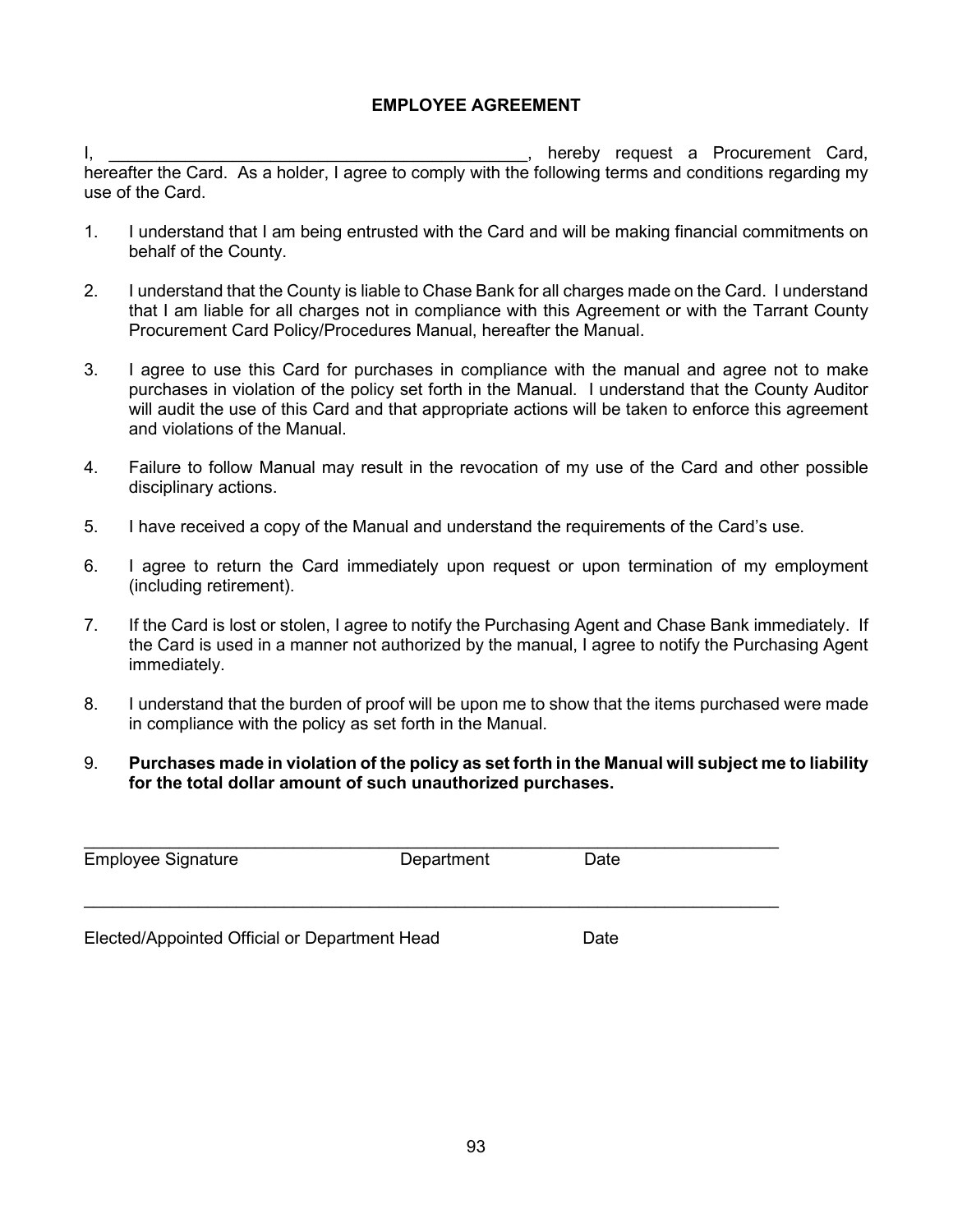#### **PURCHASING LOG FOR PURCHASING CARD TRANSACTIONS**

**BY \_\_\_\_\_\_\_\_\_\_\_\_\_\_\_\_\_\_\_\_\_\_\_\_\_\_**

**DEPARTMENT \_\_\_\_\_\_\_\_\_\_\_\_\_\_\_\_\_\_\_\_\_\_\_**

**PURCHASING CARD ACCOUNT NUMBER \_\_\_\_\_\_\_\_\_\_\_\_\_\_\_\_\_** 

**DATE \_\_\_\_\_\_\_\_\_\_\_\_\_\_\_\_\_\_\_\_\_\_\_\_\_\_\_\_\_\_\_**

**VENDOR \_\_\_\_\_\_\_\_\_\_\_\_\_\_\_\_\_\_\_\_\_\_\_\_\_\_\_\_\_**

**DESCRIBE IMMEDIATE ACCESS OF GOODS OR SERVICES OR WORK STOPPAGE SITUATIONS:**

**\_\_\_\_\_\_\_\_\_\_\_\_\_\_\_\_\_\_\_\_\_\_\_\_\_\_\_\_\_\_\_\_\_\_\_\_\_\_\_\_\_\_\_\_\_\_\_\_\_\_\_\_\_\_\_\_\_\_\_\_\_\_\_\_\_\_\_\_\_ \_\_\_\_\_\_\_\_\_\_\_\_\_\_\_\_\_\_\_\_\_\_\_\_\_\_\_\_\_\_\_\_\_\_\_\_\_\_\_\_\_\_\_\_\_\_\_\_\_\_\_\_\_\_\_\_\_\_\_\_\_\_\_\_\_\_\_\_\_ \_\_\_\_\_\_\_\_\_\_\_\_\_\_\_\_\_\_\_\_\_\_\_\_\_\_\_\_\_\_\_\_\_\_\_\_\_\_\_\_\_\_\_\_\_\_\_\_\_\_\_\_\_\_\_\_\_\_\_\_\_\_\_\_\_\_\_\_\_ \_\_\_\_\_\_\_\_\_\_\_\_\_\_\_\_\_\_\_\_\_\_\_\_\_\_\_\_\_\_\_\_\_\_\_\_\_\_\_\_\_\_\_\_\_\_\_\_\_\_\_\_\_\_\_\_\_\_\_\_\_\_\_\_\_\_\_\_\_**

|    | <b>ACCOUNT CODING</b>          |
|----|--------------------------------|
| \$ | \$                             |
| \$ | \$                             |
| \$ | \$                             |
| \$ | \$                             |
| \$ | \$                             |
| \$ | \$                             |
| \$ | \$                             |
|    | QUANTITY   UNIT PRICE   AMOUNT |

# **Attach Additional Sheet(s) if required**

**I CERTIFY THE ABOVE LISTED ITEMS WERE PURCHASED TO PROVIDE IMMEDIATE ACCESS OF GOODS OR SERVICES OR RELIEVE A WORK STOPPAGE AND THE ITEMS WERE RECEIVED AND UTILIZED BY THE COUNTY.**

| <b>Prepared By</b> | <b>Date</b> |
|--------------------|-------------|
| <b>Approved By</b> | Date        |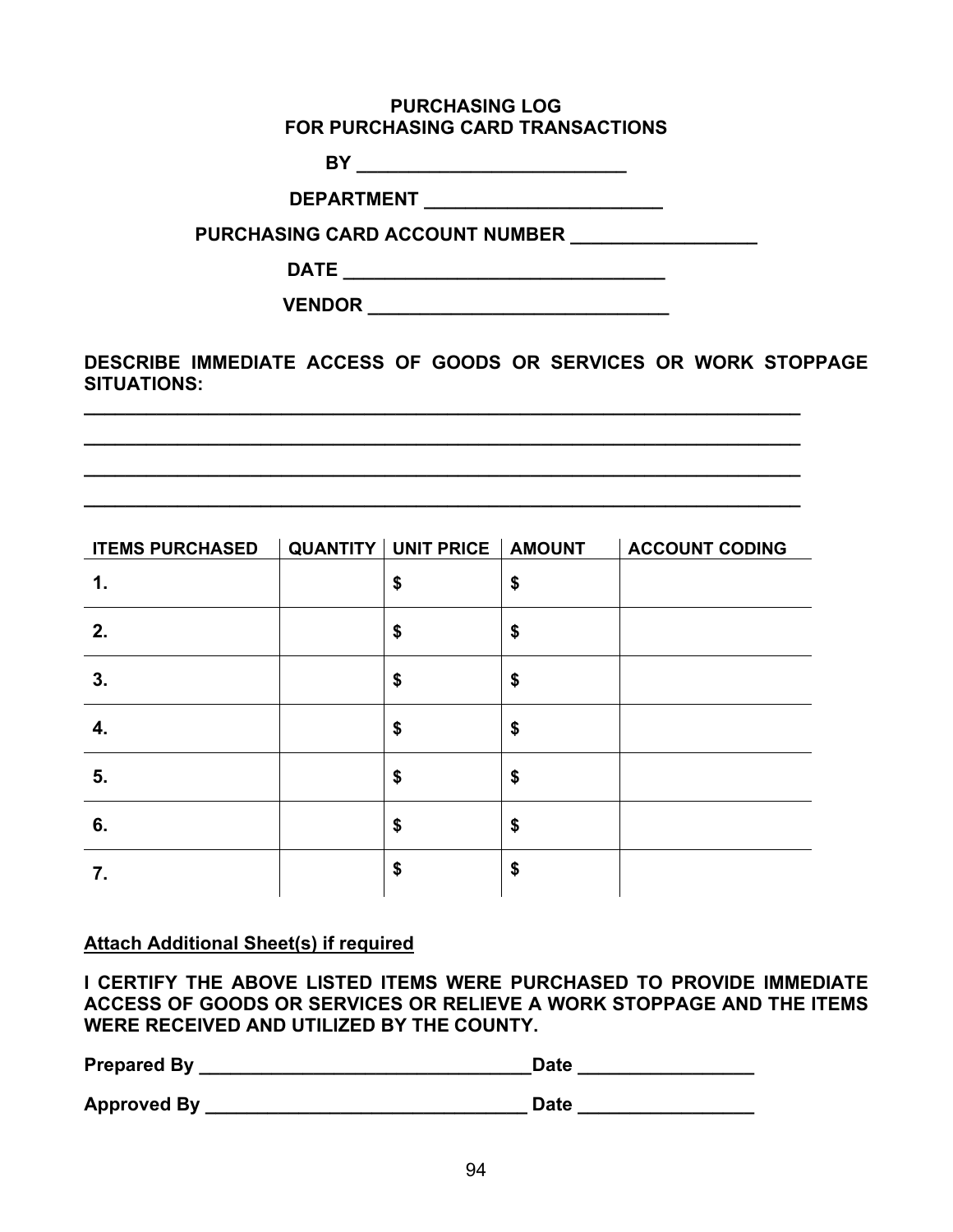#### HISTORICALLY UNDERUTILIZED BUSINESS (HUB)

# **POLICY STATEMENT**

The Tarrant County Commissioners Court, being the policy development and budgetary control unit of county government, will strive to ensure that all businesses, regardless of size, economic, social or ethnic status have an equal opportunity to participate in the County's procurement processes. The County is committed to promote full and equal business opportunity for all businesses to supply the goods and services needed to support the mission and operations of county government, and seeks to encourage the use of certified historically underutilized businesses (HUBs) through the use of race, ethnic and gender neutral means. It is the policy of Tarrant County to involve certified HUBs to the greatest extent feasible in the County's procurement of goods, equipment, services and construction projects while maintaining competition and quality of work standards. The County affirms the good faith efforts of firms who recognize and practice similar business standards.

# **DEFINITIONS**

Historically underutilized businesses (HUBs) – also know as a disadvantaged business enterprise (DBE), are generally business enterprises at least 51% of which is owned and the management and daily business operations are controlled by one or more persons who is/are socially and economically disadvantaged because of his or her identification as a member of certain groups, including women, Black Americans, Mexican Americans and other Americans of Hispanic origin, Asian Americans and American Indians.

Certified HUBs – includes business enterprises that meet the definition of a HUB and who meet the certification requirements of certification agencies recognized by Tarrant County.

Businesses – include firms, corporations, sole proprietorships, vendors, suppliers, contractors, subcontractors, professionals and other similar references when referring to a business that provides goods or services regardless of the commodity category.

Statutory bid limit – refers to the Texas Local Government Code provision that requires competitive bidding for many items valued at greater than \$50,000.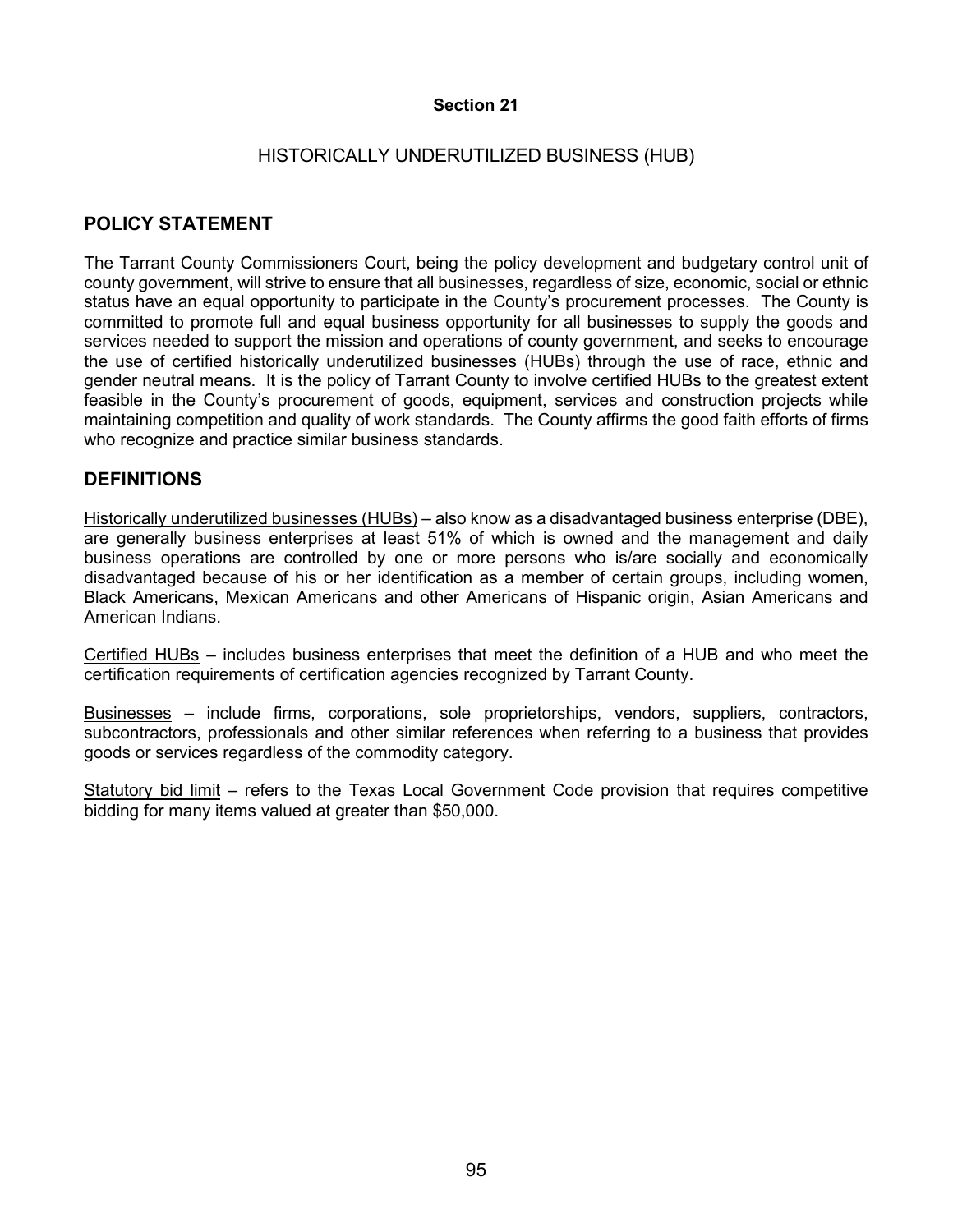# **POLICY GUIDELINES**

- A. Tarrant County, its contractors, their subcontractors and suppliers, as well as all vendors of goods, equipment and services, shall not discriminate on the basis of race, color, creed, gender, age, religion, national origin, citizenship, mental or physical disability, veteran's status or political affiliation in the award and/or performance of contracts. All entities doing business or anticipating doing business with the County shall support, encourage and implement affirmative steps toward a common goal of establishing equal opportunity for all citizens and businesses of the county.
- B. Tarrant County will use and recognize the State of Texas certification process in conjunction with the implementation of this policy. The County does recognize other agencies' certifications. Tarrant County reserves the right to review the certification status of any vendor applying to do business with the County. This review will be accomplished to determine the validity and authenticity of the vendor's certification as a HUB.
- C. The Commissioners Court may establish HUB target goals. Through a systematic approach of soliciting quotes, bids and proposals from certified HUBs and in compliance with applicable state and federal law this policy will strive to meet those goals.
	- 1. Target goals should consider:
		- a) the availability of HUB firms within the specific category of goods or services to be procured; and
		- b) the diversity of the County's population.
	- 2. The goals should be reviewed and amended periodically.
	- 3. The program may apply to all County procurements including construction and professional services.
	- 4. Particular attention will be given to HUB participation on purchases in excess of the statutory bid limit.
	- 5. The Commissioners Court herein establishes a 20% good faith target goal for Tarrant County.
- D. Tarrant County will actively seek and encourage HUBs to participate in all facets of the procurement process by:
	- 1. Continuing to increase and monitor a database of certified HUB vendors, professionals, and contractors. The database will be expanded to include products, areas of expertise, and capabilities of each HUB firm.
	- 2. Continuing to seek new communication links with HUB vendors, professionals, and contactors to involve them in the procurement process.
	- 3. Continuing to advertise bids on the County's website and in newspapers including newspapers that target socially and economically disadvantaged communities.
	- 4. Continuing to provide bid notifications to minority Chambers of Commerce.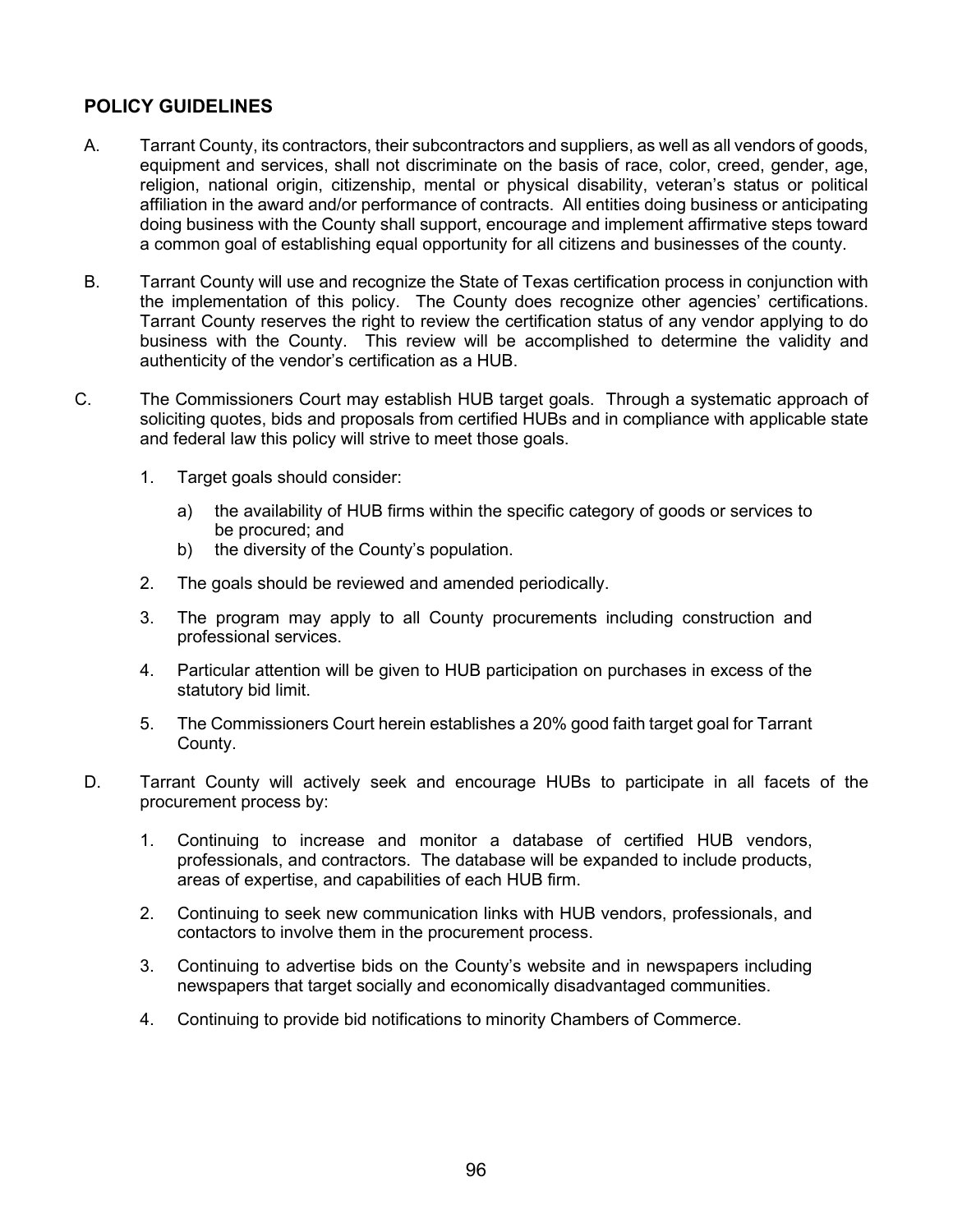- E. As prescribed by law, the purchase of one or more items costing in excess of the statutory bid limit must comply with the competitive bid process. Where possible, those bids will be structured to include and encourage the participation of HUB firms in the procurement process by:
	- 1. Division of proposed requisitions into reasonable lots in keeping with industry standards and competitive bid requirements.
	- 2. Where feasible, assessment of bond and insurance requirements and the designing of such requirements to reasonably permit more than one (1) business to perform the work.
	- 3. Specification of reasonable, realistic delivery schedules consistent with the County's actual requirements.
	- 4. Specifications, terms, and conditions reflecting the County's actual requirements are clearly stated and do not impose unreasonable or unnecessary contract requirements.
- F. A HUB Policy statement shall be included in all specifications. The County will consider the bidder's responsiveness to the HUB Policy in the evaluation of bids and proposals. Failure to demonstrate a good faith effort to comply with the County's HUB policy may result in a bid or proposal being considered non-responsive to specifications.
- G. The Purchasing Department will actively seek the participation of HUB firms in the quotation process for purchases under the statutory bid limit. HUB firms will be identified on the computerized database and linked to the commodities they represent. Buyers will be encouraged to use available internal and external databases of certified HUB firms.
- H. Nothing in this policy shall be construed to require the County to award a contract other than to the lowest responsive bidder meeting specifications as required by law. This policy is narrowly tailored in accordance with applicable law.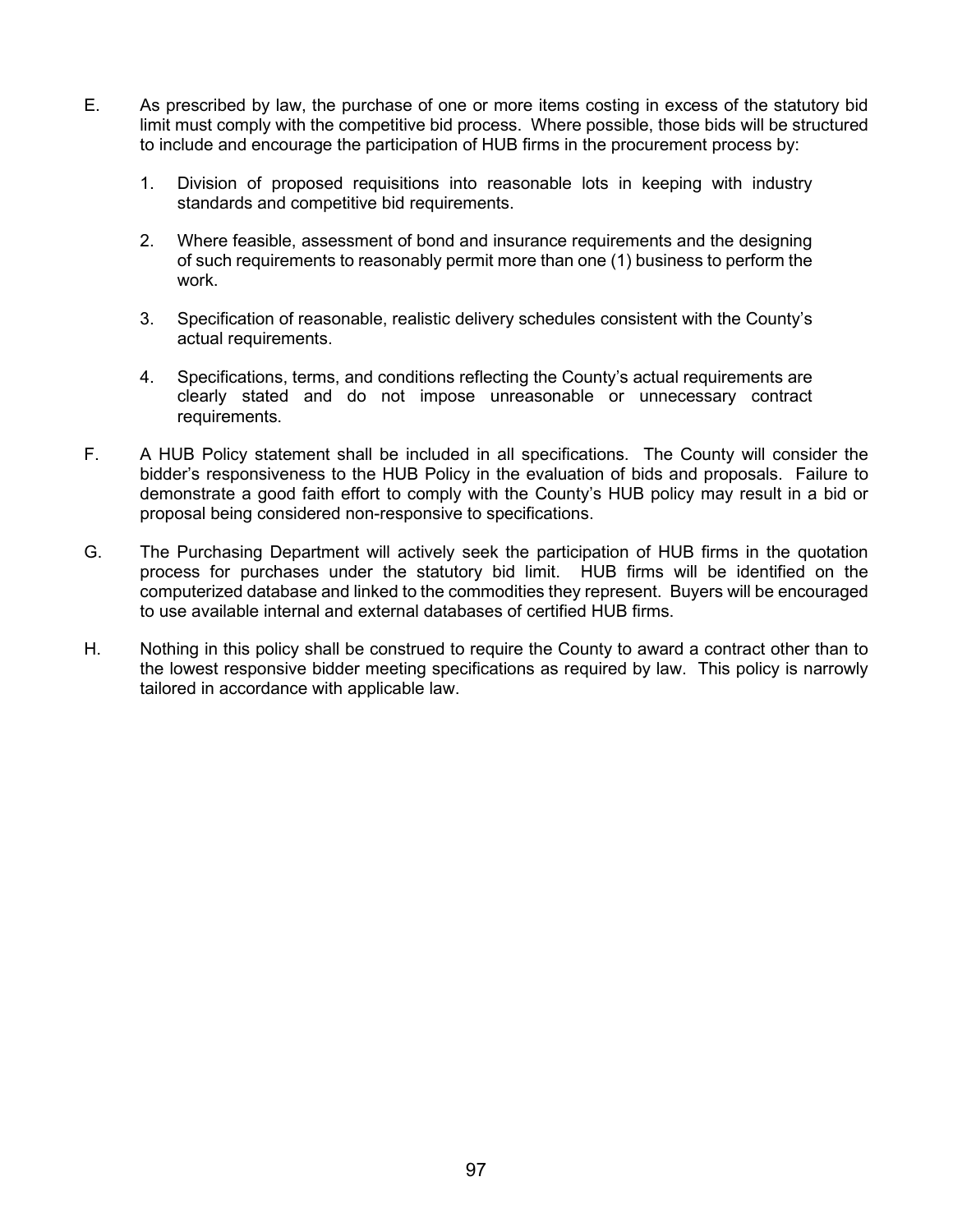# **ADMINISTRATIVE GUIDELINES**

- A. The Purchasing Department shall serve as the County's HUB Office with responsibility for the implementation, monitoring and general operations of the HUB policy. The Purchasing Agent shall serve as the County HUB Officer.
	- 1. The HUB Officer will establish procedures to implement this policy across the full spectrum of the procurement process. The County HUB Office will periodically review with department head and elected officials regarding procurement opportunities.
	- 2. Managing the policy and training buyers and other County personnel in order to meet County goals will be the responsibility of the HUB Office.
	- 3. The HUB Office will cooperate with other local government entities to increase HUB participation throughout the County and region. The HUB Office is encouraged to participate in educational and other outreach programs to assist HUB firms.
	- 4. The HUB Officer will receive and review complaints and recommendations regarding the implementation of the HUB Policy and the good faith efforts of bidders. Further, the HUB Office will audit for compliance to the HUB Policy on eligible projects after award, during the performance of the contract and after completion, while also making any recommendations to Commissioners Court regarding any irregularities or misrepresentation of facts as they relate to compliance with the policy. The HUB Office will review documentation submitted by HUB firms in compliance with this policy.
	- 5. An annual report along with recommendations shall be provided to the Commissioners Court and Purchasing Board. The annual report will provide statistical data and efforts reflected in the number of purchase orders, value of goods and services purchased, percentages to HUB firms, and outreach and marketing efforts. Other statistics may be required or requested by the Commissioners Court or Purchasing Board.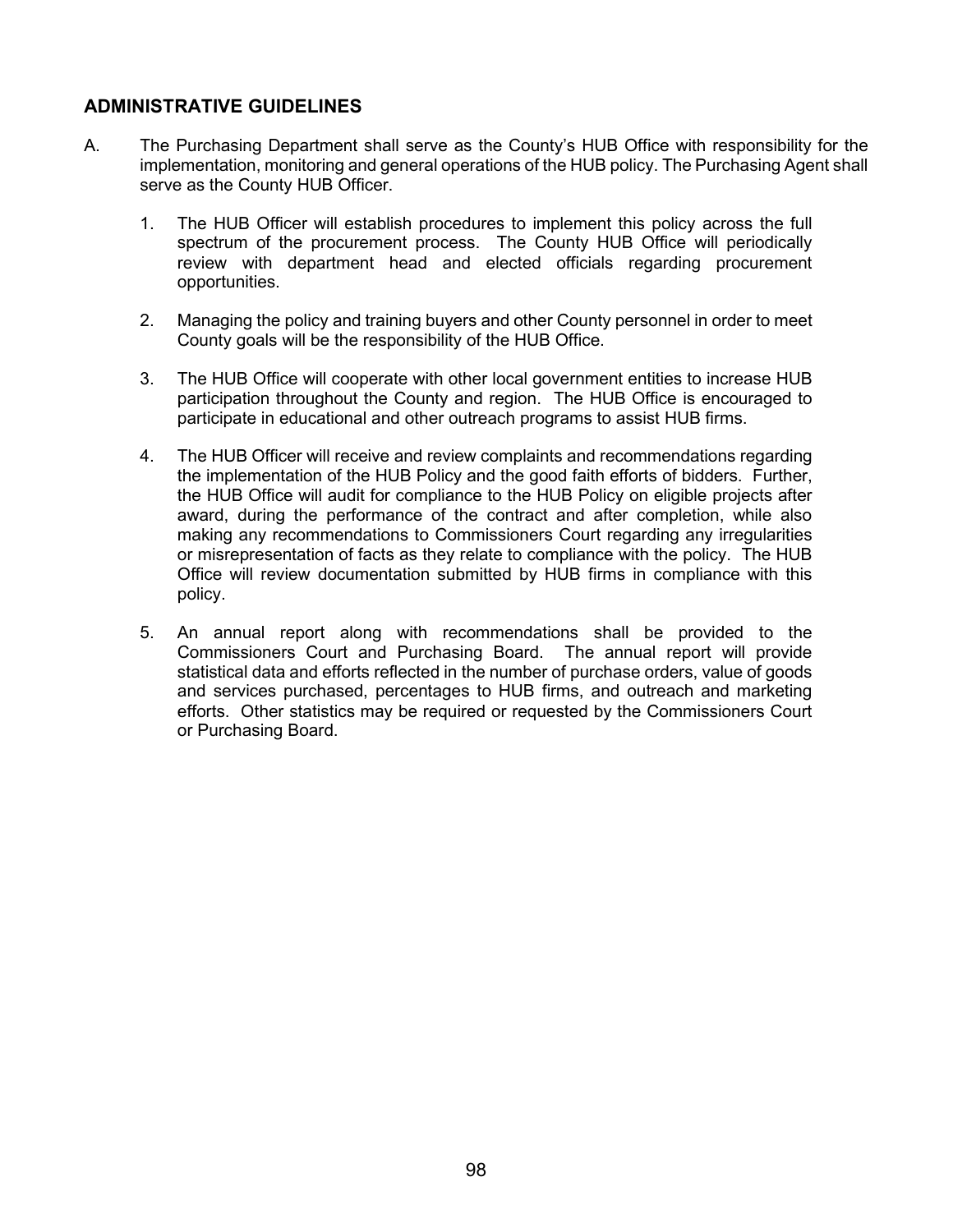# **DEBARMENT AND SUSPENSION Executive Orders 12549 and 12689**

# **PURPOSE**

In an effort to provide assurance to the Federal Government that the State of Texas and its sub-recipients comply with Federal Executive Order 12549 and 12689, 2 CFR part 200, ("Sub-awards to debarred and suspended parties"), and the Texas Uniform Grant Management Standards (UGMS), the Texas Department of Public Safety/Texas Homeland Security-State Administrative Agency requires all Homeland Security Grant Program sub-recipients (to include all programs administrated by the TXDPS/THS-SAA) check the debarment status of all vendors before contracting with or making any purchases with funds from any federal grant.

Debarments may be based on convictions, civil judgments or fact based cases involving environmental crimes, contract fraud, embezzlement, theft, forgery, bribery, poor performance, non-performance or false statements as well as other causes. The imposition of a debarment period is for a set period of time decided on a case by case basis.

Suspension may be based on indictments, information or adequate evidence involving environmental crimes, contract fraud, embezzlement, theft, forgery, bribery, poor performance, non-performance, or false statements. This is a temporary action which may last up to one year and is effective immediately.

# **AUTHORITY**

Executive Orders 12549 and 12689 – Debarment and Suspension

# **POLICY**

Prior to procuring or entering into a contract for grant-funded goods or services, the sub-recipient must check debarment status of the vendor using the System for Award Management (SAM) and document that verification has occurred. This policy applies to the procurement of all goods or services regardless of unit price or quantity.

# **OFFICIAL REPRESENTATIVE**

The County Purchasing Agent shall verify the debarment status of all vendors prior to utilizing any Federal Grant Funds, using SAM.gov.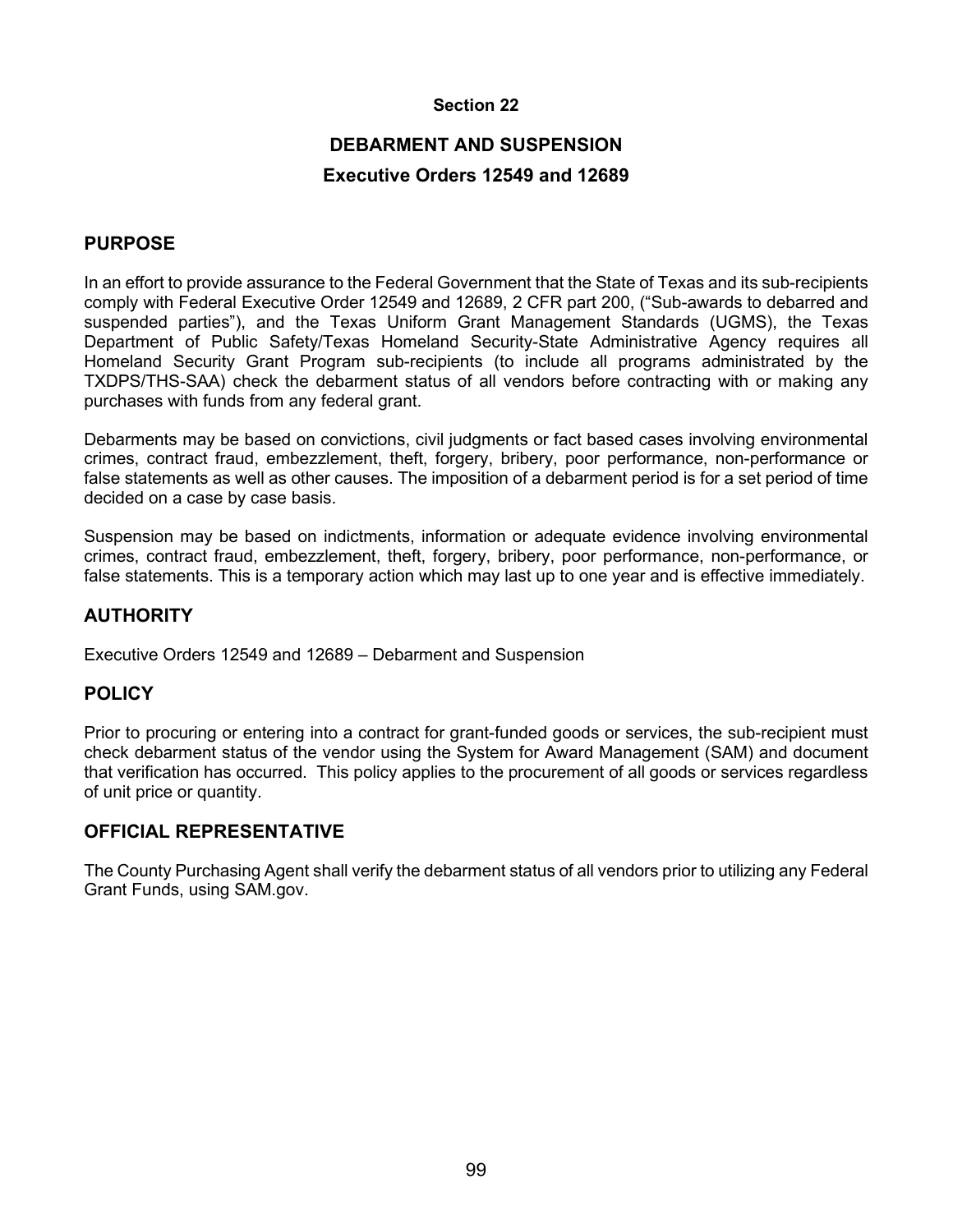# **PROCEDURE**

The following procedure applies to all purchases funded by Homeland Security or any federal grant funds. No contract will be awarded to any vendor whose name appears on the debarment list prior to notifying the Purchasing Agent.

- 1. Go to the SAM website.
- 2. The County Purchasing Agent or their agent will search SAM for the vendor.
- 3. If the vendor is found to be debarred, the vendor may not be used for procurement utilizing Federal Grant Funds.
- 4. Print the screen page and retain the procurement documentation.
- 5. A copy of the screen print indicating the vendor is not debarred, at the time of the procurement, must be included with the supporting documentation submitted to the Texas Homeland Security State Administrative Agency requesting reimbursement of advance.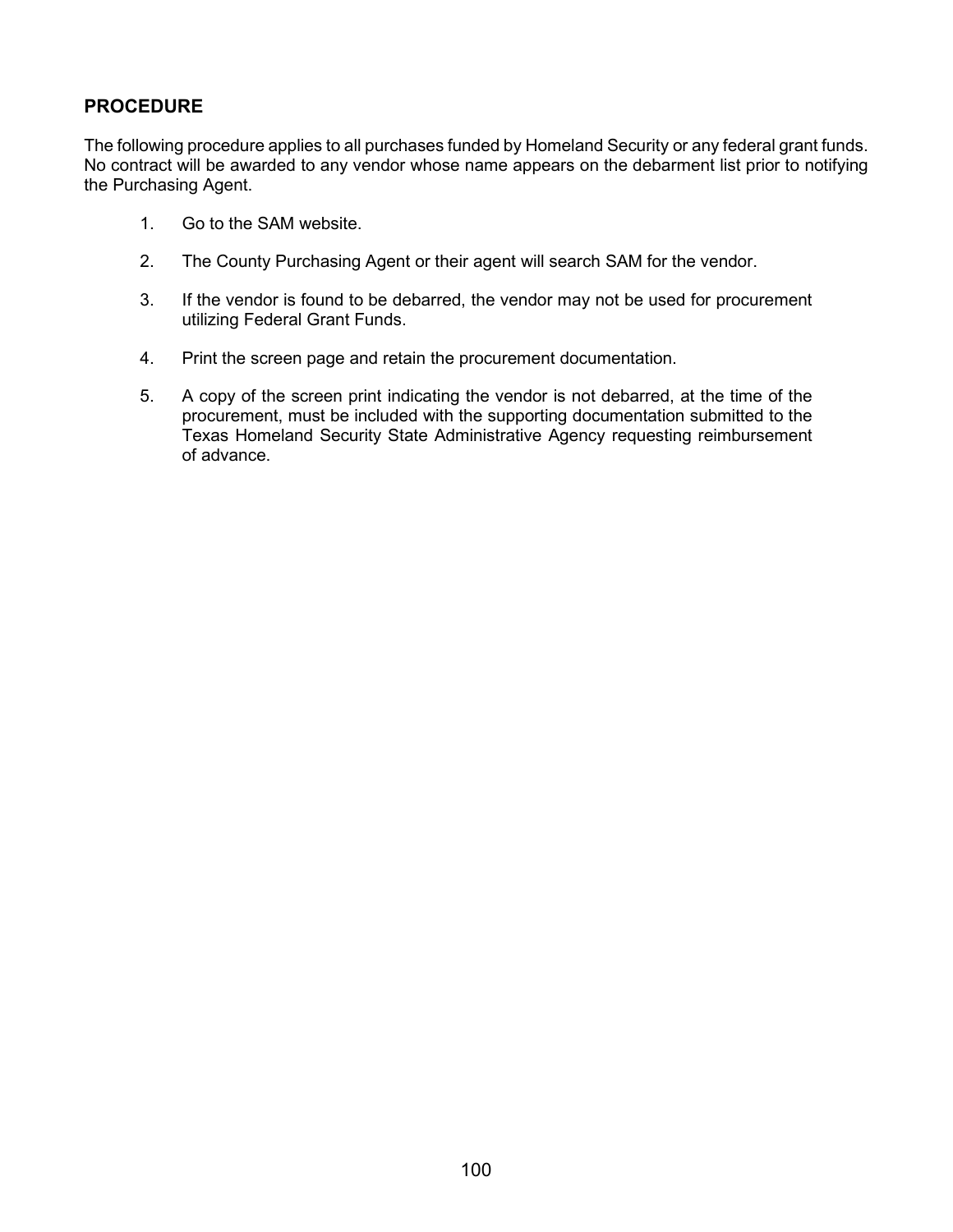# **TRAINING**

The Tarrant County Criminal District Attorney's Office has ruled that training is NOT a professional service and therefore subject to the same bid laws as outlined in Texas Local Government Code 262.

Training requests will be handled in the same manner as any request for goods or services.

Only the County Purchasing Agent may grant an exemption regarding Section 22, Requests for Quotations.

Only the Commissioners Court may grant an exemption in accordance to Texas Local Government Code 262.024.

# **PROCEDURE**

Once a department is aware of a training need, they will need to contact the Purchasing Department. The buyer will determine how to proceed with the request, through a bid, quote exemption or sole source. If a competitive process is determined, a detailed Scope of Work will be requested from the department.

Scheduling training without going through this process may be considered an unauthorized purchase.

This procedure applies to the following sections in this Procedure Manual:

• Sections 8, 17, 18, 19, 20, 21, 22, and 23.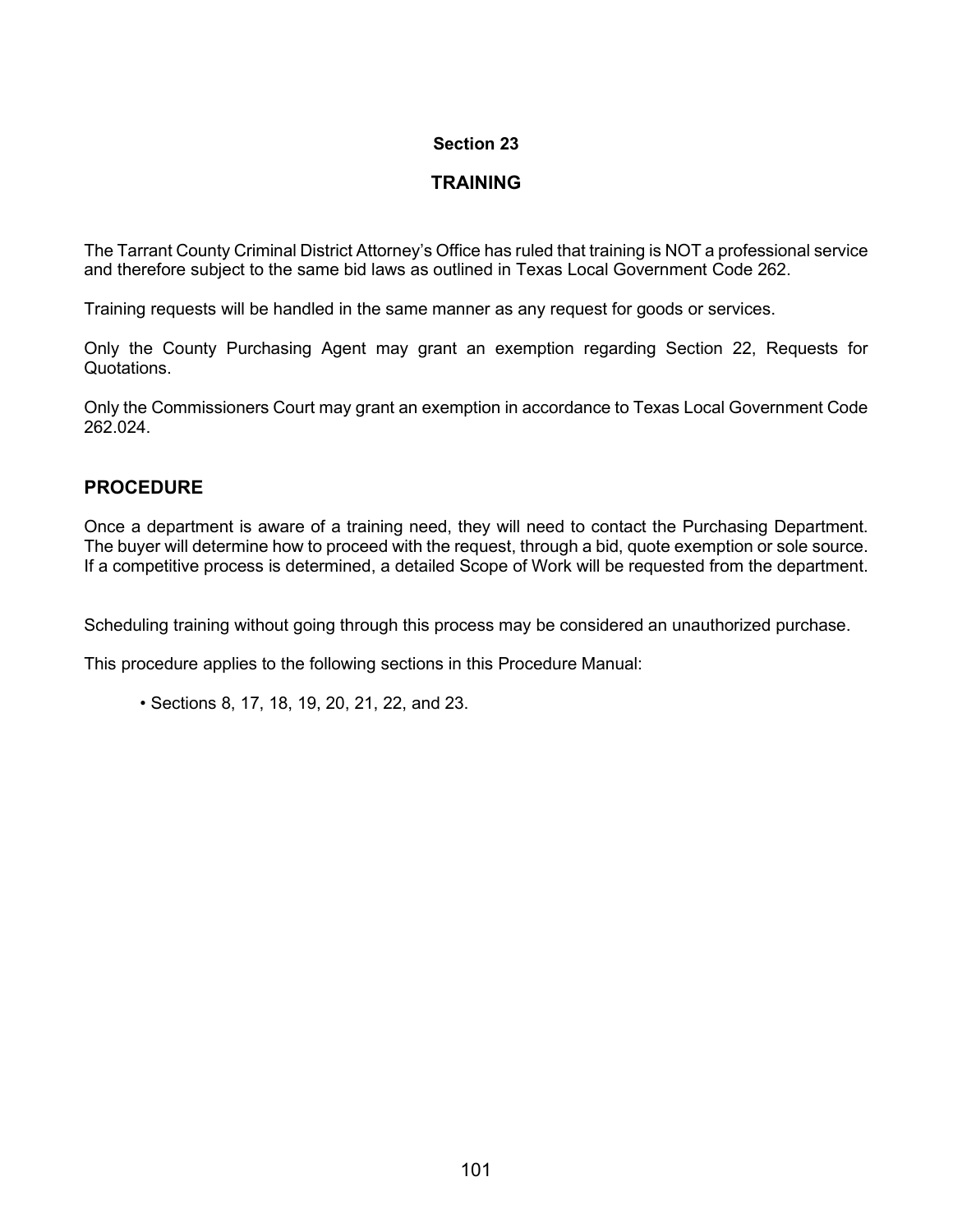# **BEST AND FINAL OFFER (BAFO)**

# **INTRODUCTION**

The Best and Final Offer (BAFO) process represents an optional step process in the Request for Proposal (RFP) process and is not part of contract negotiations. A BAFO is requested from one (1) more respondents for their best price(s) for a specific solicitation prior to determining contract award.

# **AUTHORITY**

Texas Local Government Code, 262.0295(e); 262.030(e)

# **POLICY**

BAFOs may be conducted with only those respondent(s) most likely to be awarded a contract as determined by the evaluation committee.

# **PROCEDURE**

The BAFO process may be used when:

- 1. No single response addresses all the specifications.
- 2. The cost submitted by all respondents is too high.
- 3. The scores of two (2) or more respondents are very close after the evaluation process.
- 4. All respondents submitted responses that are unclear or deficient in one or more areas.
- 5. To obtain the best price.

Procedures for the use of the BAFO process:

- 1. The original RFP document should contain language that indicates that the BAFO process "may" be used.
- 2. The evaluation committee and Purchasing will determine if the BAFO process will be conducted and who will be invited to participate.
- 3. The evaluation committee may restrict the number of respondents invited to submit a BAFO or may offer the option to all respondents. Any respondent(s) deemed not likely to be awarded may be dropped at this point and noted in the documentation. These responses(s) will not figure into the scoring thereafter.
- 4. In order to develop the content of the BAFO, the buyer may collect questions about the responses from the evaluation committee.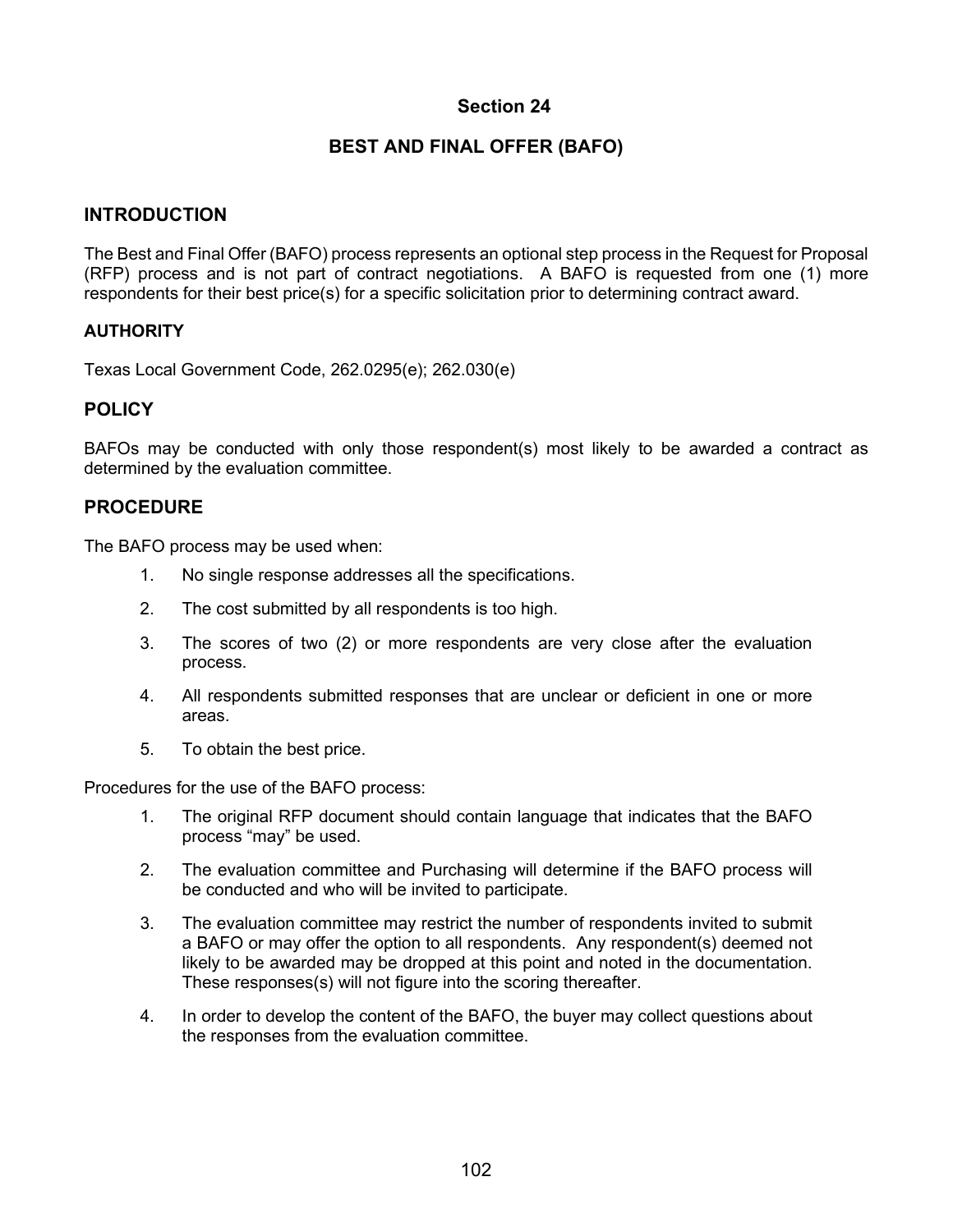- 5. The content of the BAFO may also be developed as a result of negotiations with the respondent(s) most likely to be awarded a contract.
- 6. The evaluation committee through Purchasing may request that the respondent(s) readdress important aspects of the response such as the implementation schedule, level of support, type or amount of resources proposed, contract terms and conditions, or cost.
- 7. The buyer will send out the request for BAFOs in a letter stating the areas to be covered and the date and time by which the BAFO must be returned.
- 8. All communication to and from respondents regarding the BAFO will be coordinated by the buyer. This may be in the form of an original response, fax or email, and on company letterhead with an authorized signature.
- 9. BAFOs submitted after the deadline may not be accepted.

Content and structure of best and final solicitations:

- 1. BAFO must contain specific information on what is being requested. The integrity of the scope of the original RFP must be maintained.
- 2. Respondent(s) are not required to submit a BAFO and may submit a written response stating that their response remains as originally submitted.
- 3 The BAFO must not identify either the current rank of any of the respondents or the lowest price currently submitted.
- 4. Respondent(s) may be requested to make an oral presentation regarding their BAFO.

Scoring of BAFOs:

- 1. Evaluation committee members score or re-score the technical portion of the BAFO.
- 2. Evaluation score sheets for the BAFOs will be developed and provided to the evaluation committee members by the buyer. All scoring worksheets (original evaluation scores, oral presentation scores, best and final scores) will be included with the court communique, with the original scored matrix on the bottom, the presentation matrix next, and best and final matrix on top. Scores for the BAFOs are entered into a NEW score sheet/summary worksheet (matrix) by the buyer.
- 3. Price proposals (if requested) are evaluated by the buyer. Only the price proposals from the respondent(s) asked to participate in the BAFO process will be used to calculate the score.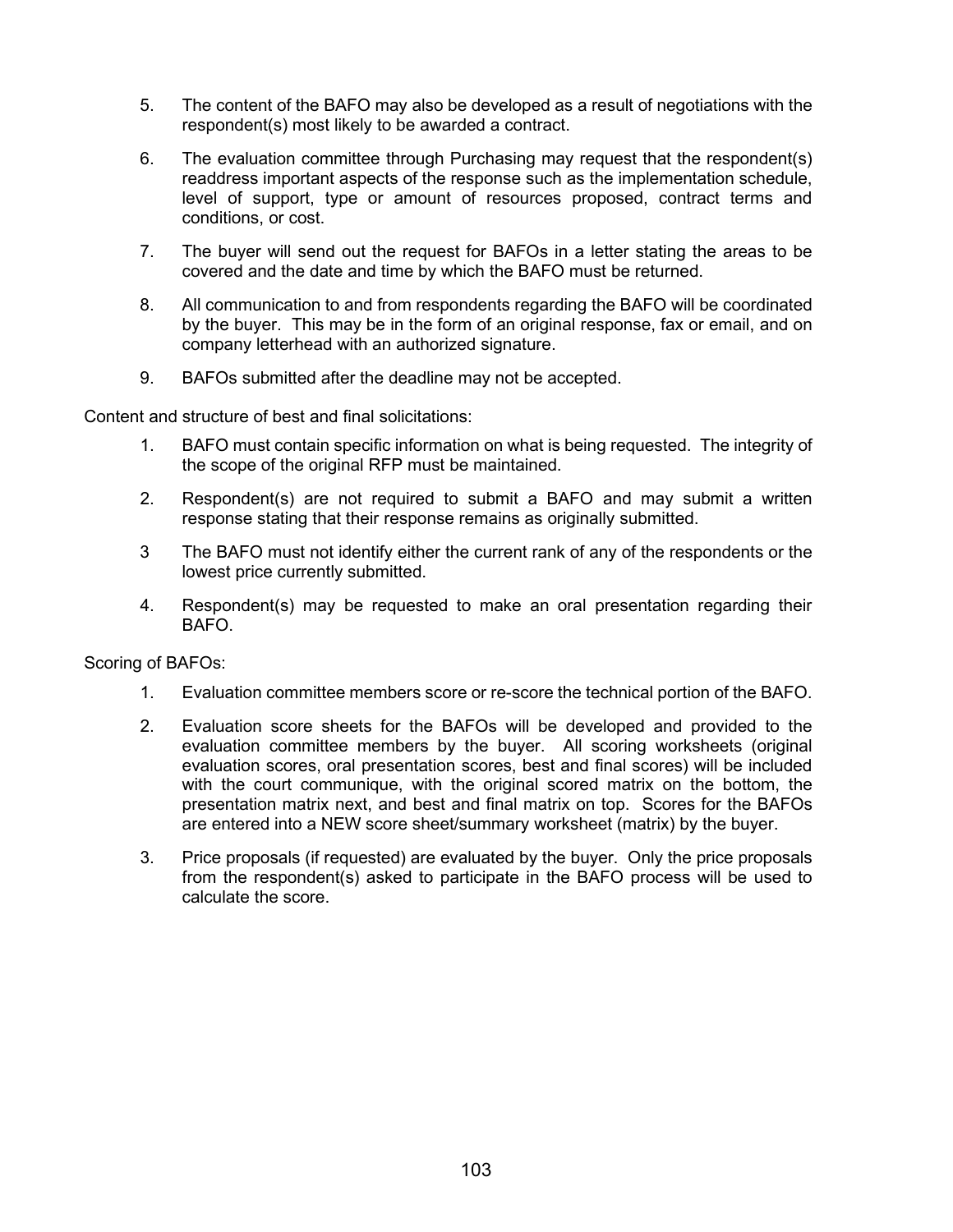# **COUNTY OWNED ASSETS**

# **INTRODUCTION**

The taxpayers of Tarrant County have an enormous investment in our county buildings, equipment, and furnishings. As public servants, County employees are responsible for the care and custody of this large investment. Not only is it good accounting policy to maintain accurate inventory records of all county assets, it is also mandated by State law.

# **AUTHORITY**

On July 1 of each year, the county purchasing agent shall file with the county auditor and each of the members of the board that appoints the county purchasing agent an inventory of all the property on hand and belonging to the county and each subdivision, officer, and employee of the county. (See: Section 262.011(i) – Local Government Code).

The Purchasing Agent has control over the transfer of county supplies, materials, and equipment from a subdivision, department, officer, or employee of the county that are not needed or used to another subdivision, department, officer, or employee requiring the supplies or materials or the use of the equipment, with the approval of the Commissioners Court. (See: Section 262.011(j) – Local Government Code).

In addition, the Purchasing Agent assists the Commissioners Court in identifying and disposing of assets that the Court has declared to be surplus property or salvage property in accordance with Local Government Code, Chapter 263, Subchapter D, Disposition of Salvage or Surplus Property. The Purchasing Agent assists the Commissioners Court in obtaining a contract to dispose of the property in a variety of ways. The statute also allows the Commissioners Court to offer the property as a trade-in for new property of the same general type if deemed in the best interest of the county.

# **DEFINITIONS**

Asset Coordinator - The individual designated by each Department Head to serve as the liaison to the Purchasing Department's Fixed Asset Coordinator and the Information Technology Department.

Capital Assets –Property such as equipment, vehicles, and technology assets, including hardware and software valued at \$5,000 or more. These assets are capitalized.

Controlled Assets – A firearm asset such as a handgun, rifle, taser, or shotgun of any value.

Fixed Asset Coordinator – The individual designated by the Purchasing Agent responsible for the physical inventory, including the disposal, transport, and storage of assets.

Grant Assets – Assets purchased using grant funds. These assets must be tracked as required by the granting agency.

Heavy Equipment – Heavy duty vehicles or equipment used for operations.

Lost Assets – Assets considered unrecoverable. Reportable to Commissioners Court.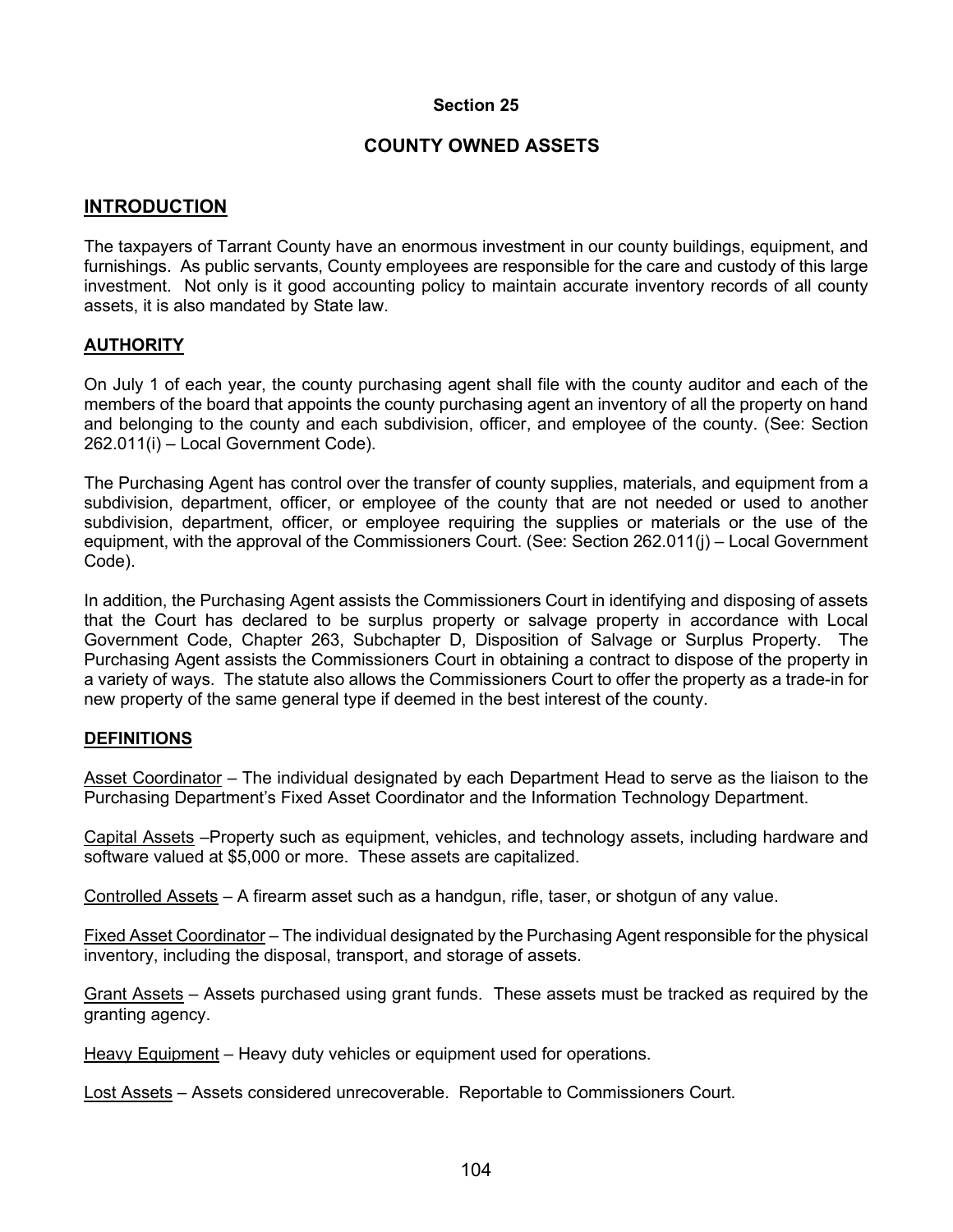Low Value Furniture, and Equipment Assets - Furniture and equipment valued of \$1,500 - \$4,999.

Low Value Technology Assets - Technology assets such as computers, printers, and scanners valued at \$500 to \$1,499.99.

Missing Assets – Assets not located but recovery is anticipated within a year.

Salvage Property - Because of use, time, or accident, property so worn, damaged, or consumed it has no value for the purpose for which it was originally intended, but may have some salvage value.

Stolen Assets – Assets considered unrecoverable, requiring a police report. Reportable to Commissioners Court.

Surplus Property – Property not in use but considered to have future usefulness, either as originally intended or otherwise.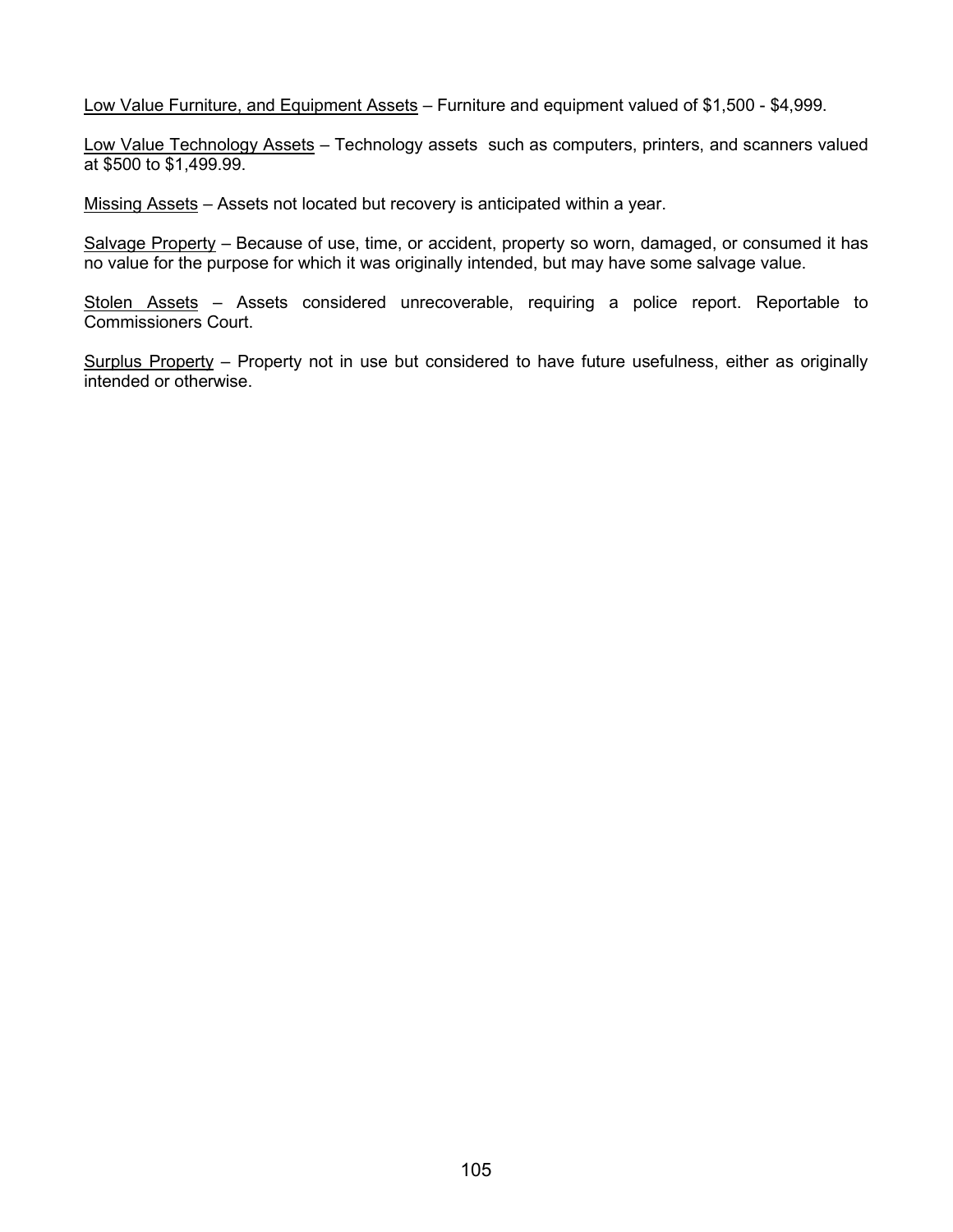# **POLICY**

# **RESPONSIBILITIES BY DEPARTMENT**

#### A. PURCHASING DEPARTMENT

Local Government Code 262.011(i) states, "*On July 1 of each year, the county purchasing agent shall file with the county auditor and each of the members of the board that appoints the county purchasing agent an inventory of all the property on hand and belonging to the county and each subdivision, officer, or employee of the county."*

Local Government Code 262.011(j) states, "*To prevent unnecessary purchases, the county purchasing agent, with the approval of the commissioners court, shall transfer county supplies, materials, and equipment from a subdivision, department, officer, or employee of the county that are not needed or used to another subdivision, department, officer, or employee requiring the supplies or materials or the use of the equipment. The county purchasing agent shall furnish to the county auditor a list of transferred supplies, materials, and equipment."*

#### B. AUDITOR'S OFFICE

Local Government Code states "*The county auditor shall carefully examine the inventory and make an accounting for all property purchased or previously inventoried and not appearing in the inventory."*

#### C. ALL DEPARTMENTS

Each Department Head has the primary responsibility for safeguarding all technology, vehicles, heavy equipment, furniture, and other equipment assigned to their department. Annually, each Department Head must ensure that an annual inventory is performed to account for all high value and low value furniture and equipment assigned to their department as recorded in the Tarrant County fixed asset inventory system. The Department Head shall sign and verify the inventory list using the Asset Inventory Verification Form FA-02. Each department's Asset Coordinator should submit the appropriate documentation to the Purchasing Department.

The Information Technology Department (ITD) and Department Heads are jointly responsible for the inventory of technology-related assets. After ITD completes its inventory, ITD provides a report to the Purchasing Department. This report includes any discrepancies identified by ITD during its inventory.

The Purchasing Department and/or the Auditor's Office may "spot check," or conduct a full inventory of any county department and recommend changes.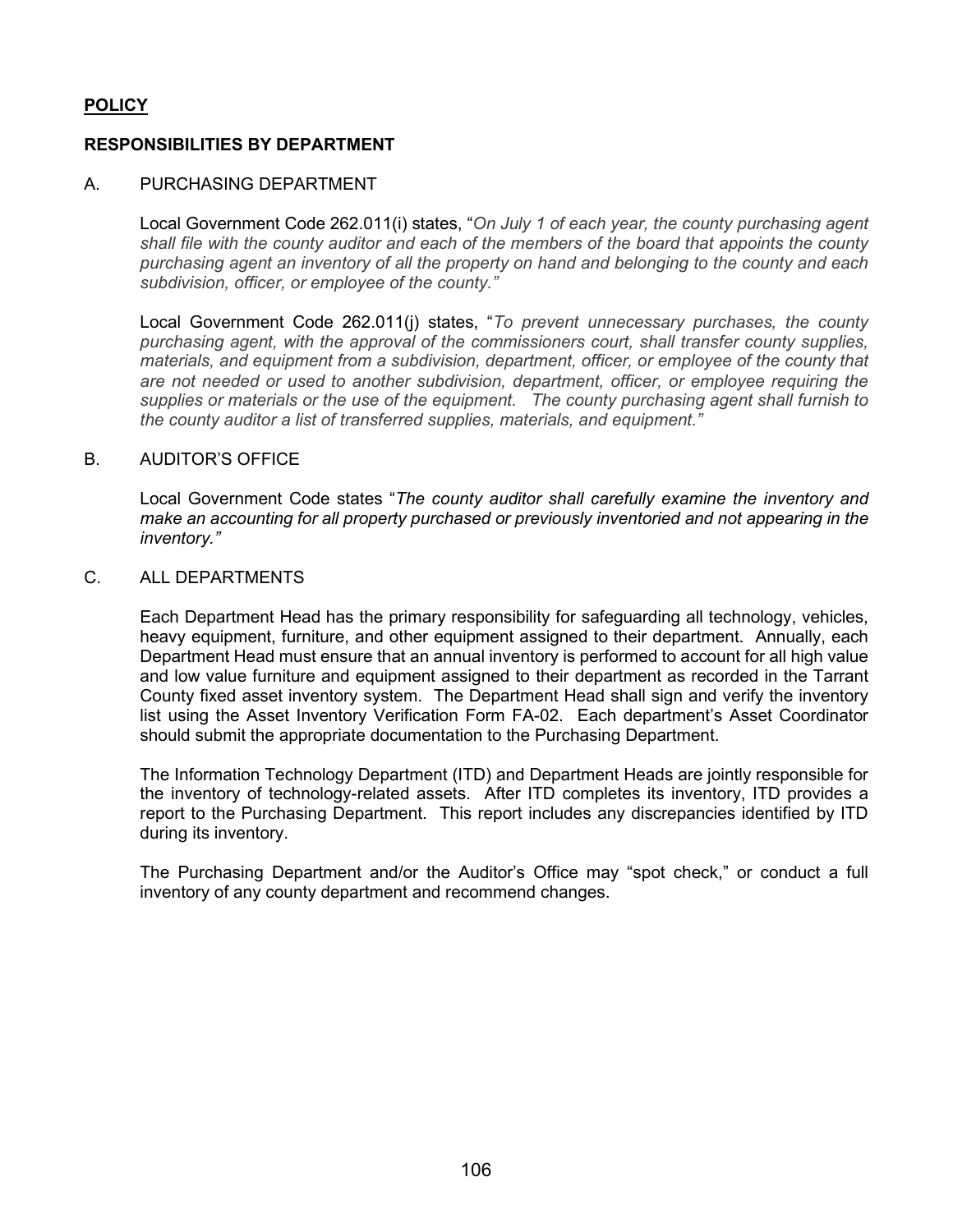# **RECEIPT, TRANSFER, AND DISPOSAL OF ASSETS**

#### A. RECEIPT OF NEW ASSETS

Departments are responsible for tagging Capital Assets, Low Value Furniture and Equipment Assets, and Grant Assets using the barcoded tags provided by Purchasing. Substantial shipments of assets to be received at different locations may require additional planning and tagging assistance from Purchasing. Upon receipt of the new asset, the department or Purchasing will apply the barcode. Any missing information in the fixed asset system including but not limited to serial number, model, make, or asset location should be conveyed to the Fixed Asset Coordinator. Barcode tags should be located in plain view and where access is not impaired or difficult to reach. Tag location should also enable the passing of scanner equipment over the tag's barcoding.

To ensure proper tagging of technology assets, under normal circumstances ALL purchased technology assets must be delivered to and received by ITD. ITD is responsible for creating or procuring specially colored and/or uniquely identifiable barcoded tags to assist in identifying Tarrant County technology assets and then entering the barcode and appropriate information into SAP. ITD will also maintain a comprehensive list of these assets.

In general, tags should be placed in plain view and allow easy access. Tag location should approximate the initial point of user contact with the asset. Asset tags may not be removed from Tarrant County property. Both knowingly removing or causing the tag to be removed, altered or obliterate and possessing, selling, or offering to sell county property knowing that the asset tag number has been removed are criminal offenses under Texas Penal Code Section 31.11 Tampering with Identification Numbers.

Assets such as heavy equipment, vehicles, controlled assets, and some technology assets will NOT be physically tagged. A separate list of asset tags will be maintained by the individual departments.

#### B. TRANSFER OF ASSETS

The Purchasing Agent is authorized by the Commissioners Court to transfer supplies, materials and equipment among the various county departments. The transfer or trade of any Capital Asset or Low Value Furniture and Equipment Asset from one department to another must be documented on Form FA-01, Transfer or Disposal of County Assets. This form should then be forwarded to Purchasing, while the originating department retains a copy for their files. Facilities Management is responsible for the physical movement of all assets if needed, with the exception of technology assets. Facilities Management will not transfer any asset without completing Form FA-01.

ITD is responsible for the transfer of *all* technology assets. Any transfers should be documented by an ITD Transfer Sheet. ITD is also responsible for updating the fixed asset system to show the new location of a transferred technology asset.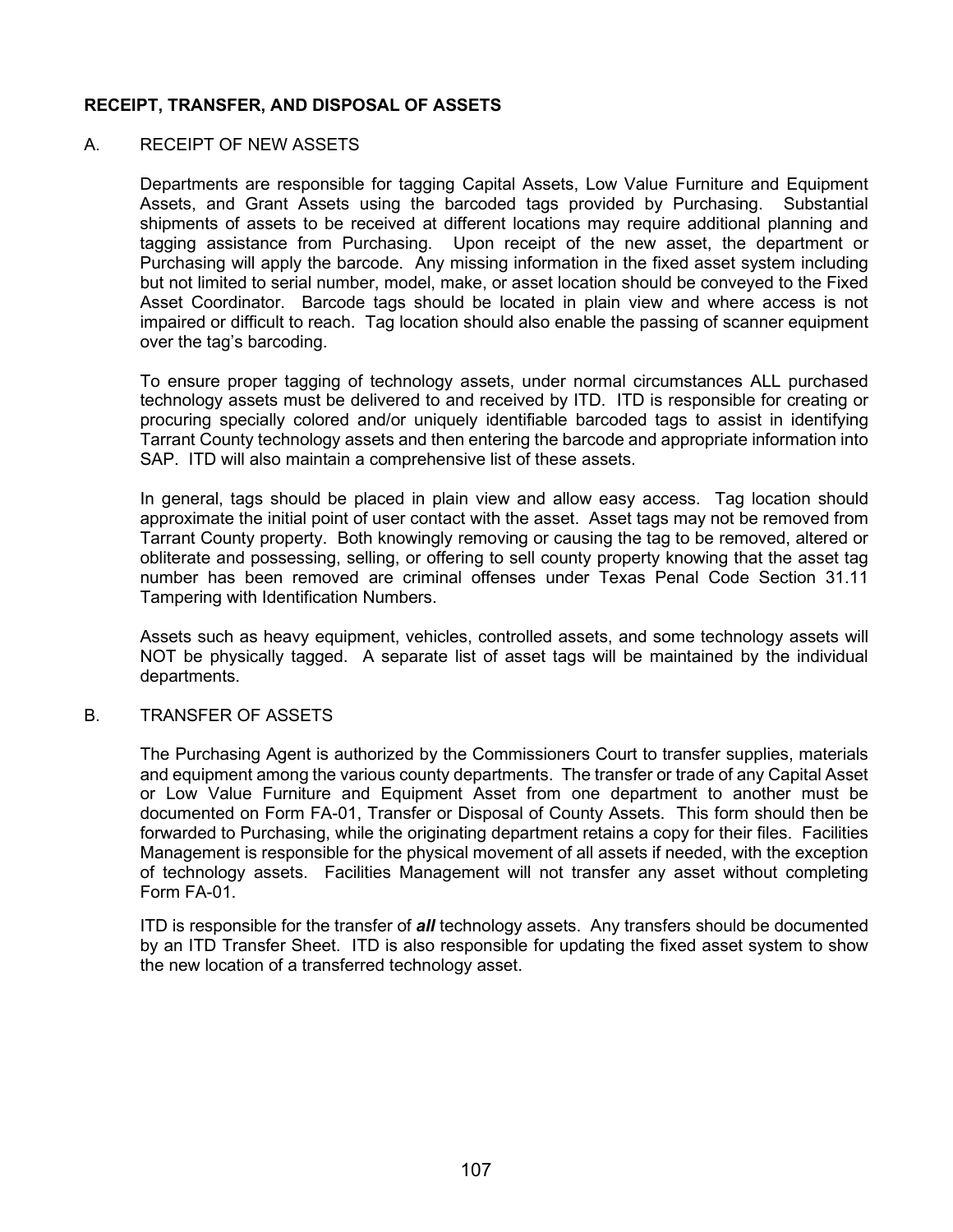# C. DISPOSAL OF ASSETS

Assets that are no longer needed or are damaged, worn or replaced by a new asset may be sent to the Purchasing warehouse for disposal or auction. The disposal of these assets must be documented on Form FA-01, Transfer or Disposal of County Assets. This form should then be forwarded to Purchasing, while the originating department retains a copy for their files. Excluding technology assets, Facilities Management is responsible for the physical movement of these assets to the warehouse after completing Form FA-01. Technology assets will be moved by ITD and prepared for disposal or auction after completing the Transfer Sheet. Grant Assets require approval by the granting agency prior to disposal.

The Commissioners Court may authorize the Purchasing Agent to dispose of surplus or salvage items. Surplus or salvage assets may be sold by competitive bid or auction by the Purchasing Agent as provided in Section 263.152 of the Local Government Code. The statute also allows the Commissioners Court to offer the property as a trade-in for new property of the same general type if deemed in the best interest of the county. Any stolen, abandoned or confiscated property seized by a peace officer may be disposed of in accordance with Article 18.17, Texas Code of Criminal Procedure.

#### **LOST/STOLEN PROPERTY**

The Department Head must report, in writing, any lost or stolen property immediately to the Purchasing Agent. Stolen property must be reported to the proper law enforcement agency, and a copy of the police report must be provided to the Purchasing Agent. If an asset cannot be located or recovered, it will be removed from the department's asset inventory upon approval by the Commissioners Court.

#### **SURPLUS ASSETS FROM WAREHOUSE**

Excluding technology assets, Purchasing will maintain a comprehensive list of assets stored at the warehouse. All county departments are urged to contact Purchasing if they are in need of any particular asset prior to purchasing one. Assets received from the warehouse must be documented on Form FA-01, Transfer or Disposal of County Assets. This form should then be forwarded to Purchasing, while the originating department retains a copy for their files. Facilities Management is responsible for the physical movement of the asset from the warehouse to the using department only after Form FA-01 has been completed.

#### **ANNUAL INVENTORY**

Local Government Code 262.011(i) mandates that the County Purchasing Agent must file a complete inventory on or before July 1 of each year. The following information is provided to help departments accomplish their part in this process. In addition, Purchasing will be available to answer questions, if requested.

#### A. DEPARTMENT ASSET COORDINATOR

Each Department Head should designate one employee per division or area to serve as the Asset Coordinator for that department. The person assigned should be generally familiar with the assets used by that department. The designated Asset Coordinator is then responsible for performing all duties pertaining to asset management for items assigned to that department.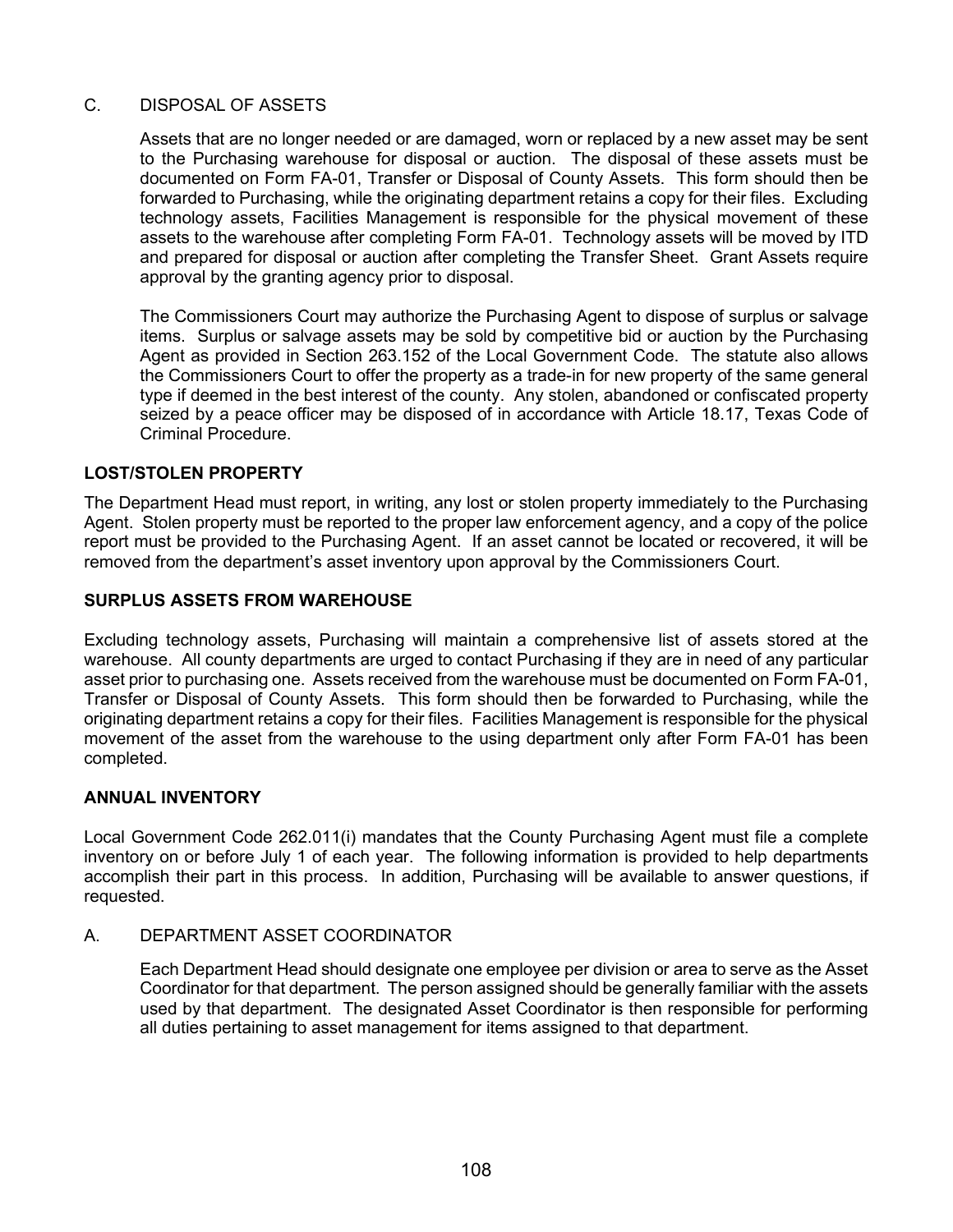#### B. ANNUAL ASSET INVENTORY REPORT DISTRIBUTION

The Purchasing Department will send a formal inventory request and an Asset Inventory Report listing all Capital Assets and Low Value Furniture and Equipment Assets to each Department Head as of January 31 annually. The reports will list assets assigned to the department and show the due date the inventory should be completed and returned to the Purchasing Department's Fixed Asset Coordinator.

ITD will prepare a Technology Asset Inventory Report listing all capitalized, grant purchases, and low value technology assets (including hardware and software) assigned to county departments as of January 31 annually.

#### C. DETERMINING ACTUAL INVENTORY

The department's Asset Coordinator should lead the effort to locate and account for Capital Assets and Low Value Furniture Assets and Equipment Assets assigned to the department. Assets such as heavy equipment, vehicles, controlled assets, and some technology assets will NOT be physically tagged. The process can be most effectively accomplished by assigning pairs of employees to count and record all items within a specific area located and accounted for during inventory.

The department's Asset Coordinator should ensure that any changes, including location changes, are recorded next to the appropriate item on the Asset Inventory Report provided by Purchasing. Purchasing should be notified of any items located by the department, but not found on the Asset Inventory Report for further research. The Purchasing Agent and the Auditor's Office will collaborate to ensure that appropriate changes are made to the fixed asset inventory system.

ITD staff should lead the effort to locate and account for Low Value Technology Assets, and Capital Assets assigned to departments. ITD is responsible for noting any differences between the physical inventory and the fixed asset system to the Purchasing Department's Fixed Asset Coordinator. ITD and the Auditor's Office will collaborate to ensure that appropriate changes are made to the fixed asset inventory system.

Any discrepancies between the physical inventory and the Asset Inventory Report should be noted. Some examples of discrepancies may include a description, location, serial numbers, etc.

#### **Purchasing should be contacted immediately for the disposition of any of the following assets:**

- 1. "Missing" assets are those that cannot be located but are expected to be located within a year. Form FA-01, Transfer, or Disposal of County Assets, should **not** be submitted as long as the item is considered "missing".
- 2. "Lost" or "stolen" assets are those considered unrecoverable. All stolen items should be reported to the proper law enforcement agency. A police report and Form FA-01, Transfer, or Disposal of County Assets, should be submitted to Purchasing.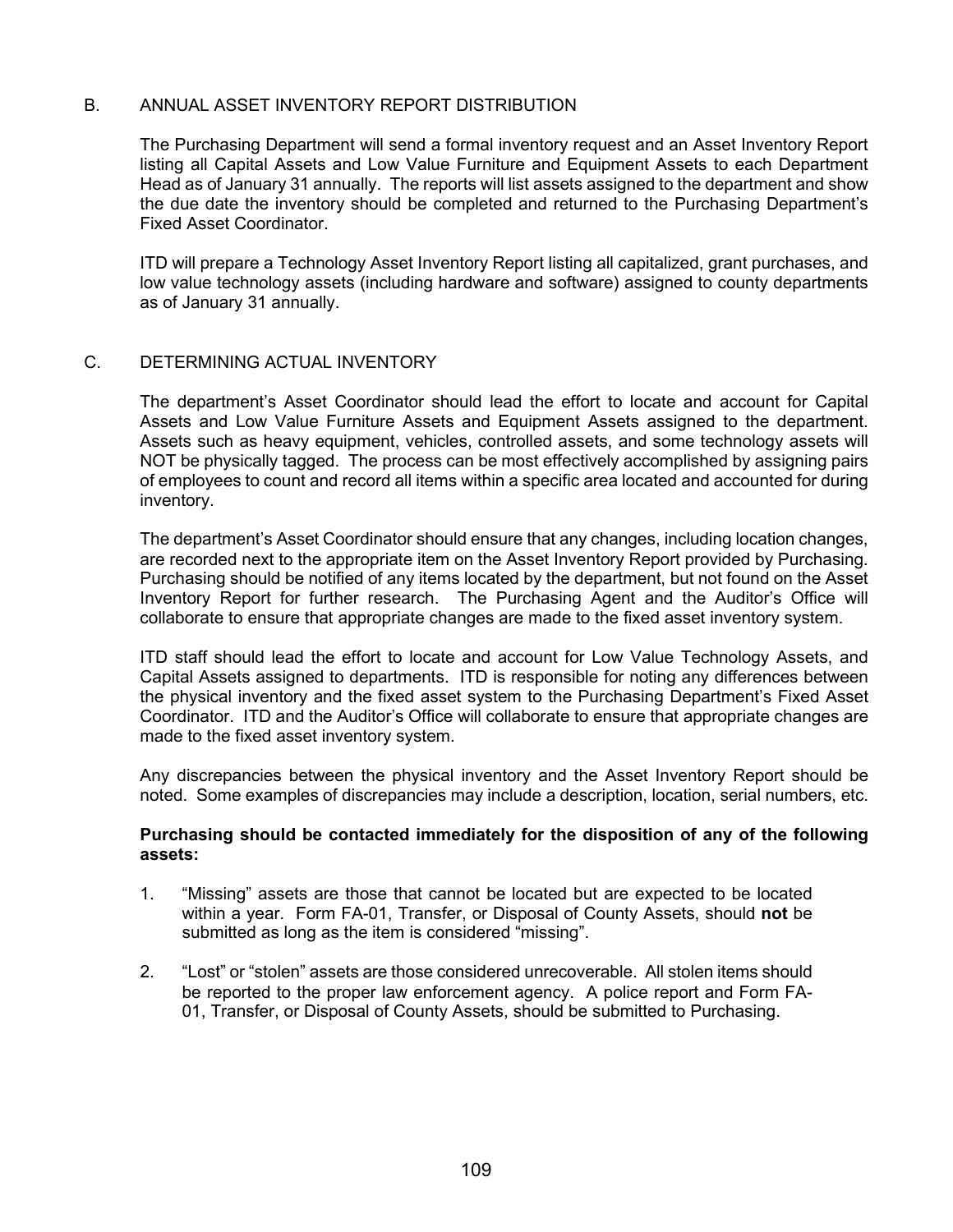Upon completion of the inventory, the department's Asset Coordinator should forward the updated Annual Asset Inventory Report and a copy of the Asset Inventory Verification Form, Form FA-02, signed by each Assets Coordinator and the Department Head/Elected Official, verifying the report's accuracy to Purchasing. Any completed Transfer or Disposal of County Assets forms (FA-01) documenting asset status changes should also be sent to Purchasing at this time.

Upon completion of the inventory of technology assets, ITD should forward the updated Asset Inventory Report and a copy of the Asset Inventory Verification Form, Form FA-02, signed by the department's Asset Coordinator, Department Head, and the Chief Information Officer, to Purchasing.

#### D. RECEIPT AND UPDATE OF DEPARTMENT ANNUAL ASSET REPORT

After receipt and review of the department's annual Assets Inventory Report, Purchasing will correct any asset locations recorded in the county's fixed asset inventory system.

#### E. RECONCILIATION OF ACTUAL TO RECORDED INVENTORY

The Auditor's Office will perform a reconciliation of the physical inventory to the inventory recorded and the fixed asset inventory system. The Auditor's Office will also request Commissioners Court approval for the removal of any lost or stolen assets from the fixed asset inventory system.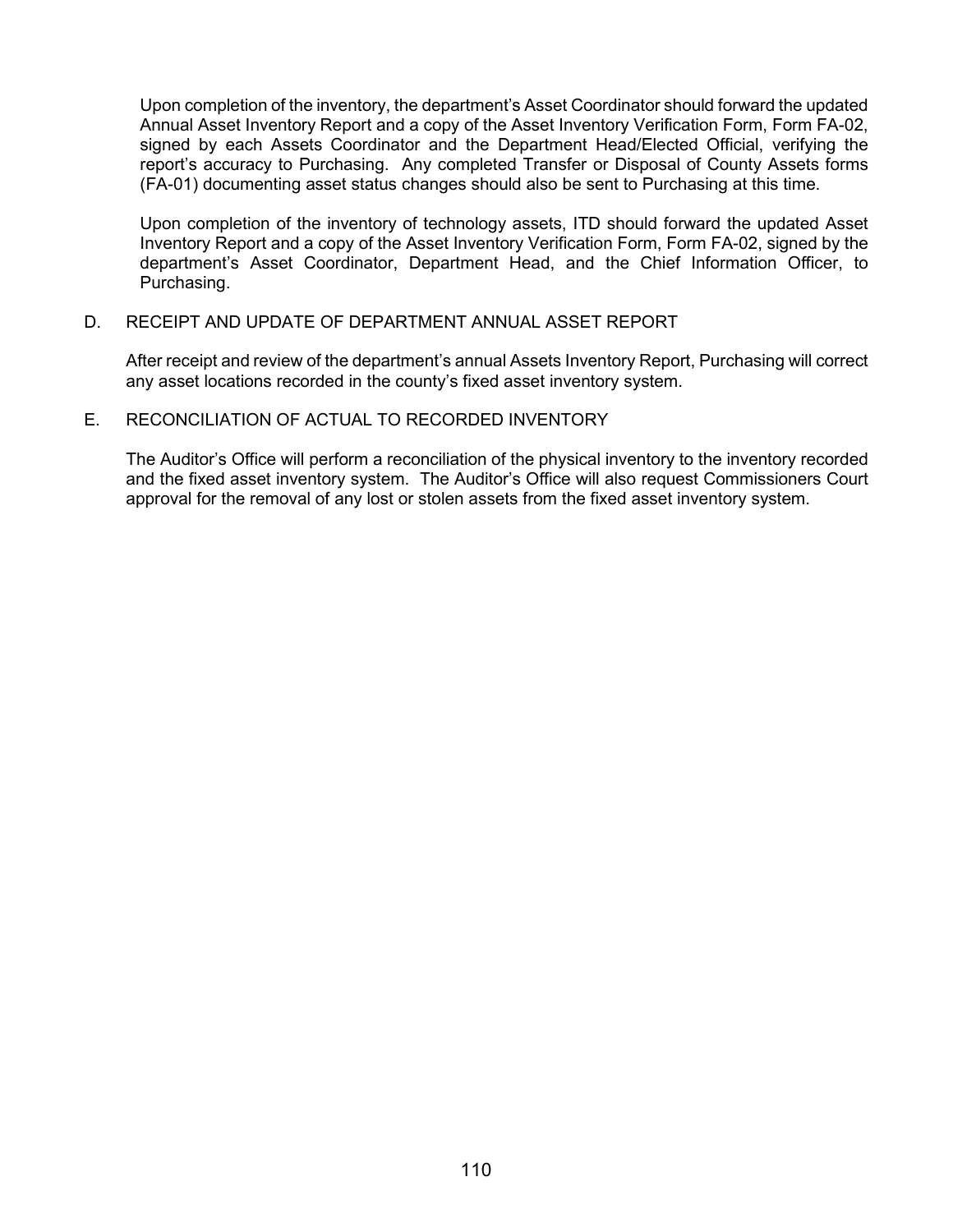# **TARRANT COUNTY**

# **TRANSFER OR DISPOSAL OF COUNTY ASSETS**

| <b>TYPE OF TRANSACTION</b> |                                                                                                                                                                                                                                                                                                                                                                                                                                                   |
|----------------------------|---------------------------------------------------------------------------------------------------------------------------------------------------------------------------------------------------------------------------------------------------------------------------------------------------------------------------------------------------------------------------------------------------------------------------------------------------|
|                            |                                                                                                                                                                                                                                                                                                                                                                                                                                                   |
|                            |                                                                                                                                                                                                                                                                                                                                                                                                                                                   |
|                            |                                                                                                                                                                                                                                                                                                                                                                                                                                                   |
|                            |                                                                                                                                                                                                                                                                                                                                                                                                                                                   |
|                            |                                                                                                                                                                                                                                                                                                                                                                                                                                                   |
|                            |                                                                                                                                                                                                                                                                                                                                                                                                                                                   |
|                            |                                                                                                                                                                                                                                                                                                                                                                                                                                                   |
|                            |                                                                                                                                                                                                                                                                                                                                                                                                                                                   |
|                            |                                                                                                                                                                                                                                                                                                                                                                                                                                                   |
|                            |                                                                                                                                                                                                                                                                                                                                                                                                                                                   |
|                            |                                                                                                                                                                                                                                                                                                                                                                                                                                                   |
|                            | Asset Description (Manufacturer, Model, Type of Item) ___________________________<br><b>CUSTODY TRANSFER PLEASE PRINT NAME, PHONE AND DATE BELOW</b><br>Asset Coordinator <b>Exercise 2018</b> Date <b>Date</b><br>Other Transfer Date Date Date Date Discount of the Date Date Date Discount of the Date Discount of the Date Discount of the Discount of the Discount of the Discount of the Discount of the Discount of the Discount of the Di |

# **PLEASE RETAIN A COPY OF THIS FORM FOR YOUR RECORDS**

**For questions, please contact the Purchasing Department Fixed Asset Coordinator at 817-223-3290**

**Email: [Klhendricks@tarrantcounty.com](mailto:Klhendricks@tarrantcounty.com) Fax: 817-884-2629**

FORM NO. FA-01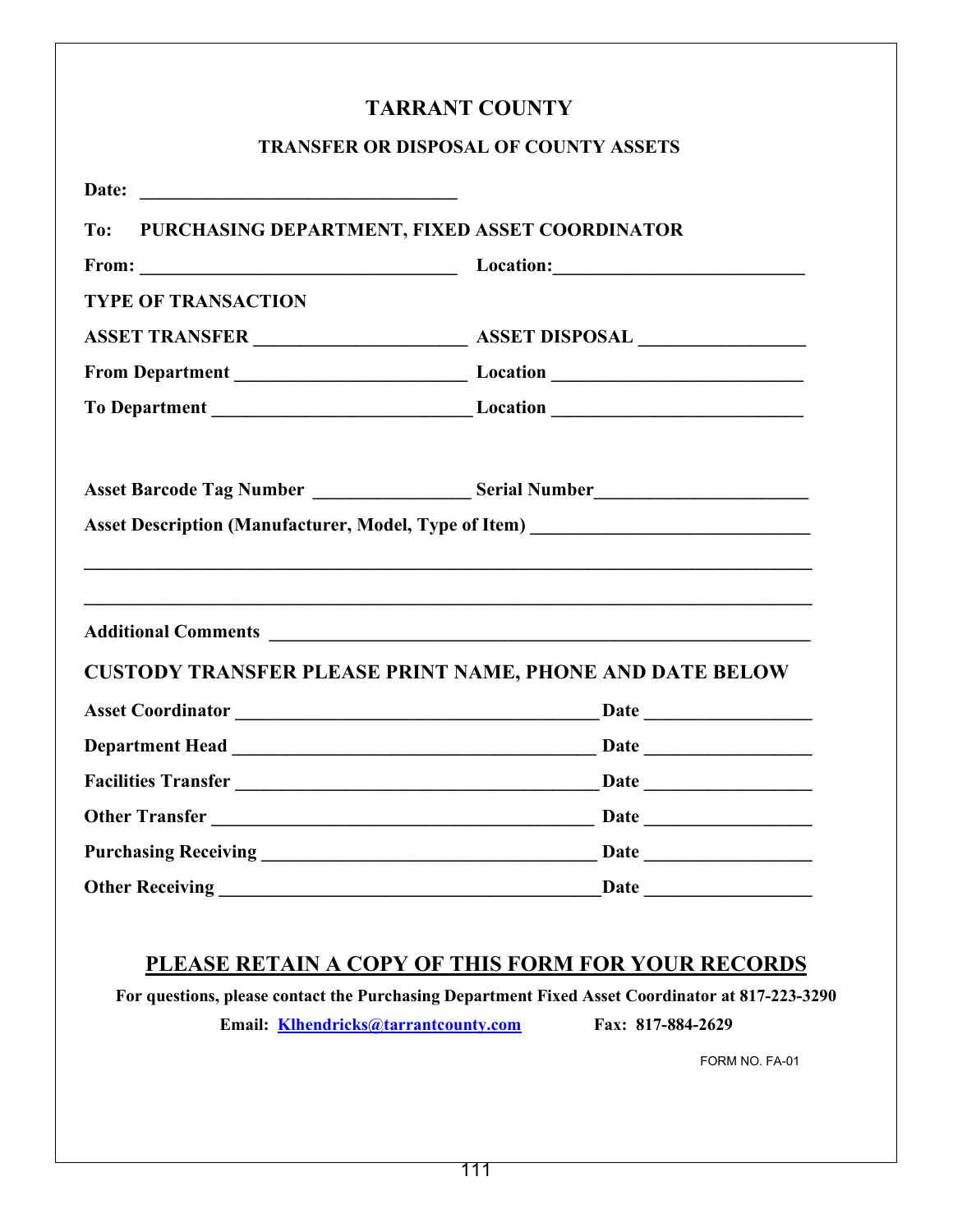# **TARRANT COUNTY**

# **ASSET INVENTORY VERIFICATION FORM**

The annual inventory, through physical observation where applicable, of assets in the Tarrant County Department listed below has been conducted in accordance with the instructions provided. The printout of the stated Department with corrections and any other applicable forms is verified to be accurate. By signing below, the Official/Department Head accepts full responsibility for the inventoried assets assigned to the department listed.

| <b>DEPARTMENT:</b>                               |                         |
|--------------------------------------------------|-------------------------|
| <b>AUTHORIZED PERSON WHO VERIFIED INVENTORY:</b> | <b>PRINT NAME</b>       |
| <b>DEPARTMENT HEAD:</b>                          | <b>SIGNATURE / DATE</b> |
|                                                  | <b>PRINT NAME</b>       |
|                                                  | <b>SIGNATURE / DATE</b> |
| <b>PURCHASING DEPARTMENT USE ONLY</b>            |                         |
|                                                  |                         |
| PROCESSOR'S SIGNATURE:                           |                         |
|                                                  | FORM NO. FA-02          |
|                                                  |                         |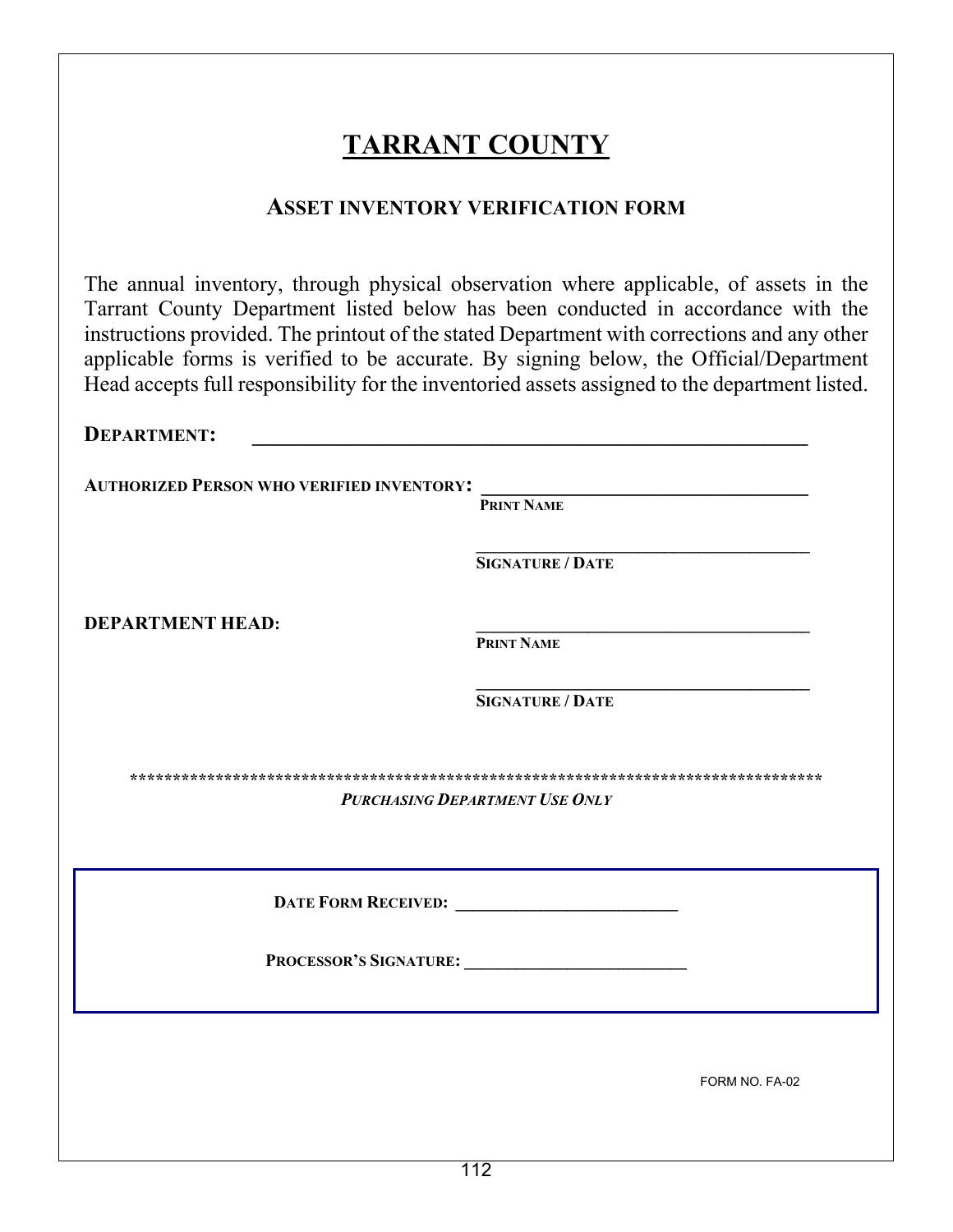# **DISCLOSURE OF INTERESTED PARTIES House Bill 1295**

#### **INTRODUCTION**

In 2015, the Texas Legislature adopted House Bill 1295, which added section 2252.908 of the Government Code. The law states that a governmental entity or state agency may not enter into certain contracts with a business entity unless the business entity submits a disclosure of interested parties to the governmental entity or state agency at the time the business entity submits the signed contract to the governmental entity or state agency. The law applies only to a contract of a governmental entity, or state agency that either (1) requires an action, or vote by the governing body of the entity, or agency before the contract may be signed, or (2) has a value of at least \$1 million. The disclosure requirement applies to a contract entered into on or after January 1, 2016.

Procedures related to Vendor Disclosure Requirements amended by Acts 2017, 85<sup>th</sup> R.S., Chapter 526 (SB 255) changes identified by italicized text apply only to a contract entered into or amended on or after January 1, 2018.

- *(c) Notwithstanding Subsection (b), this section does not apply to:*
	- *1) a sponsored research contract of an institution of higher education;*
	- *2) an interagency contract of a state agency or an institution of higher education;*
	- *3) a contract related to health and human services if:*
		- *(A) the value of the contract cannot be determined at the time the contract is executed; and*
		- *(B) any qualified vendor is eligible for the contract;*
	- *4) a contract with a publicly traded business entity, including a wholly owned subsidiary of the business entity;*
	- *5) a contract with an electric utility, as that term is defined by Section 31.002, Utilities Code; or*
	- *6) a contract with a gas utility, as that term is defined by Section 121.001, Utilities Code.*

# **AUTHORITY**

House Bill 1295 – Certificate of Interested Parties

# **POLICY**

Prior to award by Commissioners Court, the vendor must complete Certificate of Interested Parties (Form 1295) and submit a signed copy to the Purchasing Agent or his/her designee.